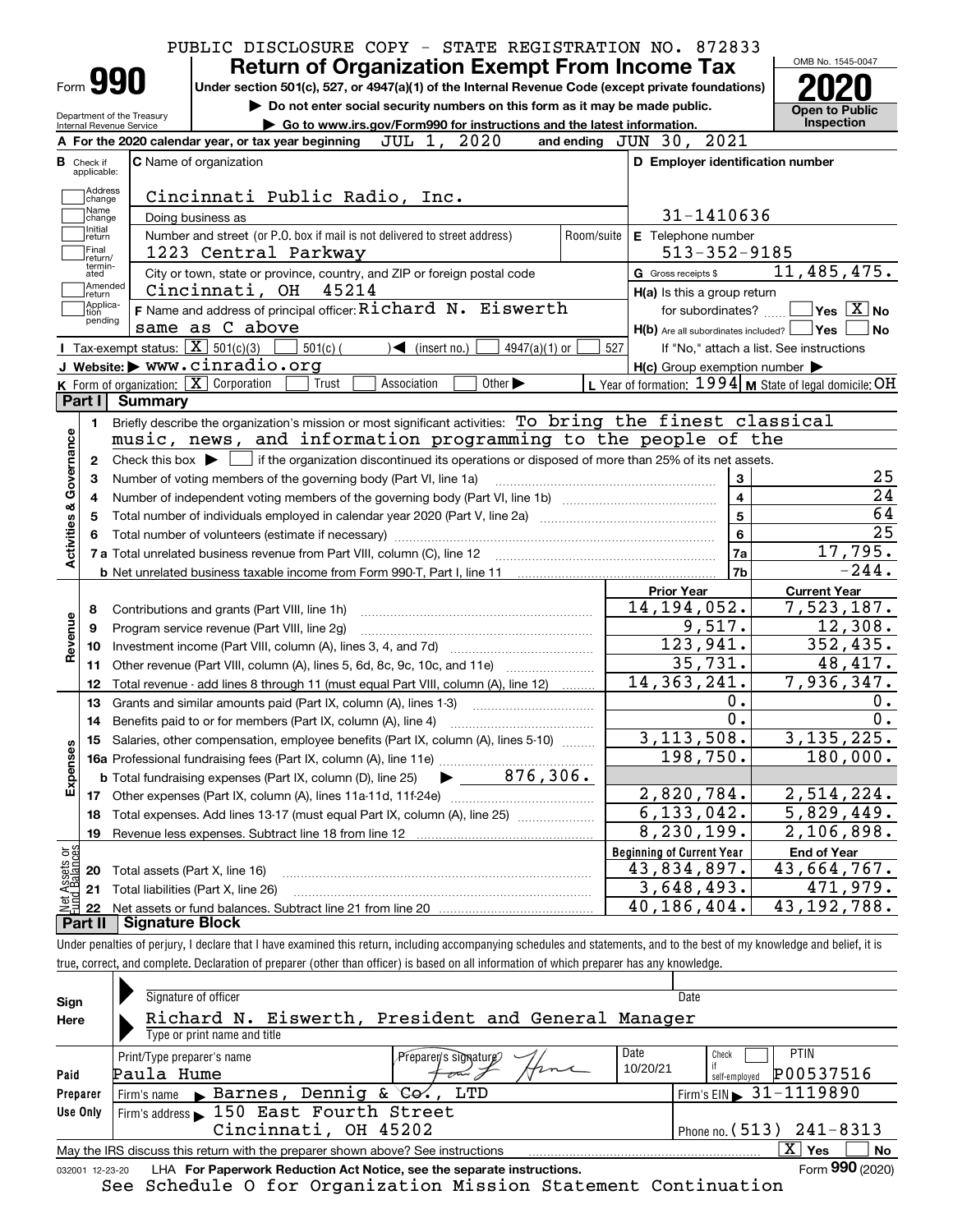|              | Cincinnati Public Radio, Inc.<br>Form 990 (2020)                                                                                             | 31-1410636<br>Page 2                          |
|--------------|----------------------------------------------------------------------------------------------------------------------------------------------|-----------------------------------------------|
| Part III     | <b>Statement of Program Service Accomplishments</b>                                                                                          |                                               |
|              |                                                                                                                                              |                                               |
| 1.           | Briefly describe the organization's mission:                                                                                                 |                                               |
|              | Cincinnati Public Radio is the trusted, independent source of                                                                                |                                               |
|              | ournalism, music and culture empowering a vibrant, engaged and                                                                               |                                               |
|              | informed community.                                                                                                                          |                                               |
|              |                                                                                                                                              |                                               |
| $\mathbf{2}$ | Did the organization undertake any significant program services during the year which were not listed on the                                 |                                               |
|              | prior Form 990 or 990-EZ?                                                                                                                    | $\sqrt{}$ Yes $\sqrt{}$ $\overline{\rm X}$ No |
|              | If "Yes," describe these new services on Schedule O.                                                                                         |                                               |
| 3            | Did the organization cease conducting, or make significant changes in how it conducts, any program services?                                 | $\sqrt{}$ Yes $\sqrt{}$ X $\sqrt{}$ No        |
|              | If "Yes," describe these changes on Schedule O.                                                                                              |                                               |
| 4            | Describe the organization's program service accomplishments for each of its three largest program services, as measured by expenses.         |                                               |
|              | Section 501(c)(3) and 501(c)(4) organizations are required to report the amount of grants and allocations to others, the total expenses, and |                                               |
|              | revenue, if any, for each program service reported.                                                                                          | $\overline{12}$ , 308.                        |
|              | <b>4a</b> (Code: ) (Expenses \$<br>Cincinnati Public Radio is a unifier, linking the diverse audiences of                                    |                                               |
|              | Greater Cincinnati to the finest news, information, music, arts and                                                                          |                                               |
|              | culture and to each other, serving approximately 210,000 listeners.                                                                          |                                               |
|              |                                                                                                                                              |                                               |
|              |                                                                                                                                              |                                               |
|              |                                                                                                                                              |                                               |
|              |                                                                                                                                              |                                               |
|              |                                                                                                                                              |                                               |
|              |                                                                                                                                              |                                               |
|              |                                                                                                                                              |                                               |
|              |                                                                                                                                              |                                               |
|              |                                                                                                                                              |                                               |
| 4b           |                                                                                                                                              |                                               |
|              |                                                                                                                                              |                                               |
|              |                                                                                                                                              |                                               |
|              |                                                                                                                                              |                                               |
|              |                                                                                                                                              |                                               |
|              |                                                                                                                                              |                                               |
|              |                                                                                                                                              |                                               |
|              |                                                                                                                                              |                                               |
|              |                                                                                                                                              |                                               |
|              |                                                                                                                                              |                                               |
|              |                                                                                                                                              |                                               |
|              |                                                                                                                                              |                                               |
|              |                                                                                                                                              |                                               |
| 4c           | (Code: ) (Expenses \$<br>) (Revenue \$<br>including grants of $$$                                                                            |                                               |
|              |                                                                                                                                              |                                               |
|              |                                                                                                                                              |                                               |
|              |                                                                                                                                              |                                               |
|              |                                                                                                                                              |                                               |
|              |                                                                                                                                              |                                               |
|              |                                                                                                                                              |                                               |
|              |                                                                                                                                              |                                               |
|              |                                                                                                                                              |                                               |
|              |                                                                                                                                              |                                               |
|              |                                                                                                                                              |                                               |
|              |                                                                                                                                              |                                               |
| 4d           | Other program services (Describe on Schedule O.)                                                                                             |                                               |
|              | (Expenses \$<br>Revenue \$<br>including grants of \$                                                                                         |                                               |
|              | 3,937,690.<br><b>4e</b> Total program service expenses $\blacktriangleright$                                                                 |                                               |
|              |                                                                                                                                              | Form 990 (2020)                               |
|              | 032002 12-23-20                                                                                                                              |                                               |
|              |                                                                                                                                              |                                               |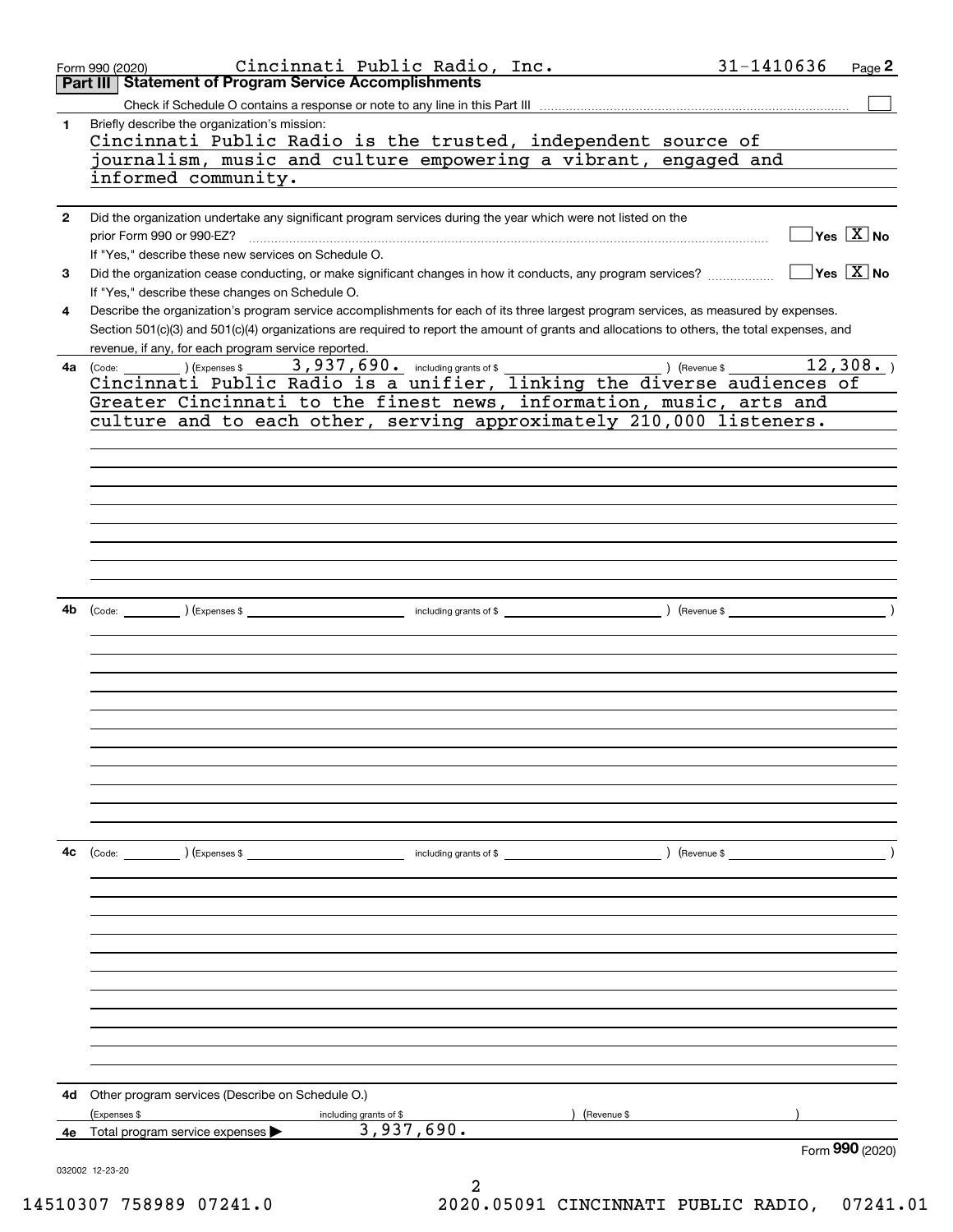|  | Form 990 (2020) |
|--|-----------------|

Form 990 (2020) Cincinnati Public Radio, Inc**.** 31-1410636 <sub>Page</sub> 3<br>**Part IV | Checklist of Required Schedules** 

|     |                                                                                                                                                                                                                                                   |                        | Yes                     | No                           |
|-----|---------------------------------------------------------------------------------------------------------------------------------------------------------------------------------------------------------------------------------------------------|------------------------|-------------------------|------------------------------|
| 1.  | Is the organization described in section $501(c)(3)$ or $4947(a)(1)$ (other than a private foundation)?                                                                                                                                           |                        |                         |                              |
|     |                                                                                                                                                                                                                                                   | 1.                     | X                       |                              |
| 2   |                                                                                                                                                                                                                                                   | $\overline{2}$         | $\overline{\mathbf{x}}$ |                              |
| 3   | Did the organization engage in direct or indirect political campaign activities on behalf of or in opposition to candidates for                                                                                                                   |                        |                         |                              |
|     |                                                                                                                                                                                                                                                   | 3                      |                         | x                            |
| 4   | Section 501(c)(3) organizations. Did the organization engage in lobbying activities, or have a section 501(h) election in effect                                                                                                                  |                        |                         | x                            |
|     |                                                                                                                                                                                                                                                   | 4                      |                         |                              |
| 5   | Is the organization a section 501(c)(4), 501(c)(5), or 501(c)(6) organization that receives membership dues, assessments, or                                                                                                                      | 5                      |                         | x                            |
| 6   | Did the organization maintain any donor advised funds or any similar funds or accounts for which donors have the right to                                                                                                                         |                        |                         |                              |
|     | provide advice on the distribution or investment of amounts in such funds or accounts? If "Yes," complete Schedule D, Part I                                                                                                                      | 6                      |                         | x                            |
| 7   | Did the organization receive or hold a conservation easement, including easements to preserve open space,                                                                                                                                         |                        |                         |                              |
|     |                                                                                                                                                                                                                                                   | $\overline{7}$         |                         | x                            |
| 8   | Did the organization maintain collections of works of art, historical treasures, or other similar assets? If "Yes," complete                                                                                                                      |                        |                         |                              |
|     |                                                                                                                                                                                                                                                   | 8                      |                         | x                            |
| 9   | Did the organization report an amount in Part X, line 21, for escrow or custodial account liability, serve as a custodian for                                                                                                                     |                        |                         |                              |
|     | amounts not listed in Part X; or provide credit counseling, debt management, credit repair, or debt negotiation services?                                                                                                                         |                        |                         |                              |
|     |                                                                                                                                                                                                                                                   | 9                      |                         | x                            |
| 10  | Did the organization, directly or through a related organization, hold assets in donor-restricted endowments                                                                                                                                      |                        |                         |                              |
|     |                                                                                                                                                                                                                                                   | 10                     | X                       |                              |
| 11  | If the organization's answer to any of the following questions is "Yes," then complete Schedule D, Parts VI, VII, VIII, IX, or X                                                                                                                  |                        |                         |                              |
|     | as applicable.                                                                                                                                                                                                                                    |                        |                         |                              |
|     | a Did the organization report an amount for land, buildings, and equipment in Part X, line 10? If "Yes." complete Schedule D.                                                                                                                     |                        |                         |                              |
|     |                                                                                                                                                                                                                                                   | 11a                    | X                       |                              |
|     | <b>b</b> Did the organization report an amount for investments - other securities in Part X, line 12, that is 5% or more of its total                                                                                                             |                        |                         |                              |
|     |                                                                                                                                                                                                                                                   | 11 <sub>b</sub>        |                         | x                            |
|     | c Did the organization report an amount for investments - program related in Part X, line 13, that is 5% or more of its total                                                                                                                     |                        |                         |                              |
|     |                                                                                                                                                                                                                                                   | 11c                    |                         | x                            |
|     | d Did the organization report an amount for other assets in Part X, line 15, that is 5% or more of its total assets reported in                                                                                                                   |                        |                         |                              |
|     |                                                                                                                                                                                                                                                   | 11d                    |                         | x<br>$\overline{\mathbf{x}}$ |
|     | e Did the organization report an amount for other liabilities in Part X, line 25? If "Yes," complete Schedule D, Part X                                                                                                                           | 11e                    |                         |                              |
| f   | Did the organization's separate or consolidated financial statements for the tax year include a footnote that addresses<br>the organization's liability for uncertain tax positions under FIN 48 (ASC 740)? If "Yes," complete Schedule D, Part X | 11f                    | X                       |                              |
|     | 12a Did the organization obtain separate, independent audited financial statements for the tax year? If "Yes," complete                                                                                                                           |                        |                         |                              |
|     |                                                                                                                                                                                                                                                   | 12a                    | X                       |                              |
|     | <b>b</b> Was the organization included in consolidated, independent audited financial statements for the tax year?                                                                                                                                |                        |                         |                              |
|     | If "Yes," and if the organization answered "No" to line 12a, then completing Schedule D, Parts XI and XII is optional                                                                                                                             | 12D                    |                         | ᅀ                            |
| 13  | Is the organization a school described in section $170(b)(1)(A)(ii)?$ If "Yes," complete Schedule E                                                                                                                                               | 13                     |                         | X                            |
| 14a | Did the organization maintain an office, employees, or agents outside of the United States?                                                                                                                                                       | 14a                    |                         | X                            |
|     | <b>b</b> Did the organization have aggregate revenues or expenses of more than \$10,000 from grantmaking, fundraising, business,                                                                                                                  |                        |                         |                              |
|     | investment, and program service activities outside the United States, or aggregate foreign investments valued at \$100,000                                                                                                                        |                        |                         |                              |
|     |                                                                                                                                                                                                                                                   | 14b                    |                         | x                            |
| 15  | Did the organization report on Part IX, column (A), line 3, more than \$5,000 of grants or other assistance to or for any                                                                                                                         |                        |                         |                              |
|     |                                                                                                                                                                                                                                                   | 15                     |                         | x                            |
| 16  | Did the organization report on Part IX, column (A), line 3, more than \$5,000 of aggregate grants or other assistance to                                                                                                                          |                        |                         |                              |
|     |                                                                                                                                                                                                                                                   | 16                     |                         | x                            |
| 17  | Did the organization report a total of more than \$15,000 of expenses for professional fundraising services on Part IX,                                                                                                                           |                        |                         |                              |
|     |                                                                                                                                                                                                                                                   | 17                     | х                       |                              |
| 18  | Did the organization report more than \$15,000 total of fundraising event gross income and contributions on Part VIII, lines                                                                                                                      |                        |                         |                              |
|     |                                                                                                                                                                                                                                                   | 18                     |                         | x                            |
| 19  | Did the organization report more than \$15,000 of gross income from gaming activities on Part VIII, line 9a? If "Yes."                                                                                                                            |                        |                         |                              |
|     |                                                                                                                                                                                                                                                   | 19                     |                         | X<br>$\mathbf X$             |
|     |                                                                                                                                                                                                                                                   | 20a<br>20 <sub>b</sub> |                         |                              |
| 21  | b If "Yes" to line 20a, did the organization attach a copy of its audited financial statements to this return?<br>Did the organization report more than \$5,000 of grants or other assistance to any domestic organization or                     |                        |                         |                              |
|     |                                                                                                                                                                                                                                                   | 21                     |                         | x                            |
|     | 032003 12-23-20                                                                                                                                                                                                                                   |                        |                         | Form 990 (2020)              |

3

032003 12-23-20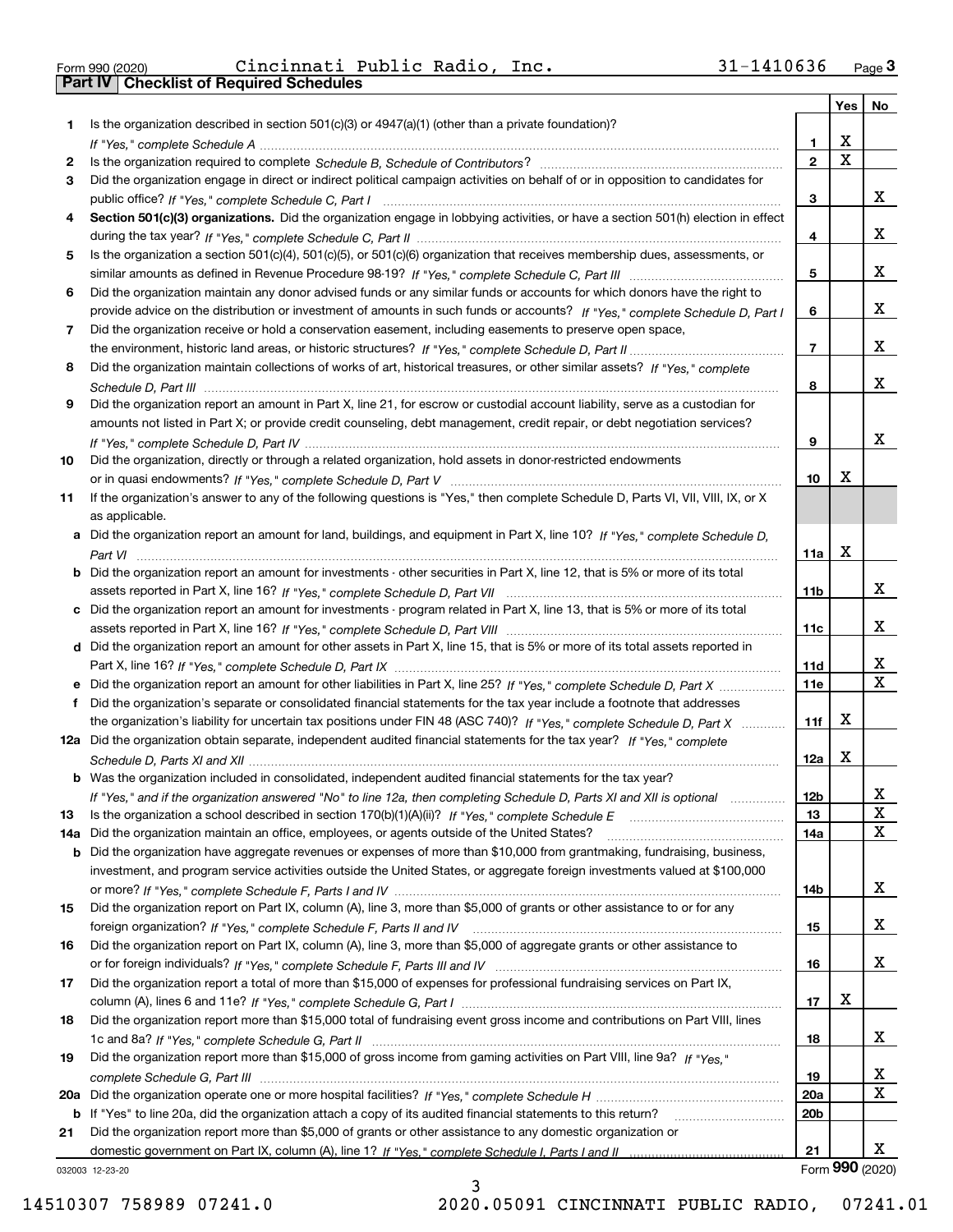|  | Form 990 (2020) |
|--|-----------------|
|  |                 |

Form 990 (2020) Cincinnati Public Radio, Inc**.** 31-1410636 <sub>Page</sub> 4<br>**Part IV | Checklist of Required Schedules** <sub>(continued)</sub>

*(continued)*

| 38<br><b>Part V</b> | and that is treated as a partnership for federal income tax purposes? If "Yes," complete Schedule R, Part VI<br>Did the organization complete Schedule O and provide explanations in Schedule O for Part VI, lines 11b and 19?<br>Note: All Form 990 filers are required to complete Schedule O<br><b>Statements Regarding Other IRS Filings and Tax Compliance</b><br>Check if Schedule O contains a response or note to any line in this Part V | 37<br>38               | X<br>Yes | No.                     |
|---------------------|---------------------------------------------------------------------------------------------------------------------------------------------------------------------------------------------------------------------------------------------------------------------------------------------------------------------------------------------------------------------------------------------------------------------------------------------------|------------------------|----------|-------------------------|
|                     |                                                                                                                                                                                                                                                                                                                                                                                                                                                   |                        |          |                         |
|                     |                                                                                                                                                                                                                                                                                                                                                                                                                                                   |                        |          |                         |
|                     |                                                                                                                                                                                                                                                                                                                                                                                                                                                   |                        |          |                         |
|                     |                                                                                                                                                                                                                                                                                                                                                                                                                                                   |                        |          |                         |
|                     |                                                                                                                                                                                                                                                                                                                                                                                                                                                   |                        |          |                         |
| 37                  |                                                                                                                                                                                                                                                                                                                                                                                                                                                   |                        |          | x                       |
|                     | Did the organization conduct more than 5% of its activities through an entity that is not a related organization                                                                                                                                                                                                                                                                                                                                  |                        |          |                         |
|                     |                                                                                                                                                                                                                                                                                                                                                                                                                                                   | 36                     |          | x                       |
| 36                  | Section 501(c)(3) organizations. Did the organization make any transfers to an exempt non-charitable related organization?                                                                                                                                                                                                                                                                                                                        |                        |          |                         |
|                     |                                                                                                                                                                                                                                                                                                                                                                                                                                                   | 35b                    |          |                         |
|                     | b If "Yes" to line 35a, did the organization receive any payment from or engage in any transaction with a controlled entity                                                                                                                                                                                                                                                                                                                       |                        |          |                         |
|                     | 35a Did the organization have a controlled entity within the meaning of section 512(b)(13)?                                                                                                                                                                                                                                                                                                                                                       | 35a                    |          | X                       |
|                     |                                                                                                                                                                                                                                                                                                                                                                                                                                                   | 34                     |          | x                       |
| 34                  | Was the organization related to any tax-exempt or taxable entity? If "Yes," complete Schedule R, Part II, III, or IV, and                                                                                                                                                                                                                                                                                                                         |                        |          |                         |
|                     |                                                                                                                                                                                                                                                                                                                                                                                                                                                   | 33                     | X        |                         |
| 33                  | Did the organization own 100% of an entity disregarded as separate from the organization under Regulations                                                                                                                                                                                                                                                                                                                                        |                        |          |                         |
|                     |                                                                                                                                                                                                                                                                                                                                                                                                                                                   | 32                     |          | x                       |
| 32                  | Did the organization sell, exchange, dispose of, or transfer more than 25% of its net assets? If "Yes," complete                                                                                                                                                                                                                                                                                                                                  |                        |          |                         |
| 31                  | Did the organization liquidate, terminate, or dissolve and cease operations? If "Yes," complete Schedule N, Part I                                                                                                                                                                                                                                                                                                                                | 31                     |          | $\overline{\mathbf{x}}$ |
|                     |                                                                                                                                                                                                                                                                                                                                                                                                                                                   | 30                     |          | X.                      |
| 30                  | Did the organization receive contributions of art, historical treasures, or other similar assets, or qualified conservation                                                                                                                                                                                                                                                                                                                       |                        |          |                         |
| 29                  |                                                                                                                                                                                                                                                                                                                                                                                                                                                   | 29                     | X        |                         |
|                     |                                                                                                                                                                                                                                                                                                                                                                                                                                                   | 28c                    |          | x                       |
|                     | c A 35% controlled entity of one or more individuals and/or organizations described in lines 28a or 28b? If                                                                                                                                                                                                                                                                                                                                       |                        |          |                         |
|                     |                                                                                                                                                                                                                                                                                                                                                                                                                                                   | 28a<br>28 <sub>b</sub> |          | $\overline{\mathbf{X}}$ |
|                     | a A current or former officer, director, trustee, key employee, creator or founder, or substantial contributor? If                                                                                                                                                                                                                                                                                                                                |                        |          | X                       |
|                     | instructions, for applicable filing thresholds, conditions, and exceptions):                                                                                                                                                                                                                                                                                                                                                                      |                        |          |                         |
| 28                  | Was the organization a party to a business transaction with one of the following parties (see Schedule L, Part IV                                                                                                                                                                                                                                                                                                                                 |                        |          |                         |
|                     | entity (including an employee thereof) or family member of any of these persons? If "Yes," complete Schedule L, Part III                                                                                                                                                                                                                                                                                                                          | 27                     |          | x                       |
|                     | creator or founder, substantial contributor or employee thereof, a grant selection committee member, or to a 35% controlled                                                                                                                                                                                                                                                                                                                       |                        |          |                         |
| 27                  | Did the organization provide a grant or other assistance to any current or former officer, director, trustee, key employee,                                                                                                                                                                                                                                                                                                                       |                        |          |                         |
|                     |                                                                                                                                                                                                                                                                                                                                                                                                                                                   | 26                     |          | x                       |
|                     | or former officer, director, trustee, key employee, creator or founder, substantial contributor, or 35%                                                                                                                                                                                                                                                                                                                                           |                        |          |                         |
| 26                  | Did the organization report any amount on Part X, line 5 or 22, for receivables from or payables to any current                                                                                                                                                                                                                                                                                                                                   |                        |          |                         |
|                     | Schedule L, Part I                                                                                                                                                                                                                                                                                                                                                                                                                                | 25b                    |          |                         |
|                     | that the transaction has not been reported on any of the organization's prior Forms 990 or 990-EZ? If "Yes." complete                                                                                                                                                                                                                                                                                                                             |                        |          | x                       |
|                     | b Is the organization aware that it engaged in an excess benefit transaction with a disqualified person in a prior year, and                                                                                                                                                                                                                                                                                                                      |                        |          |                         |
|                     |                                                                                                                                                                                                                                                                                                                                                                                                                                                   | 25a                    |          |                         |
|                     | 25a Section 501(c)(3), 501(c)(4), and 501(c)(29) organizations. Did the organization engage in an excess benefit                                                                                                                                                                                                                                                                                                                                  |                        |          | X.                      |
|                     |                                                                                                                                                                                                                                                                                                                                                                                                                                                   | 24d                    |          |                         |
|                     |                                                                                                                                                                                                                                                                                                                                                                                                                                                   | 24c                    |          |                         |
|                     | c Did the organization maintain an escrow account other than a refunding escrow at any time during the year to defease                                                                                                                                                                                                                                                                                                                            |                        |          |                         |
|                     | <b>b</b> Did the organization invest any proceeds of tax-exempt bonds beyond a temporary period exception?                                                                                                                                                                                                                                                                                                                                        | 24b                    |          |                         |
|                     |                                                                                                                                                                                                                                                                                                                                                                                                                                                   | 24a                    |          | X.                      |
|                     | last day of the year, that was issued after December 31, 2002? If "Yes," answer lines 24b through 24d and complete                                                                                                                                                                                                                                                                                                                                |                        |          |                         |
|                     | 24a Did the organization have a tax-exempt bond issue with an outstanding principal amount of more than \$100,000 as of the                                                                                                                                                                                                                                                                                                                       |                        |          |                         |
|                     |                                                                                                                                                                                                                                                                                                                                                                                                                                                   | 23                     | X        |                         |
|                     | and former officers, directors, trustees, key employees, and highest compensated employees? If "Yes," complete                                                                                                                                                                                                                                                                                                                                    |                        |          |                         |
| 23                  | Did the organization answer "Yes" to Part VII, Section A, line 3, 4, or 5 about compensation of the organization's current                                                                                                                                                                                                                                                                                                                        |                        |          |                         |
|                     |                                                                                                                                                                                                                                                                                                                                                                                                                                                   | 22                     |          | x                       |
| 22                  | Did the organization report more than \$5,000 of grants or other assistance to or for domestic individuals on                                                                                                                                                                                                                                                                                                                                     |                        |          |                         |
|                     |                                                                                                                                                                                                                                                                                                                                                                                                                                                   |                        | Yes      | No                      |

 <sup>14510307 758989 07241.0 2020.05091</sup> CINCINNATI PUBLIC RADIO, 07241.01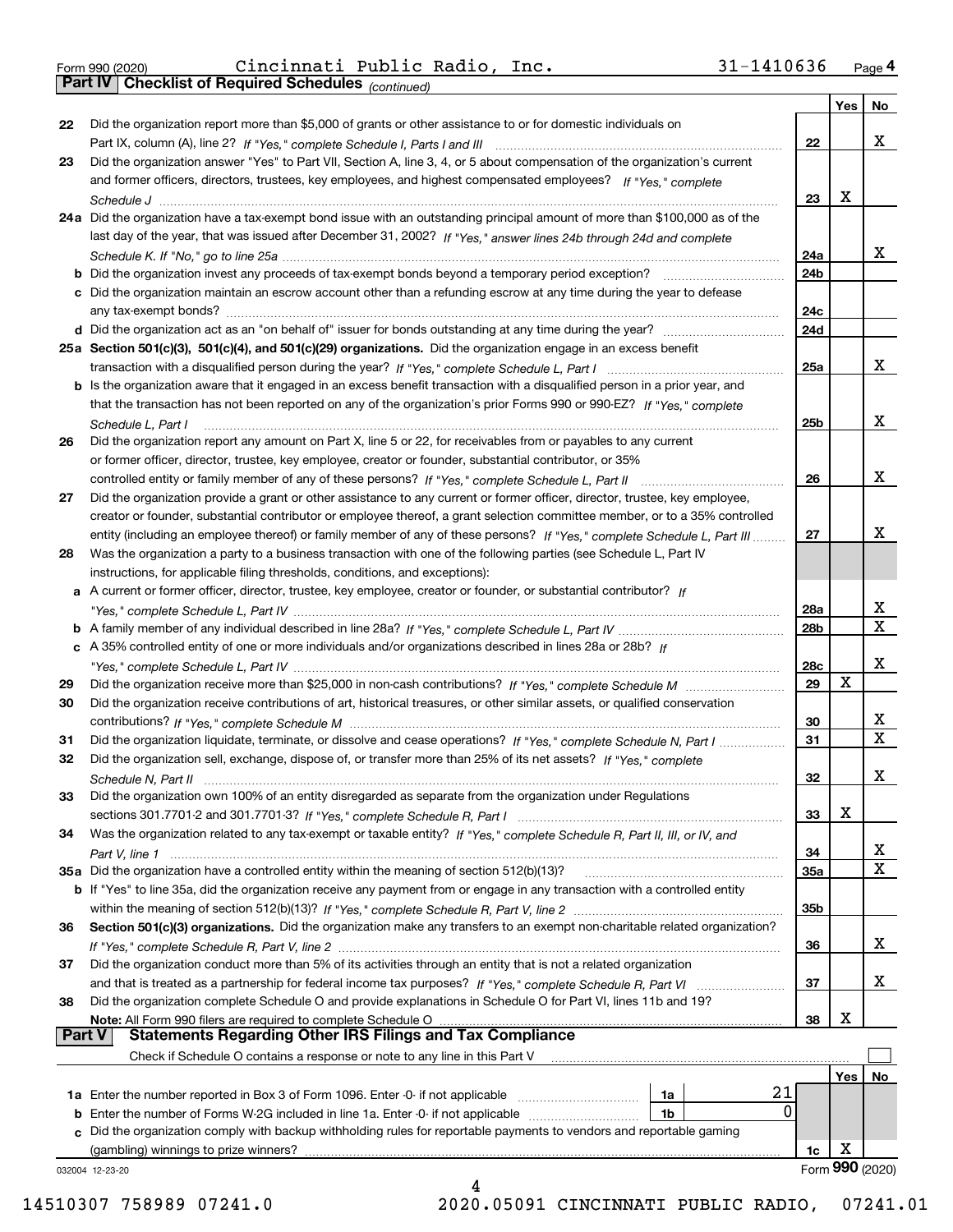| Statements Regarding Other IRS Filings and Tax Compliance (continued)<br><b>Part V</b><br>2a Enter the number of employees reported on Form W-3, Transmittal of Wage and Tax Statements,<br>64<br>filed for the calendar year ending with or within the year covered by this return<br>2a<br>2b<br>За<br>3a Did the organization have unrelated business gross income of \$1,000 or more during the year?<br>3b<br>b<br>4a At any time during the calendar year, did the organization have an interest in, or a signature or other authority over, a<br>4a<br><b>b</b> If "Yes," enter the name of the foreign country $\blacktriangleright$<br>See instructions for filing requirements for FinCEN Form 114, Report of Foreign Bank and Financial Accounts (FBAR).<br>5a<br>5 <sub>b</sub><br>b<br>5c<br>c<br>6a Does the organization have annual gross receipts that are normally greater than \$100,000, and did the organization solicit<br>6a<br><b>b</b> If "Yes," did the organization include with every solicitation an express statement that such contributions or gifts<br>were not tax deductible?<br>6b<br>Organizations that may receive deductible contributions under section 170(c).<br>7<br>Did the organization receive a payment in excess of \$75 made partly as a contribution and partly for goods and services provided to the payor?<br>7a<br>а<br>If "Yes," did the organization notify the donor of the value of the goods or services provided?<br>7b<br>b<br>c Did the organization sell, exchange, or otherwise dispose of tangible personal property for which it was required<br>7c<br>2<br> 7d <br>Did the organization receive any funds, directly or indirectly, to pay premiums on a personal benefit contract?<br>7e<br>е<br>7f<br>Did the organization, during the year, pay premiums, directly or indirectly, on a personal benefit contract?<br>f<br>If the organization received a contribution of qualified intellectual property, did the organization file Form 8899 as required?<br>7g<br>g<br>If the organization received a contribution of cars, boats, airplanes, or other vehicles, did the organization file a Form 1098-C?<br>7h<br>h<br>Sponsoring organizations maintaining donor advised funds. Did a donor advised fund maintained by the<br>8<br>N/A<br>8<br>sponsoring organization have excess business holdings at any time during the year?<br>Sponsoring organizations maintaining donor advised funds.<br>9<br>N/A<br>9а<br>Did the sponsoring organization make any taxable distributions under section 4966?<br>а<br>N/A<br>Did the sponsoring organization make a distribution to a donor, donor advisor, or related person? [[[[[[[[[[[<br>9b<br>b<br>Section 501(c)(7) organizations. Enter:<br>10<br>N/A<br>10a<br>a Initiation fees and capital contributions included on Part VIII, line 12 [111] [12] [11] Initiation fees and capital contributions included on Part VIII, line 12<br>Gross receipts, included on Form 990, Part VIII, line 12, for public use of club facilities<br>10 <sub>b</sub><br>Section 501(c)(12) organizations. Enter:<br>11<br>N/A<br>11a<br>b Gross income from other sources (Do not net amounts due or paid to other sources against<br>11 <sub>b</sub><br>12a Section 4947(a)(1) non-exempt charitable trusts. Is the organization filing Form 990 in lieu of Form 1041?<br>12a<br><b>b</b> If "Yes," enter the amount of tax-exempt interest received or accrued during the year $\ldots \mathbf{N}/\mathbf{A}$<br>12b<br>Section 501(c)(29) qualified nonprofit health insurance issuers.<br>13<br>N/A<br>13a<br>a Is the organization licensed to issue qualified health plans in more than one state?<br>Note: See the instructions for additional information the organization must report on Schedule O.<br><b>b</b> Enter the amount of reserves the organization is required to maintain by the states in which the<br>13b | Page $5$     |
|----------------------------------------------------------------------------------------------------------------------------------------------------------------------------------------------------------------------------------------------------------------------------------------------------------------------------------------------------------------------------------------------------------------------------------------------------------------------------------------------------------------------------------------------------------------------------------------------------------------------------------------------------------------------------------------------------------------------------------------------------------------------------------------------------------------------------------------------------------------------------------------------------------------------------------------------------------------------------------------------------------------------------------------------------------------------------------------------------------------------------------------------------------------------------------------------------------------------------------------------------------------------------------------------------------------------------------------------------------------------------------------------------------------------------------------------------------------------------------------------------------------------------------------------------------------------------------------------------------------------------------------------------------------------------------------------------------------------------------------------------------------------------------------------------------------------------------------------------------------------------------------------------------------------------------------------------------------------------------------------------------------------------------------------------------------------------------------------------------------------------------------------------------------------------------------------------------------------------------------------------------------------------------------------------------------------------------------------------------------------------------------------------------------------------------------------------------------------------------------------------------------------------------------------------------------------------------------------------------------------------------------------------------------------------------------------------------------------------------------------------------------------------------------------------------------------------------------------------------------------------------------------------------------------------------------------------------------------------------------------------------------------------------------------------------------------------------------------------------------------------------------------------------------------------------------------------------------------------------------------------------------------------------------------------------------------------------------------------------------------------------------------------------------------------------------------------------------------------------------------------------------------------------------------------------------------------------------------------------------------------------------------------------------------------------------------------------------------------------------------------------------------------------------------------------------------------------------------------------------------------------------------------------------------------------------------|--------------|
|                                                                                                                                                                                                                                                                                                                                                                                                                                                                                                                                                                                                                                                                                                                                                                                                                                                                                                                                                                                                                                                                                                                                                                                                                                                                                                                                                                                                                                                                                                                                                                                                                                                                                                                                                                                                                                                                                                                                                                                                                                                                                                                                                                                                                                                                                                                                                                                                                                                                                                                                                                                                                                                                                                                                                                                                                                                                                                                                                                                                                                                                                                                                                                                                                                                                                                                                                                                                                                                                                                                                                                                                                                                                                                                                                                                                                                                                                                                                              |              |
|                                                                                                                                                                                                                                                                                                                                                                                                                                                                                                                                                                                                                                                                                                                                                                                                                                                                                                                                                                                                                                                                                                                                                                                                                                                                                                                                                                                                                                                                                                                                                                                                                                                                                                                                                                                                                                                                                                                                                                                                                                                                                                                                                                                                                                                                                                                                                                                                                                                                                                                                                                                                                                                                                                                                                                                                                                                                                                                                                                                                                                                                                                                                                                                                                                                                                                                                                                                                                                                                                                                                                                                                                                                                                                                                                                                                                                                                                                                                              | Yes<br>No    |
|                                                                                                                                                                                                                                                                                                                                                                                                                                                                                                                                                                                                                                                                                                                                                                                                                                                                                                                                                                                                                                                                                                                                                                                                                                                                                                                                                                                                                                                                                                                                                                                                                                                                                                                                                                                                                                                                                                                                                                                                                                                                                                                                                                                                                                                                                                                                                                                                                                                                                                                                                                                                                                                                                                                                                                                                                                                                                                                                                                                                                                                                                                                                                                                                                                                                                                                                                                                                                                                                                                                                                                                                                                                                                                                                                                                                                                                                                                                                              |              |
|                                                                                                                                                                                                                                                                                                                                                                                                                                                                                                                                                                                                                                                                                                                                                                                                                                                                                                                                                                                                                                                                                                                                                                                                                                                                                                                                                                                                                                                                                                                                                                                                                                                                                                                                                                                                                                                                                                                                                                                                                                                                                                                                                                                                                                                                                                                                                                                                                                                                                                                                                                                                                                                                                                                                                                                                                                                                                                                                                                                                                                                                                                                                                                                                                                                                                                                                                                                                                                                                                                                                                                                                                                                                                                                                                                                                                                                                                                                                              |              |
|                                                                                                                                                                                                                                                                                                                                                                                                                                                                                                                                                                                                                                                                                                                                                                                                                                                                                                                                                                                                                                                                                                                                                                                                                                                                                                                                                                                                                                                                                                                                                                                                                                                                                                                                                                                                                                                                                                                                                                                                                                                                                                                                                                                                                                                                                                                                                                                                                                                                                                                                                                                                                                                                                                                                                                                                                                                                                                                                                                                                                                                                                                                                                                                                                                                                                                                                                                                                                                                                                                                                                                                                                                                                                                                                                                                                                                                                                                                                              | X            |
|                                                                                                                                                                                                                                                                                                                                                                                                                                                                                                                                                                                                                                                                                                                                                                                                                                                                                                                                                                                                                                                                                                                                                                                                                                                                                                                                                                                                                                                                                                                                                                                                                                                                                                                                                                                                                                                                                                                                                                                                                                                                                                                                                                                                                                                                                                                                                                                                                                                                                                                                                                                                                                                                                                                                                                                                                                                                                                                                                                                                                                                                                                                                                                                                                                                                                                                                                                                                                                                                                                                                                                                                                                                                                                                                                                                                                                                                                                                                              |              |
|                                                                                                                                                                                                                                                                                                                                                                                                                                                                                                                                                                                                                                                                                                                                                                                                                                                                                                                                                                                                                                                                                                                                                                                                                                                                                                                                                                                                                                                                                                                                                                                                                                                                                                                                                                                                                                                                                                                                                                                                                                                                                                                                                                                                                                                                                                                                                                                                                                                                                                                                                                                                                                                                                                                                                                                                                                                                                                                                                                                                                                                                                                                                                                                                                                                                                                                                                                                                                                                                                                                                                                                                                                                                                                                                                                                                                                                                                                                                              | X            |
|                                                                                                                                                                                                                                                                                                                                                                                                                                                                                                                                                                                                                                                                                                                                                                                                                                                                                                                                                                                                                                                                                                                                                                                                                                                                                                                                                                                                                                                                                                                                                                                                                                                                                                                                                                                                                                                                                                                                                                                                                                                                                                                                                                                                                                                                                                                                                                                                                                                                                                                                                                                                                                                                                                                                                                                                                                                                                                                                                                                                                                                                                                                                                                                                                                                                                                                                                                                                                                                                                                                                                                                                                                                                                                                                                                                                                                                                                                                                              | X            |
|                                                                                                                                                                                                                                                                                                                                                                                                                                                                                                                                                                                                                                                                                                                                                                                                                                                                                                                                                                                                                                                                                                                                                                                                                                                                                                                                                                                                                                                                                                                                                                                                                                                                                                                                                                                                                                                                                                                                                                                                                                                                                                                                                                                                                                                                                                                                                                                                                                                                                                                                                                                                                                                                                                                                                                                                                                                                                                                                                                                                                                                                                                                                                                                                                                                                                                                                                                                                                                                                                                                                                                                                                                                                                                                                                                                                                                                                                                                                              |              |
|                                                                                                                                                                                                                                                                                                                                                                                                                                                                                                                                                                                                                                                                                                                                                                                                                                                                                                                                                                                                                                                                                                                                                                                                                                                                                                                                                                                                                                                                                                                                                                                                                                                                                                                                                                                                                                                                                                                                                                                                                                                                                                                                                                                                                                                                                                                                                                                                                                                                                                                                                                                                                                                                                                                                                                                                                                                                                                                                                                                                                                                                                                                                                                                                                                                                                                                                                                                                                                                                                                                                                                                                                                                                                                                                                                                                                                                                                                                                              | x            |
|                                                                                                                                                                                                                                                                                                                                                                                                                                                                                                                                                                                                                                                                                                                                                                                                                                                                                                                                                                                                                                                                                                                                                                                                                                                                                                                                                                                                                                                                                                                                                                                                                                                                                                                                                                                                                                                                                                                                                                                                                                                                                                                                                                                                                                                                                                                                                                                                                                                                                                                                                                                                                                                                                                                                                                                                                                                                                                                                                                                                                                                                                                                                                                                                                                                                                                                                                                                                                                                                                                                                                                                                                                                                                                                                                                                                                                                                                                                                              |              |
|                                                                                                                                                                                                                                                                                                                                                                                                                                                                                                                                                                                                                                                                                                                                                                                                                                                                                                                                                                                                                                                                                                                                                                                                                                                                                                                                                                                                                                                                                                                                                                                                                                                                                                                                                                                                                                                                                                                                                                                                                                                                                                                                                                                                                                                                                                                                                                                                                                                                                                                                                                                                                                                                                                                                                                                                                                                                                                                                                                                                                                                                                                                                                                                                                                                                                                                                                                                                                                                                                                                                                                                                                                                                                                                                                                                                                                                                                                                                              |              |
|                                                                                                                                                                                                                                                                                                                                                                                                                                                                                                                                                                                                                                                                                                                                                                                                                                                                                                                                                                                                                                                                                                                                                                                                                                                                                                                                                                                                                                                                                                                                                                                                                                                                                                                                                                                                                                                                                                                                                                                                                                                                                                                                                                                                                                                                                                                                                                                                                                                                                                                                                                                                                                                                                                                                                                                                                                                                                                                                                                                                                                                                                                                                                                                                                                                                                                                                                                                                                                                                                                                                                                                                                                                                                                                                                                                                                                                                                                                                              | X            |
|                                                                                                                                                                                                                                                                                                                                                                                                                                                                                                                                                                                                                                                                                                                                                                                                                                                                                                                                                                                                                                                                                                                                                                                                                                                                                                                                                                                                                                                                                                                                                                                                                                                                                                                                                                                                                                                                                                                                                                                                                                                                                                                                                                                                                                                                                                                                                                                                                                                                                                                                                                                                                                                                                                                                                                                                                                                                                                                                                                                                                                                                                                                                                                                                                                                                                                                                                                                                                                                                                                                                                                                                                                                                                                                                                                                                                                                                                                                                              | X            |
|                                                                                                                                                                                                                                                                                                                                                                                                                                                                                                                                                                                                                                                                                                                                                                                                                                                                                                                                                                                                                                                                                                                                                                                                                                                                                                                                                                                                                                                                                                                                                                                                                                                                                                                                                                                                                                                                                                                                                                                                                                                                                                                                                                                                                                                                                                                                                                                                                                                                                                                                                                                                                                                                                                                                                                                                                                                                                                                                                                                                                                                                                                                                                                                                                                                                                                                                                                                                                                                                                                                                                                                                                                                                                                                                                                                                                                                                                                                                              |              |
|                                                                                                                                                                                                                                                                                                                                                                                                                                                                                                                                                                                                                                                                                                                                                                                                                                                                                                                                                                                                                                                                                                                                                                                                                                                                                                                                                                                                                                                                                                                                                                                                                                                                                                                                                                                                                                                                                                                                                                                                                                                                                                                                                                                                                                                                                                                                                                                                                                                                                                                                                                                                                                                                                                                                                                                                                                                                                                                                                                                                                                                                                                                                                                                                                                                                                                                                                                                                                                                                                                                                                                                                                                                                                                                                                                                                                                                                                                                                              |              |
|                                                                                                                                                                                                                                                                                                                                                                                                                                                                                                                                                                                                                                                                                                                                                                                                                                                                                                                                                                                                                                                                                                                                                                                                                                                                                                                                                                                                                                                                                                                                                                                                                                                                                                                                                                                                                                                                                                                                                                                                                                                                                                                                                                                                                                                                                                                                                                                                                                                                                                                                                                                                                                                                                                                                                                                                                                                                                                                                                                                                                                                                                                                                                                                                                                                                                                                                                                                                                                                                                                                                                                                                                                                                                                                                                                                                                                                                                                                                              | x            |
|                                                                                                                                                                                                                                                                                                                                                                                                                                                                                                                                                                                                                                                                                                                                                                                                                                                                                                                                                                                                                                                                                                                                                                                                                                                                                                                                                                                                                                                                                                                                                                                                                                                                                                                                                                                                                                                                                                                                                                                                                                                                                                                                                                                                                                                                                                                                                                                                                                                                                                                                                                                                                                                                                                                                                                                                                                                                                                                                                                                                                                                                                                                                                                                                                                                                                                                                                                                                                                                                                                                                                                                                                                                                                                                                                                                                                                                                                                                                              |              |
|                                                                                                                                                                                                                                                                                                                                                                                                                                                                                                                                                                                                                                                                                                                                                                                                                                                                                                                                                                                                                                                                                                                                                                                                                                                                                                                                                                                                                                                                                                                                                                                                                                                                                                                                                                                                                                                                                                                                                                                                                                                                                                                                                                                                                                                                                                                                                                                                                                                                                                                                                                                                                                                                                                                                                                                                                                                                                                                                                                                                                                                                                                                                                                                                                                                                                                                                                                                                                                                                                                                                                                                                                                                                                                                                                                                                                                                                                                                                              |              |
|                                                                                                                                                                                                                                                                                                                                                                                                                                                                                                                                                                                                                                                                                                                                                                                                                                                                                                                                                                                                                                                                                                                                                                                                                                                                                                                                                                                                                                                                                                                                                                                                                                                                                                                                                                                                                                                                                                                                                                                                                                                                                                                                                                                                                                                                                                                                                                                                                                                                                                                                                                                                                                                                                                                                                                                                                                                                                                                                                                                                                                                                                                                                                                                                                                                                                                                                                                                                                                                                                                                                                                                                                                                                                                                                                                                                                                                                                                                                              |              |
|                                                                                                                                                                                                                                                                                                                                                                                                                                                                                                                                                                                                                                                                                                                                                                                                                                                                                                                                                                                                                                                                                                                                                                                                                                                                                                                                                                                                                                                                                                                                                                                                                                                                                                                                                                                                                                                                                                                                                                                                                                                                                                                                                                                                                                                                                                                                                                                                                                                                                                                                                                                                                                                                                                                                                                                                                                                                                                                                                                                                                                                                                                                                                                                                                                                                                                                                                                                                                                                                                                                                                                                                                                                                                                                                                                                                                                                                                                                                              | х            |
|                                                                                                                                                                                                                                                                                                                                                                                                                                                                                                                                                                                                                                                                                                                                                                                                                                                                                                                                                                                                                                                                                                                                                                                                                                                                                                                                                                                                                                                                                                                                                                                                                                                                                                                                                                                                                                                                                                                                                                                                                                                                                                                                                                                                                                                                                                                                                                                                                                                                                                                                                                                                                                                                                                                                                                                                                                                                                                                                                                                                                                                                                                                                                                                                                                                                                                                                                                                                                                                                                                                                                                                                                                                                                                                                                                                                                                                                                                                                              | X            |
|                                                                                                                                                                                                                                                                                                                                                                                                                                                                                                                                                                                                                                                                                                                                                                                                                                                                                                                                                                                                                                                                                                                                                                                                                                                                                                                                                                                                                                                                                                                                                                                                                                                                                                                                                                                                                                                                                                                                                                                                                                                                                                                                                                                                                                                                                                                                                                                                                                                                                                                                                                                                                                                                                                                                                                                                                                                                                                                                                                                                                                                                                                                                                                                                                                                                                                                                                                                                                                                                                                                                                                                                                                                                                                                                                                                                                                                                                                                                              |              |
|                                                                                                                                                                                                                                                                                                                                                                                                                                                                                                                                                                                                                                                                                                                                                                                                                                                                                                                                                                                                                                                                                                                                                                                                                                                                                                                                                                                                                                                                                                                                                                                                                                                                                                                                                                                                                                                                                                                                                                                                                                                                                                                                                                                                                                                                                                                                                                                                                                                                                                                                                                                                                                                                                                                                                                                                                                                                                                                                                                                                                                                                                                                                                                                                                                                                                                                                                                                                                                                                                                                                                                                                                                                                                                                                                                                                                                                                                                                                              | х            |
|                                                                                                                                                                                                                                                                                                                                                                                                                                                                                                                                                                                                                                                                                                                                                                                                                                                                                                                                                                                                                                                                                                                                                                                                                                                                                                                                                                                                                                                                                                                                                                                                                                                                                                                                                                                                                                                                                                                                                                                                                                                                                                                                                                                                                                                                                                                                                                                                                                                                                                                                                                                                                                                                                                                                                                                                                                                                                                                                                                                                                                                                                                                                                                                                                                                                                                                                                                                                                                                                                                                                                                                                                                                                                                                                                                                                                                                                                                                                              |              |
|                                                                                                                                                                                                                                                                                                                                                                                                                                                                                                                                                                                                                                                                                                                                                                                                                                                                                                                                                                                                                                                                                                                                                                                                                                                                                                                                                                                                                                                                                                                                                                                                                                                                                                                                                                                                                                                                                                                                                                                                                                                                                                                                                                                                                                                                                                                                                                                                                                                                                                                                                                                                                                                                                                                                                                                                                                                                                                                                                                                                                                                                                                                                                                                                                                                                                                                                                                                                                                                                                                                                                                                                                                                                                                                                                                                                                                                                                                                                              | X            |
|                                                                                                                                                                                                                                                                                                                                                                                                                                                                                                                                                                                                                                                                                                                                                                                                                                                                                                                                                                                                                                                                                                                                                                                                                                                                                                                                                                                                                                                                                                                                                                                                                                                                                                                                                                                                                                                                                                                                                                                                                                                                                                                                                                                                                                                                                                                                                                                                                                                                                                                                                                                                                                                                                                                                                                                                                                                                                                                                                                                                                                                                                                                                                                                                                                                                                                                                                                                                                                                                                                                                                                                                                                                                                                                                                                                                                                                                                                                                              | $\mathbf X$  |
|                                                                                                                                                                                                                                                                                                                                                                                                                                                                                                                                                                                                                                                                                                                                                                                                                                                                                                                                                                                                                                                                                                                                                                                                                                                                                                                                                                                                                                                                                                                                                                                                                                                                                                                                                                                                                                                                                                                                                                                                                                                                                                                                                                                                                                                                                                                                                                                                                                                                                                                                                                                                                                                                                                                                                                                                                                                                                                                                                                                                                                                                                                                                                                                                                                                                                                                                                                                                                                                                                                                                                                                                                                                                                                                                                                                                                                                                                                                                              | N/R          |
|                                                                                                                                                                                                                                                                                                                                                                                                                                                                                                                                                                                                                                                                                                                                                                                                                                                                                                                                                                                                                                                                                                                                                                                                                                                                                                                                                                                                                                                                                                                                                                                                                                                                                                                                                                                                                                                                                                                                                                                                                                                                                                                                                                                                                                                                                                                                                                                                                                                                                                                                                                                                                                                                                                                                                                                                                                                                                                                                                                                                                                                                                                                                                                                                                                                                                                                                                                                                                                                                                                                                                                                                                                                                                                                                                                                                                                                                                                                                              | N/R          |
|                                                                                                                                                                                                                                                                                                                                                                                                                                                                                                                                                                                                                                                                                                                                                                                                                                                                                                                                                                                                                                                                                                                                                                                                                                                                                                                                                                                                                                                                                                                                                                                                                                                                                                                                                                                                                                                                                                                                                                                                                                                                                                                                                                                                                                                                                                                                                                                                                                                                                                                                                                                                                                                                                                                                                                                                                                                                                                                                                                                                                                                                                                                                                                                                                                                                                                                                                                                                                                                                                                                                                                                                                                                                                                                                                                                                                                                                                                                                              |              |
|                                                                                                                                                                                                                                                                                                                                                                                                                                                                                                                                                                                                                                                                                                                                                                                                                                                                                                                                                                                                                                                                                                                                                                                                                                                                                                                                                                                                                                                                                                                                                                                                                                                                                                                                                                                                                                                                                                                                                                                                                                                                                                                                                                                                                                                                                                                                                                                                                                                                                                                                                                                                                                                                                                                                                                                                                                                                                                                                                                                                                                                                                                                                                                                                                                                                                                                                                                                                                                                                                                                                                                                                                                                                                                                                                                                                                                                                                                                                              |              |
|                                                                                                                                                                                                                                                                                                                                                                                                                                                                                                                                                                                                                                                                                                                                                                                                                                                                                                                                                                                                                                                                                                                                                                                                                                                                                                                                                                                                                                                                                                                                                                                                                                                                                                                                                                                                                                                                                                                                                                                                                                                                                                                                                                                                                                                                                                                                                                                                                                                                                                                                                                                                                                                                                                                                                                                                                                                                                                                                                                                                                                                                                                                                                                                                                                                                                                                                                                                                                                                                                                                                                                                                                                                                                                                                                                                                                                                                                                                                              |              |
|                                                                                                                                                                                                                                                                                                                                                                                                                                                                                                                                                                                                                                                                                                                                                                                                                                                                                                                                                                                                                                                                                                                                                                                                                                                                                                                                                                                                                                                                                                                                                                                                                                                                                                                                                                                                                                                                                                                                                                                                                                                                                                                                                                                                                                                                                                                                                                                                                                                                                                                                                                                                                                                                                                                                                                                                                                                                                                                                                                                                                                                                                                                                                                                                                                                                                                                                                                                                                                                                                                                                                                                                                                                                                                                                                                                                                                                                                                                                              |              |
|                                                                                                                                                                                                                                                                                                                                                                                                                                                                                                                                                                                                                                                                                                                                                                                                                                                                                                                                                                                                                                                                                                                                                                                                                                                                                                                                                                                                                                                                                                                                                                                                                                                                                                                                                                                                                                                                                                                                                                                                                                                                                                                                                                                                                                                                                                                                                                                                                                                                                                                                                                                                                                                                                                                                                                                                                                                                                                                                                                                                                                                                                                                                                                                                                                                                                                                                                                                                                                                                                                                                                                                                                                                                                                                                                                                                                                                                                                                                              |              |
|                                                                                                                                                                                                                                                                                                                                                                                                                                                                                                                                                                                                                                                                                                                                                                                                                                                                                                                                                                                                                                                                                                                                                                                                                                                                                                                                                                                                                                                                                                                                                                                                                                                                                                                                                                                                                                                                                                                                                                                                                                                                                                                                                                                                                                                                                                                                                                                                                                                                                                                                                                                                                                                                                                                                                                                                                                                                                                                                                                                                                                                                                                                                                                                                                                                                                                                                                                                                                                                                                                                                                                                                                                                                                                                                                                                                                                                                                                                                              |              |
|                                                                                                                                                                                                                                                                                                                                                                                                                                                                                                                                                                                                                                                                                                                                                                                                                                                                                                                                                                                                                                                                                                                                                                                                                                                                                                                                                                                                                                                                                                                                                                                                                                                                                                                                                                                                                                                                                                                                                                                                                                                                                                                                                                                                                                                                                                                                                                                                                                                                                                                                                                                                                                                                                                                                                                                                                                                                                                                                                                                                                                                                                                                                                                                                                                                                                                                                                                                                                                                                                                                                                                                                                                                                                                                                                                                                                                                                                                                                              |              |
|                                                                                                                                                                                                                                                                                                                                                                                                                                                                                                                                                                                                                                                                                                                                                                                                                                                                                                                                                                                                                                                                                                                                                                                                                                                                                                                                                                                                                                                                                                                                                                                                                                                                                                                                                                                                                                                                                                                                                                                                                                                                                                                                                                                                                                                                                                                                                                                                                                                                                                                                                                                                                                                                                                                                                                                                                                                                                                                                                                                                                                                                                                                                                                                                                                                                                                                                                                                                                                                                                                                                                                                                                                                                                                                                                                                                                                                                                                                                              |              |
|                                                                                                                                                                                                                                                                                                                                                                                                                                                                                                                                                                                                                                                                                                                                                                                                                                                                                                                                                                                                                                                                                                                                                                                                                                                                                                                                                                                                                                                                                                                                                                                                                                                                                                                                                                                                                                                                                                                                                                                                                                                                                                                                                                                                                                                                                                                                                                                                                                                                                                                                                                                                                                                                                                                                                                                                                                                                                                                                                                                                                                                                                                                                                                                                                                                                                                                                                                                                                                                                                                                                                                                                                                                                                                                                                                                                                                                                                                                                              |              |
|                                                                                                                                                                                                                                                                                                                                                                                                                                                                                                                                                                                                                                                                                                                                                                                                                                                                                                                                                                                                                                                                                                                                                                                                                                                                                                                                                                                                                                                                                                                                                                                                                                                                                                                                                                                                                                                                                                                                                                                                                                                                                                                                                                                                                                                                                                                                                                                                                                                                                                                                                                                                                                                                                                                                                                                                                                                                                                                                                                                                                                                                                                                                                                                                                                                                                                                                                                                                                                                                                                                                                                                                                                                                                                                                                                                                                                                                                                                                              |              |
|                                                                                                                                                                                                                                                                                                                                                                                                                                                                                                                                                                                                                                                                                                                                                                                                                                                                                                                                                                                                                                                                                                                                                                                                                                                                                                                                                                                                                                                                                                                                                                                                                                                                                                                                                                                                                                                                                                                                                                                                                                                                                                                                                                                                                                                                                                                                                                                                                                                                                                                                                                                                                                                                                                                                                                                                                                                                                                                                                                                                                                                                                                                                                                                                                                                                                                                                                                                                                                                                                                                                                                                                                                                                                                                                                                                                                                                                                                                                              |              |
|                                                                                                                                                                                                                                                                                                                                                                                                                                                                                                                                                                                                                                                                                                                                                                                                                                                                                                                                                                                                                                                                                                                                                                                                                                                                                                                                                                                                                                                                                                                                                                                                                                                                                                                                                                                                                                                                                                                                                                                                                                                                                                                                                                                                                                                                                                                                                                                                                                                                                                                                                                                                                                                                                                                                                                                                                                                                                                                                                                                                                                                                                                                                                                                                                                                                                                                                                                                                                                                                                                                                                                                                                                                                                                                                                                                                                                                                                                                                              |              |
|                                                                                                                                                                                                                                                                                                                                                                                                                                                                                                                                                                                                                                                                                                                                                                                                                                                                                                                                                                                                                                                                                                                                                                                                                                                                                                                                                                                                                                                                                                                                                                                                                                                                                                                                                                                                                                                                                                                                                                                                                                                                                                                                                                                                                                                                                                                                                                                                                                                                                                                                                                                                                                                                                                                                                                                                                                                                                                                                                                                                                                                                                                                                                                                                                                                                                                                                                                                                                                                                                                                                                                                                                                                                                                                                                                                                                                                                                                                                              |              |
|                                                                                                                                                                                                                                                                                                                                                                                                                                                                                                                                                                                                                                                                                                                                                                                                                                                                                                                                                                                                                                                                                                                                                                                                                                                                                                                                                                                                                                                                                                                                                                                                                                                                                                                                                                                                                                                                                                                                                                                                                                                                                                                                                                                                                                                                                                                                                                                                                                                                                                                                                                                                                                                                                                                                                                                                                                                                                                                                                                                                                                                                                                                                                                                                                                                                                                                                                                                                                                                                                                                                                                                                                                                                                                                                                                                                                                                                                                                                              |              |
|                                                                                                                                                                                                                                                                                                                                                                                                                                                                                                                                                                                                                                                                                                                                                                                                                                                                                                                                                                                                                                                                                                                                                                                                                                                                                                                                                                                                                                                                                                                                                                                                                                                                                                                                                                                                                                                                                                                                                                                                                                                                                                                                                                                                                                                                                                                                                                                                                                                                                                                                                                                                                                                                                                                                                                                                                                                                                                                                                                                                                                                                                                                                                                                                                                                                                                                                                                                                                                                                                                                                                                                                                                                                                                                                                                                                                                                                                                                                              |              |
|                                                                                                                                                                                                                                                                                                                                                                                                                                                                                                                                                                                                                                                                                                                                                                                                                                                                                                                                                                                                                                                                                                                                                                                                                                                                                                                                                                                                                                                                                                                                                                                                                                                                                                                                                                                                                                                                                                                                                                                                                                                                                                                                                                                                                                                                                                                                                                                                                                                                                                                                                                                                                                                                                                                                                                                                                                                                                                                                                                                                                                                                                                                                                                                                                                                                                                                                                                                                                                                                                                                                                                                                                                                                                                                                                                                                                                                                                                                                              |              |
|                                                                                                                                                                                                                                                                                                                                                                                                                                                                                                                                                                                                                                                                                                                                                                                                                                                                                                                                                                                                                                                                                                                                                                                                                                                                                                                                                                                                                                                                                                                                                                                                                                                                                                                                                                                                                                                                                                                                                                                                                                                                                                                                                                                                                                                                                                                                                                                                                                                                                                                                                                                                                                                                                                                                                                                                                                                                                                                                                                                                                                                                                                                                                                                                                                                                                                                                                                                                                                                                                                                                                                                                                                                                                                                                                                                                                                                                                                                                              |              |
|                                                                                                                                                                                                                                                                                                                                                                                                                                                                                                                                                                                                                                                                                                                                                                                                                                                                                                                                                                                                                                                                                                                                                                                                                                                                                                                                                                                                                                                                                                                                                                                                                                                                                                                                                                                                                                                                                                                                                                                                                                                                                                                                                                                                                                                                                                                                                                                                                                                                                                                                                                                                                                                                                                                                                                                                                                                                                                                                                                                                                                                                                                                                                                                                                                                                                                                                                                                                                                                                                                                                                                                                                                                                                                                                                                                                                                                                                                                                              |              |
| 13с                                                                                                                                                                                                                                                                                                                                                                                                                                                                                                                                                                                                                                                                                                                                                                                                                                                                                                                                                                                                                                                                                                                                                                                                                                                                                                                                                                                                                                                                                                                                                                                                                                                                                                                                                                                                                                                                                                                                                                                                                                                                                                                                                                                                                                                                                                                                                                                                                                                                                                                                                                                                                                                                                                                                                                                                                                                                                                                                                                                                                                                                                                                                                                                                                                                                                                                                                                                                                                                                                                                                                                                                                                                                                                                                                                                                                                                                                                                                          |              |
| Did the organization receive any payments for indoor tanning services during the tax year?<br>14a<br>14a                                                                                                                                                                                                                                                                                                                                                                                                                                                                                                                                                                                                                                                                                                                                                                                                                                                                                                                                                                                                                                                                                                                                                                                                                                                                                                                                                                                                                                                                                                                                                                                                                                                                                                                                                                                                                                                                                                                                                                                                                                                                                                                                                                                                                                                                                                                                                                                                                                                                                                                                                                                                                                                                                                                                                                                                                                                                                                                                                                                                                                                                                                                                                                                                                                                                                                                                                                                                                                                                                                                                                                                                                                                                                                                                                                                                                                     | X            |
| If "Yes," has it filed a Form 720 to report these payments? If "No," provide an explanation on Schedule O<br>14b<br>b                                                                                                                                                                                                                                                                                                                                                                                                                                                                                                                                                                                                                                                                                                                                                                                                                                                                                                                                                                                                                                                                                                                                                                                                                                                                                                                                                                                                                                                                                                                                                                                                                                                                                                                                                                                                                                                                                                                                                                                                                                                                                                                                                                                                                                                                                                                                                                                                                                                                                                                                                                                                                                                                                                                                                                                                                                                                                                                                                                                                                                                                                                                                                                                                                                                                                                                                                                                                                                                                                                                                                                                                                                                                                                                                                                                                                        |              |
| Is the organization subject to the section 4960 tax on payment(s) of more than \$1,000,000 in remuneration or<br>15                                                                                                                                                                                                                                                                                                                                                                                                                                                                                                                                                                                                                                                                                                                                                                                                                                                                                                                                                                                                                                                                                                                                                                                                                                                                                                                                                                                                                                                                                                                                                                                                                                                                                                                                                                                                                                                                                                                                                                                                                                                                                                                                                                                                                                                                                                                                                                                                                                                                                                                                                                                                                                                                                                                                                                                                                                                                                                                                                                                                                                                                                                                                                                                                                                                                                                                                                                                                                                                                                                                                                                                                                                                                                                                                                                                                                          |              |
| 15                                                                                                                                                                                                                                                                                                                                                                                                                                                                                                                                                                                                                                                                                                                                                                                                                                                                                                                                                                                                                                                                                                                                                                                                                                                                                                                                                                                                                                                                                                                                                                                                                                                                                                                                                                                                                                                                                                                                                                                                                                                                                                                                                                                                                                                                                                                                                                                                                                                                                                                                                                                                                                                                                                                                                                                                                                                                                                                                                                                                                                                                                                                                                                                                                                                                                                                                                                                                                                                                                                                                                                                                                                                                                                                                                                                                                                                                                                                                           | х            |
| If "Yes," see instructions and file Form 4720, Schedule N.                                                                                                                                                                                                                                                                                                                                                                                                                                                                                                                                                                                                                                                                                                                                                                                                                                                                                                                                                                                                                                                                                                                                                                                                                                                                                                                                                                                                                                                                                                                                                                                                                                                                                                                                                                                                                                                                                                                                                                                                                                                                                                                                                                                                                                                                                                                                                                                                                                                                                                                                                                                                                                                                                                                                                                                                                                                                                                                                                                                                                                                                                                                                                                                                                                                                                                                                                                                                                                                                                                                                                                                                                                                                                                                                                                                                                                                                                   |              |
| Is the organization an educational institution subject to the section 4968 excise tax on net investment income?<br>16<br>16                                                                                                                                                                                                                                                                                                                                                                                                                                                                                                                                                                                                                                                                                                                                                                                                                                                                                                                                                                                                                                                                                                                                                                                                                                                                                                                                                                                                                                                                                                                                                                                                                                                                                                                                                                                                                                                                                                                                                                                                                                                                                                                                                                                                                                                                                                                                                                                                                                                                                                                                                                                                                                                                                                                                                                                                                                                                                                                                                                                                                                                                                                                                                                                                                                                                                                                                                                                                                                                                                                                                                                                                                                                                                                                                                                                                                  | х            |
| If "Yes," complete Form 4720, Schedule O.                                                                                                                                                                                                                                                                                                                                                                                                                                                                                                                                                                                                                                                                                                                                                                                                                                                                                                                                                                                                                                                                                                                                                                                                                                                                                                                                                                                                                                                                                                                                                                                                                                                                                                                                                                                                                                                                                                                                                                                                                                                                                                                                                                                                                                                                                                                                                                                                                                                                                                                                                                                                                                                                                                                                                                                                                                                                                                                                                                                                                                                                                                                                                                                                                                                                                                                                                                                                                                                                                                                                                                                                                                                                                                                                                                                                                                                                                                    | $000 \text{$ |

5

Form (2020) **990**

032005 12-23-20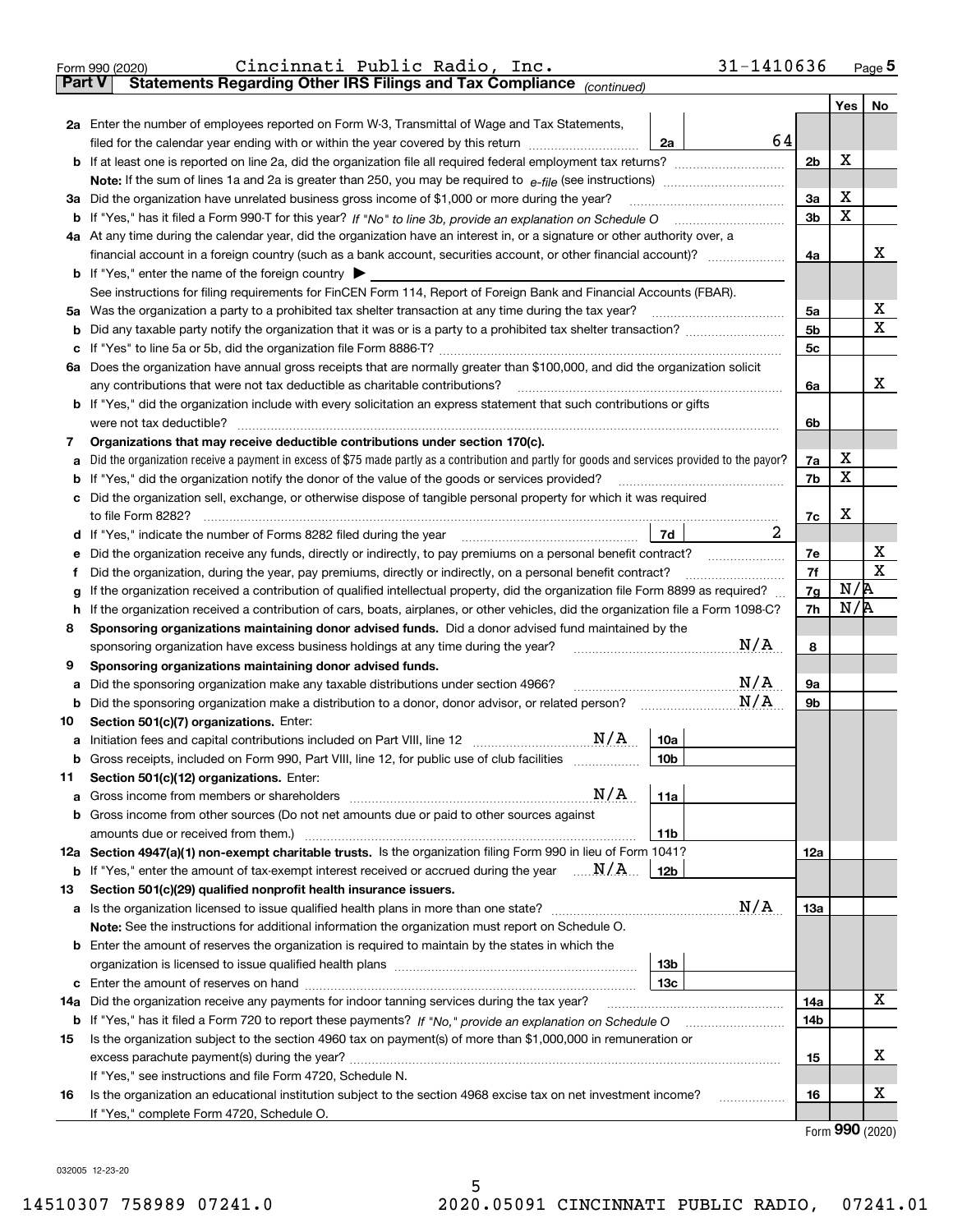|  | Form 990 (2020) |
|--|-----------------|
|  |                 |

*For each "Yes" response to lines 2 through 7b below, and for a "No" response to line 8a, 8b, or 10b below, describe the circumstances, processes, or changes on Schedule O. See instructions.* Form 990 (2020) Cincinnati Public Radio, Inc. 31-1410636 <sub>Page</sub> 6<br>**Part VI Governance, Management, and Disclosure** For each "Yes" response to lines 2 through 7b below, and for a "No" response

|    |                                                                                                                                                                               |    |  |    |                         | Yes             | No                      |  |  |  |
|----|-------------------------------------------------------------------------------------------------------------------------------------------------------------------------------|----|--|----|-------------------------|-----------------|-------------------------|--|--|--|
|    | <b>1a</b> Enter the number of voting members of the governing body at the end of the tax year                                                                                 | 1a |  | 25 |                         |                 |                         |  |  |  |
|    | If there are material differences in voting rights among members of the governing body, or if the governing                                                                   |    |  |    |                         |                 |                         |  |  |  |
|    | body delegated broad authority to an executive committee or similar committee, explain on Schedule O.                                                                         |    |  |    |                         |                 |                         |  |  |  |
|    |                                                                                                                                                                               | 1b |  | 24 |                         |                 |                         |  |  |  |
| 2  | Did any officer, director, trustee, or key employee have a family relationship or a business relationship with any other                                                      |    |  |    |                         |                 |                         |  |  |  |
|    | officer, director, trustee, or key employee?                                                                                                                                  |    |  |    | $\mathbf{2}$            |                 | X                       |  |  |  |
| 3  | Did the organization delegate control over management duties customarily performed by or under the direct supervision                                                         |    |  |    |                         |                 |                         |  |  |  |
|    |                                                                                                                                                                               |    |  | 3  |                         | X               |                         |  |  |  |
| 4  | Did the organization make any significant changes to its governing documents since the prior Form 990 was filed?                                                              |    |  |    | $\overline{\mathbf{4}}$ |                 | $\overline{\textbf{X}}$ |  |  |  |
| 5  |                                                                                                                                                                               |    |  |    | 5                       |                 | $\mathbf X$             |  |  |  |
| 6  | Did the organization have members or stockholders?                                                                                                                            |    |  |    | 6                       |                 | $\mathbf x$             |  |  |  |
|    | 7a Did the organization have members, stockholders, or other persons who had the power to elect or appoint one or                                                             |    |  |    |                         |                 |                         |  |  |  |
|    |                                                                                                                                                                               |    |  |    | 7a                      |                 | х                       |  |  |  |
|    | <b>b</b> Are any governance decisions of the organization reserved to (or subject to approval by) members, stockholders, or                                                   |    |  |    |                         |                 |                         |  |  |  |
|    | persons other than the governing body?                                                                                                                                        |    |  |    | 7b                      |                 | х                       |  |  |  |
| 8  | Did the organization contemporaneously document the meetings held or written actions undertaken during the year by the following:                                             |    |  |    |                         |                 |                         |  |  |  |
| a  |                                                                                                                                                                               |    |  |    | 8a                      | X               |                         |  |  |  |
|    |                                                                                                                                                                               |    |  |    | 8b                      | X               |                         |  |  |  |
| 9  | Is there any officer, director, trustee, or key employee listed in Part VII, Section A, who cannot be reached at the                                                          |    |  |    |                         |                 |                         |  |  |  |
|    |                                                                                                                                                                               |    |  |    | 9                       |                 | х                       |  |  |  |
|    | Section B. Policies (This Section B requests information about policies not required by the Internal Revenue Code.)                                                           |    |  |    |                         |                 |                         |  |  |  |
|    |                                                                                                                                                                               |    |  |    |                         |                 |                         |  |  |  |
|    |                                                                                                                                                                               |    |  |    |                         | Yes             | No<br>X                 |  |  |  |
|    |                                                                                                                                                                               |    |  |    | 10a                     |                 |                         |  |  |  |
|    | <b>b</b> If "Yes," did the organization have written policies and procedures governing the activities of such chapters, affiliates,                                           |    |  |    | 10 <sub>b</sub>         |                 |                         |  |  |  |
|    |                                                                                                                                                                               |    |  |    |                         |                 |                         |  |  |  |
|    | 11a Has the organization provided a complete copy of this Form 990 to all members of its governing body before filing the form?                                               |    |  |    | 11a                     | X               |                         |  |  |  |
|    | <b>b</b> Describe in Schedule O the process, if any, used by the organization to review this Form 990.                                                                        |    |  |    |                         |                 |                         |  |  |  |
|    |                                                                                                                                                                               |    |  |    | 12a                     | X               |                         |  |  |  |
| b  |                                                                                                                                                                               |    |  |    | 12b                     | X               |                         |  |  |  |
|    | c Did the organization regularly and consistently monitor and enforce compliance with the policy? If "Yes," describe                                                          |    |  |    |                         |                 |                         |  |  |  |
|    | in Schedule O how this was done manufactured and continuum control of the Schedule O how this was done manufactured and continuum control of the Schedule O how this was done |    |  |    | 12c                     | х               |                         |  |  |  |
| 13 |                                                                                                                                                                               |    |  |    | 13                      | X               |                         |  |  |  |
| 14 | Did the organization have a written document retention and destruction policy? manufactured and the organization have a written document retention and destruction policy?    |    |  |    | 14                      | X               |                         |  |  |  |
| 15 | Did the process for determining compensation of the following persons include a review and approval by independent                                                            |    |  |    |                         |                 |                         |  |  |  |
|    | persons, comparability data, and contemporaneous substantiation of the deliberation and decision?                                                                             |    |  |    |                         |                 |                         |  |  |  |
|    |                                                                                                                                                                               |    |  |    | 15a                     | X               |                         |  |  |  |
|    |                                                                                                                                                                               |    |  |    | 15b                     | X               |                         |  |  |  |
|    | If "Yes" to line 15a or 15b, describe the process in Schedule O (see instructions).                                                                                           |    |  |    |                         |                 |                         |  |  |  |
|    | 16a Did the organization invest in, contribute assets to, or participate in a joint venture or similar arrangement with a                                                     |    |  |    |                         |                 |                         |  |  |  |
|    | taxable entity during the year?                                                                                                                                               |    |  |    | 16a                     |                 | X                       |  |  |  |
|    | <b>b</b> If "Yes," did the organization follow a written policy or procedure requiring the organization to evaluate its participation                                         |    |  |    |                         |                 |                         |  |  |  |
|    | in joint venture arrangements under applicable federal tax law, and take steps to safequard the organization's                                                                |    |  |    |                         |                 |                         |  |  |  |
|    | exempt status with respect to such arrangements?                                                                                                                              |    |  |    | 16b                     |                 |                         |  |  |  |
|    | <b>Section C. Disclosure</b>                                                                                                                                                  |    |  |    |                         |                 |                         |  |  |  |
| 17 | List the states with which a copy of this Form 990 is required to be filed $\blacktriangleright$ OH                                                                           |    |  |    |                         |                 |                         |  |  |  |
| 18 | Section 6104 requires an organization to make its Forms 1023 (1024 or 1024-A, if applicable), 990, and 990-T (Section 501(c)(3)s only) available                              |    |  |    |                         |                 |                         |  |  |  |
|    | for public inspection. Indicate how you made these available. Check all that apply.                                                                                           |    |  |    |                         |                 |                         |  |  |  |
|    | X   Own website<br>$X$ Upon request<br>  Another's website<br>Other (explain on Schedule O)                                                                                   |    |  |    |                         |                 |                         |  |  |  |
| 19 | Describe on Schedule O whether (and if so, how) the organization made its governing documents, conflict of interest policy, and financial                                     |    |  |    |                         |                 |                         |  |  |  |
|    |                                                                                                                                                                               |    |  |    |                         |                 |                         |  |  |  |
|    | statements available to the public during the tax year.                                                                                                                       |    |  |    |                         |                 |                         |  |  |  |
| 20 | State the name, address, and telephone number of the person who possesses the organization's books and records<br>Richard Eiswerth - $513-352-9185$                           |    |  |    |                         |                 |                         |  |  |  |
|    | 45214                                                                                                                                                                         |    |  |    |                         |                 |                         |  |  |  |
|    | 1223 Central Parkway, Cincinnati,<br>OH                                                                                                                                       |    |  |    |                         |                 |                         |  |  |  |
|    | 032006 12-23-20                                                                                                                                                               |    |  |    |                         | Form 990 (2020) |                         |  |  |  |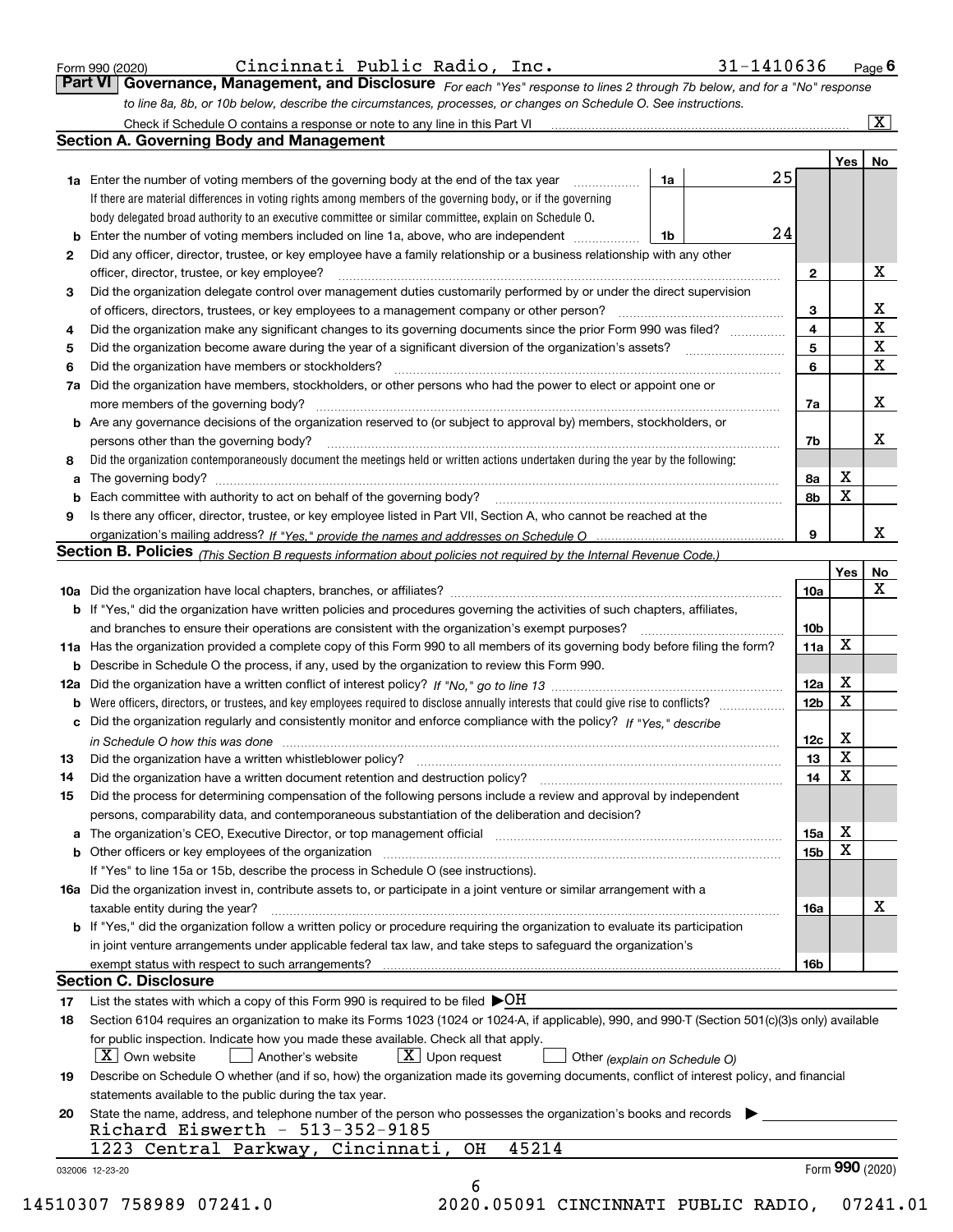|  | Form 990 (2020) |
|--|-----------------|
|  |                 |

Form 990 (2020) Cincinnati Public Radio, Inc. 31-1410636 Page

 $\mathcal{L}^{\text{max}}$ 

### **7Part VII Compensation of Officers, Directors, Trustees, Key Employees, Highest Compensated Employees, and Independent Contractors**

Check if Schedule O contains a response or note to any line in this Part VII

**Section A. Officers, Directors, Trustees, Key Employees, and Highest Compensated Employees**

**1a**  Complete this table for all persons required to be listed. Report compensation for the calendar year ending with or within the organization's tax year. **•** List all of the organization's current officers, directors, trustees (whether individuals or organizations), regardless of amount of compensation.

Enter -0- in columns (D), (E), and (F) if no compensation was paid.

 $\bullet$  List all of the organization's  $\,$ current key employees, if any. See instructions for definition of "key employee."

**•** List the organization's five current highest compensated employees (other than an officer, director, trustee, or key employee) who received reportable compensation (Box 5 of Form W-2 and/or Box 7 of Form 1099-MISC) of more than \$100,000 from the organization and any related organizations.

**•** List all of the organization's former officers, key employees, and highest compensated employees who received more than \$100,000 of reportable compensation from the organization and any related organizations.

**former directors or trustees**  ¥ List all of the organization's that received, in the capacity as a former director or trustee of the organization, more than \$10,000 of reportable compensation from the organization and any related organizations.

See instructions for the order in which to list the persons above.

Check this box if neither the organization nor any related organization compensated any current officer, director, or trustee.  $\mathcal{L}^{\text{max}}$ 

| (A)                            | (B)               | (C)<br>Position                |                             |         |                                                                  |                                 |        | (D)             | (E)                           | (F)                   |
|--------------------------------|-------------------|--------------------------------|-----------------------------|---------|------------------------------------------------------------------|---------------------------------|--------|-----------------|-------------------------------|-----------------------|
| Name and title                 | Average           |                                | (do not check more than one |         |                                                                  |                                 |        | Reportable      | Reportable                    | Estimated             |
|                                | hours per         |                                |                             |         | box, unless person is both an<br>officer and a director/trustee) |                                 |        | compensation    | compensation                  | amount of             |
|                                | week<br>(list any |                                |                             |         |                                                                  |                                 |        | from<br>the     | from related<br>organizations | other<br>compensation |
|                                | hours for         |                                |                             |         |                                                                  |                                 |        | organization    | (W-2/1099-MISC)               | from the              |
|                                | related           |                                |                             |         |                                                                  |                                 |        | (W-2/1099-MISC) |                               | organization          |
|                                | organizations     |                                |                             |         |                                                                  |                                 |        |                 |                               | and related           |
|                                | below             | Individual trustee or director | Institutional trustee       | Officer | Key employee                                                     | Highest compensated<br>employee | Former |                 |                               | organizations         |
|                                | line)             |                                |                             |         |                                                                  |                                 |        |                 |                               |                       |
| Mr. Richard N. Eiswerth<br>(1) | 40.00             |                                |                             |         |                                                                  |                                 |        |                 |                               |                       |
| President                      |                   | $\mathbf X$                    |                             | X       |                                                                  |                                 |        | 225,733.        | 0.                            | 12,921.               |
| (2) Mrs. Sherri Mancini        | 40.00             |                                |                             |         |                                                                  |                                 |        |                 |                               |                       |
| VP for Development             |                   |                                |                             |         |                                                                  | X                               |        | 110,764.        | 0.                            | 10,398.               |
| (3) Ms. Chris Phelps           | 40.00             |                                |                             |         |                                                                  |                                 |        |                 |                               |                       |
| VP of Content                  |                   |                                |                             |         |                                                                  | X                               |        | 109,614.        | 0.                            | 7,617.                |
| Ms. Amanda Matusak<br>(4)      | 0.30              |                                |                             |         |                                                                  |                                 |        |                 |                               |                       |
| Director                       |                   | $\mathbf X$                    |                             |         |                                                                  |                                 |        | 0.              | 0.                            | $0_{.}$               |
| (5)<br>Mr. Tripp Eldredge      | 0.30              |                                |                             |         |                                                                  |                                 |        |                 |                               |                       |
| Director                       |                   | х                              |                             |         |                                                                  |                                 |        | 0.              | 0.                            | 0.                    |
| (6) Hon. Michael J. Newman     | 0.30              |                                |                             |         |                                                                  |                                 |        |                 |                               |                       |
| Director                       |                   | $\mathbf X$                    |                             |         |                                                                  |                                 |        | 0.              | 0.                            | 0.                    |
| (7) Mr. John Owens             | 0.30              |                                |                             |         |                                                                  |                                 |        |                 |                               |                       |
| Director                       |                   | $\mathbf X$                    |                             |         |                                                                  |                                 |        | 0.              | 0.                            | $0_{.}$               |
| (8) Mr. Murray Sinclaire       | 0.30              |                                |                             |         |                                                                  |                                 |        |                 |                               |                       |
| Chair                          |                   | $\mathbf X$                    |                             | X       |                                                                  |                                 |        | 0.              | 0.                            | $0_{.}$               |
| Dr. Bruce Drushel<br>(9)       | 0.30              |                                |                             |         |                                                                  |                                 |        |                 |                               |                       |
| Director                       |                   | $\mathbf X$                    |                             |         |                                                                  |                                 |        | 0.              | 0.                            | $0_{.}$               |
| (10) Mr. Otto Budig, Jr.       | 0.30              |                                |                             |         |                                                                  |                                 |        |                 |                               |                       |
| Immediate Past Chair           |                   | X                              |                             | X       |                                                                  |                                 |        | 0.              | 0.                            | 0.                    |
| (11) Mr. Jerry Kathman         | 0.30              |                                |                             |         |                                                                  |                                 |        |                 |                               |                       |
| Vice Chair                     |                   | $\mathbf X$                    |                             | X       |                                                                  |                                 |        | 0.              | 0.                            | 0.                    |
| (12) Mrs. Emily Bae            | 0.30              |                                |                             |         |                                                                  |                                 |        |                 |                               |                       |
| Director                       |                   | $\mathbf X$                    |                             |         |                                                                  |                                 |        | 0.              | 0.                            | $0_{.}$               |
| (13) Ms. Michele Carey         | 0.30              |                                |                             |         |                                                                  |                                 |        |                 |                               |                       |
| Director                       |                   | $\mathbf X$                    |                             |         |                                                                  |                                 |        | 0.              | 0.                            | 0.                    |
| (14) Mr Brian Gillian          | 0.30              |                                |                             |         |                                                                  |                                 |        |                 |                               |                       |
| Community Board Chair          |                   | $\mathbf x$                    |                             | X       |                                                                  |                                 |        | 0.              | 0.                            | $0_{.}$               |
| (15) Ms. Amy Goodwin           | 0.30              |                                |                             |         |                                                                  |                                 |        |                 |                               |                       |
| Director                       |                   | $\mathbf X$                    |                             |         |                                                                  |                                 |        | 0.              | 0.                            | 0.                    |
| (16) Mr. Chris DeSimio         | 0.30              |                                |                             |         |                                                                  |                                 |        |                 |                               |                       |
| Director                       |                   | $\mathbf X$                    |                             |         |                                                                  |                                 |        | 0.              | 0.                            | 0.                    |
| (17) Mr. Chris Ostoich         | 0.30              |                                |                             |         |                                                                  |                                 |        |                 |                               |                       |
| Director-left 9/2020           |                   | $\mathbf X$                    |                             |         |                                                                  |                                 |        | 0.              | 0.                            | 0.                    |
| 032007 12-23-20                |                   |                                |                             |         |                                                                  |                                 |        |                 |                               | Form 990 (2020)       |

7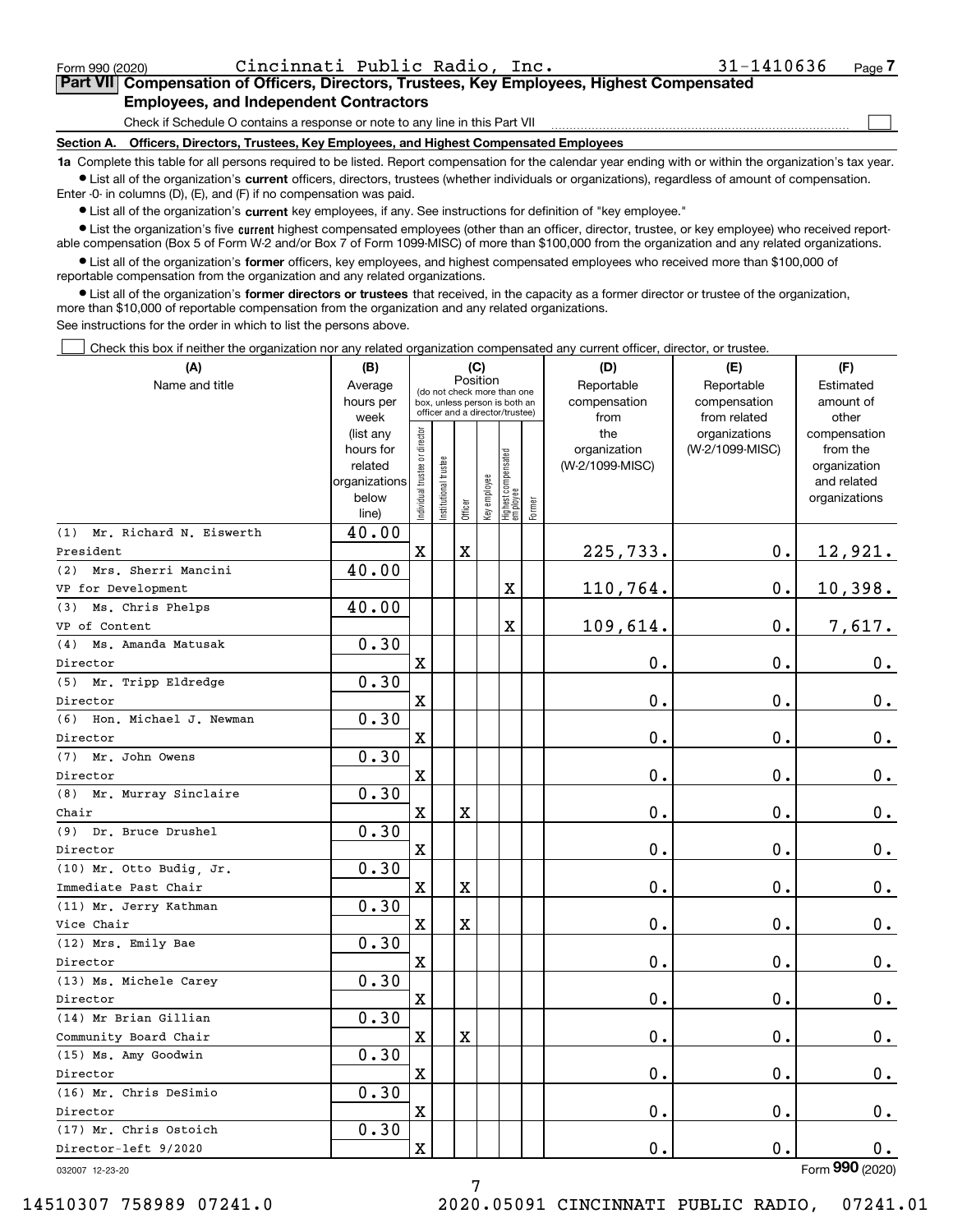| Form 990 (2020) |  |
|-----------------|--|
|                 |  |
|                 |  |

Form 990 (2020) Cincinnati Public Radio, Inc. 31-1410636 Page

**8** 31-1410636

|              | Part VII Section A. Officers, Directors, Trustees, Key Employees, and Highest Compensated Employees (continued)                      |               |                               |                 |         |          |                                                              |        |                                |                 |                  |                     |         |
|--------------|--------------------------------------------------------------------------------------------------------------------------------------|---------------|-------------------------------|-----------------|---------|----------|--------------------------------------------------------------|--------|--------------------------------|-----------------|------------------|---------------------|---------|
|              | (A)                                                                                                                                  | (B)           |                               |                 |         | (C)      |                                                              |        | (D)                            | (E)             |                  | (F)                 |         |
|              | Name and title                                                                                                                       | Average       |                               |                 |         | Position |                                                              |        | Reportable                     | Reportable      |                  | Estimated           |         |
|              |                                                                                                                                      | hours per     |                               |                 |         |          | (do not check more than one<br>box, unless person is both an |        | compensation                   | compensation    |                  | amount of           |         |
|              |                                                                                                                                      | week          |                               |                 |         |          | officer and a director/trustee)                              |        | from                           | from related    |                  | other               |         |
|              |                                                                                                                                      | (list any     |                               |                 |         |          |                                                              |        | the                            | organizations   |                  | compensation        |         |
|              |                                                                                                                                      | hours for     | ndividual trustee or director |                 |         |          |                                                              |        | organization                   | (W-2/1099-MISC) |                  | from the            |         |
|              |                                                                                                                                      | related       |                               | I trustee       |         |          |                                                              |        | (W-2/1099-MISC)                |                 |                  | organization        |         |
|              |                                                                                                                                      | organizations |                               |                 |         |          |                                                              |        |                                |                 |                  | and related         |         |
|              |                                                                                                                                      | below         |                               | Institutional t |         |          |                                                              | Former |                                |                 |                  | organizations       |         |
|              |                                                                                                                                      | line)         |                               |                 | Officer |          | Key employee<br>Highest compensated<br>employee              |        |                                |                 |                  |                     |         |
|              | (18) Mr. David Giles                                                                                                                 | 0.30          |                               |                 |         |          |                                                              |        |                                |                 |                  |                     |         |
| Director     |                                                                                                                                      |               | $\mathbf X$                   |                 |         |          |                                                              |        | 0.                             |                 | 0.               |                     | 0.      |
|              | (19) Ms. Virginia Kuertz                                                                                                             | 0.30          |                               |                 |         |          |                                                              |        |                                |                 |                  |                     |         |
| Secretary    |                                                                                                                                      |               | X                             |                 | X       |          |                                                              |        | 0.                             |                 | 0.               |                     | 0.      |
|              | (20) Ms. Suzanne Nelson                                                                                                              | 0.30          |                               |                 |         |          |                                                              |        |                                |                 |                  |                     |         |
| Director     |                                                                                                                                      |               | X                             |                 |         |          |                                                              |        | 0.                             |                 | 0.               |                     | 0.      |
|              | (21) Ms. Eva Grandison                                                                                                               | 0.30          |                               |                 |         |          |                                                              |        |                                |                 |                  |                     |         |
| Director     |                                                                                                                                      |               | X                             |                 |         |          |                                                              |        | $\mathbf 0$ .                  |                 | 0.               |                     | 0.      |
|              | (22) Mr. John Young                                                                                                                  | 0.30          |                               |                 |         |          |                                                              |        |                                |                 |                  |                     |         |
|              |                                                                                                                                      |               |                               |                 |         |          |                                                              |        |                                |                 |                  |                     |         |
| Director     |                                                                                                                                      |               | X                             |                 |         |          |                                                              |        | $\mathbf 0$ .                  |                 | 0.               |                     | 0.      |
|              | (23) Dr. Wendy Maxian                                                                                                                | 0.30          |                               |                 |         |          |                                                              |        |                                |                 |                  |                     |         |
| Director     |                                                                                                                                      |               | X                             |                 |         |          |                                                              |        | 0.                             |                 | 0.               |                     | 0.      |
|              | (24) Mr. Calvin Buford                                                                                                               | 0.30          |                               |                 |         |          |                                                              |        |                                |                 |                  |                     |         |
| Director     |                                                                                                                                      |               | X                             |                 |         |          |                                                              |        | 0.                             |                 | 0.               |                     | 0.      |
|              | (25) Mr. Justin Buckner                                                                                                              | 0.30          |                               |                 |         |          |                                                              |        |                                |                 |                  |                     |         |
| Director     |                                                                                                                                      |               | X                             |                 |         |          |                                                              |        | 0.                             |                 | 0.               |                     | 0.      |
|              | (26) Ms. Cynthia Walker                                                                                                              | 0.30          |                               |                 |         |          |                                                              |        |                                |                 |                  |                     |         |
|              | Director - left 6/2021                                                                                                               |               | $\mathbf x$                   |                 |         |          |                                                              |        | 0.                             |                 | 0.               |                     | 0.      |
|              |                                                                                                                                      |               |                               |                 |         |          |                                                              |        | 446, 111.                      |                 | $\overline{0}$ . |                     | 30,936. |
|              |                                                                                                                                      |               |                               |                 |         |          |                                                              |        | 0.                             |                 | 0.               |                     | 0.      |
|              | c Total from continuation sheets to Part VII, Section A manufactured by                                                              |               |                               |                 |         |          |                                                              |        | 446,111.                       |                 | 0.               |                     | 30,936. |
|              |                                                                                                                                      |               |                               |                 |         |          |                                                              |        |                                |                 |                  |                     |         |
| $\mathbf{2}$ | Total number of individuals (including but not limited to those listed above) who received more than \$100,000 of reportable         |               |                               |                 |         |          |                                                              |        |                                |                 |                  |                     |         |
|              | compensation from the organization $\blacktriangleright$                                                                             |               |                               |                 |         |          |                                                              |        |                                |                 |                  |                     | 3       |
|              |                                                                                                                                      |               |                               |                 |         |          |                                                              |        |                                |                 |                  | Yes                 | No      |
| 3            | Did the organization list any former officer, director, trustee, key employee, or highest compensated employee on                    |               |                               |                 |         |          |                                                              |        |                                |                 |                  |                     |         |
|              | line 1a? If "Yes," complete Schedule J for such individual manufactured contained and the Schedule Schedule J                        |               |                               |                 |         |          |                                                              |        |                                |                 |                  | 3                   | X       |
| 4            | For any individual listed on line 1a, is the sum of reportable compensation and other compensation from the organization             |               |                               |                 |         |          |                                                              |        |                                |                 |                  |                     |         |
|              |                                                                                                                                      |               |                               |                 |         |          |                                                              |        |                                |                 |                  | X<br>4              |         |
| 5            | Did any person listed on line 1a receive or accrue compensation from any unrelated organization or individual for services           |               |                               |                 |         |          |                                                              |        |                                |                 |                  |                     |         |
|              | rendered to the organization? If "Yes." complete Schedule J for such person                                                          |               |                               |                 |         |          |                                                              |        |                                |                 |                  | 5                   | X       |
|              | <b>Section B. Independent Contractors</b>                                                                                            |               |                               |                 |         |          |                                                              |        |                                |                 |                  |                     |         |
| 1.           | Complete this table for your five highest compensated independent contractors that received more than \$100,000 of compensation from |               |                               |                 |         |          |                                                              |        |                                |                 |                  |                     |         |
|              | the organization. Report compensation for the calendar year ending with or within the organization's tax year.                       |               |                               |                 |         |          |                                                              |        |                                |                 |                  |                     |         |
|              |                                                                                                                                      |               |                               |                 |         |          |                                                              |        |                                |                 |                  |                     |         |
|              | (A)<br>Name and business address                                                                                                     |               |                               |                 |         |          |                                                              |        | (B)<br>Description of services |                 |                  | (C)<br>Compensation |         |
|              |                                                                                                                                      |               |                               |                 |         |          |                                                              |        |                                |                 |                  |                     |         |
|              | Beverly Bank & Trust                                                                                                                 |               |                               |                 |         |          |                                                              |        | Debt Payments and              |                 |                  |                     |         |
|              | 10258 S Western Ave, Chicago, IL 60643                                                                                               |               |                               |                 |         |          |                                                              |        | Fees                           |                 |                  | 3,531,829.          |         |
|              | National Public Radio, Inc.                                                                                                          |               |                               |                 |         |          |                                                              |        | Purchased                      |                 |                  |                     |         |
|              | P.O. Box 79540, Baltimore, MD 21279                                                                                                  |               |                               |                 |         |          |                                                              |        | Programming                    |                 |                  | 754,947.            |         |
|              | Emersion Design, LLC, 310 Culvert Street,                                                                                            |               |                               |                 |         |          |                                                              |        | Architectural                  |                 |                  |                     |         |
|              | STE 100, Cincinnati, OH 45202                                                                                                        |               |                               |                 |         |          |                                                              |        | Services                       |                 |                  | 587,997.            |         |
| <b>CET</b>   |                                                                                                                                      |               |                               |                 |         |          |                                                              |        | Rent and Purchased             |                 |                  |                     |         |
|              | 1223 Central Parkway, Cincinnati, OH 45214                                                                                           |               |                               |                 |         |          |                                                              |        | Services                       |                 |                  | 289,697.            |         |
|              | Ignite Philanthropy                                                                                                                  |               |                               |                 |         |          |                                                              |        |                                |                 |                  |                     |         |
|              | 308 E 8th St., 4th Fl, Cincinnati, OH 45202 Fundraising Services                                                                     |               |                               |                 |         |          |                                                              |        |                                |                 |                  | 176,250.            |         |
| 2            | Total number of independent contractors (including but not limited to those listed above) who received more than                     |               |                               |                 |         |          |                                                              |        |                                |                 |                  |                     |         |
|              |                                                                                                                                      |               |                               |                 |         |          | 7                                                            |        |                                |                 |                  |                     |         |
|              | \$100,000 of compensation from the organization                                                                                      |               |                               |                 |         |          |                                                              |        |                                |                 |                  |                     |         |

032008 12-23-20 See Part VII, Section A Continuation sheets Form (2020) **990**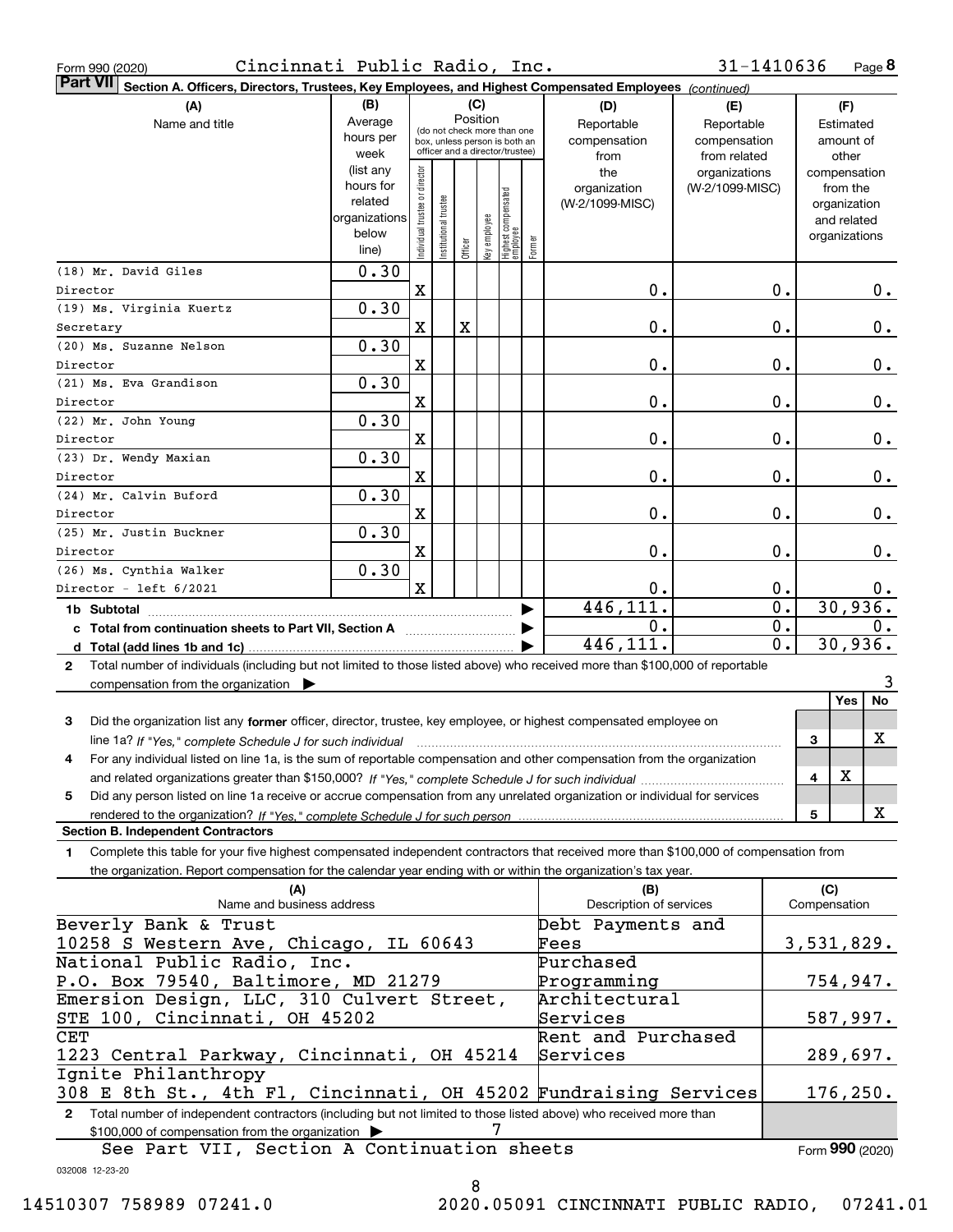| Form 990  | Cincinnati Public Radio, Inc.                                                                                   |                        |                                |                       |             |                        |                              |        |                 | 31-1410636      |                             |
|-----------|-----------------------------------------------------------------------------------------------------------------|------------------------|--------------------------------|-----------------------|-------------|------------------------|------------------------------|--------|-----------------|-----------------|-----------------------------|
|           | Part VII Section A. Officers, Directors, Trustees, Key Employees, and Highest Compensated Employees (continued) |                        |                                |                       |             |                        |                              |        |                 |                 |                             |
|           | (A)                                                                                                             | (B)                    |                                |                       |             | (C)                    |                              |        | (D)             | (E)             | (F)                         |
|           | Name and title                                                                                                  | Average                |                                |                       |             | Position               |                              |        | Reportable      | Reportable      | Estimated                   |
|           |                                                                                                                 | hours                  |                                |                       |             | (check all that apply) |                              |        | compensation    | compensation    | amount of                   |
|           |                                                                                                                 | per                    |                                |                       |             |                        |                              |        | from            | from related    | other                       |
|           |                                                                                                                 | week                   |                                |                       |             |                        |                              |        | the             | organizations   | compensation                |
|           |                                                                                                                 | (list any<br>hours for |                                |                       |             |                        |                              |        | organization    | (W-2/1099-MISC) | from the                    |
|           |                                                                                                                 | related                |                                |                       |             |                        |                              |        | (W-2/1099-MISC) |                 | organization<br>and related |
|           |                                                                                                                 | organizations          |                                |                       |             |                        |                              |        |                 |                 | organizations               |
|           |                                                                                                                 | below                  | Individual trustee or director | Institutional trustee |             |                        | Highest compensated employee |        |                 |                 |                             |
|           |                                                                                                                 | line)                  |                                |                       | Officer     | Key employee           |                              | Former |                 |                 |                             |
|           | (27) Mr. Chip Workman                                                                                           | 0.30                   |                                |                       |             |                        |                              |        |                 |                 |                             |
| Treasurer |                                                                                                                 |                        | X                              |                       | $\mathbf X$ |                        |                              |        | $\mathbf 0$ .   | $0$ .           | 0.                          |
|           | (28) Mr. Eric Kearney                                                                                           | 0.30                   |                                |                       |             |                        |                              |        |                 |                 |                             |
|           | Director - start 6/2021                                                                                         |                        | X                              |                       |             |                        |                              |        | $\mathbf 0$ .   | $0$ .           | 0.                          |
|           | (29) Mr. Alex Bakkum                                                                                            | 0.30                   |                                |                       |             |                        |                              |        |                 |                 |                             |
|           | Director - start 6/2021                                                                                         |                        | $\mathbf X$                    |                       |             |                        |                              |        | $\mathbf 0$ .   | $\mathbf 0$ .   | 0.                          |
|           |                                                                                                                 |                        |                                |                       |             |                        |                              |        |                 |                 |                             |
|           |                                                                                                                 |                        |                                |                       |             |                        |                              |        |                 |                 |                             |
|           |                                                                                                                 |                        |                                |                       |             |                        |                              |        |                 |                 |                             |
|           |                                                                                                                 |                        |                                |                       |             |                        |                              |        |                 |                 |                             |
|           |                                                                                                                 |                        |                                |                       |             |                        |                              |        |                 |                 |                             |
|           |                                                                                                                 |                        |                                |                       |             |                        |                              |        |                 |                 |                             |
|           |                                                                                                                 |                        |                                |                       |             |                        |                              |        |                 |                 |                             |
|           |                                                                                                                 |                        |                                |                       |             |                        |                              |        |                 |                 |                             |
|           |                                                                                                                 |                        |                                |                       |             |                        |                              |        |                 |                 |                             |
|           |                                                                                                                 |                        |                                |                       |             |                        |                              |        |                 |                 |                             |
|           |                                                                                                                 |                        |                                |                       |             |                        |                              |        |                 |                 |                             |
|           |                                                                                                                 |                        |                                |                       |             |                        |                              |        |                 |                 |                             |
|           |                                                                                                                 |                        |                                |                       |             |                        |                              |        |                 |                 |                             |
|           |                                                                                                                 |                        |                                |                       |             |                        |                              |        |                 |                 |                             |
|           |                                                                                                                 |                        |                                |                       |             |                        |                              |        |                 |                 |                             |
|           |                                                                                                                 |                        |                                |                       |             |                        |                              |        |                 |                 |                             |
|           |                                                                                                                 |                        |                                |                       |             |                        |                              |        |                 |                 |                             |
|           |                                                                                                                 |                        |                                |                       |             |                        |                              |        |                 |                 |                             |
|           |                                                                                                                 |                        |                                |                       |             |                        |                              |        |                 |                 |                             |
|           |                                                                                                                 |                        |                                |                       |             |                        |                              |        |                 |                 |                             |
|           |                                                                                                                 |                        |                                |                       |             |                        |                              |        |                 |                 |                             |
|           |                                                                                                                 |                        |                                |                       |             |                        |                              |        |                 |                 |                             |
|           |                                                                                                                 |                        |                                |                       |             |                        |                              |        |                 |                 |                             |
|           |                                                                                                                 |                        |                                |                       |             |                        |                              |        |                 |                 |                             |
|           |                                                                                                                 |                        |                                |                       |             |                        |                              |        |                 |                 |                             |
|           |                                                                                                                 |                        |                                |                       |             |                        |                              |        |                 |                 |                             |

032201 04-01-20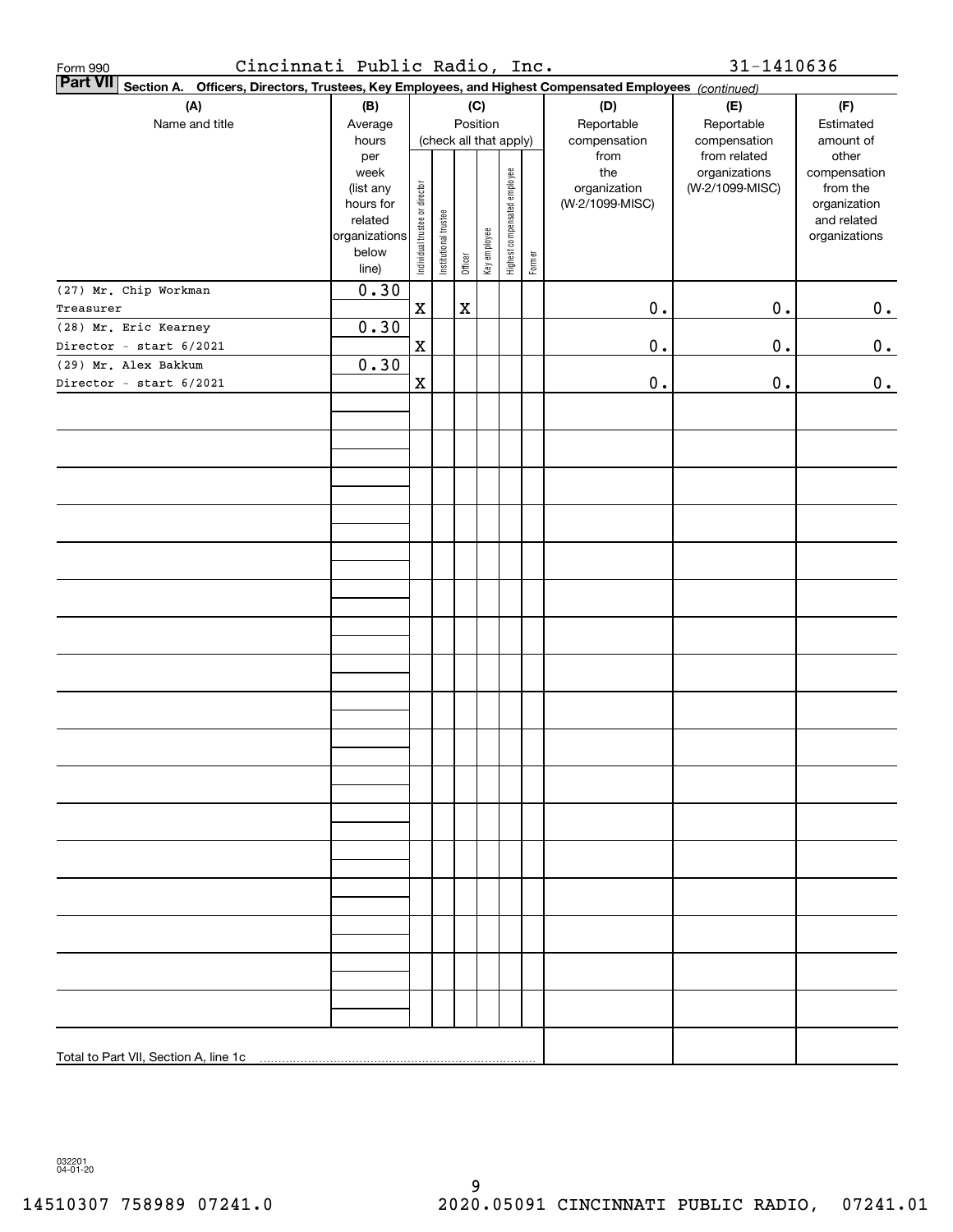| Form 990 (2020)                                           |    |   |                                                                                                                       |                                      |                |                | Cincinnati Public Radio, Inc. |                      |                                              | 31-1410636                                        | Page 9                                                          |
|-----------------------------------------------------------|----|---|-----------------------------------------------------------------------------------------------------------------------|--------------------------------------|----------------|----------------|-------------------------------|----------------------|----------------------------------------------|---------------------------------------------------|-----------------------------------------------------------------|
| <b>Part VIII</b>                                          |    |   | <b>Statement of Revenue</b>                                                                                           |                                      |                |                |                               |                      |                                              |                                                   |                                                                 |
|                                                           |    |   | Check if Schedule O contains a response or note to any line in this Part VIII                                         |                                      |                |                |                               |                      |                                              |                                                   |                                                                 |
|                                                           |    |   |                                                                                                                       |                                      |                |                |                               | (A)<br>Total revenue | (B)<br>Related or exempt<br>function revenue | $\overline{(C)}$<br>Unrelated<br>business revenue | (D)<br>Revenue excluded<br>from tax under<br>sections 512 - 514 |
|                                                           |    |   | 1 a Federated campaigns                                                                                               |                                      | 1a             |                | 699,755.                      |                      |                                              |                                                   |                                                                 |
| Contributions, Gifts, Grants<br>and Other Similar Amounts |    | b | Membership dues                                                                                                       | $\ldots \ldots \ldots \ldots \ldots$ | 1 <sub>b</sub> |                | 3, 363, 589.                  |                      |                                              |                                                   |                                                                 |
|                                                           |    |   | c Fundraising events                                                                                                  |                                      | 1 <sub>c</sub> |                |                               |                      |                                              |                                                   |                                                                 |
|                                                           |    |   | d Related organizations                                                                                               |                                      | 1 <sub>d</sub> |                |                               |                      |                                              |                                                   |                                                                 |
|                                                           |    |   | e Government grants (contributions)                                                                                   |                                      | 1e             |                | 68,257.                       |                      |                                              |                                                   |                                                                 |
|                                                           |    |   | f All other contributions, gifts, grants, and                                                                         |                                      |                |                |                               |                      |                                              |                                                   |                                                                 |
|                                                           |    |   | similar amounts not included above                                                                                    |                                      | 1f             |                | 3,391,586.                    |                      |                                              |                                                   |                                                                 |
|                                                           |    |   | Noncash contributions included in lines 1a-1f                                                                         |                                      | $1g$ \$        |                | 494,716.                      |                      |                                              |                                                   |                                                                 |
|                                                           |    | a |                                                                                                                       |                                      |                |                |                               | 7,523,187.           |                                              |                                                   |                                                                 |
|                                                           |    |   |                                                                                                                       |                                      |                |                | <b>Business Code</b>          |                      |                                              |                                                   |                                                                 |
|                                                           |    |   | Programming Sales                                                                                                     |                                      |                |                | 900099                        | 6,308.               | 6,308.                                       |                                                   |                                                                 |
|                                                           | 2a |   | Auxiliary Audio Services                                                                                              |                                      |                |                | 900099                        | 6,000.               | 6,000.                                       |                                                   |                                                                 |
|                                                           |    | b |                                                                                                                       |                                      |                |                |                               |                      |                                              |                                                   |                                                                 |
|                                                           |    | c |                                                                                                                       |                                      |                |                |                               |                      |                                              |                                                   |                                                                 |
| Program Service<br>Revenue                                |    | d | <u> 1980 - Johann Barbara, martin amerikan basar dan berasal dalam basar dalam basar dalam basar dalam basar dala</u> |                                      |                |                |                               |                      |                                              |                                                   |                                                                 |
|                                                           |    | е |                                                                                                                       |                                      |                |                |                               |                      |                                              |                                                   |                                                                 |
|                                                           |    | f | All other program service revenue                                                                                     |                                      |                |                |                               |                      |                                              |                                                   |                                                                 |
|                                                           |    | a |                                                                                                                       |                                      |                |                |                               | 12,308.              |                                              |                                                   |                                                                 |
|                                                           | 3  |   | Investment income (including dividends, interest, and                                                                 |                                      |                |                |                               |                      |                                              |                                                   |                                                                 |
|                                                           |    |   |                                                                                                                       |                                      |                |                |                               | 122,009.             |                                              |                                                   | 122,009.                                                        |
|                                                           | 4  |   | Income from investment of tax-exempt bond proceeds                                                                    |                                      |                |                |                               |                      |                                              |                                                   | 781.                                                            |
|                                                           | 5  |   |                                                                                                                       |                                      |                |                |                               | 781.                 |                                              |                                                   |                                                                 |
|                                                           |    |   |                                                                                                                       |                                      | (i) Real       |                | (ii) Personal                 |                      |                                              |                                                   |                                                                 |
|                                                           |    |   | 6 a Gross rents                                                                                                       | 6a                                   |                |                |                               |                      |                                              |                                                   |                                                                 |
|                                                           |    | b | Less: rental expenses                                                                                                 | 6b                                   |                |                |                               |                      |                                              |                                                   |                                                                 |
|                                                           |    | c | Rental income or (loss)                                                                                               | 6c                                   |                |                |                               |                      |                                              |                                                   |                                                                 |
|                                                           |    |   | d Net rental income or (loss)                                                                                         |                                      |                |                |                               |                      |                                              |                                                   |                                                                 |
|                                                           |    |   | 7 a Gross amount from sales of                                                                                        |                                      | (i) Securities |                | (ii) Other                    |                      |                                              |                                                   |                                                                 |
|                                                           |    |   | assets other than inventory                                                                                           | 7a                                   | 3,733,976.     |                | 45,578.                       |                      |                                              |                                                   |                                                                 |
|                                                           |    |   | <b>b</b> Less: cost or other basis                                                                                    |                                      |                |                |                               |                      |                                              |                                                   |                                                                 |
|                                                           |    |   | and sales expenses                                                                                                    | 7b                                   | 3,503,577.     |                | 45,551.                       |                      |                                              |                                                   |                                                                 |
| evenue                                                    |    |   | c Gain or (loss)                                                                                                      | 7c                                   | 230,399.       |                | 27.                           |                      |                                              |                                                   |                                                                 |
| œ                                                         |    |   |                                                                                                                       |                                      |                |                |                               | 230,426.             |                                              |                                                   | 230,426.                                                        |
| Other                                                     |    |   | 8 a Gross income from fundraising events (not                                                                         |                                      |                |                |                               |                      |                                              |                                                   |                                                                 |
|                                                           |    |   | including \$                                                                                                          |                                      |                |                |                               |                      |                                              |                                                   |                                                                 |
|                                                           |    |   | contributions reported on line 1c). See                                                                               |                                      |                |                |                               |                      |                                              |                                                   |                                                                 |
|                                                           |    |   |                                                                                                                       |                                      |                | 8a             | 1,230.                        |                      |                                              |                                                   |                                                                 |
|                                                           |    |   | <b>b</b> Less: direct expenses <i>manually contained</i>                                                              |                                      |                | 8b             | $\mathbf{0}$ .                |                      |                                              |                                                   |                                                                 |
|                                                           |    |   | c Net income or (loss) from fundraising events                                                                        |                                      |                |                |                               | 1,230.               |                                              |                                                   | 1,230.                                                          |
|                                                           |    |   | 9 a Gross income from gaming activities. See                                                                          |                                      |                |                |                               |                      |                                              |                                                   |                                                                 |
|                                                           |    |   |                                                                                                                       |                                      |                | 9а             |                               |                      |                                              |                                                   |                                                                 |
|                                                           |    |   |                                                                                                                       |                                      |                | 9 <sub>b</sub> |                               |                      |                                              |                                                   |                                                                 |
|                                                           |    |   | c Net income or (loss) from gaming activities                                                                         |                                      |                |                |                               |                      |                                              |                                                   |                                                                 |
|                                                           |    |   | 10 a Gross sales of inventory, less returns                                                                           |                                      |                |                |                               |                      |                                              |                                                   |                                                                 |
|                                                           |    |   |                                                                                                                       |                                      |                | 10a            |                               |                      |                                              |                                                   |                                                                 |
|                                                           |    |   | <b>b</b> Less: cost of goods sold                                                                                     |                                      |                | 10bl           |                               |                      |                                              |                                                   |                                                                 |
|                                                           |    |   | c Net income or (loss) from sales of inventory                                                                        |                                      |                |                |                               |                      |                                              |                                                   |                                                                 |
|                                                           |    |   |                                                                                                                       |                                      |                |                | <b>Business Code</b>          |                      |                                              |                                                   |                                                                 |
| Miscellaneous                                             |    |   | 11 a Rebates                                                                                                          |                                      |                |                | 900099                        | 28,087.              |                                              |                                                   | 28,087.                                                         |
| Revenue                                                   |    |   | <b>b</b> Studio Rental Income                                                                                         |                                      |                |                | 532000                        | 17,795.              |                                              | 17,795.                                           |                                                                 |
|                                                           |    |   | c Product Marketing                                                                                                   |                                      |                |                | 900099                        | 524.                 |                                              |                                                   | 524.                                                            |
|                                                           |    |   |                                                                                                                       |                                      |                |                |                               |                      |                                              |                                                   |                                                                 |
|                                                           |    |   |                                                                                                                       |                                      |                |                |                               | 46,406.              |                                              |                                                   |                                                                 |
|                                                           | 12 |   | Total revenue. See instructions                                                                                       |                                      |                |                |                               | 7,936,347.           | 12,308.                                      | 17,795.                                           | 383,057.                                                        |
| 032009 12-23-20                                           |    |   |                                                                                                                       |                                      |                |                |                               |                      |                                              |                                                   | Form 990 (2020)                                                 |

10

032009 12-23-20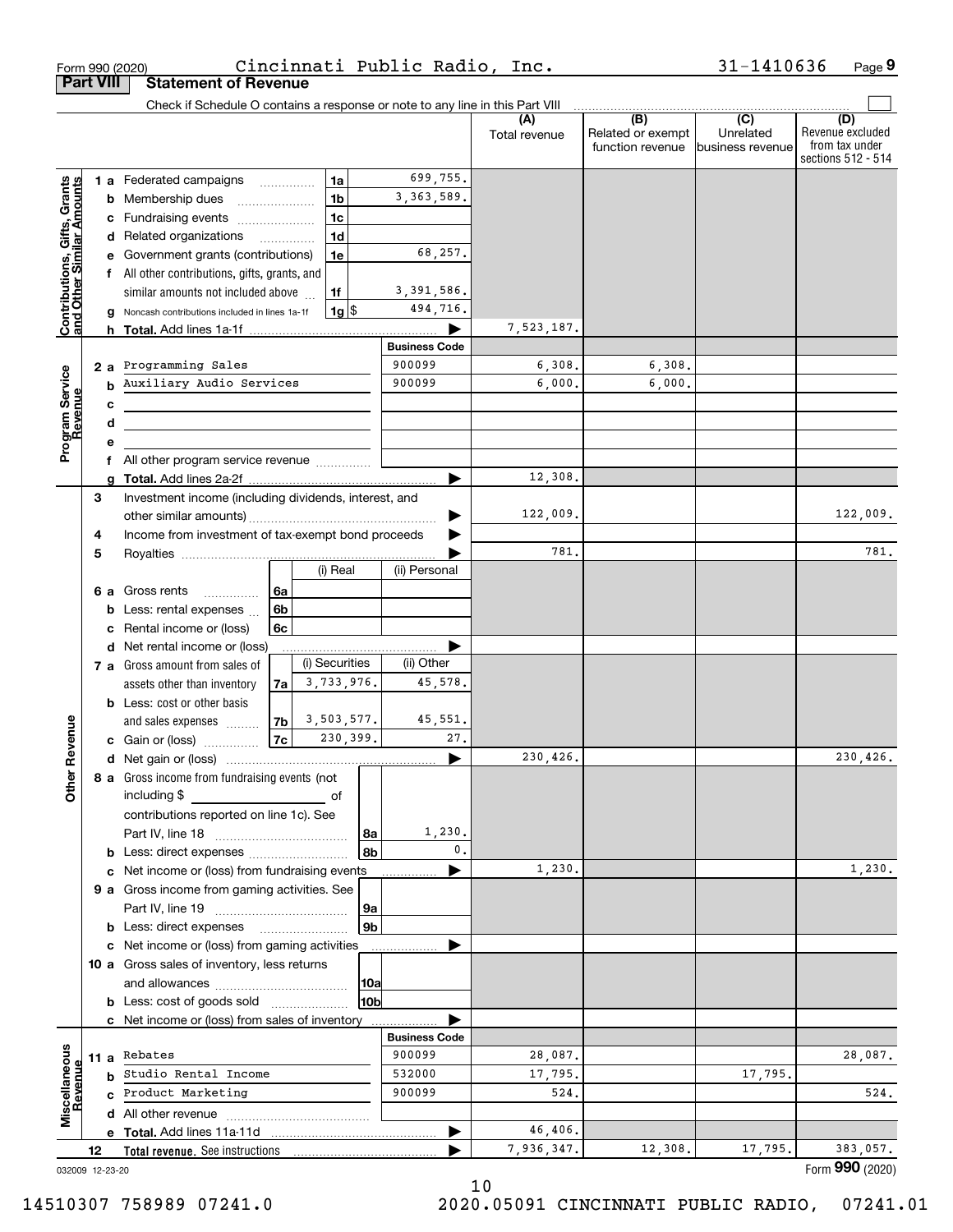Form 990 (2020) Page **10 Part IX Statement of Functional Expenses** Cincinnati Public Radio, Inc. 31-1410636

*Section 501(c)(3) and 501(c)(4) organizations must complete all columns. All other organizations must complete column (A).*

|              | Check if Schedule O contains a response or note to any line in this Part IX                                                                              |                       |                                    |                                                      |                                |
|--------------|----------------------------------------------------------------------------------------------------------------------------------------------------------|-----------------------|------------------------------------|------------------------------------------------------|--------------------------------|
|              | Do not include amounts reported on lines 6b,<br>7b, 8b, 9b, and 10b of Part VIII.                                                                        | (A)<br>Total expenses | (B)<br>Program service<br>expenses | $\overline{C}$<br>Management and<br>general expenses | (D)<br>Fundraising<br>expenses |
| 1.           | Grants and other assistance to domestic organizations                                                                                                    |                       |                                    |                                                      |                                |
|              | and domestic governments. See Part IV, line 21                                                                                                           |                       |                                    |                                                      |                                |
| $\mathbf{2}$ | Grants and other assistance to domestic                                                                                                                  |                       |                                    |                                                      |                                |
|              | individuals. See Part IV, line 22                                                                                                                        |                       |                                    |                                                      |                                |
| 3            | Grants and other assistance to foreign                                                                                                                   |                       |                                    |                                                      |                                |
|              | organizations, foreign governments, and foreign                                                                                                          |                       |                                    |                                                      |                                |
|              | individuals. See Part IV, lines 15 and 16                                                                                                                |                       |                                    |                                                      |                                |
| 4            | Benefits paid to or for members                                                                                                                          |                       |                                    |                                                      |                                |
| 5            | Compensation of current officers, directors,                                                                                                             |                       |                                    |                                                      |                                |
|              | trustees, and key employees                                                                                                                              | 238,654.              | 79,544.                            | 159,110.                                             |                                |
| 6            | Compensation not included above to disqualified                                                                                                          |                       |                                    |                                                      |                                |
|              | persons (as defined under section 4958(f)(1)) and                                                                                                        |                       |                                    |                                                      |                                |
|              | persons described in section 4958(c)(3)(B)                                                                                                               |                       |                                    |                                                      |                                |
| 7            |                                                                                                                                                          | 2,473,906.            | 1,708,870.                         | 467,921.                                             | 297, 115.                      |
| 8            | Pension plan accruals and contributions (include                                                                                                         |                       |                                    |                                                      |                                |
|              | section 401(k) and 403(b) employer contributions)                                                                                                        | 35, 244.              | 25,962.                            | 5,204.                                               | 4,078.                         |
| 9            |                                                                                                                                                          | 203,651.              | 143,695.                           | 38, 207.                                             | $\overline{21,749}$ .          |
| 10           |                                                                                                                                                          | 183,770.              | 126,955.                           | 37,966.                                              | 18,849.                        |
| 11           | Fees for services (nonemployees):                                                                                                                        |                       |                                    |                                                      |                                |
| a            |                                                                                                                                                          |                       |                                    |                                                      |                                |
| b            |                                                                                                                                                          | 8,887.                |                                    | 8,887.                                               |                                |
| c            |                                                                                                                                                          | 28,700.               |                                    | $\overline{28,700}$ .                                |                                |
| d            |                                                                                                                                                          |                       |                                    |                                                      |                                |
| e            | Professional fundraising services. See Part IV, line 17                                                                                                  | 180,000.              |                                    |                                                      | 180,000.                       |
| f            | Investment management fees                                                                                                                               | 126,682.              | 266.                               | 45,898.                                              | 80,518.                        |
| a            | Other. (If line 11g amount exceeds 10% of line 25,                                                                                                       |                       |                                    |                                                      |                                |
|              | column (A) amount, list line 11g expenses on Sch 0.)                                                                                                     | 488,092.              | 180,749.                           | 157,186.                                             | 150, 157.                      |
| 12           |                                                                                                                                                          | 95, 192.              | 49,337.                            |                                                      | 45,855.                        |
| 13           |                                                                                                                                                          | 89,613.               | 58, 582.                           | $\overline{5,121}$ .                                 | 25,910.                        |
| 14           |                                                                                                                                                          |                       |                                    |                                                      |                                |
| 15           |                                                                                                                                                          |                       |                                    |                                                      |                                |
| 16           |                                                                                                                                                          | 289,612.              | 215,516.                           | 37,048.                                              | 37,048.                        |
| 17           | Travel                                                                                                                                                   | 16,698.               | 8,670.                             | 6,890.                                               | 1,138.                         |
| 18           | Payments of travel or entertainment expenses                                                                                                             |                       |                                    |                                                      |                                |
|              | for any federal, state, or local public officials                                                                                                        |                       |                                    |                                                      |                                |
| 19           | Conferences, conventions, and meetings                                                                                                                   |                       |                                    |                                                      |                                |
| 20           | Interest                                                                                                                                                 | 20, 272.              | 20, 272.                           |                                                      |                                |
| 21           |                                                                                                                                                          |                       |                                    |                                                      |                                |
| 22           | Depreciation, depletion, and amortization                                                                                                                | 115,525.              | 104, 261.<br>14,904.               | 5,889.                                               | 5,375.                         |
| 23           | Insurance                                                                                                                                                | 21,292.               |                                    | 3,194.                                               | 3,194.                         |
| 24           | Other expenses. Itemize expenses not covered<br>above (List miscellaneous expenses on line 24e. If<br>line 24e amount exceeds 10% of line 25, column (A) |                       |                                    |                                                      |                                |
| a            | amount, list line 24e expenses on Schedule O.)<br>Program License Fees                                                                                   | 1,068,040.            | 1,068,040.                         |                                                      |                                |
| b            | Research                                                                                                                                                 | 67,616.               | 67,616.                            |                                                      |                                |
| C            | Bad Debt Expense                                                                                                                                         | 39,549.               | 30,644.                            | 4,945.                                               | 3,960.                         |
| d            | Dues and Memberships                                                                                                                                     | 22, 112.              | 17,737.                            | 3,145.                                               | 1,230.                         |
|              | e All other expenses                                                                                                                                     | 16,342.               | 16,070.                            | 142.                                                 | 130.                           |
| 25           | Total functional expenses. Add lines 1 through 24e                                                                                                       | 5,829,449.            | 3,937,690.                         | 1,015,453.                                           | 876, 306.                      |
| 26           | Joint costs. Complete this line only if the organization                                                                                                 |                       |                                    |                                                      |                                |
|              | reported in column (B) joint costs from a combined                                                                                                       |                       |                                    |                                                      |                                |
|              | educational campaign and fundraising solicitation.                                                                                                       |                       |                                    |                                                      |                                |
|              | Check here $\blacktriangleright$<br>if following SOP 98-2 (ASC 958-720)                                                                                  |                       |                                    |                                                      |                                |
|              | 032010 12-23-20                                                                                                                                          |                       |                                    |                                                      | Form 990 (2020)                |

11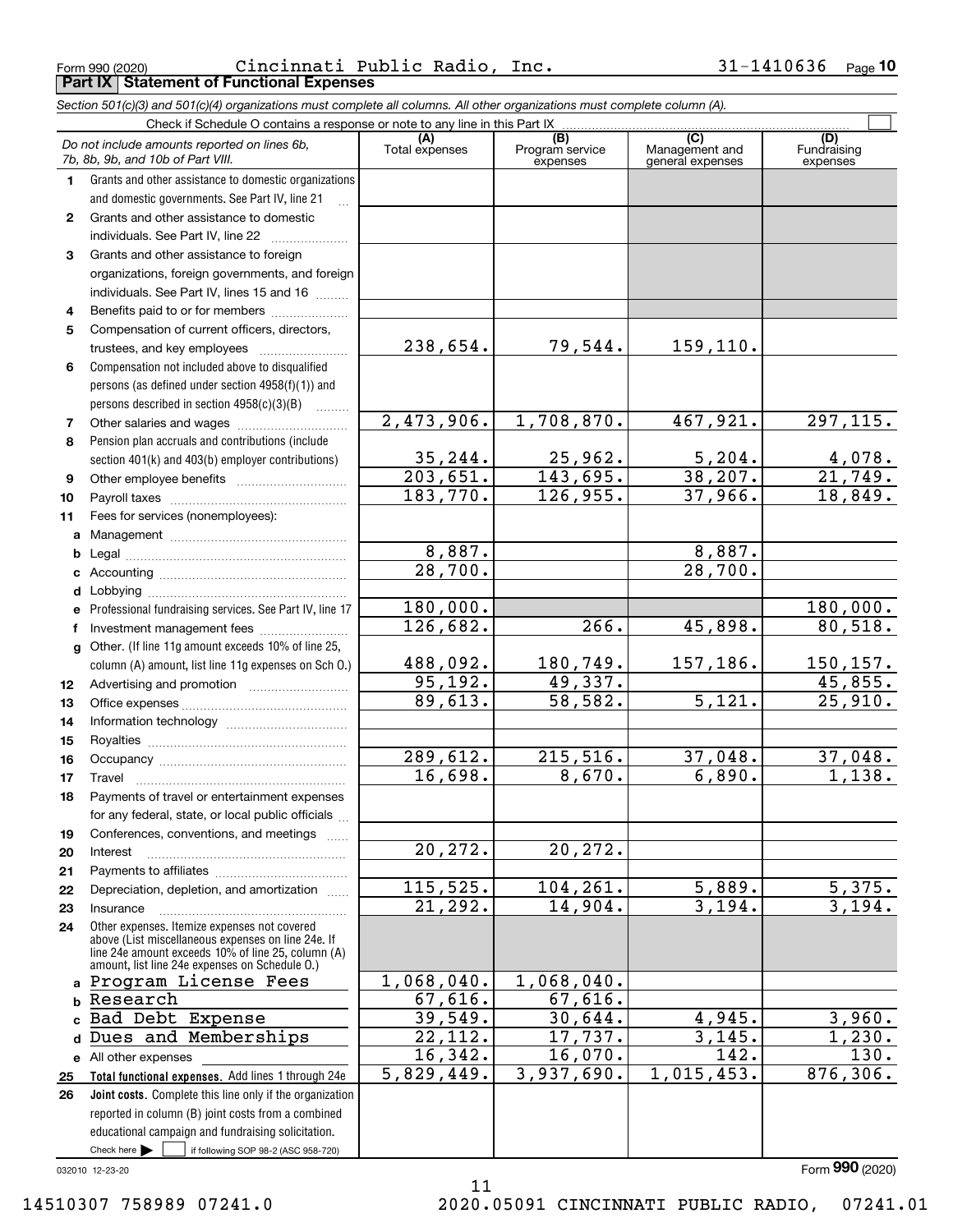**Part X Balance Sheet**<br>**Part X Balance Sheet** 

|                             |          | Check if Schedule O contains a response or note to any line in this Part X            |             |                          |                  |                                 |
|-----------------------------|----------|---------------------------------------------------------------------------------------|-------------|--------------------------|------------------|---------------------------------|
|                             |          |                                                                                       |             | (A)<br>Beginning of year |                  | (B)<br>End of year              |
|                             | 1        |                                                                                       |             | 647,439.                 | $\mathbf{1}$     | 3, 246, 093.                    |
|                             | 2        |                                                                                       |             |                          | $\mathbf{2}$     |                                 |
|                             | з        |                                                                                       |             | 6,446,352.               | $\mathbf{3}$     | 5, 206, 433.                    |
|                             | 4        |                                                                                       | 344,125.    | $\overline{\mathbf{4}}$  | 198,295.         |                                 |
|                             | 5        | Loans and other receivables from any current or former officer, director,             |             |                          |                  |                                 |
|                             |          | trustee, key employee, creator or founder, substantial contributor, or 35%            |             |                          |                  |                                 |
|                             |          | controlled entity or family member of any of these persons                            |             |                          | 5                |                                 |
|                             | 6        | Loans and other receivables from other disqualified persons (as defined               |             |                          |                  |                                 |
|                             |          | under section $4958(f)(1)$ , and persons described in section $4958(c)(3)(B)$         | $\ldots$    |                          | 6                |                                 |
|                             | 7        |                                                                                       |             |                          | $\overline{7}$   |                                 |
| Assets                      | 8        |                                                                                       |             |                          | 8                |                                 |
|                             | 9        | Prepaid expenses and deferred charges                                                 |             | 63,960.                  | $\boldsymbol{9}$ | 54,429.                         |
|                             |          | 10a Land, buildings, and equipment: cost or other                                     |             |                          |                  |                                 |
|                             |          | basis. Complete Part VI of Schedule D  10a 4, 624, 501.                               |             |                          |                  |                                 |
|                             |          | <u>  1</u> 0b  <br><b>b</b> Less: accumulated depreciation                            | 2,198,381.  | 2,456,502.               | 10 <sub>c</sub>  | $\frac{2,426,120.}{9,545,020.}$ |
|                             | 11       |                                                                                       |             | 10,888,142.              | 11               |                                 |
|                             | 12       |                                                                                       |             |                          | 12               |                                 |
|                             | 13       |                                                                                       |             | 13                       |                  |                                 |
|                             | 14       |                                                                                       | 22,988,377. | 14                       | 22,988,377.      |                                 |
|                             | 15       |                                                                                       |             | 15                       |                  |                                 |
|                             | 16       |                                                                                       |             | 43,834,897.              | 16               | 43,664,767.                     |
|                             | 17       |                                                                                       | 320,627.    | 17                       | 297,701.         |                                 |
|                             | 18       |                                                                                       |             | 18                       |                  |                                 |
|                             | 19       |                                                                                       |             | 148,404.                 | 19               | 174,278.                        |
|                             | 20       |                                                                                       |             | 3,158,429.               | 20               |                                 |
|                             | 21       | Escrow or custodial account liability. Complete Part IV of Schedule D                 |             |                          | 21               |                                 |
|                             | 22       | Loans and other payables to any current or former officer, director,                  |             |                          |                  |                                 |
|                             |          | trustee, key employee, creator or founder, substantial contributor, or 35%            |             |                          |                  |                                 |
| Liabilities                 |          | controlled entity or family member of any of these persons                            |             |                          | 22               |                                 |
|                             | 23       | Secured mortgages and notes payable to unrelated third parties                        |             |                          | 23               |                                 |
|                             | 24       |                                                                                       |             |                          | 24               |                                 |
|                             | 25       | Other liabilities (including federal income tax, payables to related third            |             |                          |                  |                                 |
|                             |          | parties, and other liabilities not included on lines 17-24). Complete Part X          |             |                          |                  |                                 |
|                             |          | of Schedule D                                                                         |             | 21,033.                  | 25               | 0.                              |
|                             | 26       | Total liabilities. Add lines 17 through 25                                            |             | 3,648,493.               | 26               | 471,979.                        |
|                             |          | Organizations that follow FASB ASC 958, check here $\triangleright \lfloor X \rfloor$ |             |                          |                  |                                 |
|                             |          | and complete lines 27, 28, 32, and 33.                                                |             | 32,982,799.              |                  | 35, 455, 554.                   |
|                             | 27       |                                                                                       |             | $\overline{7,203,605}$ . | 27               | 7,737,234.                      |
|                             | 28       |                                                                                       |             |                          | 28               |                                 |
|                             |          | Organizations that do not follow FASB ASC 958, check here $\blacktriangleright$       |             |                          |                  |                                 |
|                             |          | and complete lines 29 through 33.                                                     |             |                          | 29               |                                 |
|                             | 29       | Paid-in or capital surplus, or land, building, or equipment fund                      |             |                          | 30               |                                 |
|                             | 30<br>31 | Retained earnings, endowment, accumulated income, or other funds                      |             |                          | 31               |                                 |
| Net Assets or Fund Balances | 32       |                                                                                       |             | 40, 186, 404.            | 32               | 43, 192, 788.                   |
|                             | 33       |                                                                                       |             | 43,834,897.              | 33               | 43,664,767.                     |
|                             |          |                                                                                       |             |                          |                  |                                 |

Form (2020) **990**

032011 12-23-20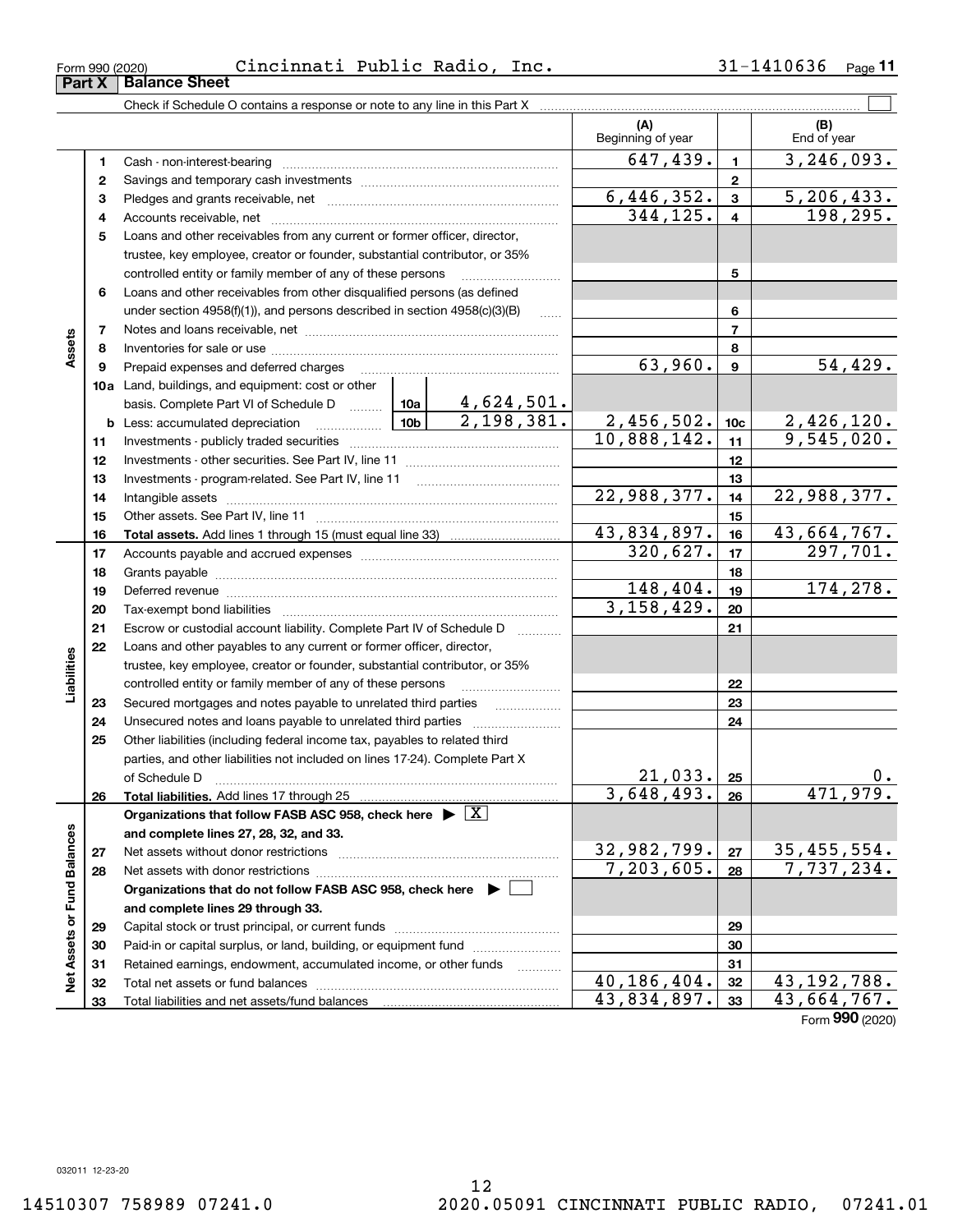|    | Cincinnati Public Radio, Inc.<br>Form 990 (2020)                                                                                                                                                                               |                | 31-1410636     |                   | Page $12$        |  |  |  |  |
|----|--------------------------------------------------------------------------------------------------------------------------------------------------------------------------------------------------------------------------------|----------------|----------------|-------------------|------------------|--|--|--|--|
|    | <b>Reconciliation of Net Assets</b><br>Part XI                                                                                                                                                                                 |                |                |                   |                  |  |  |  |  |
|    |                                                                                                                                                                                                                                |                |                |                   |                  |  |  |  |  |
|    |                                                                                                                                                                                                                                |                |                |                   |                  |  |  |  |  |
| 1  | Total revenue (must equal Part VIII, column (A), line 12)                                                                                                                                                                      | 1              |                |                   | 7,936,347.       |  |  |  |  |
| 2  | $\overline{5,829}$ , 449.<br>$\mathbf{2}$                                                                                                                                                                                      |                |                |                   |                  |  |  |  |  |
| з  | 2,106,898.<br>3<br>Revenue less expenses. Subtract line 2 from line 1                                                                                                                                                          |                |                |                   |                  |  |  |  |  |
| 4  | 40,186,404.<br>$\overline{\mathbf{4}}$                                                                                                                                                                                         |                |                |                   |                  |  |  |  |  |
| 5  | Net unrealized gains (losses) on investments [11] matter contracts and the state of the state of the state of the state of the state of the state of the state of the state of the state of the state of the state of the stat | 5              |                |                   | 899,486.         |  |  |  |  |
| 6  | Donated services and use of facilities [111] Donated and the service of facilities [11] Donated services and use of facilities [11] Donated and the service of the service of the service of the service of the service of the | 6              |                |                   |                  |  |  |  |  |
| 7  |                                                                                                                                                                                                                                | $\overline{7}$ |                |                   |                  |  |  |  |  |
| 8  | Prior period adjustments www.communication.communication.com/news/communication.com/news/communication.com/new                                                                                                                 | 8              |                |                   |                  |  |  |  |  |
| 9  | Other changes in net assets or fund balances (explain on Schedule O)                                                                                                                                                           | 9              |                |                   | $\overline{0}$ . |  |  |  |  |
| 10 | Net assets or fund balances at end of year. Combine lines 3 through 9 (must equal Part X, line 32,                                                                                                                             |                |                |                   |                  |  |  |  |  |
|    |                                                                                                                                                                                                                                | 10             |                |                   | 43, 192, 788.    |  |  |  |  |
|    | Part XII Financial Statements and Reporting                                                                                                                                                                                    |                |                |                   |                  |  |  |  |  |
|    |                                                                                                                                                                                                                                |                |                |                   | <u>  x  </u>     |  |  |  |  |
|    |                                                                                                                                                                                                                                |                |                | Yes               | <b>No</b>        |  |  |  |  |
| 1  | $\boxed{\mathbf{X}}$ Accrual<br>Accounting method used to prepare the Form 990: <u>[</u> Cash<br>Other                                                                                                                         |                |                |                   |                  |  |  |  |  |
|    | If the organization changed its method of accounting from a prior year or checked "Other," explain in Schedule O.                                                                                                              |                |                |                   |                  |  |  |  |  |
|    | 2a Were the organization's financial statements compiled or reviewed by an independent accountant?                                                                                                                             |                | 2a             |                   | х                |  |  |  |  |
|    | If "Yes," check a box below to indicate whether the financial statements for the year were compiled or reviewed on a                                                                                                           |                |                |                   |                  |  |  |  |  |
|    | separate basis, consolidated basis, or both:                                                                                                                                                                                   |                |                |                   |                  |  |  |  |  |
|    | Separate basis<br><b>Consolidated basis</b><br>Both consolidated and separate basis                                                                                                                                            |                |                |                   |                  |  |  |  |  |
|    | <b>b</b> Were the organization's financial statements audited by an independent accountant?                                                                                                                                    |                | 2 <sub>b</sub> | х                 |                  |  |  |  |  |
|    | If "Yes," check a box below to indicate whether the financial statements for the year were audited on a separate basis,                                                                                                        |                |                |                   |                  |  |  |  |  |
|    | consolidated basis, or both:                                                                                                                                                                                                   |                |                |                   |                  |  |  |  |  |
|    | $\boxed{\textbf{X}}$ Separate basis<br>Consolidated basis<br>Both consolidated and separate basis                                                                                                                              |                |                |                   |                  |  |  |  |  |
|    | c If "Yes" to line 2a or 2b, does the organization have a committee that assumes responsibility for oversight of the audit,                                                                                                    |                |                |                   |                  |  |  |  |  |
|    |                                                                                                                                                                                                                                |                |                | $\mathbf X$<br>2c |                  |  |  |  |  |
|    | If the organization changed either its oversight process or selection process during the tax year, explain on Schedule O.                                                                                                      |                |                |                   |                  |  |  |  |  |
|    | 3a As a result of a federal award, was the organization required to undergo an audit or audits as set forth in the Single Audit                                                                                                |                |                |                   |                  |  |  |  |  |
|    |                                                                                                                                                                                                                                |                | За             |                   | x                |  |  |  |  |
|    | <b>b</b> If "Yes," did the organization undergo the required audit or audits? If the organization did not undergo the required audit                                                                                           |                |                |                   |                  |  |  |  |  |
|    |                                                                                                                                                                                                                                |                | 3b             |                   | $000 -$          |  |  |  |  |
|    |                                                                                                                                                                                                                                |                |                |                   |                  |  |  |  |  |

Form (2020) **990**

032012 12-23-20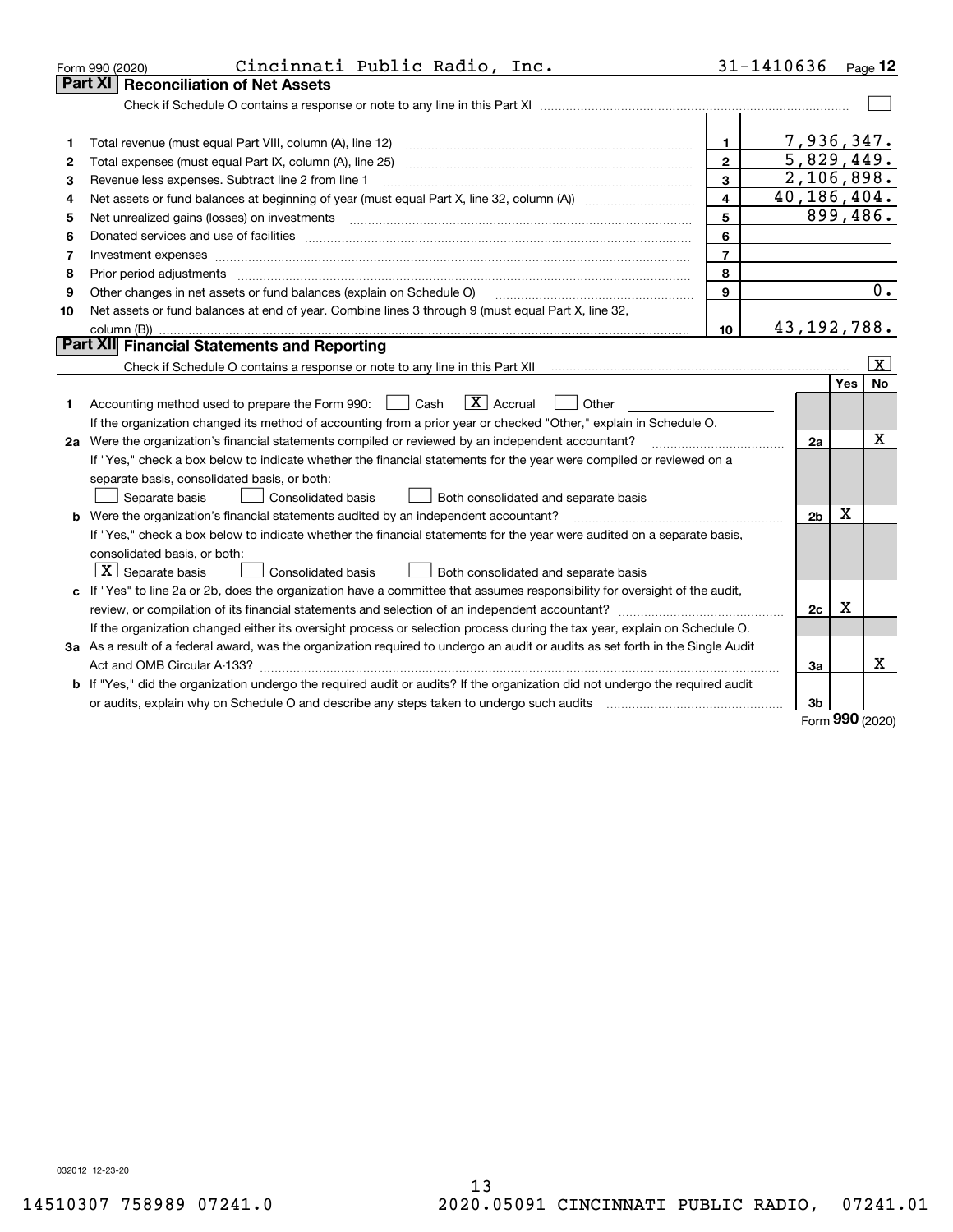| <b>SCHEDULE A</b> |
|-------------------|
|-------------------|

Department of the Treasury Internal Revenue Service

| (Form 990 or 990-EZ) |  |  |  |  |
|----------------------|--|--|--|--|
|----------------------|--|--|--|--|

### **Public Charity Status and Public Support**

**Complete if the organization is a section 501(c)(3) organization or a section 4947(a)(1) nonexempt charitable trust. | Attach to Form 990 or Form 990-EZ.** 

| ▶ Go to www.irs.gov/Form990 for instructions and the latest information |
|-------------------------------------------------------------------------|

| OMB No 1545-0047                    |
|-------------------------------------|
| 2020                                |
| <b>Open to Public</b><br>Inspection |

|  |  | Name of the organization |
|--|--|--------------------------|

|               |                     | Name of the organization                                                                                                                            |          |                                                        |                                                                |    |                            |  | <b>Employer identification number</b>              |  |  |  |
|---------------|---------------------|-----------------------------------------------------------------------------------------------------------------------------------------------------|----------|--------------------------------------------------------|----------------------------------------------------------------|----|----------------------------|--|----------------------------------------------------|--|--|--|
|               |                     |                                                                                                                                                     |          | Cincinnati Public Radio, Inc.                          |                                                                |    |                            |  | 31-1410636                                         |  |  |  |
| <b>Part I</b> |                     | Reason for Public Charity Status. (All organizations must complete this part.) See instructions.                                                    |          |                                                        |                                                                |    |                            |  |                                                    |  |  |  |
|               |                     | The organization is not a private foundation because it is: (For lines 1 through 12, check only one box.)                                           |          |                                                        |                                                                |    |                            |  |                                                    |  |  |  |
| 1             |                     | A church, convention of churches, or association of churches described in section 170(b)(1)(A)(i).                                                  |          |                                                        |                                                                |    |                            |  |                                                    |  |  |  |
| 2             |                     | A school described in section 170(b)(1)(A)(ii). (Attach Schedule E (Form 990 or 990-EZ).)                                                           |          |                                                        |                                                                |    |                            |  |                                                    |  |  |  |
| З             |                     | A hospital or a cooperative hospital service organization described in section 170(b)(1)(A)(iii).                                                   |          |                                                        |                                                                |    |                            |  |                                                    |  |  |  |
|               |                     | A medical research organization operated in conjunction with a hospital described in section 170(b)(1)(A)(iii). Enter the hospital's name,          |          |                                                        |                                                                |    |                            |  |                                                    |  |  |  |
|               |                     | city, and state:                                                                                                                                    |          |                                                        |                                                                |    |                            |  |                                                    |  |  |  |
| 5             |                     | An organization operated for the benefit of a college or university owned or operated by a governmental unit described in                           |          |                                                        |                                                                |    |                            |  |                                                    |  |  |  |
|               |                     | section 170(b)(1)(A)(iv). (Complete Part II.)                                                                                                       |          |                                                        |                                                                |    |                            |  |                                                    |  |  |  |
| 6             |                     | A federal, state, or local government or governmental unit described in section 170(b)(1)(A)(v).                                                    |          |                                                        |                                                                |    |                            |  |                                                    |  |  |  |
| 7             | $\lfloor x \rfloor$ | An organization that normally receives a substantial part of its support from a governmental unit or from the general public described in           |          |                                                        |                                                                |    |                            |  |                                                    |  |  |  |
|               |                     | section 170(b)(1)(A)(vi). (Complete Part II.)                                                                                                       |          |                                                        |                                                                |    |                            |  |                                                    |  |  |  |
| 8             |                     | A community trust described in section 170(b)(1)(A)(vi). (Complete Part II.)                                                                        |          |                                                        |                                                                |    |                            |  |                                                    |  |  |  |
| 9             |                     | An agricultural research organization described in section 170(b)(1)(A)(ix) operated in conjunction with a land-grant college                       |          |                                                        |                                                                |    |                            |  |                                                    |  |  |  |
|               |                     | or university or a non-land-grant college of agriculture (see instructions). Enter the name, city, and state of the college or                      |          |                                                        |                                                                |    |                            |  |                                                    |  |  |  |
|               |                     | university:                                                                                                                                         |          |                                                        |                                                                |    |                            |  |                                                    |  |  |  |
| 10            |                     | An organization that normally receives (1) more than 33 1/3% of its support from contributions, membership fees, and gross receipts from            |          |                                                        |                                                                |    |                            |  |                                                    |  |  |  |
|               |                     | activities related to its exempt functions, subject to certain exceptions; and (2) no more than 33 1/3% of its support from gross investment        |          |                                                        |                                                                |    |                            |  |                                                    |  |  |  |
|               |                     | income and unrelated business taxable income (less section 511 tax) from businesses acquired by the organization after June 30, 1975.               |          |                                                        |                                                                |    |                            |  |                                                    |  |  |  |
| 11            |                     | See section 509(a)(2). (Complete Part III.)<br>An organization organized and operated exclusively to test for public safety. See section 509(a)(4). |          |                                                        |                                                                |    |                            |  |                                                    |  |  |  |
| 12            |                     | An organization organized and operated exclusively for the benefit of, to perform the functions of, or to carry out the purposes of one or          |          |                                                        |                                                                |    |                            |  |                                                    |  |  |  |
|               |                     | more publicly supported organizations described in section 509(a)(1) or section 509(a)(2). See section 509(a)(3). Check the box in                  |          |                                                        |                                                                |    |                            |  |                                                    |  |  |  |
|               |                     | lines 12a through 12d that describes the type of supporting organization and complete lines 12e, 12f, and 12g.                                      |          |                                                        |                                                                |    |                            |  |                                                    |  |  |  |
| а             |                     | Type I. A supporting organization operated, supervised, or controlled by its supported organization(s), typically by giving                         |          |                                                        |                                                                |    |                            |  |                                                    |  |  |  |
|               |                     | the supported organization(s) the power to regularly appoint or elect a majority of the directors or trustees of the supporting                     |          |                                                        |                                                                |    |                            |  |                                                    |  |  |  |
|               |                     | organization. You must complete Part IV, Sections A and B.                                                                                          |          |                                                        |                                                                |    |                            |  |                                                    |  |  |  |
| b             |                     | Type II. A supporting organization supervised or controlled in connection with its supported organization(s), by having                             |          |                                                        |                                                                |    |                            |  |                                                    |  |  |  |
|               |                     | control or management of the supporting organization vested in the same persons that control or manage the supported                                |          |                                                        |                                                                |    |                            |  |                                                    |  |  |  |
|               |                     | organization(s). You must complete Part IV, Sections A and C.                                                                                       |          |                                                        |                                                                |    |                            |  |                                                    |  |  |  |
| c             |                     | Type III functionally integrated. A supporting organization operated in connection with, and functionally integrated with,                          |          |                                                        |                                                                |    |                            |  |                                                    |  |  |  |
|               |                     | its supported organization(s) (see instructions). You must complete Part IV, Sections A, D, and E.                                                  |          |                                                        |                                                                |    |                            |  |                                                    |  |  |  |
| d             |                     | Type III non-functionally integrated. A supporting organization operated in connection with its supported organization(s)                           |          |                                                        |                                                                |    |                            |  |                                                    |  |  |  |
|               |                     | that is not functionally integrated. The organization generally must satisfy a distribution requirement and an attentiveness                        |          |                                                        |                                                                |    |                            |  |                                                    |  |  |  |
|               |                     | requirement (see instructions). You must complete Part IV, Sections A and D, and Part V.                                                            |          |                                                        |                                                                |    |                            |  |                                                    |  |  |  |
| е             |                     | Check this box if the organization received a written determination from the IRS that it is a Type I, Type II, Type III                             |          |                                                        |                                                                |    |                            |  |                                                    |  |  |  |
|               |                     | functionally integrated, or Type III non-functionally integrated supporting organization.                                                           |          |                                                        |                                                                |    |                            |  |                                                    |  |  |  |
|               |                     | f Enter the number of supported organizations                                                                                                       |          |                                                        |                                                                |    |                            |  |                                                    |  |  |  |
|               |                     | g Provide the following information about the supported organization(s).<br>(i) Name of supported                                                   |          |                                                        |                                                                |    | (v) Amount of monetary     |  |                                                    |  |  |  |
|               |                     | organization                                                                                                                                        | (ii) EIN | (iii) Type of organization<br>(described on lines 1-10 | (iv) Is the organization listed<br>in your governing document? |    | support (see instructions) |  | (vi) Amount of other<br>support (see instructions) |  |  |  |
|               |                     |                                                                                                                                                     |          | above (see instructions))                              | Yes                                                            | No |                            |  |                                                    |  |  |  |
|               |                     |                                                                                                                                                     |          |                                                        |                                                                |    |                            |  |                                                    |  |  |  |
|               |                     |                                                                                                                                                     |          |                                                        |                                                                |    |                            |  |                                                    |  |  |  |
|               |                     |                                                                                                                                                     |          |                                                        |                                                                |    |                            |  |                                                    |  |  |  |
|               |                     |                                                                                                                                                     |          |                                                        |                                                                |    |                            |  |                                                    |  |  |  |
|               |                     |                                                                                                                                                     |          |                                                        |                                                                |    |                            |  |                                                    |  |  |  |
|               |                     |                                                                                                                                                     |          |                                                        |                                                                |    |                            |  |                                                    |  |  |  |
|               |                     |                                                                                                                                                     |          |                                                        |                                                                |    |                            |  |                                                    |  |  |  |
|               |                     |                                                                                                                                                     |          |                                                        |                                                                |    |                            |  |                                                    |  |  |  |
|               |                     |                                                                                                                                                     |          |                                                        |                                                                |    |                            |  |                                                    |  |  |  |
| Total         |                     |                                                                                                                                                     |          |                                                        |                                                                |    |                            |  |                                                    |  |  |  |

LHA For Paperwork Reduction Act Notice, see the Instructions for Form 990 or 990-EZ. <sub>032021</sub> o1-25-21 Schedule A (Form 990 or 990-EZ) 2020 14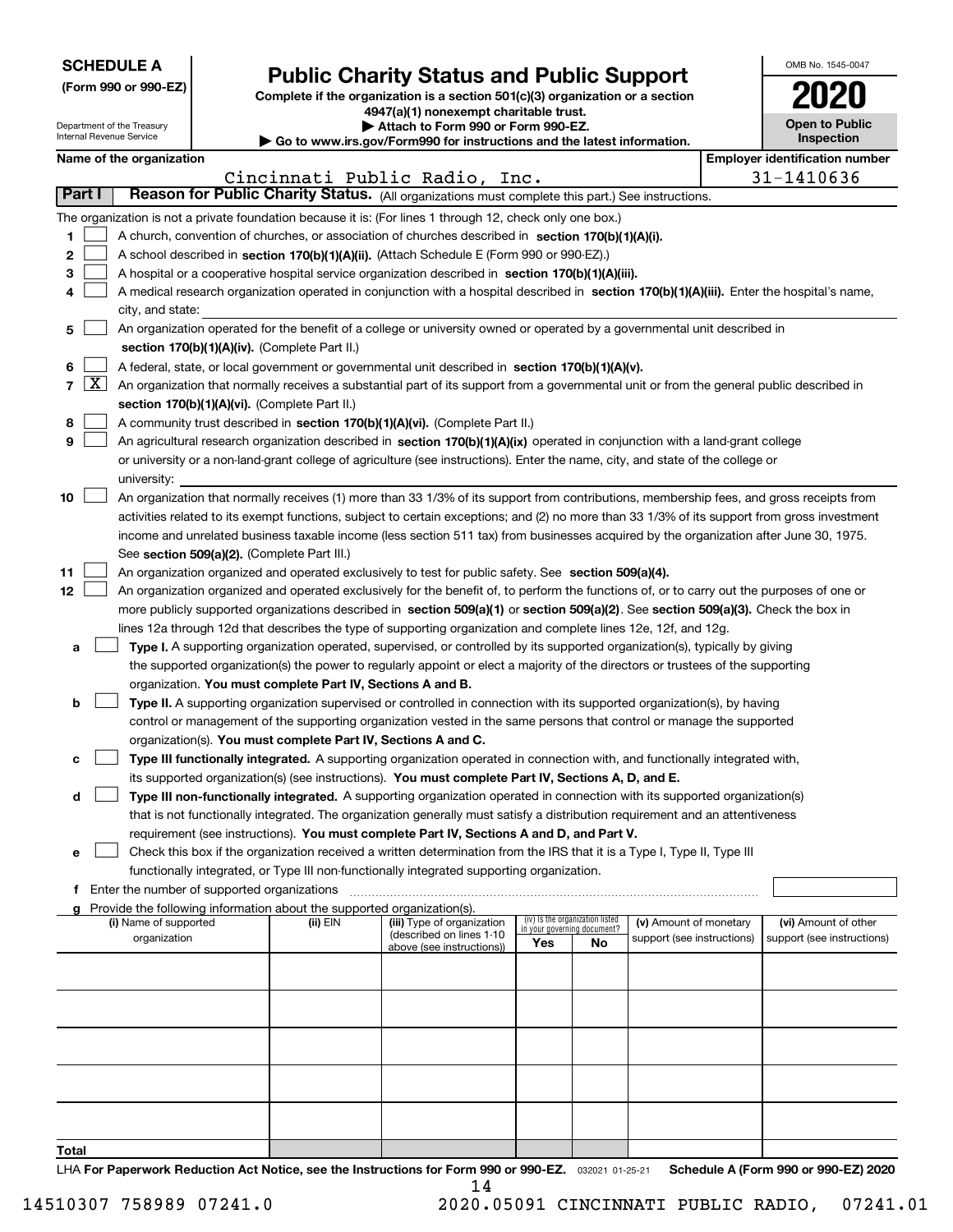#### Schedule A (Form 990 or 990-EZ) 2020 <code>Clnclnnati Public</code> <code>Radio, lnc.</code>  $\blacksquare$   $\blacksquare$   $\blacksquare$   $\blacksquare$   $\blacksquare$   $\blacksquare$   $\blacksquare$   $\blacksquare$   $\blacksquare$   $\blacksquare$   $\blacksquare$   $\blacksquare$   $\blacksquare$   $\blacksquare$   $\blacksquare$   $\blacksquare$   $\blacksquare$   $\blacksquare$   $\blacksquare$   $\blacksquare$   $\blacksquare$   $\blacks$ Cincinnati Public Radio, Inc. 31-1410636

31-1410636 Page 2

(Complete only if you checked the box on line 5, 7, or 8 of Part I or if the organization failed to qualify under Part III. If the organization fails to qualify under the tests listed below, please complete Part III.) **Part II Support Schedule for Organizations Described in Sections 170(b)(1)(A)(iv) and 170(b)(1)(A)(vi)**

|    | <b>Section A. Public Support</b>                                                                                                                                                                                                                           |                                                                                                                                                |          |            |                   |          |                                          |  |  |
|----|------------------------------------------------------------------------------------------------------------------------------------------------------------------------------------------------------------------------------------------------------------|------------------------------------------------------------------------------------------------------------------------------------------------|----------|------------|-------------------|----------|------------------------------------------|--|--|
|    | Calendar year (or fiscal year beginning in)                                                                                                                                                                                                                | (a) 2016                                                                                                                                       | (b) 2017 | $(c)$ 2018 | $(d)$ 2019        | (e) 2020 | (f) Total                                |  |  |
|    | 1 Gifts, grants, contributions, and                                                                                                                                                                                                                        |                                                                                                                                                |          |            |                   |          |                                          |  |  |
|    | membership fees received. (Do not                                                                                                                                                                                                                          |                                                                                                                                                |          |            |                   |          |                                          |  |  |
|    | include any "unusual grants.")                                                                                                                                                                                                                             | 6763378.                                                                                                                                       | 6928101. |            | 7722453.14194052. |          | 7523187.43131171.                        |  |  |
|    | 2 Tax revenues levied for the organ-                                                                                                                                                                                                                       |                                                                                                                                                |          |            |                   |          |                                          |  |  |
|    | ization's benefit and either paid to                                                                                                                                                                                                                       |                                                                                                                                                |          |            |                   |          |                                          |  |  |
|    | or expended on its behalf                                                                                                                                                                                                                                  |                                                                                                                                                |          |            |                   |          |                                          |  |  |
|    | 3 The value of services or facilities                                                                                                                                                                                                                      |                                                                                                                                                |          |            |                   |          |                                          |  |  |
|    | furnished by a governmental unit to                                                                                                                                                                                                                        |                                                                                                                                                |          |            |                   |          |                                          |  |  |
|    | the organization without charge                                                                                                                                                                                                                            |                                                                                                                                                |          |            |                   |          |                                          |  |  |
|    | 4 Total. Add lines 1 through 3                                                                                                                                                                                                                             | 6763378.                                                                                                                                       | 6928101. |            | 7722453.14194052. |          | 7523187.43131171.                        |  |  |
|    | 5 The portion of total contributions                                                                                                                                                                                                                       |                                                                                                                                                |          |            |                   |          |                                          |  |  |
|    | by each person (other than a                                                                                                                                                                                                                               |                                                                                                                                                |          |            |                   |          |                                          |  |  |
|    | governmental unit or publicly                                                                                                                                                                                                                              |                                                                                                                                                |          |            |                   |          |                                          |  |  |
|    | supported organization) included                                                                                                                                                                                                                           |                                                                                                                                                |          |            |                   |          |                                          |  |  |
|    | on line 1 that exceeds 2% of the                                                                                                                                                                                                                           |                                                                                                                                                |          |            |                   |          |                                          |  |  |
|    | amount shown on line 11,                                                                                                                                                                                                                                   |                                                                                                                                                |          |            |                   |          |                                          |  |  |
|    | column (f)                                                                                                                                                                                                                                                 |                                                                                                                                                |          |            |                   |          | 5118082.                                 |  |  |
|    | 6 Public support. Subtract line 5 from line 4.                                                                                                                                                                                                             |                                                                                                                                                |          |            |                   |          | 38013089.                                |  |  |
|    | <b>Section B. Total Support</b>                                                                                                                                                                                                                            |                                                                                                                                                |          |            |                   |          |                                          |  |  |
|    | Calendar year (or fiscal year beginning in)                                                                                                                                                                                                                | (a) 2016                                                                                                                                       | (b) 2017 | $(c)$ 2018 | $(d)$ 2019        | (e) 2020 | (f) Total                                |  |  |
|    | <b>7</b> Amounts from line 4                                                                                                                                                                                                                               | 6763378.                                                                                                                                       | 6928101. |            | 7722453.14194052. |          | 7523187.43131171.                        |  |  |
| 8  | Gross income from interest,                                                                                                                                                                                                                                |                                                                                                                                                |          |            |                   |          |                                          |  |  |
|    | dividends, payments received on                                                                                                                                                                                                                            |                                                                                                                                                |          |            |                   |          |                                          |  |  |
|    | securities loans, rents, royalties,                                                                                                                                                                                                                        |                                                                                                                                                |          |            |                   |          |                                          |  |  |
|    | and income from similar sources                                                                                                                                                                                                                            | 189, 450.                                                                                                                                      | 197,595. | 213,748.   | 181,282.          | 122,009. | 904,084.                                 |  |  |
|    | <b>9</b> Net income from unrelated business                                                                                                                                                                                                                |                                                                                                                                                |          |            |                   |          |                                          |  |  |
|    | activities, whether or not the                                                                                                                                                                                                                             |                                                                                                                                                |          |            |                   |          |                                          |  |  |
|    | business is regularly carried on                                                                                                                                                                                                                           |                                                                                                                                                |          |            |                   |          |                                          |  |  |
|    | 10 Other income. Do not include gain                                                                                                                                                                                                                       |                                                                                                                                                |          |            |                   |          |                                          |  |  |
|    | or loss from the sale of capital                                                                                                                                                                                                                           |                                                                                                                                                |          |            |                   |          |                                          |  |  |
|    | assets (Explain in Part VI.)                                                                                                                                                                                                                               | 4,780.                                                                                                                                         | 8,487.   | 7,524.     | 11,226.           | 28,611.  | 60,628.                                  |  |  |
|    | 11 Total support. Add lines 7 through 10                                                                                                                                                                                                                   |                                                                                                                                                |          |            |                   |          | 44095883.                                |  |  |
|    | 12 Gross receipts from related activities, etc. (see instructions)                                                                                                                                                                                         |                                                                                                                                                |          |            |                   | 12       | 62,585.                                  |  |  |
|    | 13 First 5 years. If the Form 990 is for the organization's first, second, third, fourth, or fifth tax year as a section 501(c)(3)                                                                                                                         |                                                                                                                                                |          |            |                   |          |                                          |  |  |
|    | organization, check this box and stop here manufactured and according to the state of the state of the state of the state of the state of the state of the state of the state of the state of the state of the state of the st                             |                                                                                                                                                |          |            |                   |          |                                          |  |  |
|    | <b>Section C. Computation of Public Support Percentage</b>                                                                                                                                                                                                 |                                                                                                                                                |          |            |                   |          |                                          |  |  |
|    |                                                                                                                                                                                                                                                            |                                                                                                                                                |          |            |                   | 14       | 86.21<br>$\frac{9}{6}$                   |  |  |
|    |                                                                                                                                                                                                                                                            |                                                                                                                                                |          |            |                   | 15       | 88.15<br>%                               |  |  |
|    | 16a 33 1/3% support test - 2020. If the organization did not check the box on line 13, and line 14 is 33 1/3% or more, check this box and                                                                                                                  |                                                                                                                                                |          |            |                   |          |                                          |  |  |
|    | stop here. The organization qualifies as a publicly supported organization                                                                                                                                                                                 |                                                                                                                                                |          |            |                   |          | $\blacktriangleright$ $\boxed{\text{X}}$ |  |  |
|    | b 33 1/3% support test - 2019. If the organization did not check a box on line 13 or 16a, and line 15 is 33 1/3% or more, check this box                                                                                                                   |                                                                                                                                                |          |            |                   |          |                                          |  |  |
|    | and stop here. The organization qualifies as a publicly supported organization                                                                                                                                                                             |                                                                                                                                                |          |            |                   |          |                                          |  |  |
|    | 17a 10% -facts-and-circumstances test - 2020. If the organization did not check a box on line 13, 16a, or 16b, and line 14 is 10% or more,                                                                                                                 |                                                                                                                                                |          |            |                   |          |                                          |  |  |
|    | and if the organization meets the facts-and-circumstances test, check this box and stop here. Explain in Part VI how the organization                                                                                                                      |                                                                                                                                                |          |            |                   |          |                                          |  |  |
|    | meets the facts-and-circumstances test. The organization qualifies as a publicly supported organization                                                                                                                                                    |                                                                                                                                                |          |            |                   |          |                                          |  |  |
|    |                                                                                                                                                                                                                                                            | <b>b 10% -facts-and-circumstances test - 2019.</b> If the organization did not check a box on line 13, 16a, 16b, or 17a, and line 15 is 10% or |          |            |                   |          |                                          |  |  |
|    |                                                                                                                                                                                                                                                            |                                                                                                                                                |          |            |                   |          |                                          |  |  |
|    | more, and if the organization meets the facts-and-circumstances test, check this box and stop here. Explain in Part VI how the                                                                                                                             |                                                                                                                                                |          |            |                   |          |                                          |  |  |
| 18 | organization meets the facts-and-circumstances test. The organization qualifies as a publicly supported organization<br>Private foundation. If the organization did not check a box on line 13, 16a, 16b, 17a, or 17b, check this box and see instructions |                                                                                                                                                |          |            |                   |          |                                          |  |  |

**Schedule A (Form 990 or 990-EZ) 2020**

032022 01-25-21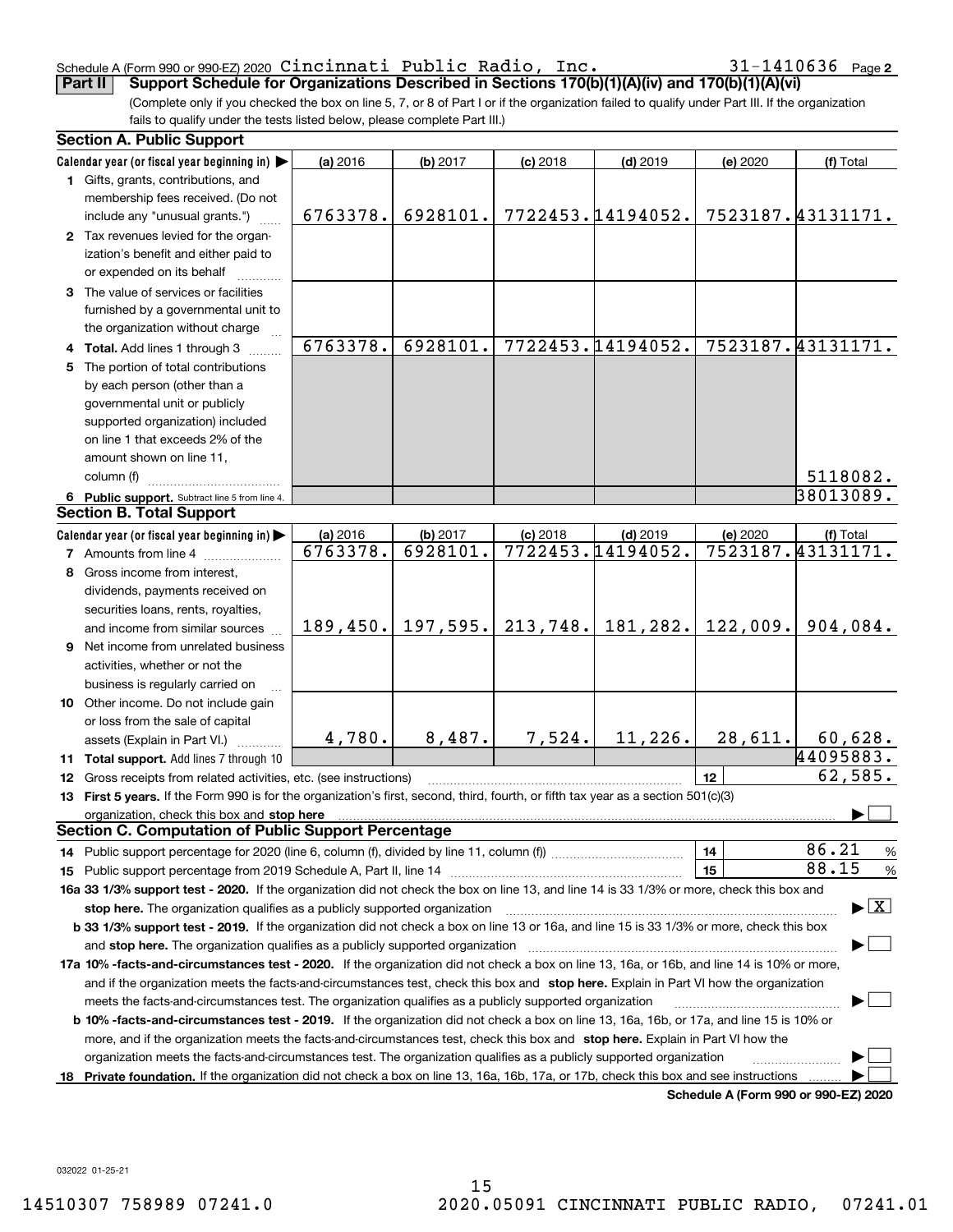#### Schedule A (Form 990 or 990-EZ) 2020  $\verb|Cincinnati|$   $\verb|Public Radio|$  ,  $\verb|Inc.|$   $\verb|30|$   $\verb|31-1410636$   $\verb|Page|$ **Part III | Support Schedule for Organizations Described in Section 509(a)(2)**

(Complete only if you checked the box on line 10 of Part I or if the organization failed to qualify under Part II. If the organization fails to qualify under the tests listed below, please complete Part II.)

|    | <b>Section A. Public Support</b>                                                                                                                                                         |          |          |            |            |          |                                      |
|----|------------------------------------------------------------------------------------------------------------------------------------------------------------------------------------------|----------|----------|------------|------------|----------|--------------------------------------|
|    | Calendar year (or fiscal year beginning in) $\blacktriangleright$                                                                                                                        | (a) 2016 | (b) 2017 | $(c)$ 2018 | $(d)$ 2019 | (e) 2020 | (f) Total                            |
|    | 1 Gifts, grants, contributions, and                                                                                                                                                      |          |          |            |            |          |                                      |
|    | membership fees received. (Do not                                                                                                                                                        |          |          |            |            |          |                                      |
|    | include any "unusual grants.")                                                                                                                                                           |          |          |            |            |          |                                      |
|    | 2 Gross receipts from admissions,<br>merchandise sold or services per-<br>formed, or facilities furnished in<br>any activity that is related to the<br>organization's tax-exempt purpose |          |          |            |            |          |                                      |
|    | 3 Gross receipts from activities that<br>are not an unrelated trade or bus-                                                                                                              |          |          |            |            |          |                                      |
|    | iness under section 513                                                                                                                                                                  |          |          |            |            |          |                                      |
|    | 4 Tax revenues levied for the organ-<br>ization's benefit and either paid to                                                                                                             |          |          |            |            |          |                                      |
|    | or expended on its behalf                                                                                                                                                                |          |          |            |            |          |                                      |
|    | 5 The value of services or facilities<br>furnished by a governmental unit to                                                                                                             |          |          |            |            |          |                                      |
|    | the organization without charge                                                                                                                                                          |          |          |            |            |          |                                      |
|    | <b>6 Total.</b> Add lines 1 through 5 $\dots$                                                                                                                                            |          |          |            |            |          |                                      |
|    | 7a Amounts included on lines 1, 2, and<br>3 received from disqualified persons                                                                                                           |          |          |            |            |          |                                      |
|    | <b>b</b> Amounts included on lines 2 and 3 received<br>from other than disqualified persons that<br>exceed the greater of \$5,000 or 1% of the<br>amount on line 13 for the year         |          |          |            |            |          |                                      |
|    | c Add lines 7a and 7b                                                                                                                                                                    |          |          |            |            |          |                                      |
|    | 8 Public support. (Subtract line 7c from line 6.)<br><b>Section B. Total Support</b>                                                                                                     |          |          |            |            |          |                                      |
|    | Calendar year (or fiscal year beginning in)                                                                                                                                              | (a) 2016 | (b) 2017 | $(c)$ 2018 | $(d)$ 2019 | (e) 2020 | (f) Total                            |
|    | 9 Amounts from line 6                                                                                                                                                                    |          |          |            |            |          |                                      |
|    | 10a Gross income from interest,<br>dividends, payments received on<br>securities loans, rents, royalties,<br>and income from similar sources                                             |          |          |            |            |          |                                      |
|    | <b>b</b> Unrelated business taxable income                                                                                                                                               |          |          |            |            |          |                                      |
|    | (less section 511 taxes) from businesses<br>acquired after June 30, 1975                                                                                                                 |          |          |            |            |          |                                      |
|    | c Add lines 10a and 10b                                                                                                                                                                  |          |          |            |            |          |                                      |
|    | <b>11</b> Net income from unrelated business<br>activities not included in line 10b,<br>whether or not the business is<br>regularly carried on                                           |          |          |            |            |          |                                      |
|    | <b>12</b> Other income. Do not include gain<br>or loss from the sale of capital<br>assets (Explain in Part VI.)                                                                          |          |          |            |            |          |                                      |
|    | 13 Total support. (Add lines 9, 10c, 11, and 12.)                                                                                                                                        |          |          |            |            |          |                                      |
|    | 14 First 5 years. If the Form 990 is for the organization's first, second, third, fourth, or fifth tax year as a section 501(c)(3) organization,                                         |          |          |            |            |          |                                      |
|    | check this box and stop here manufactured and state of the state of the state of the state of the state of the<br><b>Section C. Computation of Public Support Percentage</b>             |          |          |            |            |          |                                      |
|    |                                                                                                                                                                                          |          |          |            |            | 15       | %                                    |
|    | 16 Public support percentage from 2019 Schedule A, Part III, line 15                                                                                                                     |          |          |            |            | 16       | %                                    |
|    | Section D. Computation of Investment Income Percentage                                                                                                                                   |          |          |            |            |          |                                      |
|    |                                                                                                                                                                                          |          |          |            |            | 17       | %                                    |
|    | 18 Investment income percentage from 2019 Schedule A, Part III, line 17                                                                                                                  |          |          |            |            | 18       | %                                    |
|    | 19a 33 1/3% support tests - 2020. If the organization did not check the box on line 14, and line 15 is more than 33 1/3%, and line 17 is not                                             |          |          |            |            |          |                                      |
|    | more than 33 1/3%, check this box and stop here. The organization qualifies as a publicly supported organization                                                                         |          |          |            |            |          |                                      |
|    | b 33 1/3% support tests - 2019. If the organization did not check a box on line 14 or line 19a, and line 16 is more than 33 1/3%, and                                                    |          |          |            |            |          |                                      |
|    | line 18 is not more than 33 1/3%, check this box and stop here. The organization qualifies as a publicly supported organization                                                          |          |          |            |            |          |                                      |
| 20 |                                                                                                                                                                                          |          |          |            |            |          |                                      |
|    | 032023 01-25-21                                                                                                                                                                          |          |          |            |            |          | Schedule A (Form 990 or 990-EZ) 2020 |
|    |                                                                                                                                                                                          |          | 16       |            |            |          |                                      |

 <sup>14510307 758989 07241.0 2020.05091</sup> CINCINNATI PUBLIC RADIO, 07241.01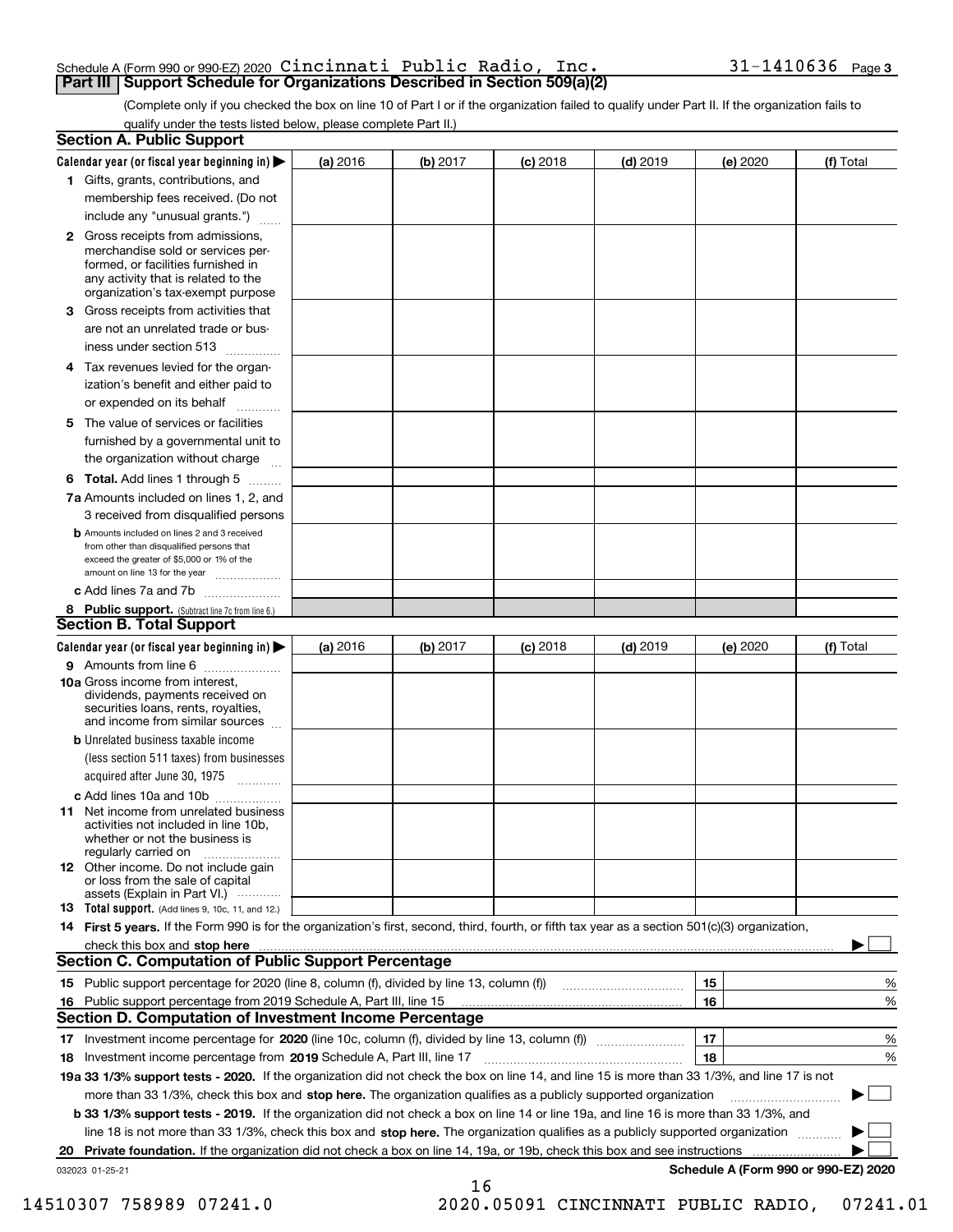### Schedule A (Form 990 or 990-EZ) 2020  $\verb|Cincinnati|$   $\verb|Public Radio|$  ,  $\verb|Inc.|$   $\verb|30|$   $\verb|31-1410636$   $\verb|Page|$

### **Part IV Supporting Organizations**

(Complete only if you checked a box in line 12 on Part I. If you checked box 12a, Part I, complete Sections A and B. If you checked box 12b, Part I, complete Sections A and C. If you checked box 12c, Part I, complete Sections A, D, and E. If you checked box 12d, Part I, complete Sections A and D, and complete Part V.)

### **Section A. All Supporting Organizations**

- **1** Are all of the organization's supported organizations listed by name in the organization's governing documents? If "No," describe in **Part VI** how the supported organizations are designated. If designated by *class or purpose, describe the designation. If historic and continuing relationship, explain.*
- **2** Did the organization have any supported organization that does not have an IRS determination of status under section 509(a)(1) or (2)? If "Yes," explain in Part VI how the organization determined that the supported *organization was described in section 509(a)(1) or (2).*
- **3a** Did the organization have a supported organization described in section 501(c)(4), (5), or (6)? If "Yes," answer *lines 3b and 3c below.*
- **b** Did the organization confirm that each supported organization qualified under section 501(c)(4), (5), or (6) and satisfied the public support tests under section 509(a)(2)? If "Yes," describe in **Part VI** when and how the *organization made the determination.*
- **c**Did the organization ensure that all support to such organizations was used exclusively for section 170(c)(2)(B) purposes? If "Yes," explain in **Part VI** what controls the organization put in place to ensure such use.
- **4a***If* Was any supported organization not organized in the United States ("foreign supported organization")? *"Yes," and if you checked box 12a or 12b in Part I, answer lines 4b and 4c below.*
- **b** Did the organization have ultimate control and discretion in deciding whether to make grants to the foreign supported organization? If "Yes," describe in **Part VI** how the organization had such control and discretion *despite being controlled or supervised by or in connection with its supported organizations.*
- **c** Did the organization support any foreign supported organization that does not have an IRS determination under sections 501(c)(3) and 509(a)(1) or (2)? If "Yes," explain in **Part VI** what controls the organization used *to ensure that all support to the foreign supported organization was used exclusively for section 170(c)(2)(B) purposes.*
- **5a** Did the organization add, substitute, or remove any supported organizations during the tax year? If "Yes," answer lines 5b and 5c below (if applicable). Also, provide detail in **Part VI,** including (i) the names and EIN *numbers of the supported organizations added, substituted, or removed; (ii) the reasons for each such action; (iii) the authority under the organization's organizing document authorizing such action; and (iv) how the action was accomplished (such as by amendment to the organizing document).*
- **b** Type I or Type II only. Was any added or substituted supported organization part of a class already designated in the organization's organizing document?
- **cSubstitutions only.**  Was the substitution the result of an event beyond the organization's control?
- **6** Did the organization provide support (whether in the form of grants or the provision of services or facilities) to **Part VI.** *If "Yes," provide detail in* support or benefit one or more of the filing organization's supported organizations? anyone other than (i) its supported organizations, (ii) individuals that are part of the charitable class benefited by one or more of its supported organizations, or (iii) other supporting organizations that also
- **7**Did the organization provide a grant, loan, compensation, or other similar payment to a substantial contributor *If "Yes," complete Part I of Schedule L (Form 990 or 990-EZ).* regard to a substantial contributor? (as defined in section 4958(c)(3)(C)), a family member of a substantial contributor, or a 35% controlled entity with
- **8** Did the organization make a loan to a disqualified person (as defined in section 4958) not described in line 7? *If "Yes," complete Part I of Schedule L (Form 990 or 990-EZ).*
- **9a** Was the organization controlled directly or indirectly at any time during the tax year by one or more in section 509(a)(1) or (2))? If "Yes," *provide detail in* <code>Part VI.</code> disqualified persons, as defined in section 4946 (other than foundation managers and organizations described
- **b** Did one or more disqualified persons (as defined in line 9a) hold a controlling interest in any entity in which the supporting organization had an interest? If "Yes," provide detail in P**art VI**.
- **c**Did a disqualified person (as defined in line 9a) have an ownership interest in, or derive any personal benefit from, assets in which the supporting organization also had an interest? If "Yes," provide detail in P**art VI.**
- **10a** Was the organization subject to the excess business holdings rules of section 4943 because of section supporting organizations)? If "Yes," answer line 10b below. 4943(f) (regarding certain Type II supporting organizations, and all Type III non-functionally integrated
- **b** Did the organization have any excess business holdings in the tax year? (Use Schedule C, Form 4720, to *determine whether the organization had excess business holdings.)*

032024 01-25-21

**10bSchedule A (Form 990 or 990-EZ) 2020**

**10a**

17

**1**

**YesNo**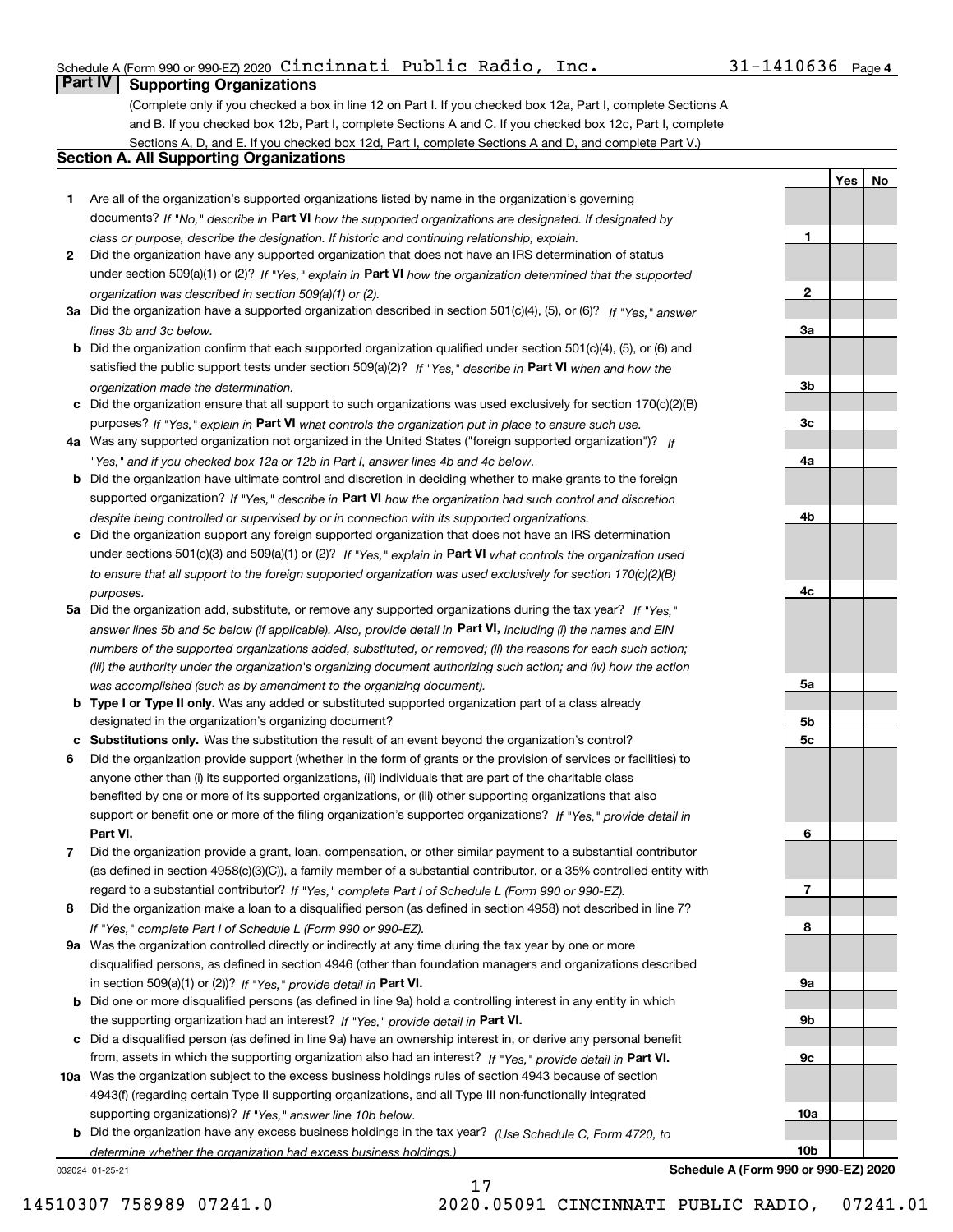### Schedule A (Form 990 or 990-EZ) 2020  $\verb|Cincinnati|$   $\verb|Public Radio|$  ,  $\verb|Inc.|$   $\verb|30|$   $\verb|31-1410636$   $\verb|Page|$

|    | Scriedrie A (Form 990 or 990-EZ) 2020 CIIICIHIR CI I QDIIC NGCIIO,                                                                                                                  | ᆂᆂᆇᇦᇰᇰ          |     | Page <b>o</b> |
|----|-------------------------------------------------------------------------------------------------------------------------------------------------------------------------------------|-----------------|-----|---------------|
|    | Part IV<br><b>Supporting Organizations (continued)</b>                                                                                                                              |                 |     |               |
|    |                                                                                                                                                                                     |                 | Yes | No            |
| 11 | Has the organization accepted a gift or contribution from any of the following persons?                                                                                             |                 |     |               |
|    | a A person who directly or indirectly controls, either alone or together with persons described in lines 11b and                                                                    |                 |     |               |
|    | 11c below, the governing body of a supported organization?                                                                                                                          | 11a             |     |               |
|    | <b>b</b> A family member of a person described in line 11a above?                                                                                                                   | 11 <sub>b</sub> |     |               |
|    | c A 35% controlled entity of a person described in line 11a or 11b above? If "Yes" to line 11a, 11b, or 11c, provide                                                                |                 |     |               |
|    | detail in <b>Part VI.</b>                                                                                                                                                           | 11c             |     |               |
|    | <b>Section B. Type I Supporting Organizations</b>                                                                                                                                   |                 |     |               |
|    |                                                                                                                                                                                     |                 | Yes | No            |
| 1. | Did the governing body, members of the governing body, officers acting in their official capacity, or membership of one or                                                          |                 |     |               |
|    | more supported organizations have the power to regularly appoint or elect at least a majority of the organization's officers,                                                       |                 |     |               |
|    | directors, or trustees at all times during the tax year? If "No," describe in Part VI how the supported organization(s)                                                             |                 |     |               |
|    | effectively operated, supervised, or controlled the organization's activities. If the organization had more than one supported                                                      |                 |     |               |
|    | organization, describe how the powers to appoint and/or remove officers, directors, or trustees were allocated among the                                                            |                 |     |               |
|    | supported organizations and what conditions or restrictions, if any, applied to such powers during the tax year.                                                                    | 1               |     |               |
| 2  | Did the organization operate for the benefit of any supported organization other than the supported                                                                                 |                 |     |               |
|    | organization(s) that operated, supervised, or controlled the supporting organization? If "Yes," explain in                                                                          |                 |     |               |
|    | Part VI how providing such benefit carried out the purposes of the supported organization(s) that operated,                                                                         |                 |     |               |
|    | supervised, or controlled the supporting organization.                                                                                                                              | $\overline{2}$  |     |               |
|    | Section C. Type II Supporting Organizations                                                                                                                                         |                 |     |               |
|    |                                                                                                                                                                                     |                 | Yes | No            |
| 1. | Were a majority of the organization's directors or trustees during the tax year also a majority of the directors                                                                    |                 |     |               |
|    | or trustees of each of the organization's supported organization(s)? If "No," describe in Part VI how control                                                                       |                 |     |               |
|    | or management of the supporting organization was vested in the same persons that controlled or managed                                                                              |                 |     |               |
|    | the supported organization(s).                                                                                                                                                      | 1               |     |               |
|    | Section D. All Type III Supporting Organizations                                                                                                                                    |                 |     |               |
|    |                                                                                                                                                                                     |                 | Yes | No            |
| 1. | Did the organization provide to each of its supported organizations, by the last day of the fifth month of the                                                                      |                 |     |               |
|    |                                                                                                                                                                                     |                 |     |               |
|    |                                                                                                                                                                                     |                 |     |               |
|    | organization's tax year, (i) a written notice describing the type and amount of support provided during the prior tax                                                               |                 |     |               |
|    | year, (ii) a copy of the Form 990 that was most recently filed as of the date of notification, and (iii) copies of the                                                              |                 |     |               |
|    | organization's governing documents in effect on the date of notification, to the extent not previously provided?                                                                    | 1               |     |               |
| 2  | Were any of the organization's officers, directors, or trustees either (i) appointed or elected by the supported                                                                    |                 |     |               |
|    | organization(s) or (ii) serving on the governing body of a supported organization? If "No, " explain in Part VI how                                                                 |                 |     |               |
|    | the organization maintained a close and continuous working relationship with the supported organization(s).                                                                         | 2               |     |               |
| 3  | By reason of the relationship described in line 2, above, did the organization's supported organizations have a                                                                     |                 |     |               |
|    | significant voice in the organization's investment policies and in directing the use of the organization's                                                                          |                 |     |               |
|    | income or assets at all times during the tax year? If "Yes," describe in Part VI the role the organization's                                                                        |                 |     |               |
|    | supported organizations played in this regard.                                                                                                                                      | 3               |     |               |
|    | Section E. Type III Functionally Integrated Supporting Organizations                                                                                                                |                 |     |               |
| 1  | Check the box next to the method that the organization used to satisfy the Integral Part Test during the year (see instructions).                                                   |                 |     |               |
| a  | The organization satisfied the Activities Test. Complete line 2 below.                                                                                                              |                 |     |               |
| b  | The organization is the parent of each of its supported organizations. Complete line 3 below.                                                                                       |                 |     |               |
| c  |                                                                                                                                                                                     |                 |     |               |
| 2  | The organization supported a governmental entity. Describe in Part VI how you supported a governmental entity (see instructions).<br>Activities Test. Answer lines 2a and 2b below. |                 | Yes | No            |
| а  | Did substantially all of the organization's activities during the tax year directly further the exempt purposes of                                                                  |                 |     |               |
|    |                                                                                                                                                                                     |                 |     |               |
|    | the supported organization(s) to which the organization was responsive? If "Yes," then in Part VI identify                                                                          |                 |     |               |
|    | those supported organizations and explain how these activities directly furthered their exempt purposes,                                                                            |                 |     |               |
|    | how the organization was responsive to those supported organizations, and how the organization determined<br>that these activities constituted substantially all of its activities. | 2a              |     |               |

- **b** Did the activities described in line 2a, above, constitute activities that, but for the organization's involvement, **Part VI**  *the reasons for the organization's position that its supported organization(s) would have engaged in* one or more of the organization's supported organization(s) would have been engaged in? If "Yes," e*xplain in these activities but for the organization's involvement.*
- **3** Parent of Supported Organizations. Answer lines 3a and 3b below.

**a** Did the organization have the power to regularly appoint or elect a majority of the officers, directors, or trustees of each of the supported organizations? If "Yes" or "No" provide details in **Part VI.** 

032025 01-25-21 **b** Did the organization exercise a substantial degree of direction over the policies, programs, and activities of each of its supported organizations? If "Yes," describe in Part VI the role played by the organization in this regard.

18

**Schedule A (Form 990 or 990-EZ) 2020**

**2b**

**3a**

**3b**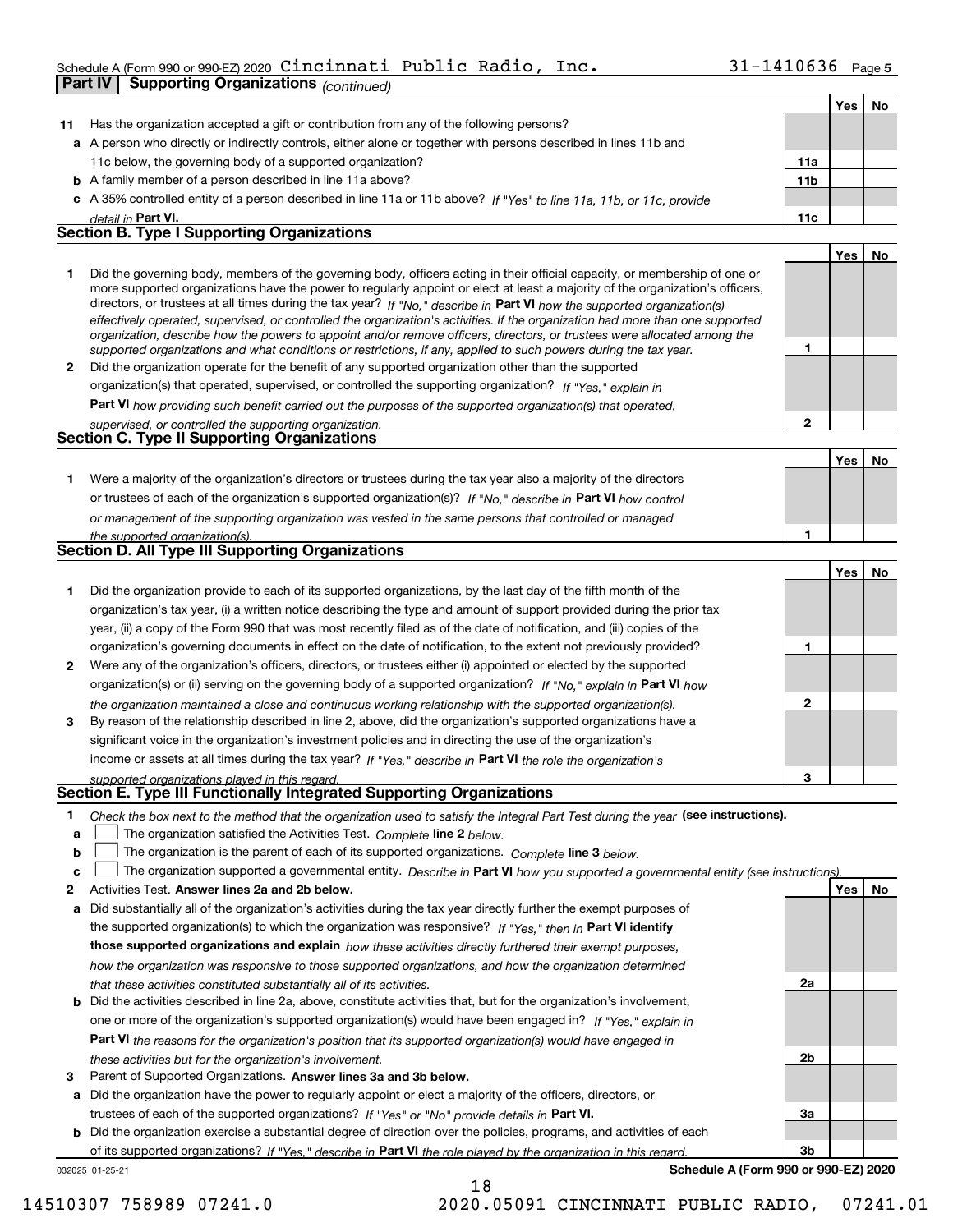|  | Schedule A (Form 990 or 990-EZ) 2020 Cincinnati Public Radio, $Inc.$                  |  | $31 - 1410636$ Page 6 |  |
|--|---------------------------------------------------------------------------------------|--|-----------------------|--|
|  | <b>Part V</b> Type III Non-Functionally Integrated 509(a)(3) Supporting Organizations |  |                       |  |

1 Check here if the organization satisfied the Integral Part Test as a qualifying trust on Nov. 20, 1970 (explain in Part VI). See instructions. All other Type III non-functionally integrated supporting organizations must complete Sections A through E.

|              | Section A - Adjusted Net Income                                                                                                   |                | (A) Prior Year | (B) Current Year<br>(optional) |
|--------------|-----------------------------------------------------------------------------------------------------------------------------------|----------------|----------------|--------------------------------|
| 1.           | Net short-term capital gain                                                                                                       | 1              |                |                                |
| $\mathbf{2}$ | Recoveries of prior-year distributions                                                                                            | $\mathbf{2}$   |                |                                |
| 3            | Other gross income (see instructions)                                                                                             | 3              |                |                                |
| 4            | Add lines 1 through 3.                                                                                                            | 4              |                |                                |
| 5            | Depreciation and depletion                                                                                                        | 5              |                |                                |
| 6            | Portion of operating expenses paid or incurred for production or                                                                  |                |                |                                |
|              | collection of gross income or for management, conservation, or                                                                    |                |                |                                |
|              | maintenance of property held for production of income (see instructions)                                                          | 6              |                |                                |
| 7            | Other expenses (see instructions)                                                                                                 | $\overline{7}$ |                |                                |
| 8            | Adjusted Net Income (subtract lines 5, 6, and 7 from line 4)                                                                      | 8              |                |                                |
|              | <b>Section B - Minimum Asset Amount</b>                                                                                           |                | (A) Prior Year | (B) Current Year<br>(optional) |
| 1            | Aggregate fair market value of all non-exempt-use assets (see                                                                     |                |                |                                |
|              | instructions for short tax year or assets held for part of year):                                                                 |                |                |                                |
|              | <b>a</b> Average monthly value of securities                                                                                      | 1a             |                |                                |
|              | <b>b</b> Average monthly cash balances                                                                                            | 1b             |                |                                |
|              | c Fair market value of other non-exempt-use assets                                                                                | 1c             |                |                                |
|              | d Total (add lines 1a, 1b, and 1c)                                                                                                | 1d             |                |                                |
|              | e Discount claimed for blockage or other factors                                                                                  |                |                |                                |
|              | (explain in detail in Part VI):                                                                                                   |                |                |                                |
| $\mathbf{2}$ | Acquisition indebtedness applicable to non-exempt-use assets                                                                      | $\mathbf{2}$   |                |                                |
| 3            | Subtract line 2 from line 1d.                                                                                                     | 3              |                |                                |
| 4            | Cash deemed held for exempt use. Enter 0.015 of line 3 (for greater amount,                                                       |                |                |                                |
|              | see instructions)                                                                                                                 | 4              |                |                                |
| 5            | Net value of non-exempt-use assets (subtract line 4 from line 3)                                                                  | 5              |                |                                |
| 6            | Multiply line 5 by 0.035.                                                                                                         | 6              |                |                                |
| 7            | Recoveries of prior-year distributions                                                                                            | $\overline{7}$ |                |                                |
| 8            | Minimum Asset Amount (add line 7 to line 6)                                                                                       | 8              |                |                                |
|              | <b>Section C - Distributable Amount</b>                                                                                           |                |                | <b>Current Year</b>            |
| 1            | Adjusted net income for prior year (from Section A, line 8, column A)                                                             | 1              |                |                                |
| 2            | Enter 0.85 of line 1.                                                                                                             | $\overline{2}$ |                |                                |
| 3            | Minimum asset amount for prior year (from Section B, line 8, column A)                                                            | 3              |                |                                |
| 4            | Enter greater of line 2 or line 3.                                                                                                | 4              |                |                                |
| 5            | Income tax imposed in prior year                                                                                                  | 5              |                |                                |
| 6            | <b>Distributable Amount.</b> Subtract line 5 from line 4, unless subject to                                                       |                |                |                                |
|              | emergency temporary reduction (see instructions).                                                                                 | 6              |                |                                |
| 7            | Check here if the current year is the organization's first as a non-functionally integrated Type III supporting organization (see |                |                |                                |

instructions).

**1**

**Schedule A (Form 990 or 990-EZ) 2020**

032026 01-25-21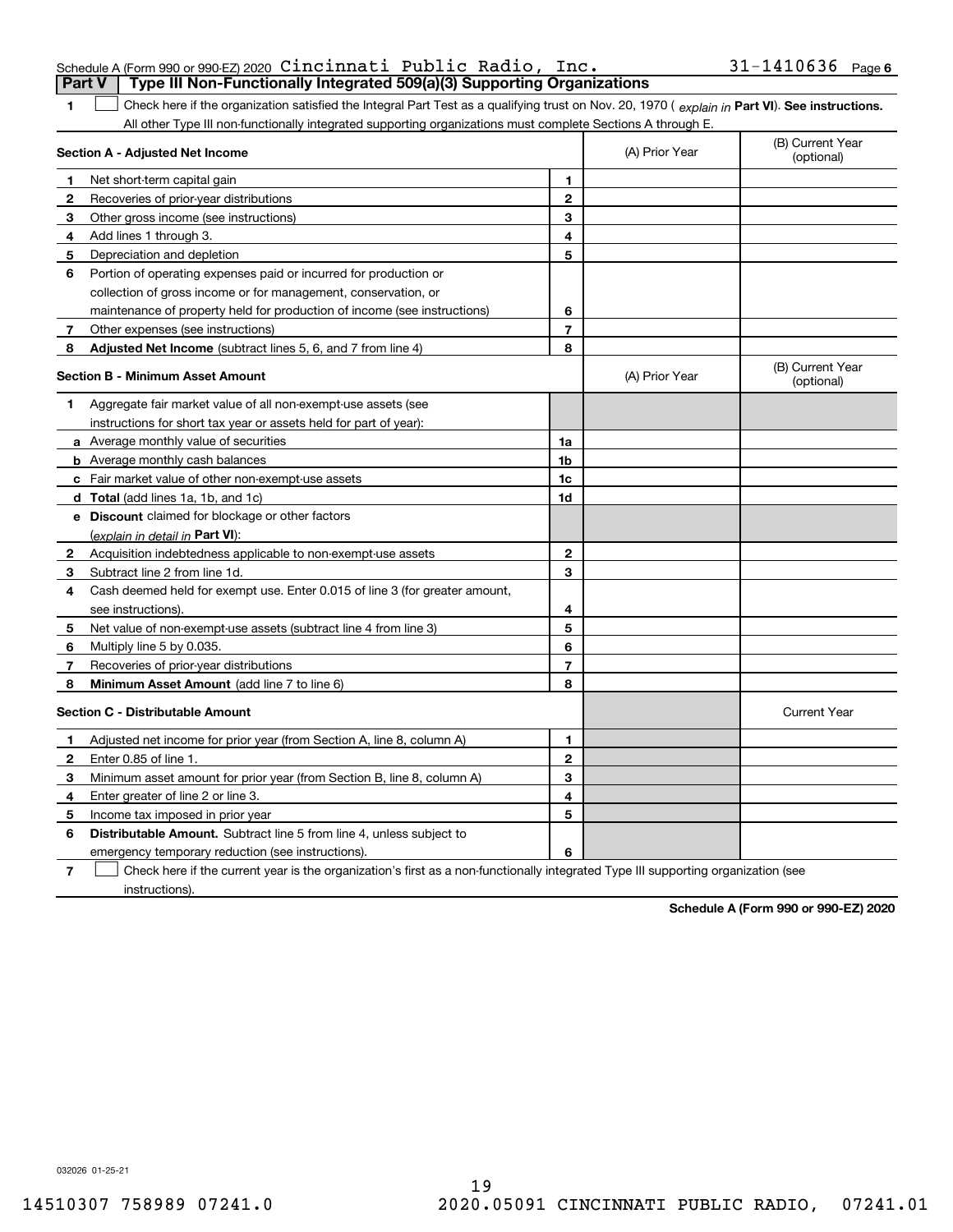| Schedule A (Form 990 or 990 EZ) 2020 $\,$ <code>Cincinnati Public Radio, Inc.</code> |  |  | $31 - 1410636$ Page 7 |  |
|--------------------------------------------------------------------------------------|--|--|-----------------------|--|
|                                                                                      |  |  |                       |  |

| Part V | Type III Non-Functionally Integrated 509(a)(3) Supporting Organizations                    |                             | (continued)                           |                                         |
|--------|--------------------------------------------------------------------------------------------|-----------------------------|---------------------------------------|-----------------------------------------|
|        | <b>Section D - Distributions</b>                                                           |                             |                                       | <b>Current Year</b>                     |
|        | Amounts paid to supported organizations to accomplish exempt purposes                      |                             | 1                                     |                                         |
| 2      | Amounts paid to perform activity that directly furthers exempt purposes of supported       |                             |                                       |                                         |
|        | organizations, in excess of income from activity                                           | 2                           |                                       |                                         |
| 3      | Administrative expenses paid to accomplish exempt purposes of supported organizations      |                             | 3                                     |                                         |
| 4      | Amounts paid to acquire exempt-use assets                                                  |                             | 4                                     |                                         |
| 5      | Qualified set aside amounts (prior IRS approval required - provide details in Part VI)     |                             | 5                                     |                                         |
| 6      | Other distributions ( <i>describe in</i> Part VI). See instructions.                       |                             | 6                                     |                                         |
| 7      | Total annual distributions. Add lines 1 through 6.                                         |                             | 7                                     |                                         |
| 8      | Distributions to attentive supported organizations to which the organization is responsive |                             |                                       |                                         |
|        | (provide details in Part VI). See instructions.                                            |                             | 8                                     |                                         |
| 9      | Distributable amount for 2020 from Section C, line 6                                       |                             | 9                                     |                                         |
| 10     | Line 8 amount divided by line 9 amount                                                     |                             | 10                                    |                                         |
|        |                                                                                            | (i)                         | (ii)                                  | (iii)                                   |
|        | <b>Section E - Distribution Allocations</b> (see instructions)                             | <b>Excess Distributions</b> | <b>Underdistributions</b><br>Pre-2020 | <b>Distributable</b><br>Amount for 2020 |
| 1      | Distributable amount for 2020 from Section C, line 6                                       |                             |                                       |                                         |
| 2      | Underdistributions, if any, for years prior to 2020 (reason-                               |                             |                                       |                                         |
|        | able cause required - explain in Part VI). See instructions.                               |                             |                                       |                                         |
| 3      | Excess distributions carryover, if any, to 2020                                            |                             |                                       |                                         |
|        | a From 2015                                                                                |                             |                                       |                                         |
|        | $b$ From 2016                                                                              |                             |                                       |                                         |
|        | $c$ From 2017                                                                              |                             |                                       |                                         |
|        | <b>d</b> From 2018                                                                         |                             |                                       |                                         |
|        | e From 2019                                                                                |                             |                                       |                                         |
|        | f Total of lines 3a through 3e                                                             |                             |                                       |                                         |
|        | g Applied to underdistributions of prior years                                             |                             |                                       |                                         |
|        | <b>h</b> Applied to 2020 distributable amount                                              |                             |                                       |                                         |
|        | Carryover from 2015 not applied (see instructions)                                         |                             |                                       |                                         |
|        | Remainder. Subtract lines 3g, 3h, and 3i from line 3f.                                     |                             |                                       |                                         |
| 4      | Distributions for 2020 from Section D.                                                     |                             |                                       |                                         |
|        | line $7:$                                                                                  |                             |                                       |                                         |
|        | a Applied to underdistributions of prior years                                             |                             |                                       |                                         |
|        | <b>b</b> Applied to 2020 distributable amount                                              |                             |                                       |                                         |
|        | <b>c</b> Remainder. Subtract lines 4a and 4b from line 4.                                  |                             |                                       |                                         |
| 5      | Remaining underdistributions for years prior to 2020, if                                   |                             |                                       |                                         |
|        | any. Subtract lines 3g and 4a from line 2. For result greater                              |                             |                                       |                                         |
|        | than zero, explain in Part VI. See instructions.                                           |                             |                                       |                                         |
| 6      | Remaining underdistributions for 2020. Subtract lines 3h                                   |                             |                                       |                                         |
|        | and 4b from line 1. For result greater than zero, explain in                               |                             |                                       |                                         |
|        | <b>Part VI.</b> See instructions.                                                          |                             |                                       |                                         |
| 7      | Excess distributions carryover to 2021. Add lines 3j                                       |                             |                                       |                                         |
|        | and 4c.                                                                                    |                             |                                       |                                         |
| 8      | Breakdown of line 7:                                                                       |                             |                                       |                                         |
|        | a Excess from 2016                                                                         |                             |                                       |                                         |
|        | <b>b</b> Excess from 2017                                                                  |                             |                                       |                                         |
|        | c Excess from 2018                                                                         |                             |                                       |                                         |
|        | d Excess from 2019                                                                         |                             |                                       |                                         |
|        | e Excess from 2020                                                                         |                             |                                       |                                         |

**Schedule A (Form 990 or 990-EZ) 2020**

032027 01-25-21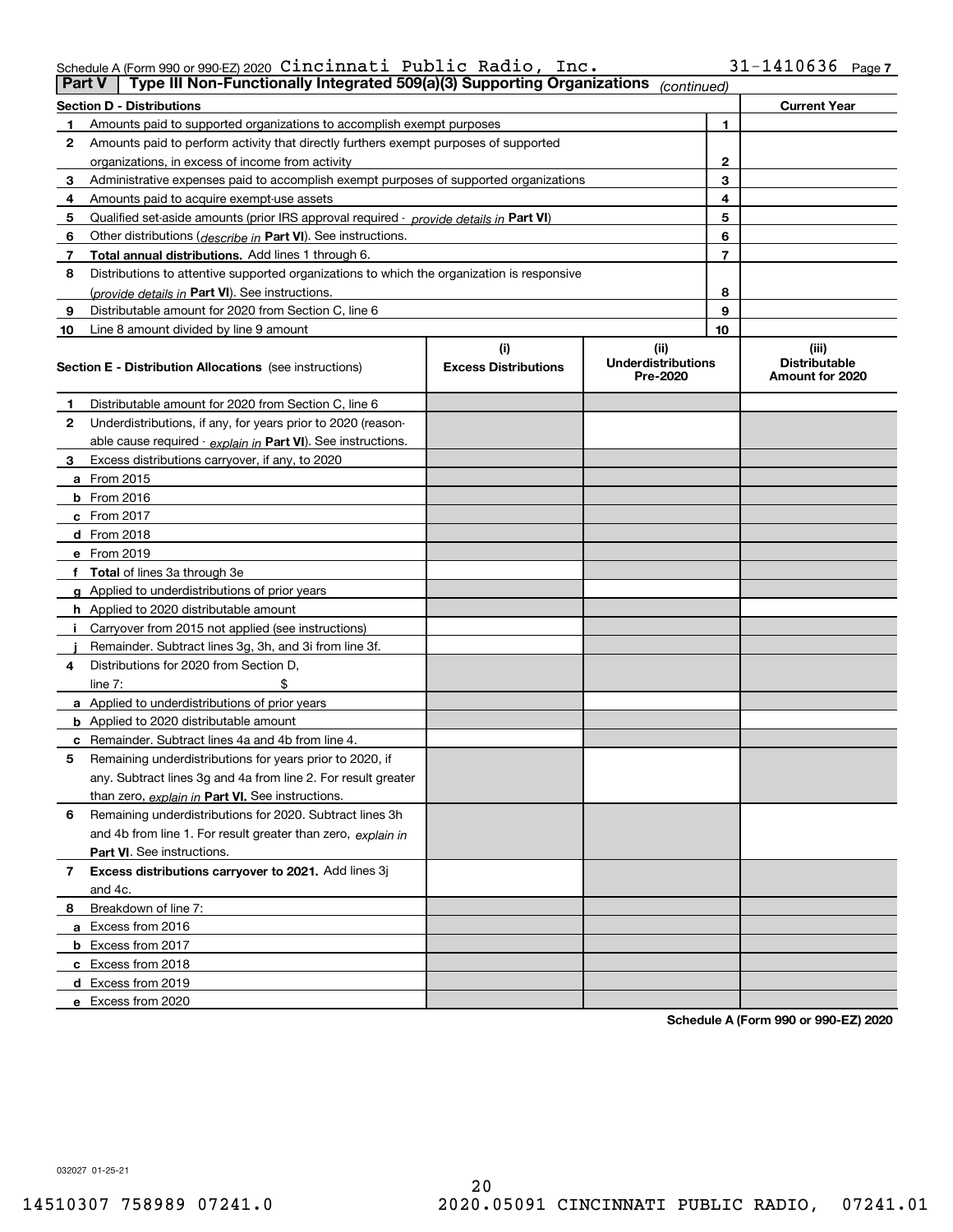|                 | Schedule A (Form 990 or 990-EZ) 2020 Cincinnati Public Radio, Inc.                                                                                     |  |    | $31 - 1410636$ Page 8                                                                                                                                                                                                                                                                                                                                                                                                             |  |
|-----------------|--------------------------------------------------------------------------------------------------------------------------------------------------------|--|----|-----------------------------------------------------------------------------------------------------------------------------------------------------------------------------------------------------------------------------------------------------------------------------------------------------------------------------------------------------------------------------------------------------------------------------------|--|
| Part VI         | Section D, lines 5, 6, and 8; and Part V, Section E, lines 2, 5, and 6. Also complete this part for any additional information.<br>(See instructions.) |  |    | Supplemental Information. Provide the explanations required by Part II, line 10; Part II, line 17a or 17b; Part III, line 12;<br>Part IV, Section A, lines 1, 2, 3b, 3c, 4b, 4c, 5a, 6, 9a, 9b, 9c, 11a, 11b, and 11c; Part IV, Section B, lines 1 and 2; Part IV, Section C,<br>line 1; Part IV, Section D, lines 2 and 3; Part IV, Section E, lines 1c, 2a, 2b, 3a, and 3b; Part V, line 1; Part V, Section B, line 1e; Part V, |  |
|                 |                                                                                                                                                        |  |    |                                                                                                                                                                                                                                                                                                                                                                                                                                   |  |
|                 |                                                                                                                                                        |  |    |                                                                                                                                                                                                                                                                                                                                                                                                                                   |  |
|                 |                                                                                                                                                        |  |    |                                                                                                                                                                                                                                                                                                                                                                                                                                   |  |
|                 |                                                                                                                                                        |  |    |                                                                                                                                                                                                                                                                                                                                                                                                                                   |  |
|                 |                                                                                                                                                        |  |    |                                                                                                                                                                                                                                                                                                                                                                                                                                   |  |
|                 |                                                                                                                                                        |  |    |                                                                                                                                                                                                                                                                                                                                                                                                                                   |  |
|                 |                                                                                                                                                        |  |    |                                                                                                                                                                                                                                                                                                                                                                                                                                   |  |
|                 |                                                                                                                                                        |  |    |                                                                                                                                                                                                                                                                                                                                                                                                                                   |  |
|                 |                                                                                                                                                        |  |    |                                                                                                                                                                                                                                                                                                                                                                                                                                   |  |
|                 |                                                                                                                                                        |  |    |                                                                                                                                                                                                                                                                                                                                                                                                                                   |  |
|                 |                                                                                                                                                        |  |    |                                                                                                                                                                                                                                                                                                                                                                                                                                   |  |
|                 |                                                                                                                                                        |  |    |                                                                                                                                                                                                                                                                                                                                                                                                                                   |  |
|                 |                                                                                                                                                        |  |    |                                                                                                                                                                                                                                                                                                                                                                                                                                   |  |
|                 |                                                                                                                                                        |  |    |                                                                                                                                                                                                                                                                                                                                                                                                                                   |  |
|                 |                                                                                                                                                        |  |    |                                                                                                                                                                                                                                                                                                                                                                                                                                   |  |
|                 |                                                                                                                                                        |  |    |                                                                                                                                                                                                                                                                                                                                                                                                                                   |  |
|                 |                                                                                                                                                        |  |    |                                                                                                                                                                                                                                                                                                                                                                                                                                   |  |
|                 |                                                                                                                                                        |  |    |                                                                                                                                                                                                                                                                                                                                                                                                                                   |  |
|                 |                                                                                                                                                        |  |    |                                                                                                                                                                                                                                                                                                                                                                                                                                   |  |
|                 |                                                                                                                                                        |  |    |                                                                                                                                                                                                                                                                                                                                                                                                                                   |  |
|                 |                                                                                                                                                        |  |    |                                                                                                                                                                                                                                                                                                                                                                                                                                   |  |
|                 |                                                                                                                                                        |  |    |                                                                                                                                                                                                                                                                                                                                                                                                                                   |  |
|                 |                                                                                                                                                        |  |    |                                                                                                                                                                                                                                                                                                                                                                                                                                   |  |
|                 |                                                                                                                                                        |  |    |                                                                                                                                                                                                                                                                                                                                                                                                                                   |  |
|                 |                                                                                                                                                        |  |    |                                                                                                                                                                                                                                                                                                                                                                                                                                   |  |
|                 |                                                                                                                                                        |  |    |                                                                                                                                                                                                                                                                                                                                                                                                                                   |  |
|                 |                                                                                                                                                        |  |    |                                                                                                                                                                                                                                                                                                                                                                                                                                   |  |
|                 |                                                                                                                                                        |  |    |                                                                                                                                                                                                                                                                                                                                                                                                                                   |  |
|                 |                                                                                                                                                        |  |    |                                                                                                                                                                                                                                                                                                                                                                                                                                   |  |
|                 |                                                                                                                                                        |  |    |                                                                                                                                                                                                                                                                                                                                                                                                                                   |  |
|                 |                                                                                                                                                        |  |    |                                                                                                                                                                                                                                                                                                                                                                                                                                   |  |
|                 |                                                                                                                                                        |  |    |                                                                                                                                                                                                                                                                                                                                                                                                                                   |  |
|                 |                                                                                                                                                        |  |    |                                                                                                                                                                                                                                                                                                                                                                                                                                   |  |
| 032028 01-25-21 |                                                                                                                                                        |  |    | Schedule A (Form 990 or 990-EZ) 2020                                                                                                                                                                                                                                                                                                                                                                                              |  |
|                 |                                                                                                                                                        |  | 21 |                                                                                                                                                                                                                                                                                                                                                                                                                                   |  |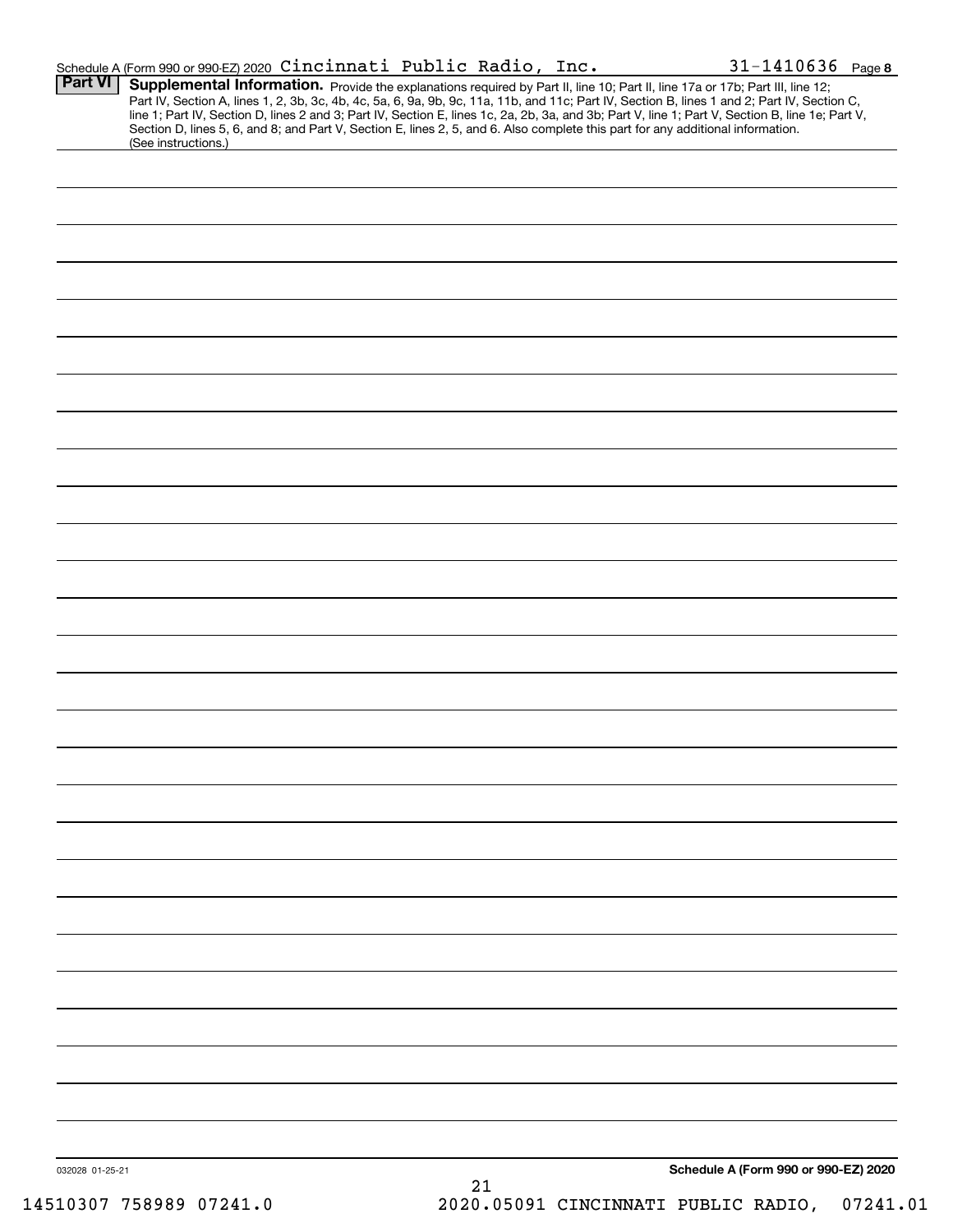Department of the Treasury Internal Revenue Service **(Form 990, 990-EZ, or 990-PF)**

Name of the organization

### \*\* PUBLIC DISCLOSURE COPY \*\*

### **Schedule B Schedule of Contributors**

**| Attach to Form 990, Form 990-EZ, or Form 990-PF. | Go to www.irs.gov/Form990 for the latest information.** OMB No. 1545-0047

**2020**

**Employer identification number**

|                                |                                                                           | ---, -- ----------- |
|--------------------------------|---------------------------------------------------------------------------|---------------------|
|                                | Cincinnati Public Radio, Inc.                                             | 31-1410636          |
| Organization type (check one): |                                                                           |                     |
| Filers of:                     | Section:                                                                  |                     |
| Form 990 or 990-EZ             | $\boxed{\textbf{X}}$ 501(c)( 3) (enter number) organization               |                     |
|                                | 4947(a)(1) nonexempt charitable trust not treated as a private foundation |                     |
|                                | 527 political organization                                                |                     |
| Form 990-PF                    | 501(c)(3) exempt private foundation                                       |                     |
|                                | 4947(a)(1) nonexempt charitable trust treated as a private foundation     |                     |
|                                | 501(c)(3) taxable private foundation                                      |                     |
|                                |                                                                           |                     |

Check if your organization is covered by the **General Rule** or a **Special Rule. Note:**  Only a section 501(c)(7), (8), or (10) organization can check boxes for both the General Rule and a Special Rule. See instructions.

#### **General Rule**

 $\mathcal{L}^{\text{max}}$ 

For an organization filing Form 990, 990-EZ, or 990-PF that received, during the year, contributions totaling \$5,000 or more (in money or property) from any one contributor. Complete Parts I and II. See instructions for determining a contributor's total contributions.

#### **Special Rules**

any one contributor, during the year, total contributions of the greater of  $\,$  (1) \$5,000; or **(2)** 2% of the amount on (i) Form 990, Part VIII, line 1h;  $\boxed{\textbf{X}}$  For an organization described in section 501(c)(3) filing Form 990 or 990-EZ that met the 33 1/3% support test of the regulations under sections 509(a)(1) and 170(b)(1)(A)(vi), that checked Schedule A (Form 990 or 990-EZ), Part II, line 13, 16a, or 16b, and that received from or (ii) Form 990-EZ, line 1. Complete Parts I and II.

For an organization described in section 501(c)(7), (8), or (10) filing Form 990 or 990-EZ that received from any one contributor, during the year, total contributions of more than \$1,000 exclusively for religious, charitable, scientific, literary, or educational purposes, or for the prevention of cruelty to children or animals. Complete Parts I (entering "N/A" in column (b) instead of the contributor name and address), II, and III.  $\mathcal{L}^{\text{max}}$ 

purpose. Don't complete any of the parts unless the **General Rule** applies to this organization because it received *nonexclusively* year, contributions <sub>exclusively</sub> for religious, charitable, etc., purposes, but no such contributions totaled more than \$1,000. If this box is checked, enter here the total contributions that were received during the year for an  $\;$ exclusively religious, charitable, etc., For an organization described in section 501(c)(7), (8), or (10) filing Form 990 or 990-EZ that received from any one contributor, during the religious, charitable, etc., contributions totaling \$5,000 or more during the year  $\Box$ — $\Box$   $\Box$  $\mathcal{L}^{\text{max}}$ 

**Caution:**  An organization that isn't covered by the General Rule and/or the Special Rules doesn't file Schedule B (Form 990, 990-EZ, or 990-PF),  **must** but it answer "No" on Part IV, line 2, of its Form 990; or check the box on line H of its Form 990-EZ or on its Form 990-PF, Part I, line 2, to certify that it doesn't meet the filing requirements of Schedule B (Form 990, 990-EZ, or 990-PF).

**For Paperwork Reduction Act Notice, see the instructions for Form 990, 990-EZ, or 990-PF. Schedule B (Form 990, 990-EZ, or 990-PF) (2020)** LHA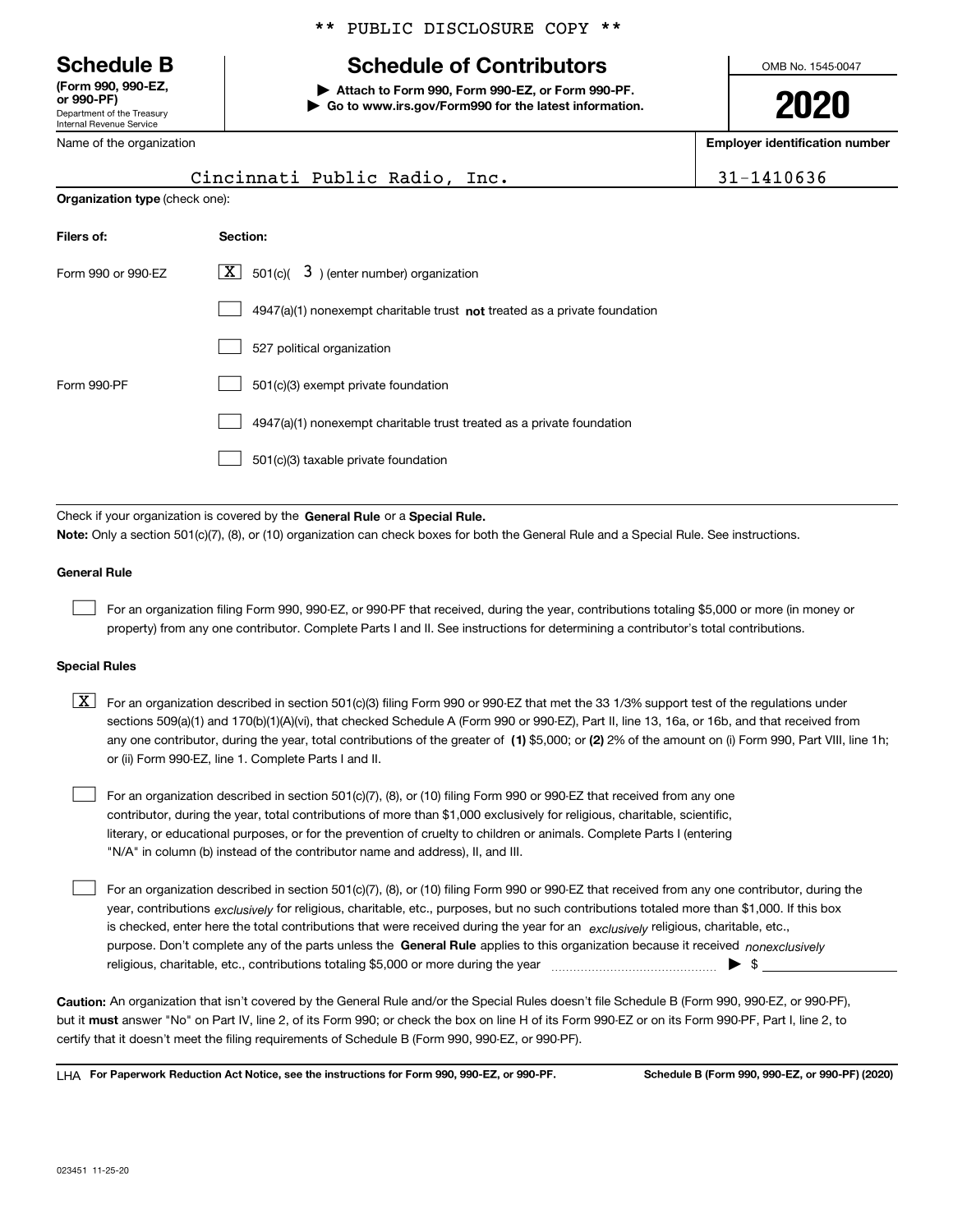Name of organization

**Employer identification number**

Cincinnati Public Radio, Inc. 31-1410636

**(a)No.(b)Name, address, and ZIP + 4 (c)Total contributions (d)Type of contribution PersonPayrollNoncash (a)No.(b)Name, address, and ZIP + 4 (c)Total contributions (d)Type of contribution PersonPayrollNoncash (a)No.(b)Name, address, and ZIP + 4 (c)Total contributions (d)Type of contribution PersonPayrollNoncash (a) No.(b)Name, address, and ZIP + 4 (c) Total contributions (d) Type of contribution PersonPayrollNoncash (a) No.(b)Name, address, and ZIP + 4 (c) Total contributions (d) Type of contribution PersonPayrollNoncash (a) No.(b)Name, address, and ZIP + 4 (c) Total contributions (d)Type of contribution PersonPayrollNoncash Contributors** (see instructions). Use duplicate copies of Part I if additional space is needed. \$(Complete Part II for noncash contributions.) \$(Complete Part II for noncash contributions.) \$(Complete Part II for noncash contributions.) \$(Complete Part II for noncash contributions.) \$(Complete Part II for noncash contributions.) \$(Complete Part II for noncash contributions.) Employer identification Page 2<br>
lame of organization<br> **2 Part I 2 Contributors** (see instructions). Use duplicate copies of Part I if additional space is needed.<br>
2 **Part I Contributors** (see instructions). Use duplica  $|X|$  $\mathcal{L}^{\text{max}}$  $\mathcal{L}^{\text{max}}$  $\mathcal{L}^{\text{max}}$  $\mathcal{L}^{\text{max}}$  $\overline{\mathbf{X}}$  $|X|$  $\mathcal{L}^{\text{max}}$  $\mathcal{L}^{\text{max}}$  $|X|$  $\mathcal{L}^{\text{max}}$  $\mathcal{L}^{\text{max}}$  $\boxed{\text{X}}$  $\mathcal{L}^{\text{max}}$  $\mathcal{L}^{\text{max}}$  $\mathcal{L}^{\text{max}}$  $\mathcal{L}^{\text{max}}$  $\mathcal{L}^{\text{max}}$  $\begin{array}{c|c|c|c|c|c} 1 & \hspace{1.5cm} & \hspace{1.5cm} & \hspace{1.5cm} & \hspace{1.5cm} & \hspace{1.5cm} & \hspace{1.5cm} & \hspace{1.5cm} & \hspace{1.5cm} & \hspace{1.5cm} & \hspace{1.5cm} & \hspace{1.5cm} & \hspace{1.5cm} & \hspace{1.5cm} & \hspace{1.5cm} & \hspace{1.5cm} & \hspace{1.5cm} & \hspace{1.5cm} & \hspace{1.5cm} & \hspace{1.5cm} & \hspace{1.5cm} &$ 1,000,000. 2 151,133. X  $\overline{3}$  | Person  $\overline{X}$ 200,000.  $4$  | Person  $\overline{\text{X}}$ 180,000.  $\sim$  5 | Person X 250,000.

023452 11-25-20 **Schedule B (Form 990, 990-EZ, or 990-PF) (2020)**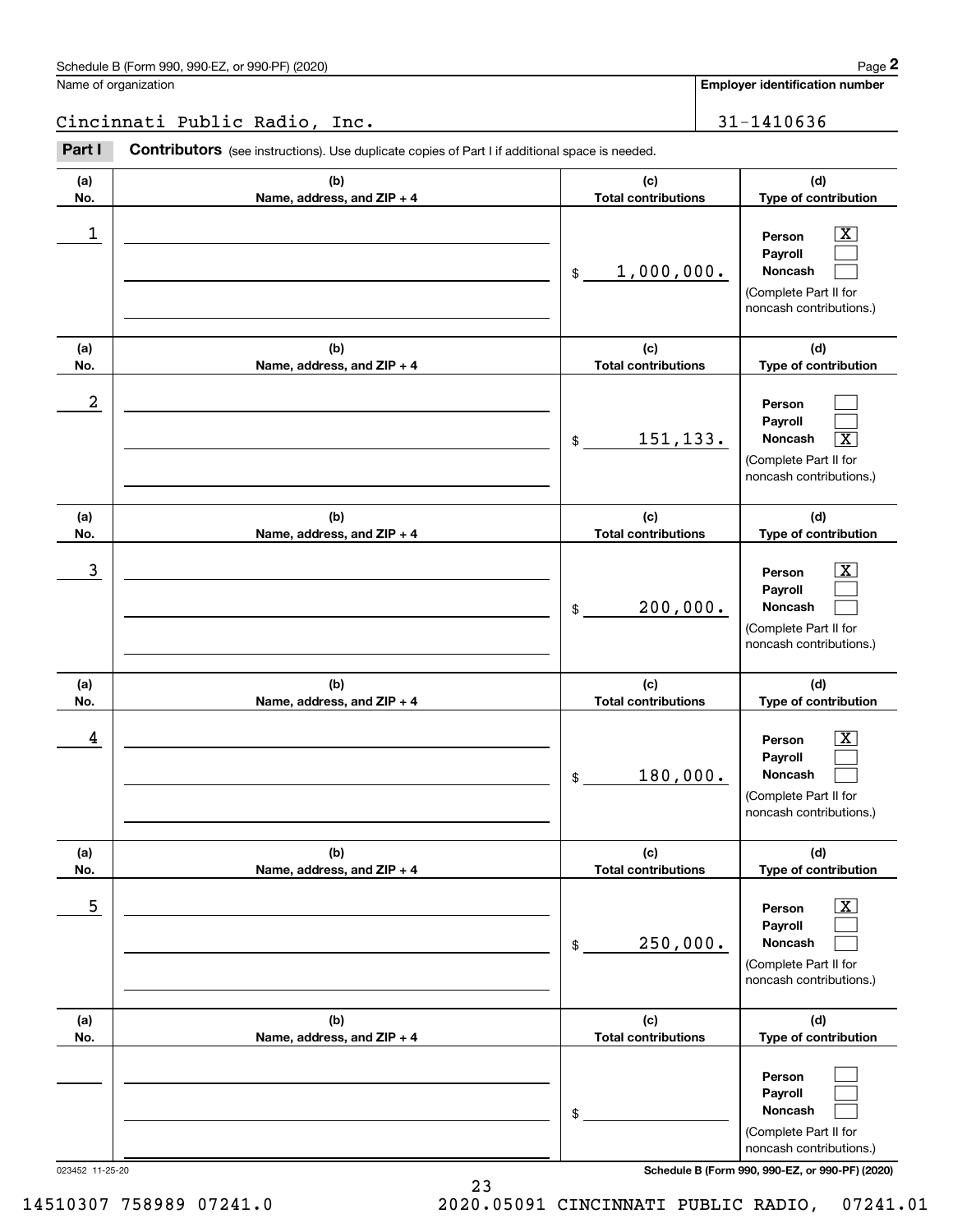| Schedule B (Form 990, 990-EZ, or 990-PF) (2020) | Page |
|-------------------------------------------------|------|
|-------------------------------------------------|------|

| Name of organization |  |  |
|----------------------|--|--|
|                      |  |  |

**Employer identification number**

Cincinnati Public Radio, Inc. 31-1410636

(see instructions). Use duplicate copies of Part II if additional space is needed.<br> **2009** Iame of organization<br> **Part II Noncash Property** (see instructions). Use duplicate copies of Part II if additional space is neede

| (a)<br>No.<br>from | (b)<br>Description of noncash property given | (c)<br>FMV (or estimate)<br>(See instructions.) | (d)<br>Date received                            |
|--------------------|----------------------------------------------|-------------------------------------------------|-------------------------------------------------|
| Part I             |                                              |                                                 |                                                 |
|                    | stocks                                       |                                                 |                                                 |
| 2                  |                                              |                                                 |                                                 |
|                    |                                              | 151,133.                                        | 08/31/20                                        |
|                    |                                              | \$                                              |                                                 |
| (a)                |                                              |                                                 |                                                 |
| No.                | (b)                                          | (c)                                             | (d)                                             |
| from               | Description of noncash property given        | FMV (or estimate)                               | Date received                                   |
| Part I             |                                              | (See instructions.)                             |                                                 |
|                    |                                              |                                                 |                                                 |
|                    |                                              |                                                 |                                                 |
|                    |                                              |                                                 |                                                 |
|                    |                                              | $\frac{1}{2}$                                   |                                                 |
|                    |                                              |                                                 |                                                 |
| (a)                |                                              |                                                 |                                                 |
| No.                | (b)                                          | (c)<br>FMV (or estimate)                        | (d)                                             |
| from               | Description of noncash property given        | (See instructions.)                             | Date received                                   |
| Part I             |                                              |                                                 |                                                 |
|                    |                                              |                                                 |                                                 |
|                    |                                              |                                                 |                                                 |
|                    |                                              |                                                 |                                                 |
|                    |                                              | $\frac{1}{2}$                                   |                                                 |
|                    |                                              |                                                 |                                                 |
| (a)                |                                              | (c)                                             |                                                 |
| No.<br>from        | (b)<br>Description of noncash property given | FMV (or estimate)                               | (d)<br>Date received                            |
| Part I             |                                              | (See instructions.)                             |                                                 |
|                    |                                              |                                                 |                                                 |
|                    |                                              |                                                 |                                                 |
|                    |                                              |                                                 |                                                 |
|                    |                                              | $\mathsf{\$}$                                   |                                                 |
|                    |                                              |                                                 |                                                 |
| (a)                |                                              |                                                 |                                                 |
| No.                | (b)                                          | (c)                                             | (d)                                             |
| from               | Description of noncash property given        | FMV (or estimate)<br>(See instructions.)        | Date received                                   |
| Part I             |                                              |                                                 |                                                 |
|                    |                                              |                                                 |                                                 |
|                    |                                              |                                                 |                                                 |
|                    |                                              |                                                 |                                                 |
|                    |                                              | \$                                              |                                                 |
|                    |                                              |                                                 |                                                 |
| (a)                |                                              | (c)                                             |                                                 |
| No.                | (b)                                          | FMV (or estimate)                               | (d)                                             |
| from<br>Part I     | Description of noncash property given        | (See instructions.)                             | Date received                                   |
|                    |                                              |                                                 |                                                 |
|                    |                                              |                                                 |                                                 |
|                    |                                              |                                                 |                                                 |
|                    |                                              | \$                                              |                                                 |
| 023453 11-25-20    |                                              |                                                 | Schedule B (Form 990, 990-EZ, or 990-PF) (2020) |

24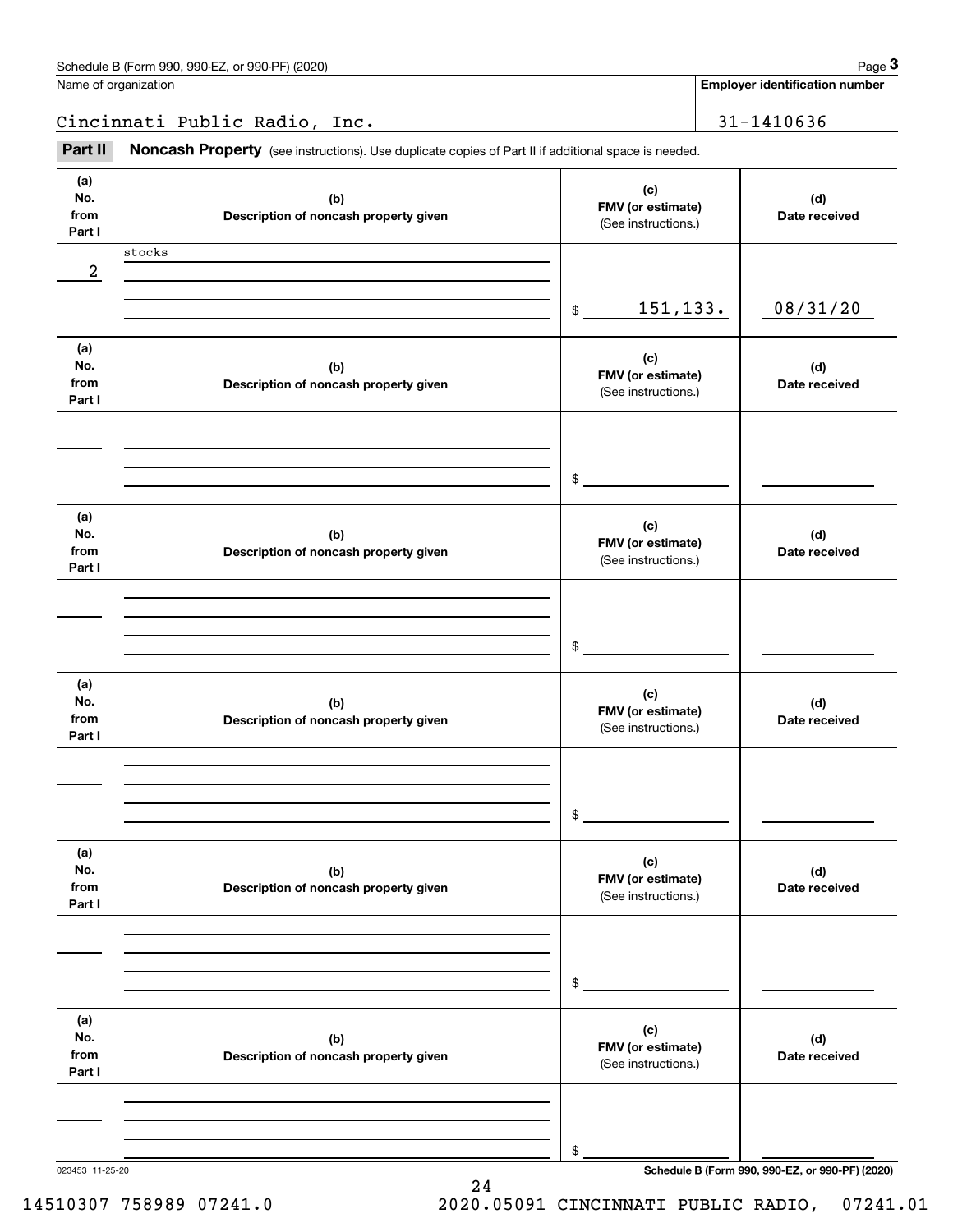|                 | Schedule B (Form 990, 990-EZ, or 990-PF) (2020)                                                                                                                                                                                                                              |                      |  | Page 4                                   |
|-----------------|------------------------------------------------------------------------------------------------------------------------------------------------------------------------------------------------------------------------------------------------------------------------------|----------------------|--|------------------------------------------|
|                 | Name of organization                                                                                                                                                                                                                                                         |                      |  | <b>Employer identification number</b>    |
|                 | Cincinnati Public Radio, Inc.                                                                                                                                                                                                                                                |                      |  | 31-1410636                               |
| <b>Part III</b> | Exclusively religious, charitable, etc., contributions to organizations described in section 501(c)(7), (8), or (10) that total more than \$1,000 for the year<br>from any one contributor. Complete columns (a) through (e) and the following line entry. For organizations |                      |  |                                          |
|                 | completing Part III, enter the total of exclusively religious, charitable, etc., contributions of \$1,000 or less for the year. (Enter this info. once.) $\blacktriangleright$ \$<br>Use duplicate copies of Part III if additional space is needed.                         |                      |  |                                          |
| (a) No.<br>from |                                                                                                                                                                                                                                                                              |                      |  |                                          |
| Part I          | (b) Purpose of gift                                                                                                                                                                                                                                                          | (c) Use of gift      |  | (d) Description of how gift is held      |
|                 |                                                                                                                                                                                                                                                                              |                      |  |                                          |
|                 |                                                                                                                                                                                                                                                                              |                      |  |                                          |
|                 |                                                                                                                                                                                                                                                                              |                      |  |                                          |
|                 |                                                                                                                                                                                                                                                                              | (e) Transfer of gift |  |                                          |
|                 |                                                                                                                                                                                                                                                                              |                      |  |                                          |
|                 | Transferee's name, address, and ZIP + 4                                                                                                                                                                                                                                      |                      |  | Relationship of transferor to transferee |
|                 |                                                                                                                                                                                                                                                                              |                      |  |                                          |
|                 |                                                                                                                                                                                                                                                                              |                      |  |                                          |
|                 |                                                                                                                                                                                                                                                                              |                      |  |                                          |
| (a) No.<br>from |                                                                                                                                                                                                                                                                              |                      |  |                                          |
| Part I          | (b) Purpose of gift                                                                                                                                                                                                                                                          | (c) Use of gift      |  | (d) Description of how gift is held      |
|                 |                                                                                                                                                                                                                                                                              |                      |  |                                          |
|                 |                                                                                                                                                                                                                                                                              |                      |  |                                          |
|                 |                                                                                                                                                                                                                                                                              |                      |  |                                          |
|                 |                                                                                                                                                                                                                                                                              | (e) Transfer of gift |  |                                          |
|                 |                                                                                                                                                                                                                                                                              |                      |  |                                          |
|                 | Transferee's name, address, and ZIP + 4                                                                                                                                                                                                                                      |                      |  | Relationship of transferor to transferee |
|                 |                                                                                                                                                                                                                                                                              |                      |  |                                          |
|                 |                                                                                                                                                                                                                                                                              |                      |  |                                          |
|                 |                                                                                                                                                                                                                                                                              |                      |  |                                          |
| (a) No.<br>from |                                                                                                                                                                                                                                                                              |                      |  |                                          |
| Part I          | (b) Purpose of gift                                                                                                                                                                                                                                                          | (c) Use of gift      |  | (d) Description of how gift is held      |
|                 |                                                                                                                                                                                                                                                                              |                      |  |                                          |
|                 |                                                                                                                                                                                                                                                                              |                      |  |                                          |
|                 |                                                                                                                                                                                                                                                                              |                      |  |                                          |
|                 |                                                                                                                                                                                                                                                                              | (e) Transfer of gift |  |                                          |
|                 |                                                                                                                                                                                                                                                                              |                      |  |                                          |
|                 | Transferee's name, address, and ZIP + 4                                                                                                                                                                                                                                      |                      |  | Relationship of transferor to transferee |
|                 |                                                                                                                                                                                                                                                                              |                      |  |                                          |
|                 |                                                                                                                                                                                                                                                                              |                      |  |                                          |
|                 |                                                                                                                                                                                                                                                                              |                      |  |                                          |
| (a) No.<br>from | (b) Purpose of gift                                                                                                                                                                                                                                                          | (c) Use of gift      |  | (d) Description of how gift is held      |
| Part I          |                                                                                                                                                                                                                                                                              |                      |  |                                          |
|                 |                                                                                                                                                                                                                                                                              |                      |  |                                          |
|                 |                                                                                                                                                                                                                                                                              |                      |  |                                          |
|                 |                                                                                                                                                                                                                                                                              |                      |  |                                          |
|                 |                                                                                                                                                                                                                                                                              | (e) Transfer of gift |  |                                          |
|                 |                                                                                                                                                                                                                                                                              |                      |  |                                          |
|                 | Transferee's name, address, and $ZIP + 4$                                                                                                                                                                                                                                    |                      |  | Relationship of transferor to transferee |
|                 |                                                                                                                                                                                                                                                                              |                      |  |                                          |
|                 |                                                                                                                                                                                                                                                                              |                      |  |                                          |
|                 |                                                                                                                                                                                                                                                                              |                      |  |                                          |

25

**Schedule B (Form 990, 990-EZ, or 990-PF) (2020)**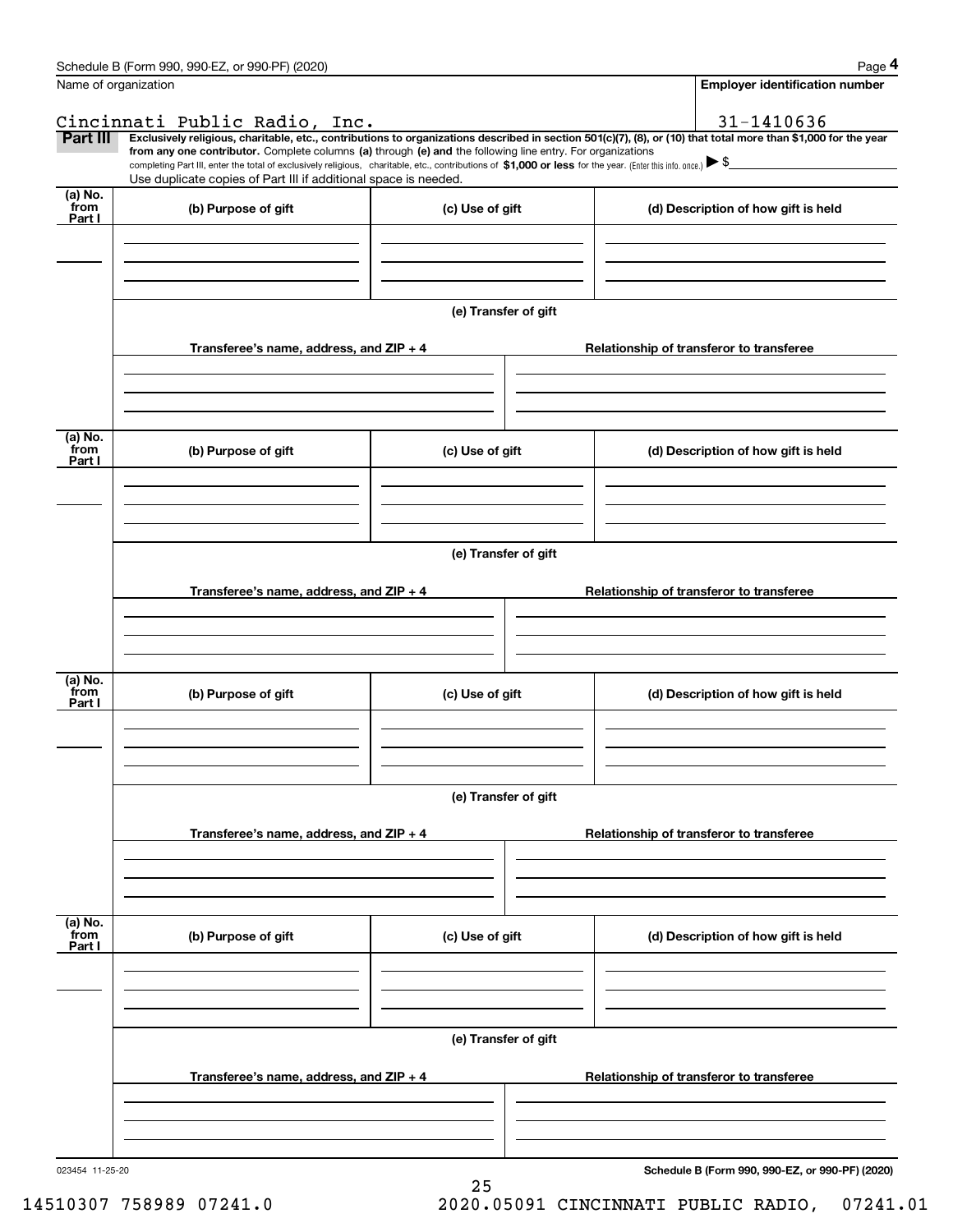| <b>SCHEDULE D</b> |  |
|-------------------|--|
|-------------------|--|

Department of the Treasury Internal Revenue Service

| (Form 990) |  |  |
|------------|--|--|
|------------|--|--|

### **SCHEDULE D Supplemental Financial Statements**

(Form 990)<br>
Pepartment of the Treasury<br>
Department of the Treasury<br>
Department of the Treasury<br>
Department of the Treasury<br> **Co to www.irs.gov/Form990 for instructions and the latest information.**<br> **Co to www.irs.gov/Form9** 



| Name of the organization |  |  |  |
|--------------------------|--|--|--|

**Name of the orientation Employer identification number**  $\vert$  **Employer identification number** 

|        | Cincinnati Public Radio, Inc.                                                                                                                                                                                                 | 31-1410636                                         |  |  |  |  |  |
|--------|-------------------------------------------------------------------------------------------------------------------------------------------------------------------------------------------------------------------------------|----------------------------------------------------|--|--|--|--|--|
| Part I | Organizations Maintaining Donor Advised Funds or Other Similar Funds or Accounts. Complete if the                                                                                                                             |                                                    |  |  |  |  |  |
|        | organization answered "Yes" on Form 990, Part IV, line 6.                                                                                                                                                                     |                                                    |  |  |  |  |  |
|        | (a) Donor advised funds                                                                                                                                                                                                       | (b) Funds and other accounts                       |  |  |  |  |  |
| 1.     |                                                                                                                                                                                                                               |                                                    |  |  |  |  |  |
| 2      | Aggregate value of contributions to (during year)                                                                                                                                                                             |                                                    |  |  |  |  |  |
| з      | Aggregate value of grants from (during year)                                                                                                                                                                                  |                                                    |  |  |  |  |  |
| 4      |                                                                                                                                                                                                                               |                                                    |  |  |  |  |  |
| 5      | Did the organization inform all donors and donor advisors in writing that the assets held in donor advised funds                                                                                                              |                                                    |  |  |  |  |  |
|        |                                                                                                                                                                                                                               | Yes<br>No                                          |  |  |  |  |  |
| 6      | Did the organization inform all grantees, donors, and donor advisors in writing that grant funds can be used only                                                                                                             |                                                    |  |  |  |  |  |
|        | for charitable purposes and not for the benefit of the donor or donor advisor, or for any other purpose conferring                                                                                                            |                                                    |  |  |  |  |  |
|        |                                                                                                                                                                                                                               | Yes<br>No                                          |  |  |  |  |  |
|        | Part II<br>Conservation Easements. Complete if the organization answered "Yes" on Form 990, Part IV, line 7.                                                                                                                  |                                                    |  |  |  |  |  |
| 1.     | Purpose(s) of conservation easements held by the organization (check all that apply).                                                                                                                                         |                                                    |  |  |  |  |  |
|        | Preservation of land for public use (for example, recreation or education)                                                                                                                                                    | Preservation of a historically important land area |  |  |  |  |  |
|        | Protection of natural habitat                                                                                                                                                                                                 | Preservation of a certified historic structure     |  |  |  |  |  |
|        | Preservation of open space                                                                                                                                                                                                    |                                                    |  |  |  |  |  |
| 2      | Complete lines 2a through 2d if the organization held a qualified conservation contribution in the form of a conservation easement on the last                                                                                |                                                    |  |  |  |  |  |
|        | day of the tax year.                                                                                                                                                                                                          | Held at the End of the Tax Year                    |  |  |  |  |  |
| а      | Total number of conservation easements                                                                                                                                                                                        | 2a                                                 |  |  |  |  |  |
| b      | Total acreage restricted by conservation easements                                                                                                                                                                            | 2 <sub>b</sub>                                     |  |  |  |  |  |
| c      |                                                                                                                                                                                                                               | 2c                                                 |  |  |  |  |  |
| d      | Number of conservation easements included in (c) acquired after 7/25/06, and not on a historic structure                                                                                                                      |                                                    |  |  |  |  |  |
|        | listed in the National Register [111] Marshall Register [11] Marshall Register [11] Marshall Register [11] Marshall Register [11] Marshall Register [11] Marshall Register [11] Marshall Register [11] Marshall Register [11] | 2d                                                 |  |  |  |  |  |
| З.     | Number of conservation easements modified, transferred, released, extinguished, or terminated by the organization during the tax                                                                                              |                                                    |  |  |  |  |  |
|        | year                                                                                                                                                                                                                          |                                                    |  |  |  |  |  |
| 4      | Number of states where property subject to conservation easement is located >                                                                                                                                                 |                                                    |  |  |  |  |  |
| 5      | Does the organization have a written policy regarding the periodic monitoring, inspection, handling of                                                                                                                        |                                                    |  |  |  |  |  |
|        | violations, and enforcement of the conservation easements it holds?                                                                                                                                                           | Yes<br>No                                          |  |  |  |  |  |
| 6      | Staff and volunteer hours devoted to monitoring, inspecting, handling of violations, and enforcing conservation easements during the year                                                                                     |                                                    |  |  |  |  |  |
|        |                                                                                                                                                                                                                               |                                                    |  |  |  |  |  |
| 7      | Amount of expenses incurred in monitoring, inspecting, handling of violations, and enforcing conservation easements during the year                                                                                           |                                                    |  |  |  |  |  |
|        | $\blacktriangleright$ s                                                                                                                                                                                                       |                                                    |  |  |  |  |  |
| 8      | Does each conservation easement reported on line 2(d) above satisfy the requirements of section 170(h)(4)(B)(i)                                                                                                               |                                                    |  |  |  |  |  |
|        | and section $170(h)(4)(B)(ii)?$                                                                                                                                                                                               | Yes<br>No                                          |  |  |  |  |  |
| 9      | In Part XIII, describe how the organization reports conservation easements in its revenue and expense statement and                                                                                                           |                                                    |  |  |  |  |  |
|        | balance sheet, and include, if applicable, the text of the footnote to the organization's financial statements that describes the                                                                                             |                                                    |  |  |  |  |  |
|        | organization's accounting for conservation easements.                                                                                                                                                                         |                                                    |  |  |  |  |  |
|        | Organizations Maintaining Collections of Art, Historical Treasures, or Other Similar Assets.<br>Part III                                                                                                                      |                                                    |  |  |  |  |  |
|        | Complete if the organization answered "Yes" on Form 990, Part IV, line 8.                                                                                                                                                     |                                                    |  |  |  |  |  |
|        | 1a If the organization elected, as permitted under FASB ASC 958, not to report in its revenue statement and balance sheet works                                                                                               |                                                    |  |  |  |  |  |
|        | of art, historical treasures, or other similar assets held for public exhibition, education, or research in furtherance of public                                                                                             |                                                    |  |  |  |  |  |
|        | service, provide in Part XIII the text of the footnote to its financial statements that describes these items.                                                                                                                |                                                    |  |  |  |  |  |
| b      | If the organization elected, as permitted under FASB ASC 958, to report in its revenue statement and balance sheet works of                                                                                                   |                                                    |  |  |  |  |  |
|        | art, historical treasures, or other similar assets held for public exhibition, education, or research in furtherance of public service,                                                                                       |                                                    |  |  |  |  |  |
|        | provide the following amounts relating to these items:                                                                                                                                                                        |                                                    |  |  |  |  |  |
|        |                                                                                                                                                                                                                               | \$                                                 |  |  |  |  |  |
|        | (ii) Assets included in Form 990, Part X                                                                                                                                                                                      | $\mathfrak{s}$                                     |  |  |  |  |  |
| 2      | If the organization received or held works of art, historical treasures, or other similar assets for financial gain, provide                                                                                                  |                                                    |  |  |  |  |  |
|        | the following amounts required to be reported under FASB ASC 958 relating to these items:                                                                                                                                     |                                                    |  |  |  |  |  |
| а      |                                                                                                                                                                                                                               | $\blacktriangleright$ \$                           |  |  |  |  |  |

**b**Assets included in Form 990, Part X LHA

| LHA For Paperwork Reduction Act Notice, see the Instructions for Form 990. | Schedule D (Form 990) 2020 |
|----------------------------------------------------------------------------|----------------------------|
| 032051 12-01-20                                                            |                            |

| 26 |         |                             |
|----|---------|-----------------------------|
|    | n nangi | $\sim$ $\sim$ $\sim$ $\sim$ |

 $\blacktriangleright$  \$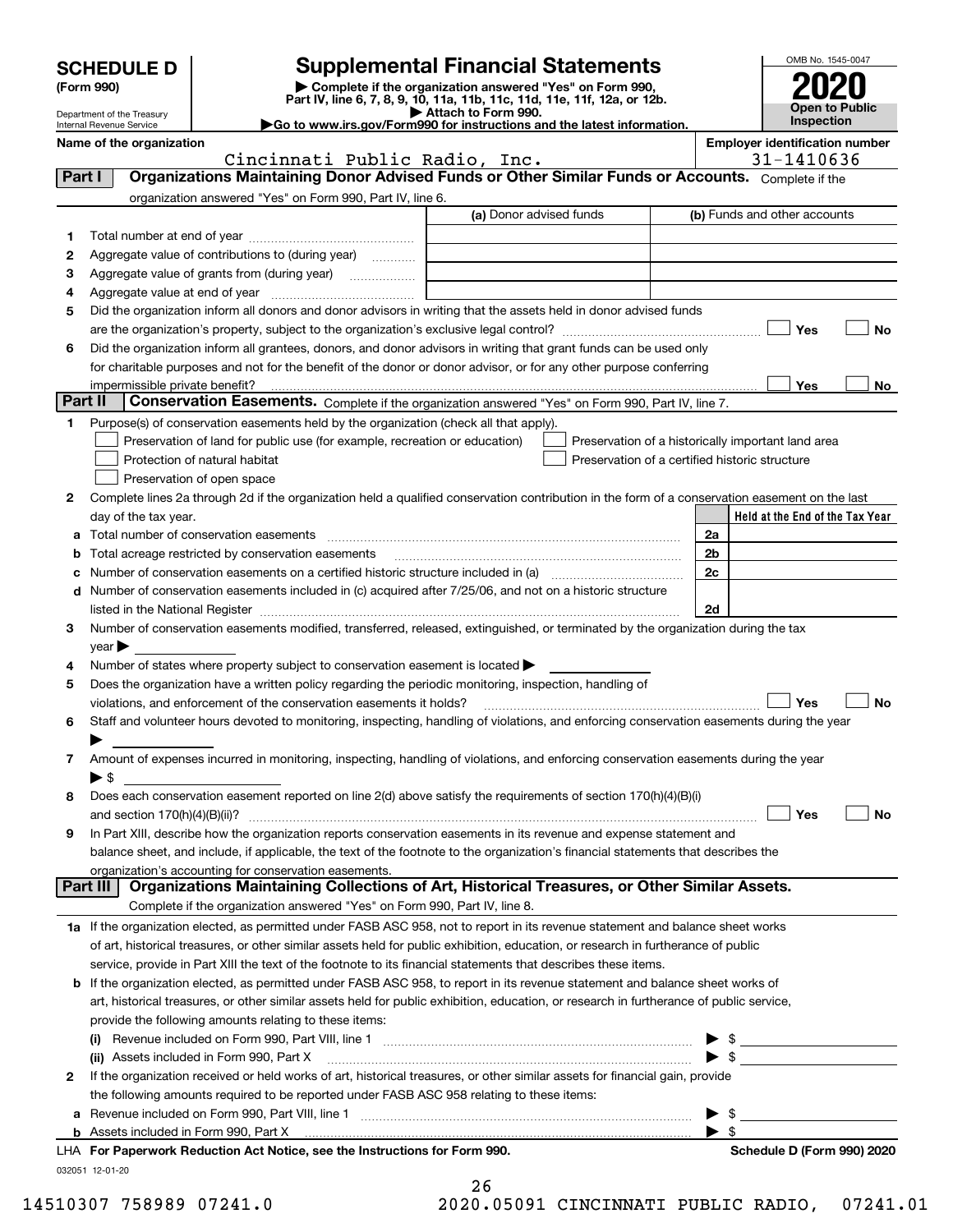|                 | Cincinnati Public Radio, Inc.<br>$31 - 1410636$ Page 2<br>Schedule D (Form 990) 2020                                                                                                                                                                     |                                         |                |                                    |          |                                 |                      |                            |            |             |
|-----------------|----------------------------------------------------------------------------------------------------------------------------------------------------------------------------------------------------------------------------------------------------------|-----------------------------------------|----------------|------------------------------------|----------|---------------------------------|----------------------|----------------------------|------------|-------------|
| <b>Part III</b> | Organizations Maintaining Collections of Art, Historical Treasures, or Other Similar Assets (continued)                                                                                                                                                  |                                         |                |                                    |          |                                 |                      |                            |            |             |
| 3               | Using the organization's acquisition, accession, and other records, check any of the following that make significant use of its                                                                                                                          |                                         |                |                                    |          |                                 |                      |                            |            |             |
|                 | collection items (check all that apply):                                                                                                                                                                                                                 |                                         |                |                                    |          |                                 |                      |                            |            |             |
| a               | Public exhibition                                                                                                                                                                                                                                        |                                         |                | Loan or exchange program           |          |                                 |                      |                            |            |             |
| b               | Other and the contract of the contract of the contract of the contract of the contract of the contract of the contract of the contract of the contract of the contract of the contract of the contract of the contract of the<br>Scholarly research<br>е |                                         |                |                                    |          |                                 |                      |                            |            |             |
| c               | Preservation for future generations                                                                                                                                                                                                                      |                                         |                |                                    |          |                                 |                      |                            |            |             |
|                 | Provide a description of the organization's collections and explain how they further the organization's exempt purpose in Part XIII.                                                                                                                     |                                         |                |                                    |          |                                 |                      |                            |            |             |
| 5               | During the year, did the organization solicit or receive donations of art, historical treasures, or other similar assets                                                                                                                                 |                                         |                |                                    |          |                                 |                      |                            |            |             |
|                 | to be sold to raise funds rather than to be maintained as part of the organization's collection?                                                                                                                                                         |                                         |                |                                    |          |                                 |                      | Yes                        |            | <u>No</u>   |
|                 | <b>Part IV</b><br>Escrow and Custodial Arrangements. Complete if the organization answered "Yes" on Form 990, Part IV, line 9, or                                                                                                                        |                                         |                |                                    |          |                                 |                      |                            |            |             |
|                 | reported an amount on Form 990, Part X, line 21.                                                                                                                                                                                                         |                                         |                |                                    |          |                                 |                      |                            |            |             |
|                 | 1a Is the organization an agent, trustee, custodian or other intermediary for contributions or other assets not included                                                                                                                                 |                                         |                |                                    |          |                                 |                      |                            |            |             |
|                 |                                                                                                                                                                                                                                                          |                                         |                |                                    |          |                                 |                      | Yes                        |            | No          |
|                 | b If "Yes," explain the arrangement in Part XIII and complete the following table:                                                                                                                                                                       |                                         |                |                                    |          |                                 |                      |                            |            |             |
|                 |                                                                                                                                                                                                                                                          |                                         |                |                                    |          |                                 |                      | Amount                     |            |             |
|                 | c Beginning balance                                                                                                                                                                                                                                      |                                         |                |                                    |          | 1c                              |                      |                            |            |             |
|                 |                                                                                                                                                                                                                                                          |                                         |                |                                    |          | 1d                              |                      |                            |            |             |
|                 | e Distributions during the year manufactured and contained and contained and contained and contained and contained and contained and contained and contained and contained and contained and contained and contained and conta                           |                                         |                |                                    |          | 1e                              |                      |                            |            |             |
|                 | 2a Did the organization include an amount on Form 990, Part X, line 21, for escrow or custodial account liability?                                                                                                                                       |                                         |                |                                    |          | 1f                              |                      | Yes                        |            | No          |
|                 | <b>b</b> If "Yes," explain the arrangement in Part XIII. Check here if the explanation has been provided on Part XIII                                                                                                                                    |                                         |                |                                    |          |                                 |                      |                            |            |             |
| <b>Part V</b>   | Endowment Funds. Complete if the organization answered "Yes" on Form 990, Part IV, line 10.                                                                                                                                                              |                                         |                |                                    |          |                                 |                      |                            |            |             |
|                 |                                                                                                                                                                                                                                                          | (a) Current year                        | (b) Prior year | (c) Two years back                 |          |                                 | (d) Three years back | (e) Four years back        |            |             |
| 1a              | Beginning of year balance                                                                                                                                                                                                                                | 3,566,008.                              | 3,566,008.     | 3,938,492.                         |          |                                 | 3,938,492.           |                            | 3,938,492. |             |
|                 |                                                                                                                                                                                                                                                          |                                         |                |                                    |          |                                 |                      |                            |            |             |
|                 | Net investment earnings, gains, and losses                                                                                                                                                                                                               | 27,627.                                 | 118,011.       | 167,589.                           |          |                                 | 107,650.             |                            | 111,001.   |             |
|                 | Grants or scholarships                                                                                                                                                                                                                                   |                                         |                |                                    |          |                                 |                      |                            |            |             |
|                 | e Other expenditures for facilities                                                                                                                                                                                                                      |                                         |                |                                    |          |                                 |                      |                            |            |             |
|                 | and programs                                                                                                                                                                                                                                             | 3,190,417.                              | 118,011.       |                                    | 540,073. |                                 | 107,650.             |                            | 111,001.   |             |
|                 |                                                                                                                                                                                                                                                          |                                         |                |                                    |          |                                 |                      |                            |            |             |
|                 | End of year balance                                                                                                                                                                                                                                      | 403,218.                                | 3,566,008.     | 3,566,008.                         |          |                                 | 3,938,492.           |                            |            | 3,938,492.  |
| 2               | Provide the estimated percentage of the current year end balance (line 1g, column (a)) held as:                                                                                                                                                          |                                         |                |                                    |          |                                 |                      |                            |            |             |
|                 | Board designated or quasi-endowment                                                                                                                                                                                                                      | 16.0000                                 | %              |                                    |          |                                 |                      |                            |            |             |
| b               | Permanent endowment > 84.0000                                                                                                                                                                                                                            | %                                       |                |                                    |          |                                 |                      |                            |            |             |
| c               | Term endowment $\blacktriangleright$                                                                                                                                                                                                                     | %                                       |                |                                    |          |                                 |                      |                            |            |             |
|                 | The percentages on lines 2a, 2b, and 2c should equal 100%.                                                                                                                                                                                               |                                         |                |                                    |          |                                 |                      |                            |            |             |
|                 | <b>3a</b> Are there endowment funds not in the possession of the organization that are held and administered for the organization                                                                                                                        |                                         |                |                                    |          |                                 |                      |                            |            |             |
|                 | by:                                                                                                                                                                                                                                                      |                                         |                |                                    |          |                                 |                      |                            | Yes        | No          |
|                 | (i)                                                                                                                                                                                                                                                      |                                         |                |                                    |          |                                 |                      | 3a(i)                      |            | X           |
|                 | (ii)                                                                                                                                                                                                                                                     |                                         |                |                                    |          |                                 |                      | 3a(ii)                     |            | $\mathbf X$ |
|                 |                                                                                                                                                                                                                                                          |                                         |                |                                    |          |                                 |                      | 3b                         |            |             |
|                 | Describe in Part XIII the intended uses of the organization's endowment funds.                                                                                                                                                                           |                                         |                |                                    |          |                                 |                      |                            |            |             |
|                 | Land, Buildings, and Equipment.<br><b>Part VI</b>                                                                                                                                                                                                        |                                         |                |                                    |          |                                 |                      |                            |            |             |
|                 | Complete if the organization answered "Yes" on Form 990, Part IV, line 11a. See Form 990, Part X, line 10.                                                                                                                                               |                                         |                |                                    |          |                                 |                      |                            |            |             |
|                 | Description of property                                                                                                                                                                                                                                  | (a) Cost or other<br>basis (investment) |                | (b) Cost or other<br>basis (other) |          | (c) Accumulated<br>depreciation |                      | (d) Book value             |            |             |
|                 |                                                                                                                                                                                                                                                          |                                         |                |                                    |          |                                 |                      |                            |            |             |
| b               |                                                                                                                                                                                                                                                          |                                         |                |                                    |          |                                 |                      |                            |            |             |
|                 |                                                                                                                                                                                                                                                          |                                         |                | 934,234.                           |          | 928,931.                        |                      |                            |            | 5,303.      |
|                 |                                                                                                                                                                                                                                                          |                                         |                | 440,961.                           |          | 340,387.                        |                      | 100, 574.                  |            |             |
|                 |                                                                                                                                                                                                                                                          |                                         |                | 3,249,306.                         |          | 929,063.                        |                      | 2,320,243.                 |            |             |
|                 |                                                                                                                                                                                                                                                          |                                         |                |                                    |          |                                 |                      | $\overline{2}$ , 426, 120. |            |             |

**Schedule D (Form 990) 2020**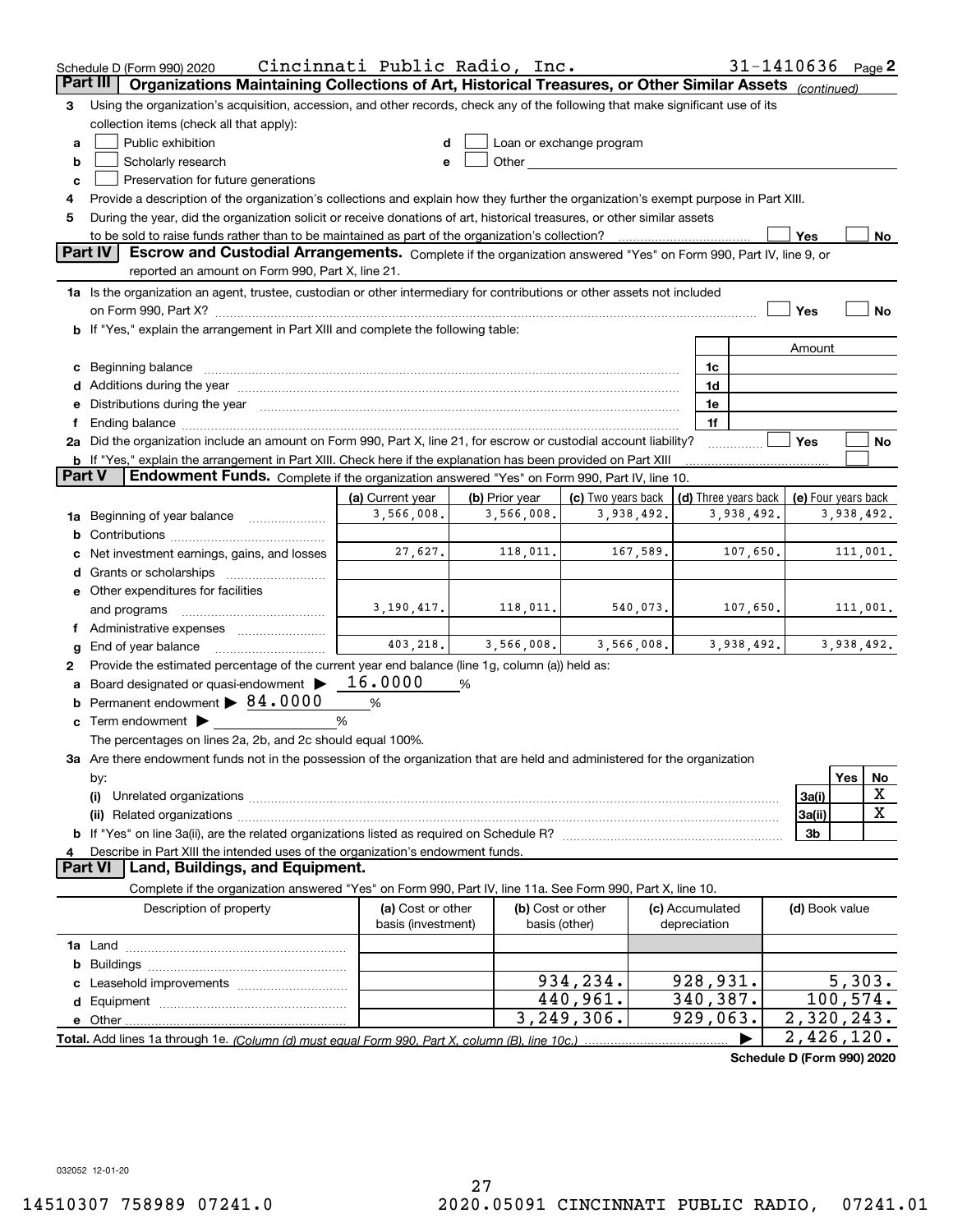| Schedule D (Form 990) 2020 | Cincinnati Public Radio, Inc.            |  | $31 - 1410636$ Page 3 |  |
|----------------------------|------------------------------------------|--|-----------------------|--|
|                            | Part VII Investments - Other Securities. |  |                       |  |

| art VII Investments - Other Securities. |
|-----------------------------------------|

Complete if the organization answered "Yes" on Form 990, Part IV, line 11b. See Form 990, Part X, line 12.

| (a) Description of security or category (including name of security)                          | (b) Book value | (c) Method of valuation: Cost or end-of-year market value |
|-----------------------------------------------------------------------------------------------|----------------|-----------------------------------------------------------|
| (1) Financial derivatives                                                                     |                |                                                           |
| (2) Closely held equity interests                                                             |                |                                                           |
| $(3)$ Other                                                                                   |                |                                                           |
| (A)                                                                                           |                |                                                           |
| (B)                                                                                           |                |                                                           |
| (C)                                                                                           |                |                                                           |
| (D)                                                                                           |                |                                                           |
| (E)                                                                                           |                |                                                           |
| (F)                                                                                           |                |                                                           |
| (G)                                                                                           |                |                                                           |
| (H)                                                                                           |                |                                                           |
| <b>Total.</b> (Col. (b) must equal Form 990, Part X, col. (B) line 12.) $\blacktriangleright$ |                |                                                           |

#### **Part VIII Investments - Program Related.**

Complete if the organization answered "Yes" on Form 990, Part IV, line 11c. See Form 990, Part X, line 13.

| (a) Description of investment                                                          | (b) Book value | (c) Method of valuation: Cost or end-of-year market value |
|----------------------------------------------------------------------------------------|----------------|-----------------------------------------------------------|
| (1)                                                                                    |                |                                                           |
| (2)                                                                                    |                |                                                           |
| $\frac{1}{2}$                                                                          |                |                                                           |
| (4)                                                                                    |                |                                                           |
| (5)                                                                                    |                |                                                           |
| (6)                                                                                    |                |                                                           |
| (7)                                                                                    |                |                                                           |
| (8)                                                                                    |                |                                                           |
| (9)                                                                                    |                |                                                           |
| Total. (Col. (b) must equal Form 990, Part X, col. (B) line 13.) $\blacktriangleright$ |                |                                                           |

### **Part IX Other Assets.**

Complete if the organization answered "Yes" on Form 990, Part IV, line 11d. See Form 990, Part X, line 15.

| (a) Description                                                                                                   | (b) Book value |
|-------------------------------------------------------------------------------------------------------------------|----------------|
| (1)                                                                                                               |                |
| (2)                                                                                                               |                |
| (3)                                                                                                               |                |
| (4)                                                                                                               |                |
| (5)                                                                                                               |                |
| (6)                                                                                                               |                |
| (7)                                                                                                               |                |
| (8)                                                                                                               |                |
| (9)                                                                                                               |                |
|                                                                                                                   |                |
| Part X<br><b>Other Liabilities.</b>                                                                               |                |
| Complete if the organization answered "Yes" on Form 990, Part IV, line 11e or 11f. See Form 990, Part X, line 25. |                |

| 1.                  | (a) Description of liability | (b) Book value |
|---------------------|------------------------------|----------------|
|                     | (1) Federal income taxes     |                |
| (2)                 |                              |                |
| $\qquad \qquad (3)$ |                              |                |
| (4)                 |                              |                |
| $\frac{1}{2}$ (5)   |                              |                |
| (6)                 |                              |                |
| (7)                 |                              |                |
| (8)                 |                              |                |
| (9)                 |                              |                |
|                     |                              |                |

**Total.**  *(Column (b) must equal Form 990, Part X, col. (B) line 25.)* 

**2.**Liability for uncertain tax positions. In Part XIII, provide the text of the footnote to the organization's financial statements that reports the organization's liability for uncertain tax positions under FASB ASC 740. Check here if the text of the footnote has been provided in Part XIII

 $\boxed{\text{X}}$ 

**Schedule D (Form 990) 2020**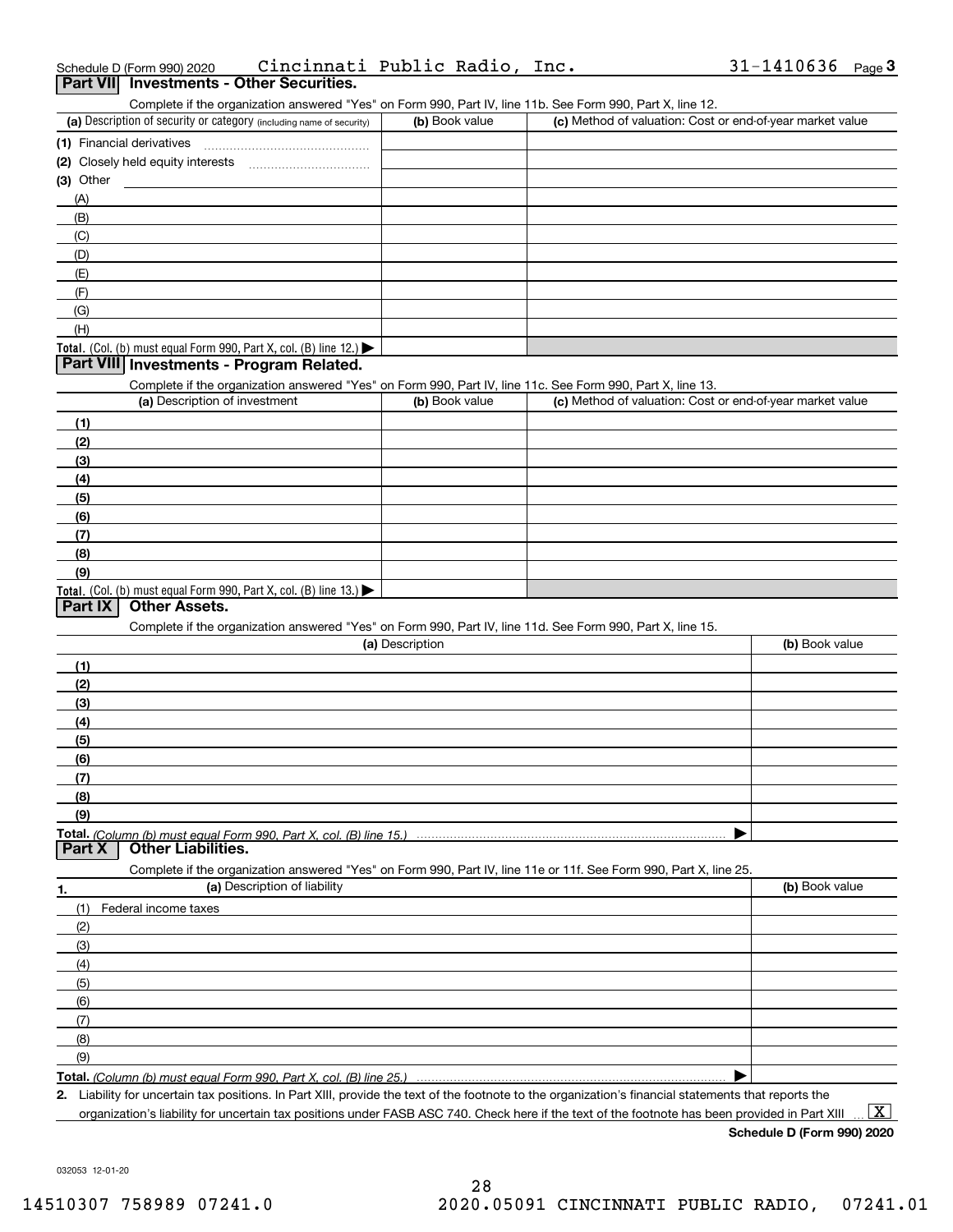|              | Cincinnati Public Radio, Inc.<br>Schedule D (Form 990) 2020                                                                                                                                                                         |                |                 |                | $31 - 1410636$ Page 4        |
|--------------|-------------------------------------------------------------------------------------------------------------------------------------------------------------------------------------------------------------------------------------|----------------|-----------------|----------------|------------------------------|
|              | Reconciliation of Revenue per Audited Financial Statements With Revenue per Return.<br><b>Part XI</b>                                                                                                                               |                |                 |                |                              |
|              | Complete if the organization answered "Yes" on Form 990, Part IV, line 12a.                                                                                                                                                         |                |                 |                |                              |
| 1            | Total revenue, gains, and other support per audited financial statements                                                                                                                                                            |                |                 | $\blacksquare$ | 9, 284, 414.                 |
| $\mathbf{2}$ | Amounts included on line 1 but not on Form 990, Part VIII, line 12:                                                                                                                                                                 |                |                 |                |                              |
| a            |                                                                                                                                                                                                                                     | 2a             | <u>899,486.</u> |                |                              |
| b            |                                                                                                                                                                                                                                     | 2 <sub>b</sub> | 479,594.        |                |                              |
| c            | Recoveries of prior year grants [11] Recoveries of prior year grants [11] Recoveries of prior year grants                                                                                                                           | 2c             |                 |                |                              |
| d            | Other (Describe in Part XIII.)                                                                                                                                                                                                      | 2d             |                 |                |                              |
| е            | Add lines 2a through 2d                                                                                                                                                                                                             |                |                 | 2e             | 1,379,080.                   |
| З.           |                                                                                                                                                                                                                                     |                |                 | $\mathbf{3}$   | 7,905,334.                   |
|              | Amounts included on Form 990, Part VIII, line 12, but not on line 1:                                                                                                                                                                |                |                 |                |                              |
| a            |                                                                                                                                                                                                                                     | 4a             | 31,013.         |                |                              |
| b            |                                                                                                                                                                                                                                     | 4b             |                 |                |                              |
|              | Add lines 4a and 4b                                                                                                                                                                                                                 |                |                 | 4с             | $\frac{31,013.}{7,936,347.}$ |
| 5.           |                                                                                                                                                                                                                                     |                |                 | 5              |                              |
|              |                                                                                                                                                                                                                                     |                |                 |                |                              |
|              | Part XII   Reconciliation of Expenses per Audited Financial Statements With Expenses per Return.                                                                                                                                    |                |                 |                |                              |
|              | Complete if the organization answered "Yes" on Form 990, Part IV, line 12a.                                                                                                                                                         |                |                 |                |                              |
| 1            | Total expenses and losses per audited financial statements [11, 11] manuscription control expenses and losses per audited financial statements [11] manuscription of the statements and the statements and the statements and       |                |                 | $\blacksquare$ | 6, 278, 030.                 |
| 2            | Amounts included on line 1 but not on Form 990, Part IX, line 25:                                                                                                                                                                   |                |                 |                |                              |
| a            |                                                                                                                                                                                                                                     | 2a             | 479,594.        |                |                              |
| b            |                                                                                                                                                                                                                                     | 2 <sub>b</sub> |                 |                |                              |
|              |                                                                                                                                                                                                                                     | 2c             |                 |                |                              |
|              |                                                                                                                                                                                                                                     | 2d             |                 |                |                              |
|              | e Add lines 2a through 2d <b>continuum contract and all and all and a</b> contract a temperature and a contract a contract a contract a contract a contract a contract a contract a contract a contract a contract a contract a con |                |                 | 2e             | 479,594.                     |
| З.           |                                                                                                                                                                                                                                     |                |                 | $\mathbf{3}$   | 5,798,436.                   |
| 4            | Amounts included on Form 990, Part IX, line 25, but not on line 1:                                                                                                                                                                  |                |                 |                |                              |
| a            | Investment expenses not included on Form 990, Part VIII, line 7b [1000000000000000000000000000000000                                                                                                                                | 4a             | 31,013.         |                |                              |
|              |                                                                                                                                                                                                                                     | 4b             |                 |                |                              |
|              | Add lines 4a and 4b                                                                                                                                                                                                                 |                |                 | 4c             | 31,013.                      |
|              | Part XIII Supplemental Information.                                                                                                                                                                                                 |                |                 | 5              | $\overline{5,829,449}$       |

Provide the descriptions required for Part II, lines 3, 5, and 9; Part III, lines 1a and 4; Part IV, lines 1b and 2b; Part V, line 4; Part X, line 2; Part XI, lines 2d and 4b; and Part XII, lines 2d and 4b. Also complete this part to provide any additional information.

Part V, line 4:

| support to the operations to meet expenses or for capital and related    |  |  | The intended use of the organization's investment funds are to provide |
|--------------------------------------------------------------------------|--|--|------------------------------------------------------------------------|
|                                                                          |  |  |                                                                        |
| needs. The organization established a board restricted fund held for the |  |  |                                                                        |
| purpose of retiring bond debt in 2020.                                   |  |  |                                                                        |

Part X, Line 2:

The Organization is exempt from income taxes under Section  $501(c)(3)$  of

the Internal Revenue Code and a similar provision of Ohio law. The

Organization is considered a public charity under section 509(a)(1) of the

Internal Revenue Code. However, the Organization is subject to federal

income tax on any unrelated business taxable income.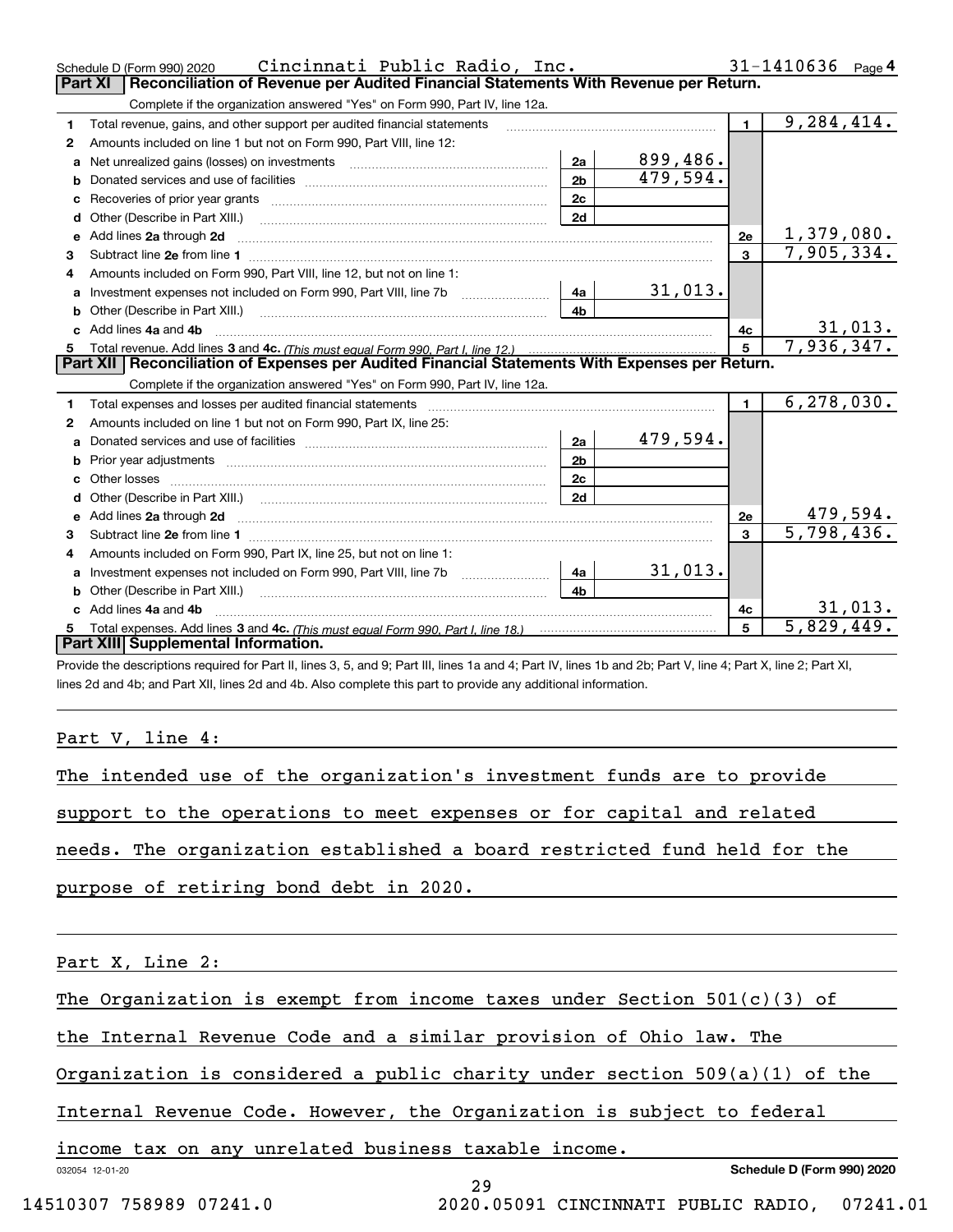| Schedule D (Form 990) 2020                     | Cincinnati Public Radio, |  | Inc. | 1410636 | Page 5 |
|------------------------------------------------|--------------------------|--|------|---------|--------|
| Part XIII Supplemental Information (continued) |                          |  |      |         |        |

The Organization's IRS Form 990 is subject to review and examination by

federal and state authorities. The Organization believes it has

appropriate support for any tax positions that are material to the

financial statements.

**Schedule D (Form 990) 2020**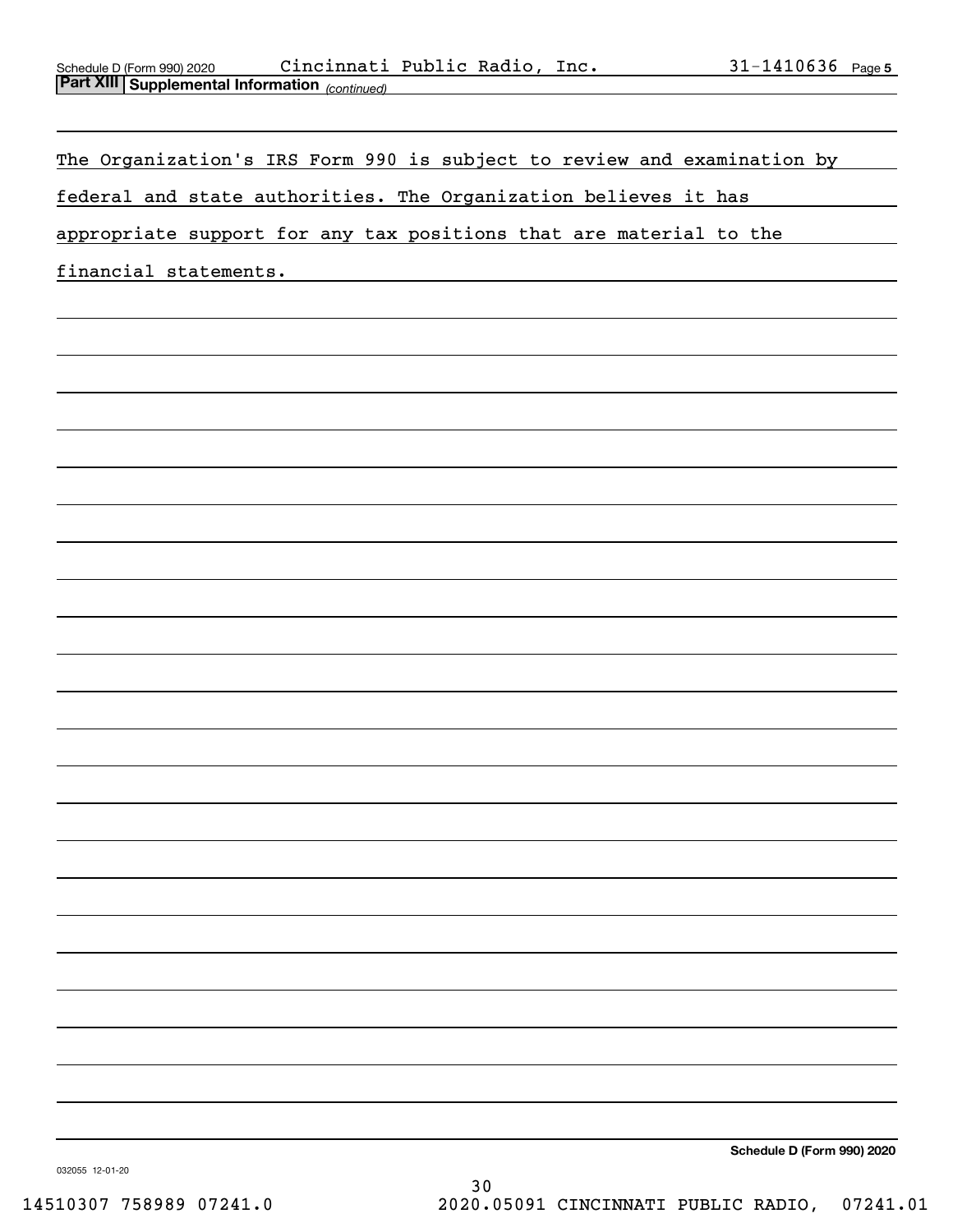| <b>Supplemental Information Regarding Fundraising or Gaming Activities</b><br><b>SCHEDULE G</b>                                                                                             |                                  |                                                                                                                                                                                                                                                                                  |                                                                            |    |                                                                                                   |  | OMB No. 1545-0047                                                          |                                                         |
|---------------------------------------------------------------------------------------------------------------------------------------------------------------------------------------------|----------------------------------|----------------------------------------------------------------------------------------------------------------------------------------------------------------------------------------------------------------------------------------------------------------------------------|----------------------------------------------------------------------------|----|---------------------------------------------------------------------------------------------------|--|----------------------------------------------------------------------------|---------------------------------------------------------|
| Complete if the organization answered "Yes" on Form 990, Part IV, line 17, 18, or 19, or if the<br>(Form 990 or 990-EZ)<br>organization entered more than \$15,000 on Form 990-EZ, line 6a. |                                  |                                                                                                                                                                                                                                                                                  |                                                                            |    |                                                                                                   |  |                                                                            |                                                         |
|                                                                                                                                                                                             |                                  | <b>Open to Public</b>                                                                                                                                                                                                                                                            |                                                                            |    |                                                                                                   |  |                                                                            |                                                         |
| Department of the Treasury<br>Internal Revenue Service                                                                                                                                      |                                  | Attach to Form 990 or Form 990-EZ.<br>Go to www.irs.gov/Form990 for instructions and the latest information.                                                                                                                                                                     |                                                                            |    |                                                                                                   |  |                                                                            | Inspection                                              |
| Name of the organization                                                                                                                                                                    |                                  | Cincinnati Public Radio, Inc.                                                                                                                                                                                                                                                    |                                                                            |    |                                                                                                   |  | 31-1410636                                                                 | <b>Employer identification number</b>                   |
| Part I                                                                                                                                                                                      |                                  | Fundraising Activities. Complete if the organization answered "Yes" on Form 990, Part IV, line 17. Form 990-EZ filers are not                                                                                                                                                    |                                                                            |    |                                                                                                   |  |                                                                            |                                                         |
|                                                                                                                                                                                             | required to complete this part.  |                                                                                                                                                                                                                                                                                  |                                                                            |    |                                                                                                   |  |                                                                            |                                                         |
| $\boxed{\text{X}}$ Mail solicitations<br>a<br>  X  <br>b<br>$\boxed{\textbf{X}}$ Phone solicitations<br>C<br>$\boxed{\textbf{X}}$ In-person solicitations<br>d                              | Internet and email solicitations | 1 Indicate whether the organization raised funds through any of the following activities. Check all that apply.<br>Special fundraising events<br>g<br>2 a Did the organization have a written or oral agreement with any individual (including officers, directors, trustees, or |                                                                            |    | $e$ $\boxed{\text{X}}$ Solicitation of non-government grants<br>Solicitation of government grants |  |                                                                            |                                                         |
|                                                                                                                                                                                             |                                  | key employees listed in Form 990, Part VII) or entity in connection with professional fundraising services?<br><b>b</b> If "Yes," list the 10 highest paid individuals or entities (fundraisers) pursuant to agreements under which the fundraiser is to be                      |                                                                            |    |                                                                                                   |  | $\boxed{\text{X}}$ Yes                                                     | <b>No</b>                                               |
| compensated at least \$5,000 by the organization.                                                                                                                                           |                                  |                                                                                                                                                                                                                                                                                  |                                                                            |    |                                                                                                   |  |                                                                            |                                                         |
| (i) Name and address of individual<br>or entity (fundraiser)                                                                                                                                |                                  | (ii) Activity                                                                                                                                                                                                                                                                    | (iii) Did<br>fundraiser<br>have custody<br>or control of<br>contributions? |    | (iv) Gross receipts<br>from activity                                                              |  | (v) Amount paid<br>to (or retained by)<br>fundraiser<br>listed in col. (i) | (vi) Amount paid<br>to (or retained by)<br>organization |
| Ignite Philanthropy - 308 E                                                                                                                                                                 |                                  | Fundraising to Capital                                                                                                                                                                                                                                                           | Yes                                                                        | No |                                                                                                   |  |                                                                            |                                                         |
| 8th Street, Cincinnati, OH                                                                                                                                                                  |                                  | Campaign                                                                                                                                                                                                                                                                         |                                                                            | X  | 547,680.                                                                                          |  | 180,000.                                                                   | 367,680.                                                |
|                                                                                                                                                                                             |                                  |                                                                                                                                                                                                                                                                                  |                                                                            |    |                                                                                                   |  |                                                                            |                                                         |
|                                                                                                                                                                                             |                                  |                                                                                                                                                                                                                                                                                  |                                                                            |    |                                                                                                   |  |                                                                            |                                                         |
|                                                                                                                                                                                             |                                  |                                                                                                                                                                                                                                                                                  |                                                                            |    |                                                                                                   |  |                                                                            |                                                         |
|                                                                                                                                                                                             |                                  |                                                                                                                                                                                                                                                                                  |                                                                            |    |                                                                                                   |  |                                                                            |                                                         |
|                                                                                                                                                                                             |                                  |                                                                                                                                                                                                                                                                                  |                                                                            |    |                                                                                                   |  |                                                                            |                                                         |
|                                                                                                                                                                                             |                                  |                                                                                                                                                                                                                                                                                  |                                                                            |    |                                                                                                   |  |                                                                            |                                                         |
|                                                                                                                                                                                             |                                  |                                                                                                                                                                                                                                                                                  |                                                                            |    |                                                                                                   |  |                                                                            |                                                         |
|                                                                                                                                                                                             |                                  |                                                                                                                                                                                                                                                                                  |                                                                            |    |                                                                                                   |  |                                                                            |                                                         |
|                                                                                                                                                                                             |                                  |                                                                                                                                                                                                                                                                                  |                                                                            |    |                                                                                                   |  |                                                                            |                                                         |
|                                                                                                                                                                                             |                                  |                                                                                                                                                                                                                                                                                  |                                                                            |    |                                                                                                   |  |                                                                            |                                                         |
|                                                                                                                                                                                             |                                  |                                                                                                                                                                                                                                                                                  |                                                                            |    |                                                                                                   |  |                                                                            |                                                         |
|                                                                                                                                                                                             |                                  |                                                                                                                                                                                                                                                                                  |                                                                            |    |                                                                                                   |  |                                                                            |                                                         |
|                                                                                                                                                                                             |                                  |                                                                                                                                                                                                                                                                                  |                                                                            |    |                                                                                                   |  |                                                                            |                                                         |
|                                                                                                                                                                                             |                                  |                                                                                                                                                                                                                                                                                  |                                                                            |    |                                                                                                   |  |                                                                            |                                                         |
| Total                                                                                                                                                                                       |                                  |                                                                                                                                                                                                                                                                                  |                                                                            |    | 547,680.                                                                                          |  | 180,000.                                                                   | 367,680.                                                |
| or licensing.                                                                                                                                                                               |                                  | 3 List all states in which the organization is registered or licensed to solicit contributions or has been notified it is exempt from registration                                                                                                                               |                                                                            |    |                                                                                                   |  |                                                                            |                                                         |
| OН                                                                                                                                                                                          |                                  |                                                                                                                                                                                                                                                                                  |                                                                            |    |                                                                                                   |  |                                                                            |                                                         |
|                                                                                                                                                                                             |                                  |                                                                                                                                                                                                                                                                                  |                                                                            |    |                                                                                                   |  |                                                                            |                                                         |
|                                                                                                                                                                                             |                                  |                                                                                                                                                                                                                                                                                  |                                                                            |    |                                                                                                   |  |                                                                            |                                                         |
|                                                                                                                                                                                             |                                  |                                                                                                                                                                                                                                                                                  |                                                                            |    |                                                                                                   |  |                                                                            |                                                         |
|                                                                                                                                                                                             |                                  |                                                                                                                                                                                                                                                                                  |                                                                            |    |                                                                                                   |  |                                                                            |                                                         |
|                                                                                                                                                                                             |                                  |                                                                                                                                                                                                                                                                                  |                                                                            |    |                                                                                                   |  |                                                                            |                                                         |
|                                                                                                                                                                                             |                                  |                                                                                                                                                                                                                                                                                  |                                                                            |    |                                                                                                   |  |                                                                            |                                                         |
|                                                                                                                                                                                             |                                  |                                                                                                                                                                                                                                                                                  |                                                                            |    |                                                                                                   |  |                                                                            |                                                         |
|                                                                                                                                                                                             |                                  |                                                                                                                                                                                                                                                                                  |                                                                            |    |                                                                                                   |  |                                                                            |                                                         |
|                                                                                                                                                                                             |                                  | LHA For Paperwork Reduction Act Notice, see the Instructions for Form 990 or 990-EZ.<br>See Part IV for continuations                                                                                                                                                            |                                                                            |    |                                                                                                   |  |                                                                            | Schedule G (Form 990 or 990-EZ) 2020                    |

032081 11-25-20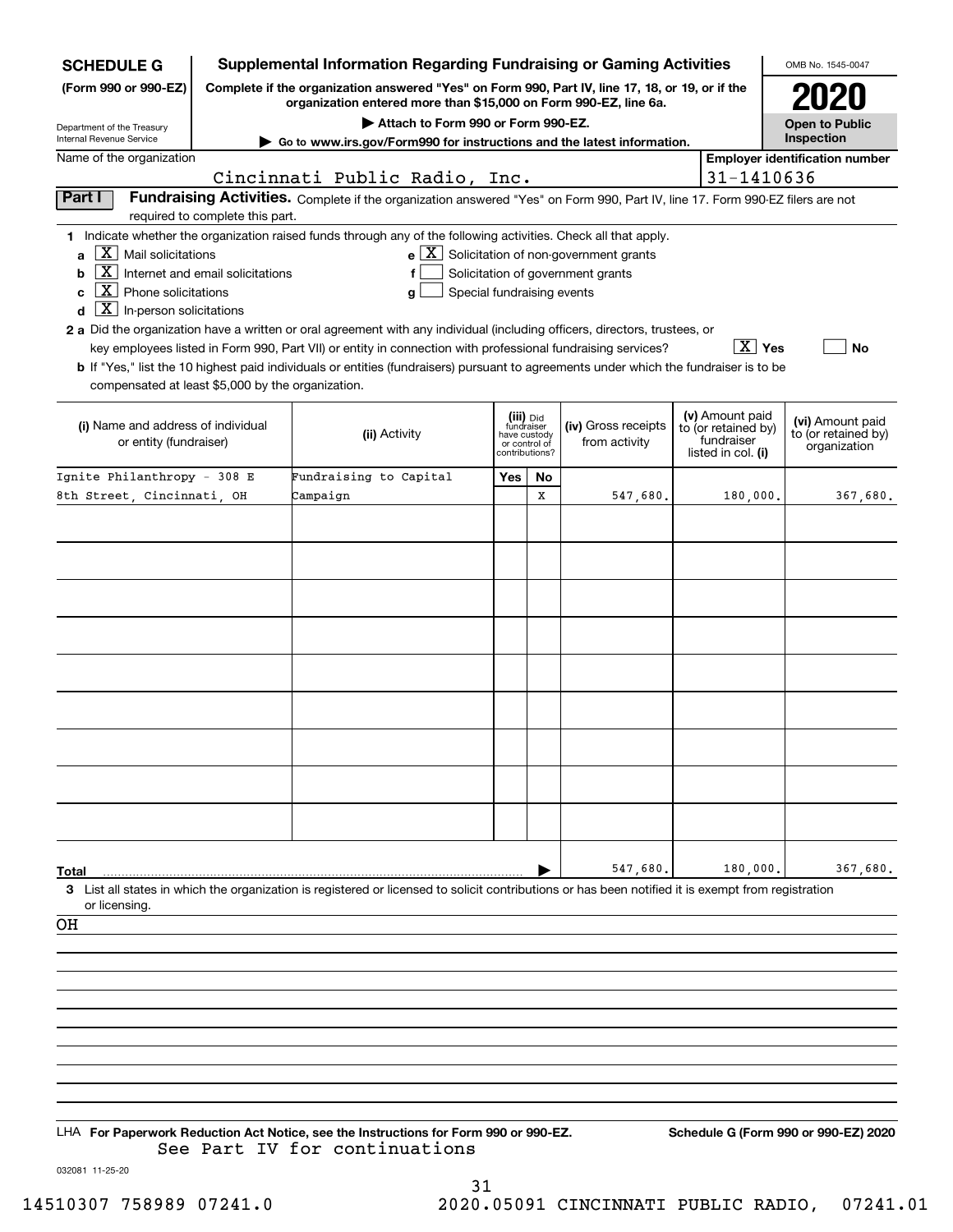|  | Schedule G (Form 990 or 990-EZ) 2020 Cincinnati Public Radio, Inc. |  | $31 - 1410636$ Page 2                                                                                                                        |  |
|--|--------------------------------------------------------------------|--|----------------------------------------------------------------------------------------------------------------------------------------------|--|
|  |                                                                    |  | <b>Part II</b> Fundraising Events. Complete if the organization answered "Yes" on Form 990, Part IV, line 18, or reported more than \$15,000 |  |

|  | II   Fundraising Events. Complete if the organization answered "Yes" on Form 990, Part IV, line 18, or reported more than \$15,000       |  |
|--|------------------------------------------------------------------------------------------------------------------------------------------|--|
|  | of fundraising event contributions and gross income on Form 990-EZ, lines 1 and 6b. List events with gross receipts greater than \$5,000 |  |

|                 |          | .000.or rundraising event contributions and gross income on Form 990-EZ, lines 1 and 6b. List events with gross receipts greater than \$5,000. | (a) Event $#1$ | (b) Event $#2$          | (c) Other events | (d) Total events<br>(add col. (a) through |
|-----------------|----------|------------------------------------------------------------------------------------------------------------------------------------------------|----------------|-------------------------|------------------|-------------------------------------------|
|                 |          |                                                                                                                                                | (event type)   | (event type)            | (total number)   | col. (c)                                  |
| Revenue         | 1        |                                                                                                                                                |                |                         |                  |                                           |
|                 |          |                                                                                                                                                |                |                         |                  |                                           |
|                 | 3        | Gross income (line 1 minus line 2)                                                                                                             |                |                         |                  |                                           |
|                 | 4        |                                                                                                                                                |                |                         |                  |                                           |
|                 | 5        |                                                                                                                                                |                |                         |                  |                                           |
| Direct Expenses | 6        |                                                                                                                                                |                |                         |                  |                                           |
|                 |          | 7 Food and beverages                                                                                                                           |                |                         |                  |                                           |
|                 | 8        |                                                                                                                                                |                |                         |                  |                                           |
|                 | 9        |                                                                                                                                                |                |                         |                  |                                           |
|                 | 10       | Direct expense summary. Add lines 4 through 9 in column (d)                                                                                    |                |                         | ▶                |                                           |
|                 | 11       | Net income summary. Subtract line 10 from line 3, column (d)                                                                                   |                |                         |                  |                                           |
|                 | Part III | Gaming. Complete if the organization answered "Yes" on Form 990, Part IV, line 19, or reported more than                                       |                |                         |                  |                                           |
|                 |          | \$15,000 on Form 990-EZ, line 6a.                                                                                                              |                | (b) Pull tabs/instant   |                  | (d) Total gaming (add                     |
| Revenue         |          |                                                                                                                                                | (a) Bingo      | bingo/progressive bingo | (c) Other gaming | col. (a) through col. (c))                |
|                 | 1        |                                                                                                                                                |                |                         |                  |                                           |
|                 | 2        |                                                                                                                                                |                |                         |                  |                                           |
|                 | 3        |                                                                                                                                                |                |                         |                  |                                           |
| Direct Expenses | 4        |                                                                                                                                                |                |                         |                  |                                           |
|                 |          | 5 Other direct expenses                                                                                                                        |                |                         |                  |                                           |
|                 |          | 6 Volunteer labor                                                                                                                              | Yes<br>%<br>No | Yes<br>%<br>No          | Yes<br>%<br>No   |                                           |
|                 | 7        | Direct expense summary. Add lines 2 through 5 in column (d)                                                                                    |                |                         | ▶                |                                           |
|                 |          |                                                                                                                                                |                |                         |                  |                                           |
|                 |          |                                                                                                                                                |                |                         |                  |                                           |
|                 |          | <b>9</b> Enter the state(s) in which the organization conducts gaming activities:                                                              |                |                         |                  |                                           |
|                 |          |                                                                                                                                                |                |                         |                  | Yes<br>No                                 |
|                 |          |                                                                                                                                                |                |                         |                  |                                           |
|                 |          |                                                                                                                                                |                |                         |                  |                                           |
|                 |          |                                                                                                                                                |                |                         |                  | Yes<br>No                                 |
|                 |          |                                                                                                                                                |                |                         |                  |                                           |
|                 |          |                                                                                                                                                |                |                         |                  |                                           |
|                 |          |                                                                                                                                                |                |                         |                  |                                           |
|                 |          | 032082 11-25-20                                                                                                                                |                |                         |                  | Schedule G (Form 990 or 990-EZ) 2020      |

**Schedule G (Form 990 or 990-EZ) 2020**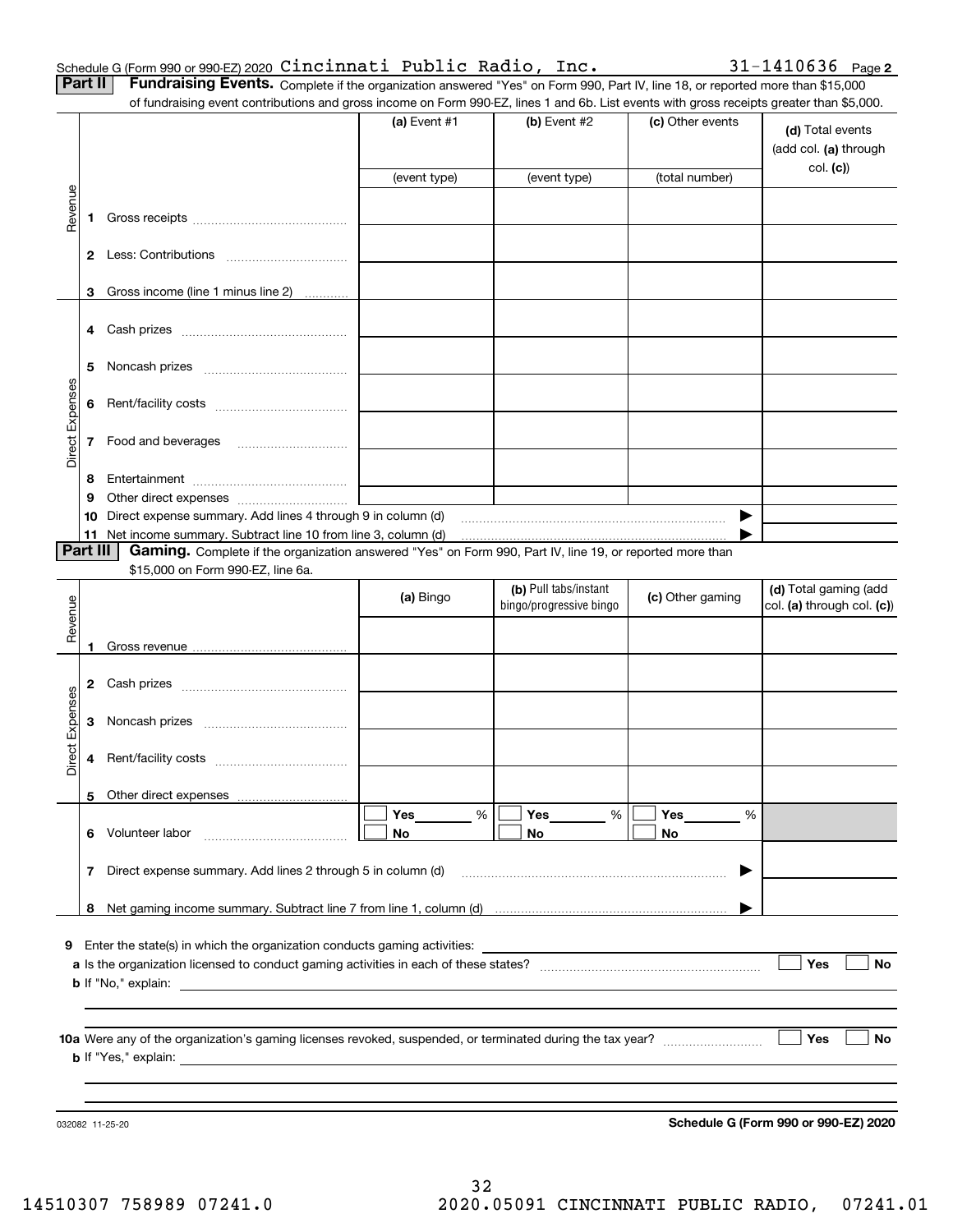|     | Schedule G (Form 990 or 990-EZ) 2020 $Cincinnati$ $Public$ $Radio$ , $Inc$ .                                                                                                                                                               | 31-1410636             | Page 3 |
|-----|--------------------------------------------------------------------------------------------------------------------------------------------------------------------------------------------------------------------------------------------|------------------------|--------|
|     |                                                                                                                                                                                                                                            | Yes                    | No     |
|     | 12 Is the organization a grantor, beneficiary or trustee of a trust, or a member of a partnership or other entity formed                                                                                                                   |                        |        |
|     |                                                                                                                                                                                                                                            | Yes                    | No     |
|     | <b>13</b> Indicate the percentage of gaming activity conducted in:                                                                                                                                                                         |                        |        |
|     | <b>b</b> An outside facility <i>www.communically.communically.communically.communically.communically.communically.communically.communically.communically.communically.communically.communically.communically.communically.communicall</i>  | 13а<br>13 <sub>b</sub> | %<br>% |
|     | 14 Enter the name and address of the person who prepares the organization's gaming/special events books and records:                                                                                                                       |                        |        |
|     |                                                                                                                                                                                                                                            |                        |        |
|     | Name $\blacktriangleright$                                                                                                                                                                                                                 |                        |        |
|     |                                                                                                                                                                                                                                            |                        |        |
|     |                                                                                                                                                                                                                                            | Yes                    | No     |
|     |                                                                                                                                                                                                                                            |                        |        |
|     |                                                                                                                                                                                                                                            |                        |        |
|     | c If "Yes," enter name and address of the third party:                                                                                                                                                                                     |                        |        |
|     | Name $\blacktriangleright$<br><u> 1989 - Johann Harry Harry Harry Harry Harry Harry Harry Harry Harry Harry Harry Harry Harry Harry Harry Harry</u>                                                                                        |                        |        |
|     | Address $\blacktriangleright$<br><u> 1989 - Jan Sterling von Berling von Berling von Berling von Berling von Berling von Berling von Berling von B</u>                                                                                     |                        |        |
| 16. | Gaming manager information:                                                                                                                                                                                                                |                        |        |
|     | Name $\blacktriangleright$                                                                                                                                                                                                                 |                        |        |
|     |                                                                                                                                                                                                                                            |                        |        |
|     | Gaming manager compensation > \$                                                                                                                                                                                                           |                        |        |
|     | Description of services provided $\blacktriangleright$                                                                                                                                                                                     |                        |        |
|     |                                                                                                                                                                                                                                            |                        |        |
|     | Director/officer<br>Employee<br>Independent contractor                                                                                                                                                                                     |                        |        |
|     | <b>17</b> Mandatory distributions:                                                                                                                                                                                                         |                        |        |
|     | a Is the organization required under state law to make charitable distributions from the gaming proceeds to                                                                                                                                |                        |        |
|     |                                                                                                                                                                                                                                            | $\Box$ Yes $\Box$ No   |        |
|     | <b>b</b> Enter the amount of distributions required under state law to be distributed to other exempt organizations or spent in the                                                                                                        |                        |        |
|     | organization's own exempt activities during the tax year $\triangleright$ \$<br><b>Part IV</b>                                                                                                                                             |                        |        |
|     | Supplemental Information. Provide the explanations required by Part I, line 2b, columns (iii) and (v); and Part III, lines 9, 9b, 10b,<br>15b, 15c, 16, and 17b, as applicable. Also provide any additional information. See instructions. |                        |        |
|     | Schedule G, Part I, Line 2b, List of Ten Highest Paid Fundraisers:                                                                                                                                                                         |                        |        |
|     |                                                                                                                                                                                                                                            |                        |        |
| (1) | Name of Fundraiser: Ignite Philanthropy                                                                                                                                                                                                    |                        |        |
|     |                                                                                                                                                                                                                                            |                        |        |
| (i) | Address of Fundraiser: 308 E 8th Street, Cincinnati, OH<br>45202                                                                                                                                                                           |                        |        |
|     |                                                                                                                                                                                                                                            |                        |        |
|     |                                                                                                                                                                                                                                            |                        |        |
|     |                                                                                                                                                                                                                                            |                        |        |
|     |                                                                                                                                                                                                                                            |                        |        |
|     |                                                                                                                                                                                                                                            |                        |        |
|     |                                                                                                                                                                                                                                            |                        |        |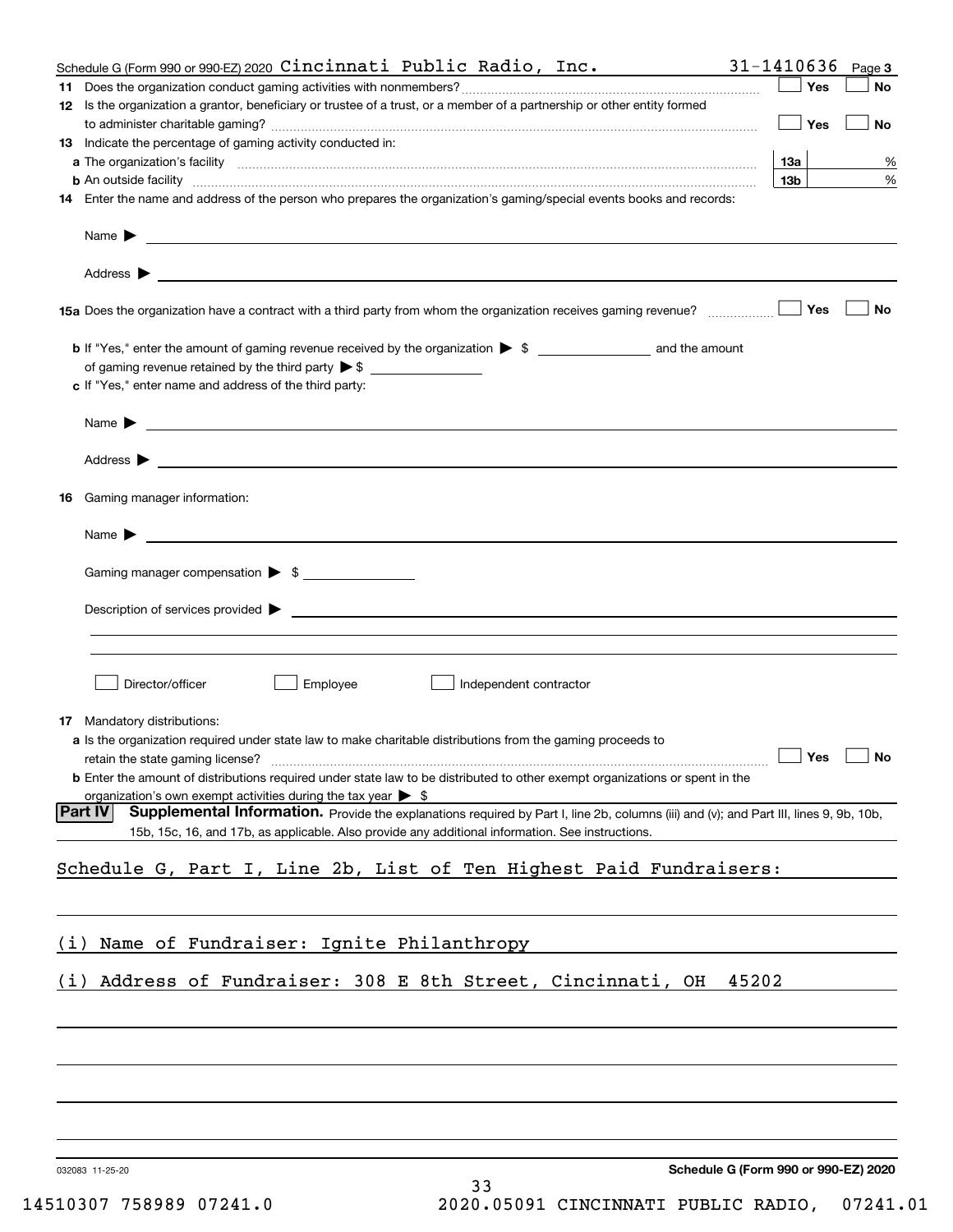| .<br>~<br>continued) continued) |                                 |
|---------------------------------|---------------------------------|
|                                 |                                 |
|                                 |                                 |
|                                 |                                 |
|                                 |                                 |
|                                 |                                 |
|                                 |                                 |
|                                 |                                 |
|                                 |                                 |
|                                 |                                 |
|                                 |                                 |
|                                 |                                 |
|                                 |                                 |
|                                 |                                 |
|                                 |                                 |
|                                 |                                 |
|                                 |                                 |
|                                 |                                 |
|                                 |                                 |
|                                 |                                 |
|                                 |                                 |
|                                 |                                 |
|                                 |                                 |
|                                 |                                 |
|                                 |                                 |
|                                 |                                 |
|                                 |                                 |
|                                 |                                 |
|                                 |                                 |
|                                 |                                 |
|                                 |                                 |
|                                 | Schedule G (Form 990 or 990-EZ) |

032084 04-01-20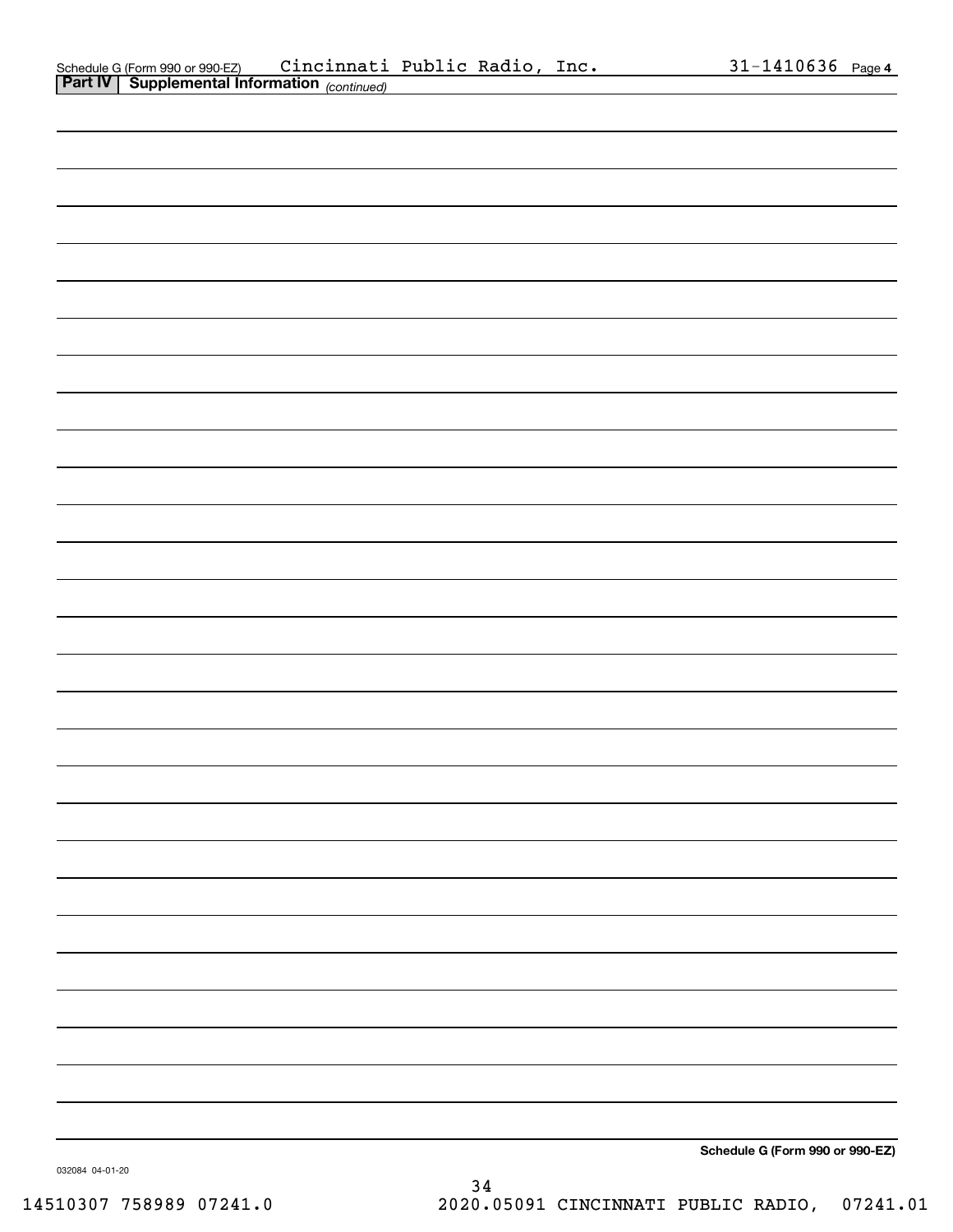|   | <b>SCHEDULE J</b>                                      | <b>Compensation Information</b>                                                                                                                                                                               | OMB No. 1545-0047                     |     |                              |
|---|--------------------------------------------------------|---------------------------------------------------------------------------------------------------------------------------------------------------------------------------------------------------------------|---------------------------------------|-----|------------------------------|
|   | (Form 990)                                             | For certain Officers, Directors, Trustees, Key Employees, and Highest                                                                                                                                         |                                       |     |                              |
|   |                                                        | <b>Compensated Employees</b>                                                                                                                                                                                  |                                       |     |                              |
|   |                                                        | Complete if the organization answered "Yes" on Form 990, Part IV, line 23.                                                                                                                                    | <b>Open to Public</b>                 |     |                              |
|   | Department of the Treasury<br>Internal Revenue Service | Attach to Form 990.<br>Go to www.irs.gov/Form990 for instructions and the latest information.                                                                                                                 | Inspection                            |     |                              |
|   | Name of the organization                               |                                                                                                                                                                                                               | <b>Employer identification number</b> |     |                              |
|   |                                                        | Cincinnati Public Radio, Inc.                                                                                                                                                                                 | 31-1410636                            |     |                              |
|   | Part I                                                 | <b>Questions Regarding Compensation</b>                                                                                                                                                                       |                                       |     |                              |
|   |                                                        |                                                                                                                                                                                                               |                                       | Yes | No                           |
|   |                                                        | <b>1a</b> Check the appropriate box(es) if the organization provided any of the following to or for a person listed on Form 990,                                                                              |                                       |     |                              |
|   |                                                        | Part VII, Section A, line 1a. Complete Part III to provide any relevant information regarding these items.                                                                                                    |                                       |     |                              |
|   | First-class or charter travel                          | Housing allowance or residence for personal use                                                                                                                                                               |                                       |     |                              |
|   | Travel for companions                                  | Payments for business use of personal residence                                                                                                                                                               |                                       |     |                              |
|   |                                                        | Health or social club dues or initiation fees<br>Tax indemnification and gross-up payments                                                                                                                    |                                       |     |                              |
|   |                                                        | Discretionary spending account<br>Personal services (such as maid, chauffeur, chef)                                                                                                                           |                                       |     |                              |
|   |                                                        |                                                                                                                                                                                                               |                                       |     |                              |
|   |                                                        | <b>b</b> If any of the boxes on line 1a are checked, did the organization follow a written policy regarding payment or                                                                                        |                                       |     |                              |
|   |                                                        | reimbursement or provision of all of the expenses described above? If "No," complete Part III to explain                                                                                                      | 1b                                    |     |                              |
| 2 |                                                        | Did the organization require substantiation prior to reimbursing or allowing expenses incurred by all directors,                                                                                              |                                       |     |                              |
|   |                                                        |                                                                                                                                                                                                               | $\mathbf{2}$                          |     |                              |
|   |                                                        |                                                                                                                                                                                                               |                                       |     |                              |
| З |                                                        | Indicate which, if any, of the following the organization used to establish the compensation of the organization's                                                                                            |                                       |     |                              |
|   |                                                        | CEO/Executive Director. Check all that apply. Do not check any boxes for methods used by a related organization to                                                                                            |                                       |     |                              |
|   |                                                        | establish compensation of the CEO/Executive Director, but explain in Part III.                                                                                                                                |                                       |     |                              |
|   | Compensation committee                                 | $X$ Written employment contract                                                                                                                                                                               |                                       |     |                              |
|   |                                                        | Compensation survey or study<br>Independent compensation consultant                                                                                                                                           |                                       |     |                              |
|   |                                                        | Approval by the board or compensation committee<br>Form 990 of other organizations                                                                                                                            |                                       |     |                              |
|   |                                                        |                                                                                                                                                                                                               |                                       |     |                              |
|   |                                                        | During the year, did any person listed on Form 990, Part VII, Section A, line 1a, with respect to the filing                                                                                                  |                                       |     |                              |
|   | organization or a related organization:                |                                                                                                                                                                                                               |                                       |     |                              |
| а |                                                        | Receive a severance payment or change-of-control payment?                                                                                                                                                     | 4a                                    |     | x<br>$\overline{\mathbf{x}}$ |
|   |                                                        | Participate in or receive payment from a supplemental nonqualified retirement plan?                                                                                                                           | 4b                                    |     | $\overline{\mathbf{x}}$      |
|   |                                                        | c Participate in or receive payment from an equity-based compensation arrangement?                                                                                                                            | 4c                                    |     |                              |
|   |                                                        | If "Yes" to any of lines 4a-c, list the persons and provide the applicable amounts for each item in Part III.                                                                                                 |                                       |     |                              |
|   |                                                        |                                                                                                                                                                                                               |                                       |     |                              |
|   |                                                        | Only section 501(c)(3), 501(c)(4), and 501(c)(29) organizations must complete lines 5-9.<br>For persons listed on Form 990, Part VII, Section A, line 1a, did the organization pay or accrue any compensation |                                       |     |                              |
| 5 | contingent on the revenues of:                         |                                                                                                                                                                                                               |                                       |     |                              |
|   |                                                        |                                                                                                                                                                                                               | 5a                                    |     | x                            |
|   |                                                        |                                                                                                                                                                                                               | 5b                                    |     | $\overline{\mathbf{x}}$      |
|   |                                                        | If "Yes" on line 5a or 5b, describe in Part III.                                                                                                                                                              |                                       |     |                              |
|   |                                                        | 6 For persons listed on Form 990, Part VII, Section A, line 1a, did the organization pay or accrue any compensation                                                                                           |                                       |     |                              |
|   | contingent on the net earnings of:                     |                                                                                                                                                                                                               |                                       |     |                              |
|   |                                                        |                                                                                                                                                                                                               | 6a                                    |     | x                            |
|   |                                                        |                                                                                                                                                                                                               | 6b                                    |     | $\overline{\mathbf{x}}$      |
|   |                                                        | If "Yes" on line 6a or 6b, describe in Part III.                                                                                                                                                              |                                       |     |                              |
|   |                                                        | 7 For persons listed on Form 990, Part VII, Section A, line 1a, did the organization provide any nonfixed payments                                                                                            |                                       |     |                              |
|   |                                                        |                                                                                                                                                                                                               | 7                                     |     | х                            |
| 8 |                                                        | Were any amounts reported on Form 990, Part VII, paid or accrued pursuant to a contract that was subject to the                                                                                               |                                       |     |                              |
|   |                                                        |                                                                                                                                                                                                               | 8                                     |     | х                            |
| 9 |                                                        | If "Yes" on line 8, did the organization also follow the rebuttable presumption procedure described in                                                                                                        |                                       |     |                              |
|   |                                                        |                                                                                                                                                                                                               | 9                                     |     |                              |
|   |                                                        | LHA For Paperwork Reduction Act Notice, see the Instructions for Form 990.                                                                                                                                    | Schedule J (Form 990) 2020            |     |                              |

032111 12-07-20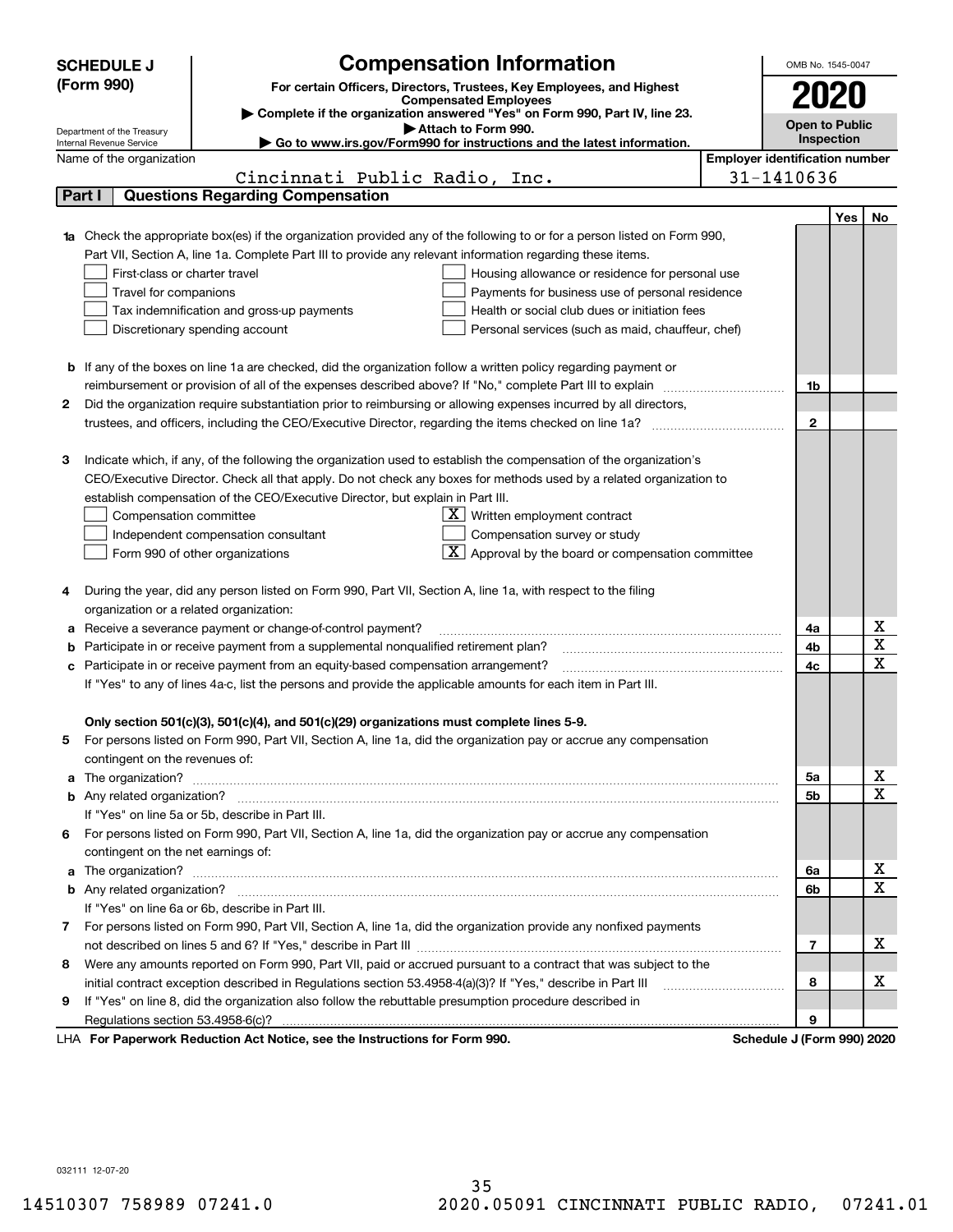31-1410636

# **Part II Officers, Directors, Trustees, Key Employees, and Highest Compensated Employees.**  Schedule J (Form 990) 2020 Page Use duplicate copies if additional space is needed.

For each individual whose compensation must be reported on Schedule J, report compensation from the organization on row (i) and from related organizations, described in the instructions, on row (ii). Do not list any individuals that aren't listed on Form 990, Part VII.

**Note:**  The sum of columns (B)(i)-(iii) for each listed individual must equal the total amount of Form 990, Part VII, Section A, line 1a, applicable column (D) and (E) amounts for that individual.

|                                    |                          | (B) Breakdown of W-2 and/or 1099-MISC compensation |                                           | (C) Retirement and<br>other deferred | (D) Nontaxable<br>benefits | (E) Total of columns | (F) Compensation<br>in column (B)         |
|------------------------------------|--------------------------|----------------------------------------------------|-------------------------------------------|--------------------------------------|----------------------------|----------------------|-------------------------------------------|
| (A) Name and Title                 | (i) Base<br>compensation | (ii) Bonus &<br>incentive<br>compensation          | (iii) Other<br>reportable<br>compensation | compensation                         |                            | $(B)(i)-(D)$         | reported as deferred<br>on prior Form 990 |
| (1) Mr. Richard N. Eiswerth<br>(i) | 225,733.                 | $\overline{0}$ .                                   | $\overline{\mathbf{0}}$ .                 | 4,515.                               | 8,406.                     | 238,654.             | 229,855.                                  |
| President<br><u>(ii)</u>           | $\overline{0}$ .         | $\overline{0}$ .                                   | $\overline{0}$ .                          | $\overline{0}$ .                     | $\overline{0}$ .           | $\overline{0}$ .     | 0.                                        |
| (i)                                |                          |                                                    |                                           |                                      |                            |                      |                                           |
| <u>(ii)</u>                        |                          |                                                    |                                           |                                      |                            |                      |                                           |
| (i)                                |                          |                                                    |                                           |                                      |                            |                      |                                           |
| <u>(ii)</u>                        |                          |                                                    |                                           |                                      |                            |                      |                                           |
| (i)                                |                          |                                                    |                                           |                                      |                            |                      |                                           |
| <u>(ii)</u>                        |                          |                                                    |                                           |                                      |                            |                      |                                           |
| (i)                                |                          |                                                    |                                           |                                      |                            |                      |                                           |
| <u>(ii)</u>                        |                          |                                                    |                                           |                                      |                            |                      |                                           |
| (i)                                |                          |                                                    |                                           |                                      |                            |                      |                                           |
| <u>(ii)</u>                        |                          |                                                    |                                           |                                      |                            |                      |                                           |
| (i)                                |                          |                                                    |                                           |                                      |                            |                      |                                           |
| <u>(ii)</u>                        |                          |                                                    |                                           |                                      |                            |                      |                                           |
| (i)                                |                          |                                                    |                                           |                                      |                            |                      |                                           |
| <u>(ii)</u>                        |                          |                                                    |                                           |                                      |                            |                      |                                           |
| (i)                                |                          |                                                    |                                           |                                      |                            |                      |                                           |
| <u>(ii)</u>                        |                          |                                                    |                                           |                                      |                            |                      |                                           |
| (i)<br><u>(ii)</u>                 |                          |                                                    |                                           |                                      |                            |                      |                                           |
| (i)                                |                          |                                                    |                                           |                                      |                            |                      |                                           |
| <u>(ii)</u>                        |                          |                                                    |                                           |                                      |                            |                      |                                           |
| (i)                                |                          |                                                    |                                           |                                      |                            |                      |                                           |
| <u>(ii)</u>                        |                          |                                                    |                                           |                                      |                            |                      |                                           |
| (i)                                |                          |                                                    |                                           |                                      |                            |                      |                                           |
| <u>(ii)</u>                        |                          |                                                    |                                           |                                      |                            |                      |                                           |
| (i)                                |                          |                                                    |                                           |                                      |                            |                      |                                           |
| <u>(ii)</u>                        |                          |                                                    |                                           |                                      |                            |                      |                                           |
| (i)                                |                          |                                                    |                                           |                                      |                            |                      |                                           |
| <u>(ii)</u>                        |                          |                                                    |                                           |                                      |                            |                      |                                           |
| (i)                                |                          |                                                    |                                           |                                      |                            |                      |                                           |
| $\overline{}}$                     |                          |                                                    |                                           |                                      |                            |                      |                                           |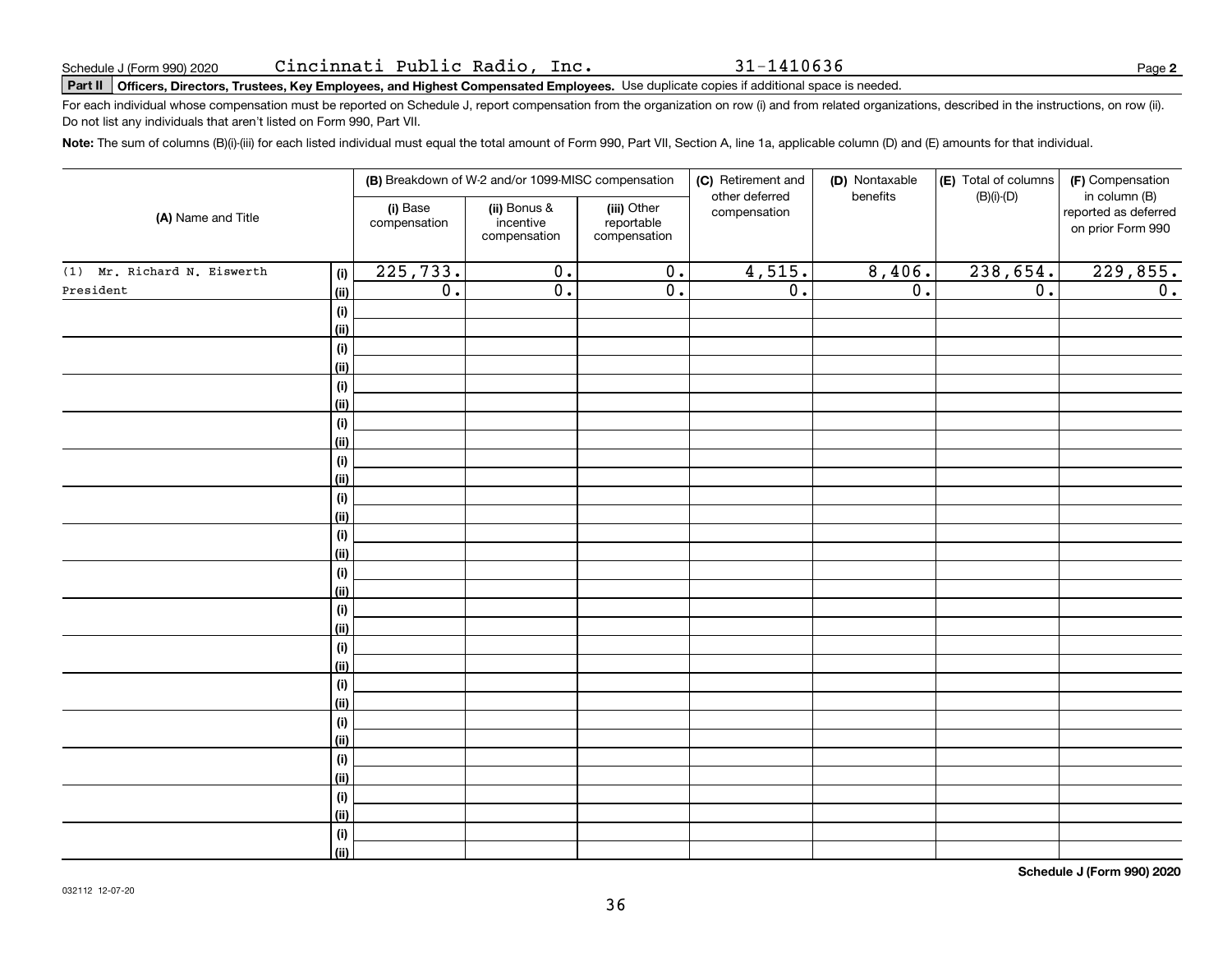### **Part III Supplemental Information**

Schedule J (Form 990) 2020 Cincinnati Public Radio, Inc. 31-1410636<br>Part III Supplemental Information<br>Provide the information, explanation, or descriptions required for Part I, lines 1a, 1b, 3, 4a, 4b, 4c, 5a, 5b, 6a, 6b,

**Schedule J (Form 990) 2020**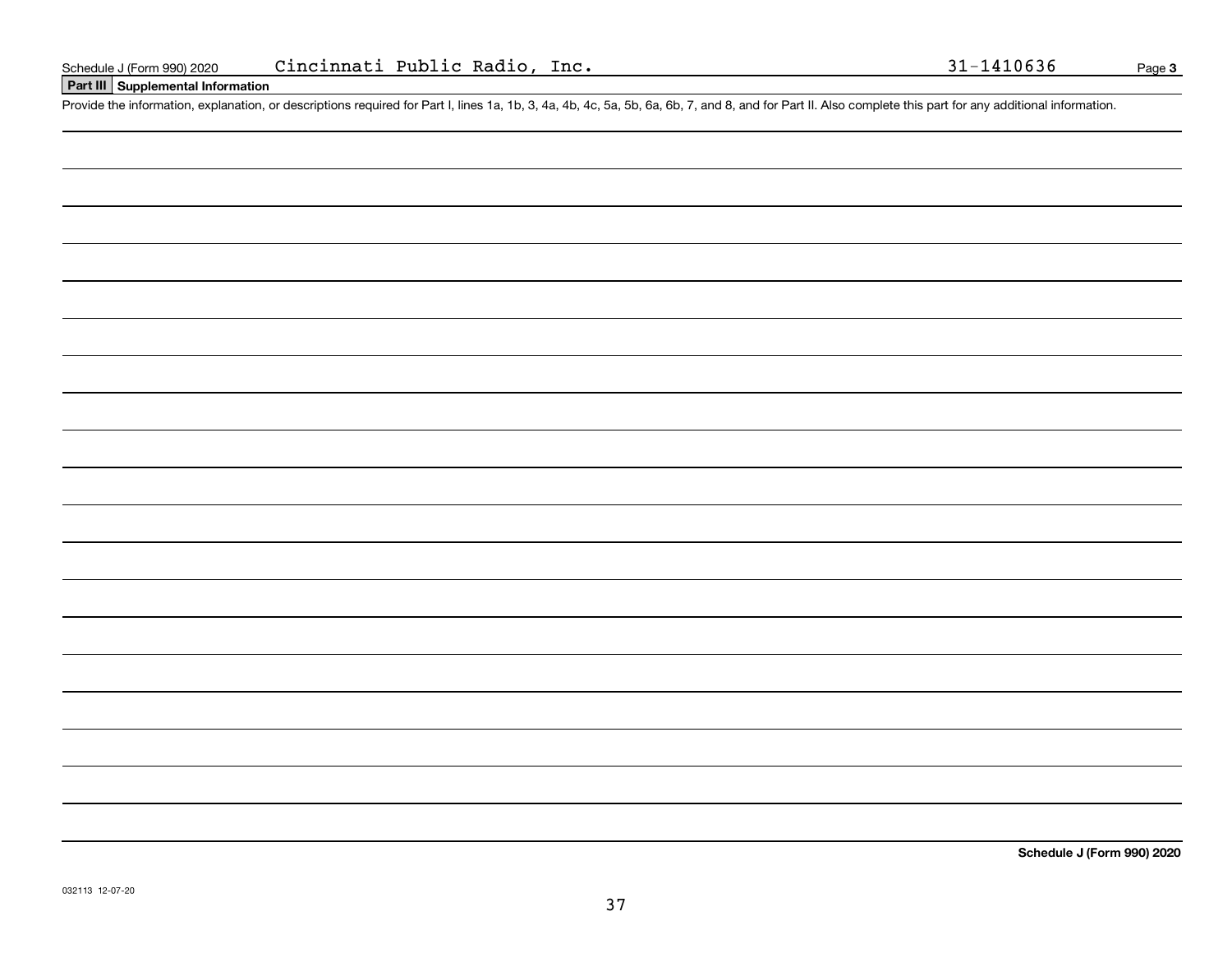### **SCHEDULE M (Form 990)**

## **Noncash Contributions**

OMB No. 1545-0047

**Employer identification number**

31-1410636

| Department of the Treasury |
|----------------------------|
| Internal Revenue Service   |

**Complete if the organizations answered "Yes" on Form 990, Part IV, lines 29 or 30.** <sup>J</sup>**2020 Attach to Form 990.** J

**Open to Public Inspection**

| Name of the organization |  |
|--------------------------|--|

 **Go to www.irs.gov/Form990 for instructions and the latest information.** J

|                                 | Cincinnati Public Radio, Inc. |  |  |
|---------------------------------|-------------------------------|--|--|
| <b>Part I</b> Types of Property |                               |  |  |

| ו טונו | i ypea or i Toperty                                                                                                                                                                                                                                                                                                                                                                |                               |                                      |                                                                                                      |                                                       |     |     |    |
|--------|------------------------------------------------------------------------------------------------------------------------------------------------------------------------------------------------------------------------------------------------------------------------------------------------------------------------------------------------------------------------------------|-------------------------------|--------------------------------------|------------------------------------------------------------------------------------------------------|-------------------------------------------------------|-----|-----|----|
|        |                                                                                                                                                                                                                                                                                                                                                                                    | (a)<br>Check if<br>applicable | (b)<br>Number of<br>contributions or | (c)<br>Noncash contribution<br>amounts reported on<br>items contributed Form 990, Part VIII, line 1g | Method of determining<br>noncash contribution amounts | (d) |     |    |
| 1      |                                                                                                                                                                                                                                                                                                                                                                                    |                               |                                      |                                                                                                      |                                                       |     |     |    |
| 2      |                                                                                                                                                                                                                                                                                                                                                                                    |                               |                                      |                                                                                                      |                                                       |     |     |    |
| 3      |                                                                                                                                                                                                                                                                                                                                                                                    |                               |                                      |                                                                                                      |                                                       |     |     |    |
| 4      |                                                                                                                                                                                                                                                                                                                                                                                    |                               |                                      |                                                                                                      |                                                       |     |     |    |
| 5      | Clothing and household goods                                                                                                                                                                                                                                                                                                                                                       |                               |                                      |                                                                                                      |                                                       |     |     |    |
| 6      |                                                                                                                                                                                                                                                                                                                                                                                    | $\overline{\mathbf{x}}$       | 258                                  |                                                                                                      | 281, 973. Selling Price                               |     |     |    |
| 7      |                                                                                                                                                                                                                                                                                                                                                                                    |                               |                                      |                                                                                                      |                                                       |     |     |    |
| 8      |                                                                                                                                                                                                                                                                                                                                                                                    |                               |                                      |                                                                                                      |                                                       |     |     |    |
| 9      |                                                                                                                                                                                                                                                                                                                                                                                    | $\overline{\mathbf{x}}$       | 30                                   |                                                                                                      | 212,743. Fair Market Value                            |     |     |    |
| 10     | Securities - Closely held stock                                                                                                                                                                                                                                                                                                                                                    |                               |                                      |                                                                                                      |                                                       |     |     |    |
| 11     | Securities - Partnership, LLC, or                                                                                                                                                                                                                                                                                                                                                  |                               |                                      |                                                                                                      |                                                       |     |     |    |
|        | trust interests                                                                                                                                                                                                                                                                                                                                                                    |                               |                                      |                                                                                                      |                                                       |     |     |    |
| 12     |                                                                                                                                                                                                                                                                                                                                                                                    |                               |                                      |                                                                                                      |                                                       |     |     |    |
| 13     | Qualified conservation contribution -                                                                                                                                                                                                                                                                                                                                              |                               |                                      |                                                                                                      |                                                       |     |     |    |
|        | Historic structures                                                                                                                                                                                                                                                                                                                                                                |                               |                                      |                                                                                                      |                                                       |     |     |    |
| 14     | Qualified conservation contribution - Other                                                                                                                                                                                                                                                                                                                                        |                               |                                      |                                                                                                      |                                                       |     |     |    |
|        | Real estate - Residential                                                                                                                                                                                                                                                                                                                                                          |                               |                                      |                                                                                                      |                                                       |     |     |    |
| 15     |                                                                                                                                                                                                                                                                                                                                                                                    |                               |                                      |                                                                                                      |                                                       |     |     |    |
| 16     | Real estate - Commercial                                                                                                                                                                                                                                                                                                                                                           |                               |                                      |                                                                                                      |                                                       |     |     |    |
| 17     |                                                                                                                                                                                                                                                                                                                                                                                    |                               |                                      |                                                                                                      |                                                       |     |     |    |
| 18     |                                                                                                                                                                                                                                                                                                                                                                                    |                               |                                      |                                                                                                      |                                                       |     |     |    |
| 19     |                                                                                                                                                                                                                                                                                                                                                                                    |                               |                                      |                                                                                                      |                                                       |     |     |    |
| 20     | Drugs and medical supplies                                                                                                                                                                                                                                                                                                                                                         |                               |                                      |                                                                                                      |                                                       |     |     |    |
| 21     |                                                                                                                                                                                                                                                                                                                                                                                    |                               |                                      |                                                                                                      |                                                       |     |     |    |
| 22     |                                                                                                                                                                                                                                                                                                                                                                                    |                               |                                      |                                                                                                      |                                                       |     |     |    |
| 23     |                                                                                                                                                                                                                                                                                                                                                                                    |                               |                                      |                                                                                                      |                                                       |     |     |    |
| 24     |                                                                                                                                                                                                                                                                                                                                                                                    |                               |                                      |                                                                                                      |                                                       |     |     |    |
| 25     | Other $\blacktriangleright$                                                                                                                                                                                                                                                                                                                                                        |                               |                                      |                                                                                                      |                                                       |     |     |    |
| 26     | $\begin{picture}(20,10) \put(0,0){\line(1,0){10}} \put(15,0){\line(1,0){10}} \put(15,0){\line(1,0){10}} \put(15,0){\line(1,0){10}} \put(15,0){\line(1,0){10}} \put(15,0){\line(1,0){10}} \put(15,0){\line(1,0){10}} \put(15,0){\line(1,0){10}} \put(15,0){\line(1,0){10}} \put(15,0){\line(1,0){10}} \put(15,0){\line(1,0){10}} \put(15,0){\line(1$<br>Other $\blacktriangleright$ |                               |                                      |                                                                                                      |                                                       |     |     |    |
| 27     | Other $\blacktriangleright$<br><u> Liston de la componenta</u>                                                                                                                                                                                                                                                                                                                     |                               |                                      |                                                                                                      |                                                       |     |     |    |
| 28     | Other                                                                                                                                                                                                                                                                                                                                                                              |                               |                                      |                                                                                                      |                                                       |     |     |    |
| 29     | Number of Forms 8283 received by the organization during the tax year for contributions                                                                                                                                                                                                                                                                                            |                               |                                      |                                                                                                      |                                                       |     |     |    |
|        | for which the organization completed Form 8283, Part V, Donee Acknowledgement                                                                                                                                                                                                                                                                                                      |                               |                                      | 29<br>.                                                                                              |                                                       |     | 2   |    |
|        |                                                                                                                                                                                                                                                                                                                                                                                    |                               |                                      |                                                                                                      |                                                       |     | Yes | No |
|        | 30a During the year, did the organization receive by contribution any property reported in Part I, lines 1 through 28, that it                                                                                                                                                                                                                                                     |                               |                                      |                                                                                                      |                                                       |     |     |    |
|        | must hold for at least three years from the date of the initial contribution, and which isn't required to be used for                                                                                                                                                                                                                                                              |                               |                                      |                                                                                                      |                                                       |     |     |    |
|        | exempt purposes for the entire holding period?                                                                                                                                                                                                                                                                                                                                     |                               |                                      |                                                                                                      |                                                       | 30a |     | х  |
| b      | If "Yes," describe the arrangement in Part II.                                                                                                                                                                                                                                                                                                                                     |                               |                                      |                                                                                                      |                                                       |     |     |    |
| 31     | Does the organization have a gift acceptance policy that requires the review of any nonstandard contributions?                                                                                                                                                                                                                                                                     |                               |                                      |                                                                                                      |                                                       | 31  | х   |    |
| 32a    | Does the organization hire or use third parties or related organizations to solicit, process, or sell noncash                                                                                                                                                                                                                                                                      |                               |                                      |                                                                                                      |                                                       |     |     |    |
|        | contributions?                                                                                                                                                                                                                                                                                                                                                                     |                               |                                      |                                                                                                      |                                                       | 32a | х   |    |
| b      | If "Yes," describe in Part II.                                                                                                                                                                                                                                                                                                                                                     |                               |                                      |                                                                                                      |                                                       |     |     |    |
| 33     | If the organization didn't report an amount in column (c) for a type of property for which column (a) is checked,                                                                                                                                                                                                                                                                  |                               |                                      |                                                                                                      |                                                       |     |     |    |
|        | describe in Part II.                                                                                                                                                                                                                                                                                                                                                               |                               |                                      |                                                                                                      |                                                       |     |     |    |
| LHA    | For Paperwork Reduction Act Notice, see the Instructions for Form 990.                                                                                                                                                                                                                                                                                                             |                               |                                      |                                                                                                      | Schedule M (Form 990) 2020                            |     |     |    |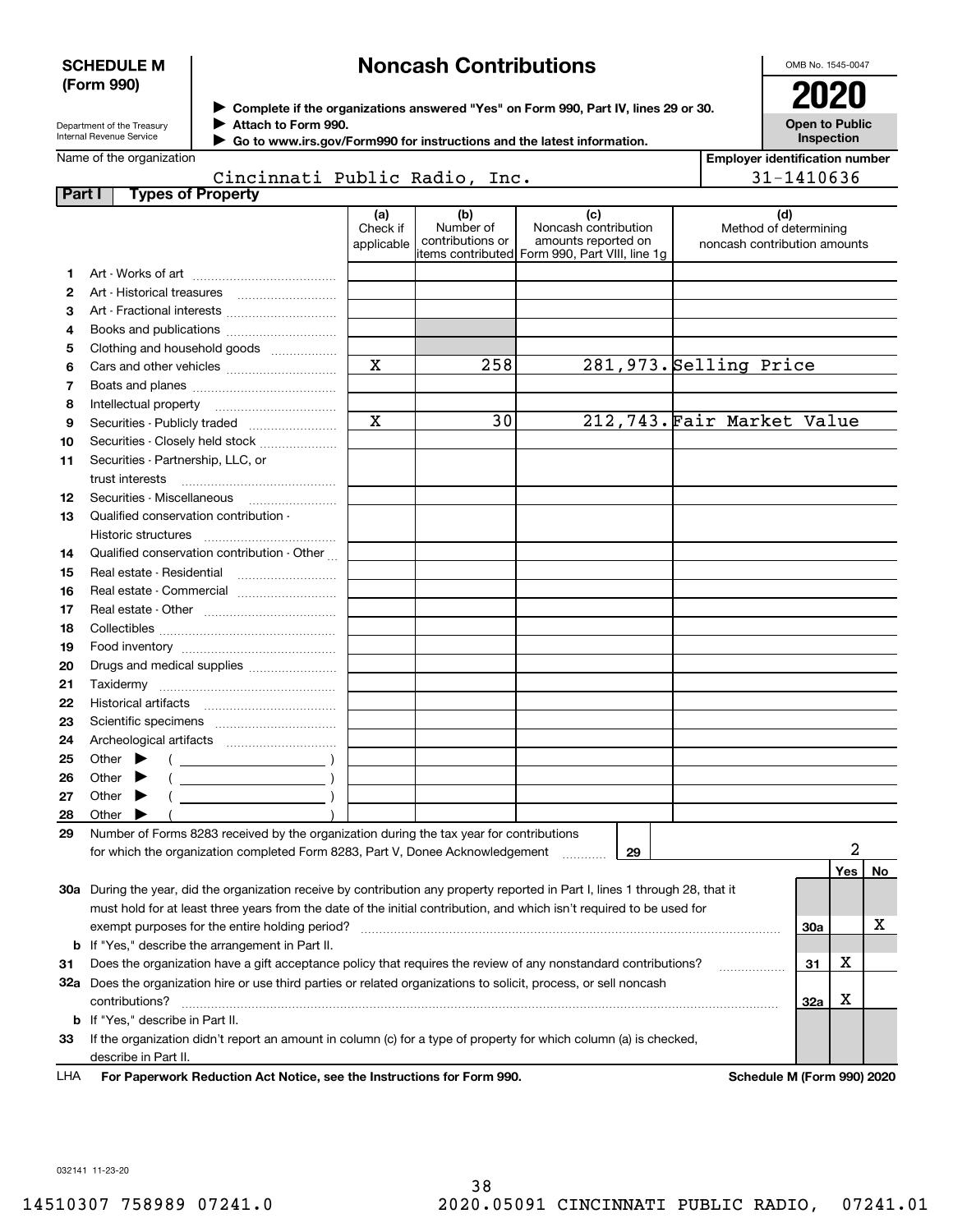|  | Schedule M (Form 990) 2020 | Cincinnati Public Radio, |  |  | Inc. | 31-1410636 | Page |  |
|--|----------------------------|--------------------------|--|--|------|------------|------|--|
|--|----------------------------|--------------------------|--|--|------|------------|------|--|

Part II | Supplemental Information. Provide the information required by Part I, lines 30b, 32b, and 33, and whether the organization is reporting in Part I, column (b), the number of contributions, the number of items received, or a combination of both. Also complete this part for any additional information.

Schedule M, Line 32b:

Stock donations are sold upon receipt. Car donations are received and

processed through a third party; once the car is sold by the third

party, we receive the proceeds less expenses.

**Schedule M (Form 990) 2020**

032142 11-23-20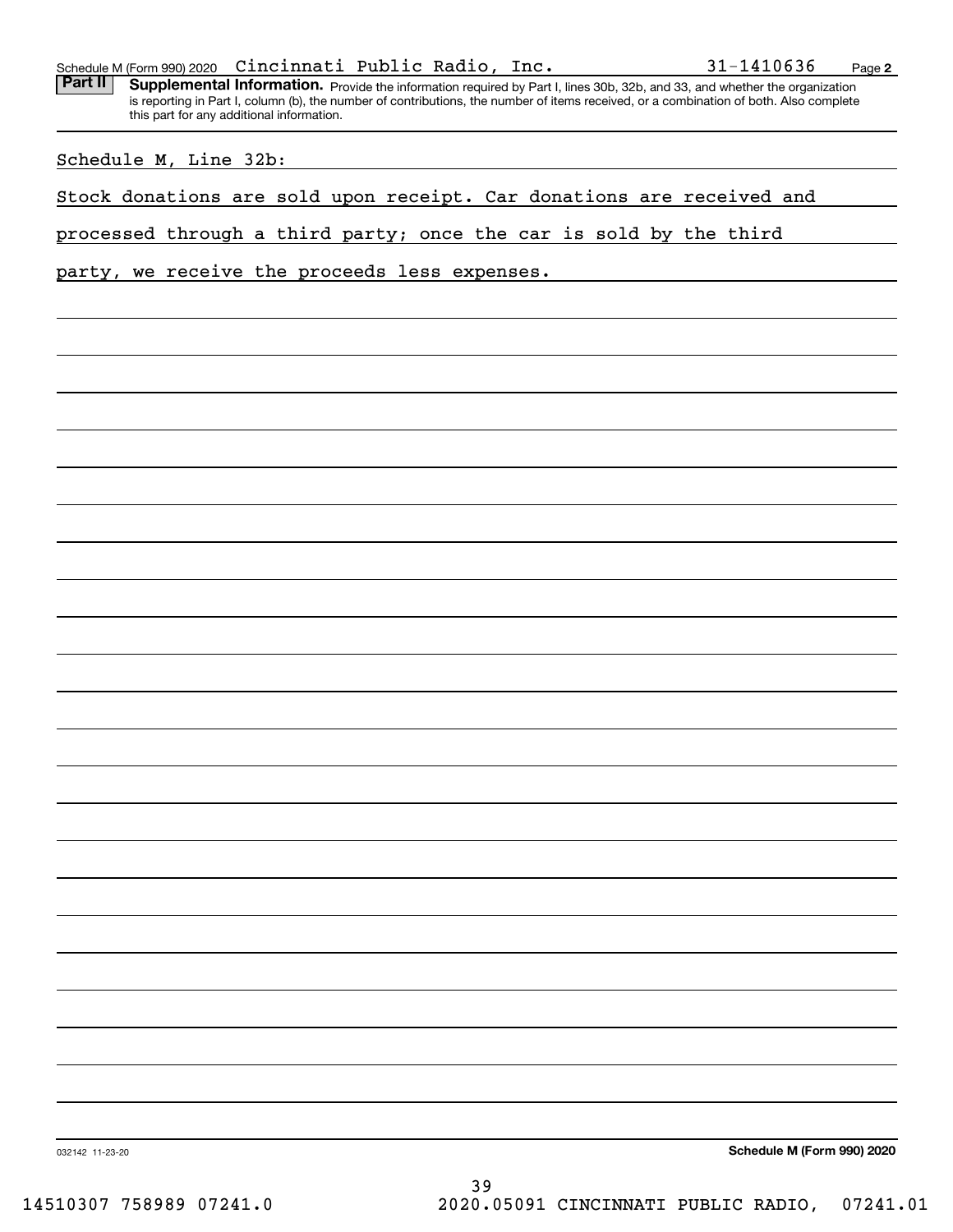| <b>SCHEDULE O</b><br>(Form 990 or 990-EZ)<br>Department of the Treasury<br>Internal Revenue Service | Supplemental Information to Form 990 or 990-EZ<br>Complete to provide information for responses to specific questions on<br>Form 990 or 990-EZ or to provide any additional information.<br>Attach to Form 990 or 990-EZ.<br>Go to www.irs.gov/Form990 for the latest information. |            | OMB No. 1545-0047<br><b>Open to Public</b><br><b>Inspection</b> |
|-----------------------------------------------------------------------------------------------------|------------------------------------------------------------------------------------------------------------------------------------------------------------------------------------------------------------------------------------------------------------------------------------|------------|-----------------------------------------------------------------|
| Name of the organization                                                                            | Cincinnati Public Radio, Inc.                                                                                                                                                                                                                                                      | 31-1410636 | <b>Employer identification number</b>                           |
|                                                                                                     |                                                                                                                                                                                                                                                                                    |            |                                                                 |
|                                                                                                     | Form 990, Part I, Line 1, Description of Organization Mission:                                                                                                                                                                                                                     |            |                                                                 |
| Tri-State.                                                                                          | We accomplish this via the operation of a variety of                                                                                                                                                                                                                               |            |                                                                 |
|                                                                                                     | over-the-air radio broadcast service and on-line Internet streams and                                                                                                                                                                                                              |            |                                                                 |
| on-demand downloads.                                                                                |                                                                                                                                                                                                                                                                                    |            |                                                                 |
|                                                                                                     |                                                                                                                                                                                                                                                                                    |            |                                                                 |
|                                                                                                     | Form 990, Part VI, Section B, line 11b:                                                                                                                                                                                                                                            |            |                                                                 |
|                                                                                                     | The CEO reviewed the return and a copy of the 990 was provided to members                                                                                                                                                                                                          |            |                                                                 |
|                                                                                                     | of the finance committee and the board of directors before filing.                                                                                                                                                                                                                 |            |                                                                 |
|                                                                                                     |                                                                                                                                                                                                                                                                                    |            |                                                                 |
|                                                                                                     | Form 990, Part VI, Section B, Line 12c:                                                                                                                                                                                                                                            |            |                                                                 |
|                                                                                                     | The policy is reviewed and signed by board members, officers and key                                                                                                                                                                                                               |            |                                                                 |
| employees.                                                                                          |                                                                                                                                                                                                                                                                                    |            |                                                                 |
|                                                                                                     |                                                                                                                                                                                                                                                                                    |            |                                                                 |
|                                                                                                     |                                                                                                                                                                                                                                                                                    |            |                                                                 |
|                                                                                                     | Form 990, Part VI, Section B, Line 15:                                                                                                                                                                                                                                             |            |                                                                 |
|                                                                                                     | Compensation is based on the salaries of similar positions at local arts                                                                                                                                                                                                           |            |                                                                 |
|                                                                                                     | organizations and reviewed by the Executive Committee. Compensation is                                                                                                                                                                                                             |            |                                                                 |
|                                                                                                     | documented in the Executive Committee meetings.                                                                                                                                                                                                                                    |            |                                                                 |
|                                                                                                     |                                                                                                                                                                                                                                                                                    |            |                                                                 |
|                                                                                                     | Form 990, Part VI, Section C, Line 19:                                                                                                                                                                                                                                             |            |                                                                 |
|                                                                                                     | These documents are available upon request. The audited financial                                                                                                                                                                                                                  |            |                                                                 |
|                                                                                                     | statements are provided on the website each year following the completion                                                                                                                                                                                                          |            |                                                                 |
| of the audit.                                                                                       |                                                                                                                                                                                                                                                                                    |            |                                                                 |
|                                                                                                     |                                                                                                                                                                                                                                                                                    |            |                                                                 |
|                                                                                                     | Form 990, Part XII, Line 2c:                                                                                                                                                                                                                                                       |            |                                                                 |
|                                                                                                     | The organization has not changed its selection or oversight process                                                                                                                                                                                                                |            |                                                                 |
|                                                                                                     | during the current tax year.                                                                                                                                                                                                                                                       |            |                                                                 |
| 032211 11-20-20                                                                                     | LHA For Paperwork Reduction Act Notice, see the Instructions for Form 990 or 990-EZ.                                                                                                                                                                                               |            | Schedule O (Form 990 or 990-EZ) 2020                            |
|                                                                                                     | 40                                                                                                                                                                                                                                                                                 |            |                                                                 |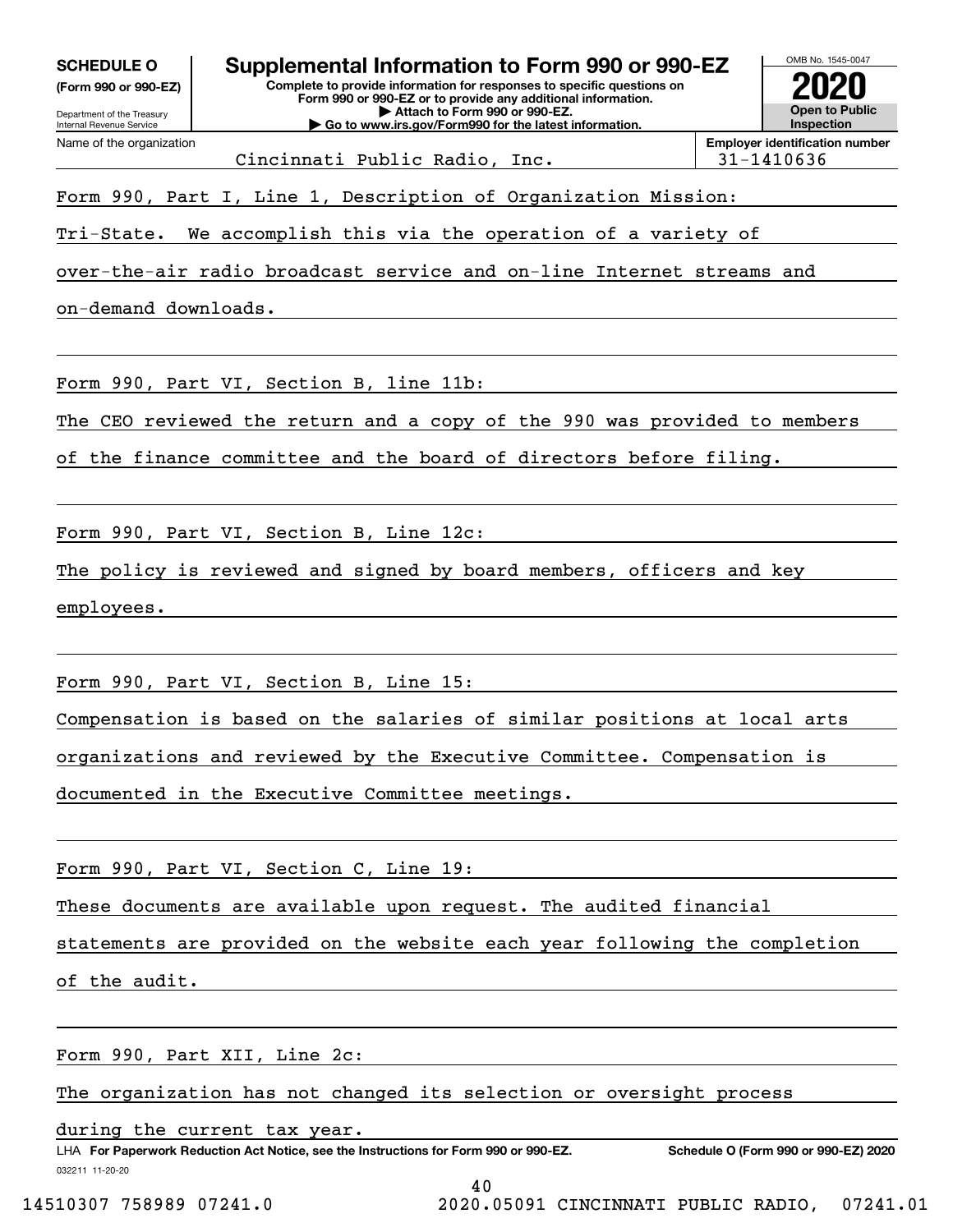| Schedule O (Form 990 or 990-EZ) 2020 |                               |    | Page 2                                           |
|--------------------------------------|-------------------------------|----|--------------------------------------------------|
| Name of the organization             | Cincinnati Public Radio, Inc. |    | Employer identification number<br>$31 - 1410636$ |
|                                      |                               |    |                                                  |
|                                      |                               |    |                                                  |
|                                      |                               |    |                                                  |
|                                      |                               |    |                                                  |
|                                      |                               |    |                                                  |
|                                      |                               |    |                                                  |
|                                      |                               |    |                                                  |
|                                      |                               |    |                                                  |
|                                      |                               |    |                                                  |
|                                      |                               |    |                                                  |
|                                      |                               |    |                                                  |
|                                      |                               |    |                                                  |
|                                      |                               |    |                                                  |
|                                      |                               |    |                                                  |
|                                      |                               |    |                                                  |
|                                      |                               |    |                                                  |
|                                      |                               |    |                                                  |
|                                      |                               |    |                                                  |
|                                      |                               |    |                                                  |
|                                      |                               |    |                                                  |
|                                      |                               |    |                                                  |
|                                      |                               |    |                                                  |
|                                      |                               |    |                                                  |
|                                      |                               |    |                                                  |
|                                      |                               |    |                                                  |
|                                      |                               |    |                                                  |
|                                      |                               |    |                                                  |
|                                      |                               |    |                                                  |
|                                      |                               |    |                                                  |
|                                      |                               |    |                                                  |
|                                      |                               |    |                                                  |
|                                      |                               |    |                                                  |
|                                      |                               |    |                                                  |
|                                      |                               |    |                                                  |
|                                      |                               |    |                                                  |
|                                      |                               |    |                                                  |
|                                      |                               |    |                                                  |
|                                      |                               |    |                                                  |
|                                      |                               |    |                                                  |
|                                      |                               |    |                                                  |
|                                      |                               |    |                                                  |
|                                      |                               |    |                                                  |
|                                      |                               |    |                                                  |
|                                      |                               |    |                                                  |
|                                      |                               |    |                                                  |
|                                      |                               |    |                                                  |
|                                      |                               |    |                                                  |
|                                      |                               |    |                                                  |
|                                      |                               |    |                                                  |
|                                      |                               |    |                                                  |
|                                      |                               |    |                                                  |
|                                      |                               |    |                                                  |
|                                      |                               |    |                                                  |
| 032212 11-20-20                      |                               | 41 | Schedule O (Form 990 or 990-EZ) 2020             |
|                                      |                               |    |                                                  |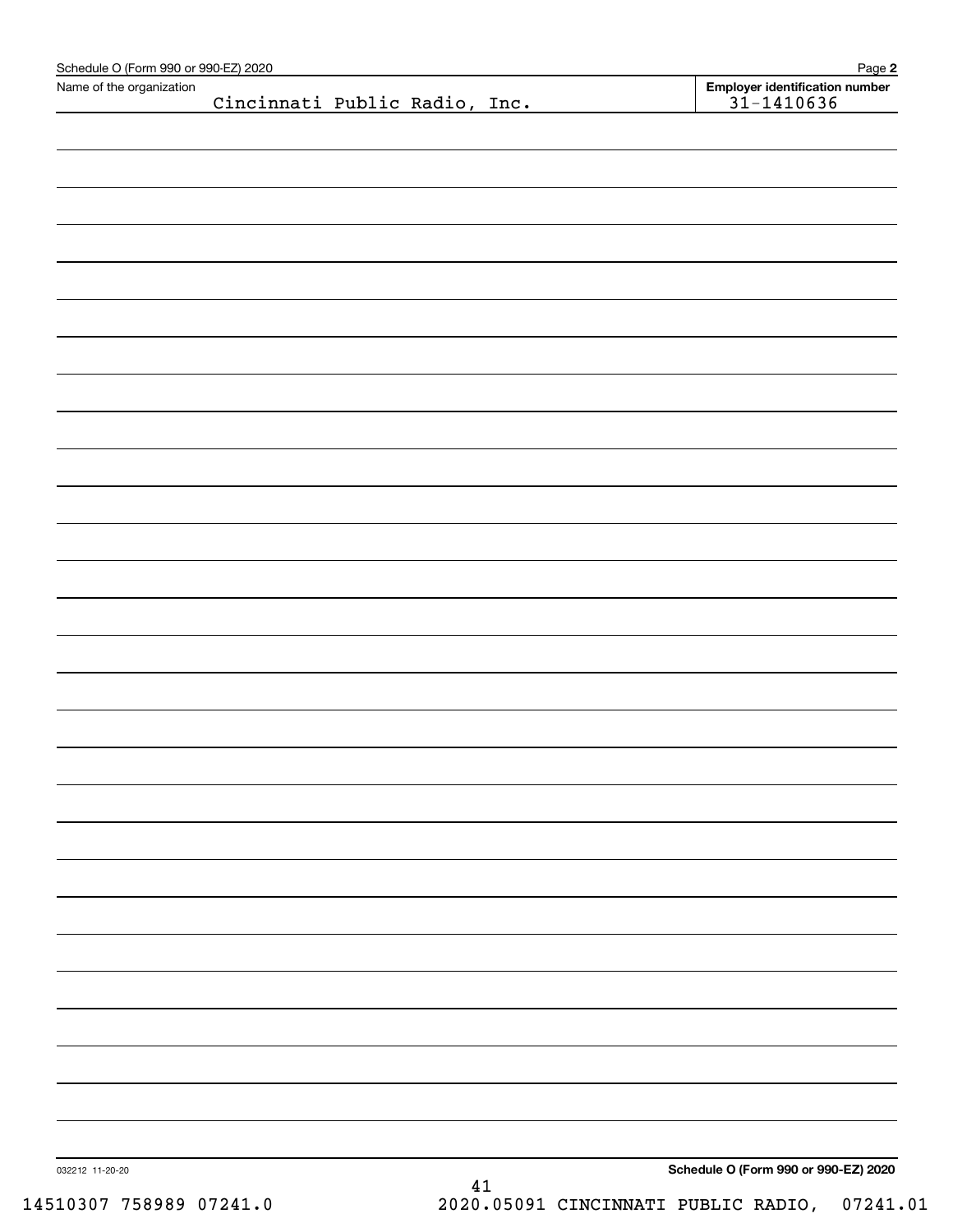| (Form 990) |  |
|------------|--|
|------------|--|

**SCHEDULE R**

### **Related Organizations and Unrelated Partnerships**

**Complete if the organization answered "Yes" on Form 990, Part IV, line 33, 34, 35b, 36, or 37.** |

**Attach to Form 990.**  |

OMB No. 1545-0047

**Open to Public 2020**

**Employer identification number**

31-1410636

Department of the Treasury Internal Revenue Service

**| Go to www.irs.gov/Form990 for instructions and the latest information. Inspection**

Name of the organization

Cincinnati Public Radio, Inc.

**Part I Identification of Disregarded Entities.**  Complete if the organization answered "Yes" on Form 990, Part IV, line 33.

| (a)<br>Name, address, and EIN (if applicable)<br>of disregarded entity | (b)<br>Primary activity | (c)<br>Legal domicile (state or<br>foreign country) | (d)<br>Total income | (e)<br>End-of-year assets | (f)<br>Direct controlling<br>entity |
|------------------------------------------------------------------------|-------------------------|-----------------------------------------------------|---------------------|---------------------------|-------------------------------------|
| Cincinnati Public Radio Properties LLC                                 |                         |                                                     |                     |                           |                                     |
| 1223 Central Parkway                                                   |                         |                                                     |                     |                           | Cincinnati Public                   |
| Cincinnati, OH 45214                                                   | Inactive                | Ohio                                                | 0.                  |                           | 0. Radio, Inc.                      |
|                                                                        |                         |                                                     |                     |                           |                                     |
|                                                                        |                         |                                                     |                     |                           |                                     |
|                                                                        |                         |                                                     |                     |                           |                                     |

**Identification of Related Tax-Exempt Organizations.** Complete if the organization answered "Yes" on Form 990, Part IV, line 34, because it had one or more related tax-exempt **Part II** organizations during the tax year.

| (a)<br>Name, address, and EIN<br>of related organization | (b)<br>Primary activity | (c)<br>Legal domicile (state or<br>foreign country) | (d)<br><b>Exempt Code</b><br>section | (e)<br>Public charity<br>status (if section<br>501(c)(3) | (f)<br>Direct controlling<br>entity | $(g)$<br>Section 512(b)(13) | controlled<br>entity? |
|----------------------------------------------------------|-------------------------|-----------------------------------------------------|--------------------------------------|----------------------------------------------------------|-------------------------------------|-----------------------------|-----------------------|
|                                                          |                         |                                                     |                                      |                                                          |                                     | Yes                         | No                    |
|                                                          |                         |                                                     |                                      |                                                          |                                     |                             |                       |
|                                                          |                         |                                                     |                                      |                                                          |                                     |                             |                       |
|                                                          |                         |                                                     |                                      |                                                          |                                     |                             |                       |

**For Paperwork Reduction Act Notice, see the Instructions for Form 990. Schedule R (Form 990) 2020**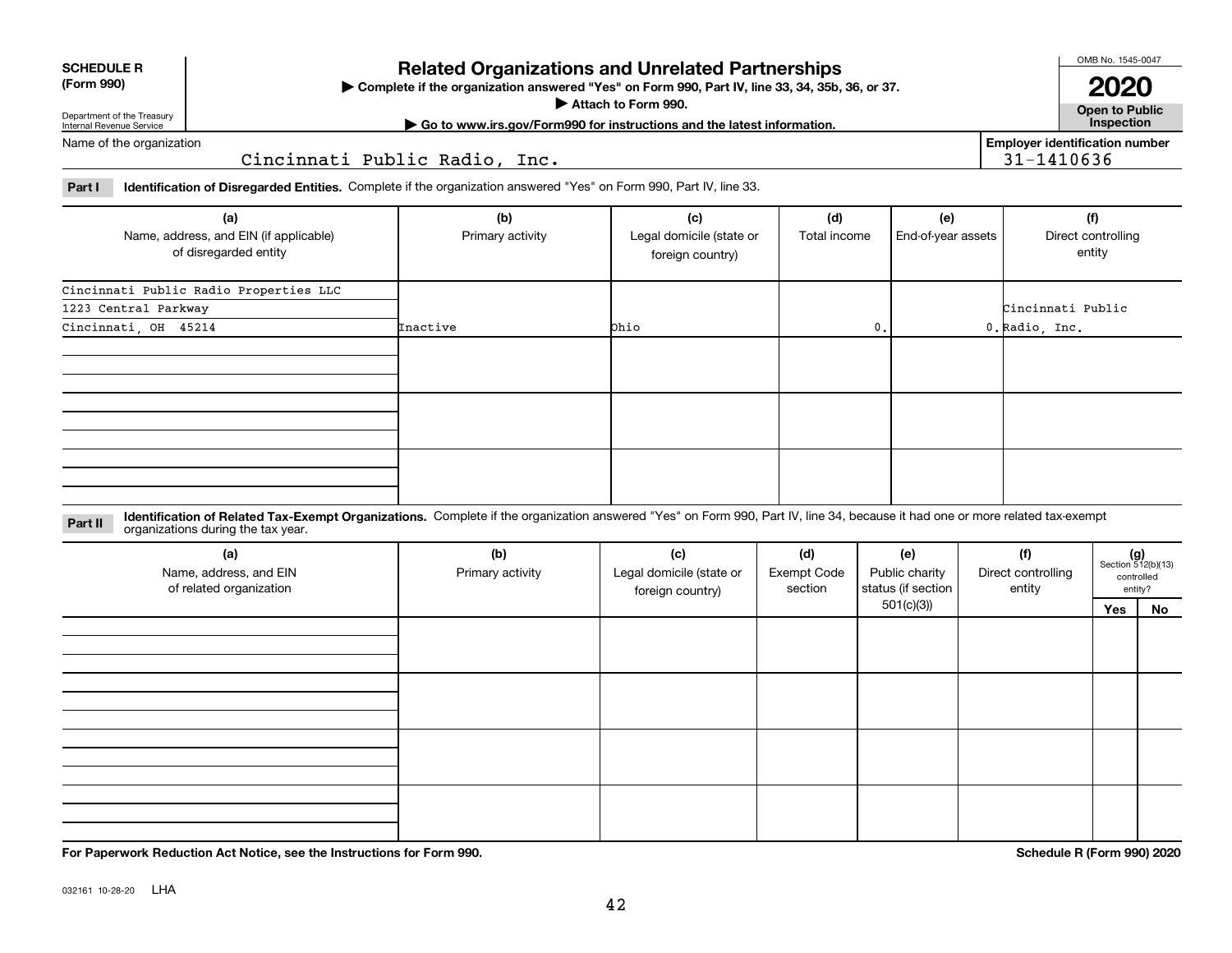**2**

**Identification of Related Organizations Taxable as a Partnership.** Complete if the organization answered "Yes" on Form 990, Part IV, line 34, because it had one or more related **Part III** organizations treated as a partnership during the tax year.

| (a)                                               | (b)              | (c)                  | (d)                          | (e)                                                                                        | (f)                      | (g)                     |         | (h)              | (i)                                                              | (i) | (k)                                                     |
|---------------------------------------------------|------------------|----------------------|------------------------------|--------------------------------------------------------------------------------------------|--------------------------|-------------------------|---------|------------------|------------------------------------------------------------------|-----|---------------------------------------------------------|
| Name, address, and EIN<br>of related organization | Primary activity | Legal<br>domicile    | Direct controlling<br>entity | Predominant income<br>(related, unrelated,<br>excluded from tax under<br>sections 512-514) | Share of total<br>income | Share of<br>end-of-year |         | Disproportionate | Code V-UBI                                                       |     | General or Percentage<br>managing ownership<br>partner? |
|                                                   |                  | (state or<br>foreign |                              |                                                                                            |                          | assets                  |         | allocations?     |                                                                  |     |                                                         |
|                                                   |                  | country)             |                              |                                                                                            |                          |                         | Yes $ $ | No               | amount in box<br>20 of Schedule<br>K-1 (Form 1065) <b>Yes No</b> |     |                                                         |
|                                                   |                  |                      |                              |                                                                                            |                          |                         |         |                  |                                                                  |     |                                                         |
|                                                   |                  |                      |                              |                                                                                            |                          |                         |         |                  |                                                                  |     |                                                         |
|                                                   |                  |                      |                              |                                                                                            |                          |                         |         |                  |                                                                  |     |                                                         |
|                                                   |                  |                      |                              |                                                                                            |                          |                         |         |                  |                                                                  |     |                                                         |
|                                                   |                  |                      |                              |                                                                                            |                          |                         |         |                  |                                                                  |     |                                                         |
|                                                   |                  |                      |                              |                                                                                            |                          |                         |         |                  |                                                                  |     |                                                         |
|                                                   |                  |                      |                              |                                                                                            |                          |                         |         |                  |                                                                  |     |                                                         |
|                                                   |                  |                      |                              |                                                                                            |                          |                         |         |                  |                                                                  |     |                                                         |
|                                                   |                  |                      |                              |                                                                                            |                          |                         |         |                  |                                                                  |     |                                                         |
|                                                   |                  |                      |                              |                                                                                            |                          |                         |         |                  |                                                                  |     |                                                         |
|                                                   |                  |                      |                              |                                                                                            |                          |                         |         |                  |                                                                  |     |                                                         |
|                                                   |                  |                      |                              |                                                                                            |                          |                         |         |                  |                                                                  |     |                                                         |
|                                                   |                  |                      |                              |                                                                                            |                          |                         |         |                  |                                                                  |     |                                                         |
|                                                   |                  |                      |                              |                                                                                            |                          |                         |         |                  |                                                                  |     |                                                         |
|                                                   |                  |                      |                              |                                                                                            |                          |                         |         |                  |                                                                  |     |                                                         |
|                                                   |                  |                      |                              |                                                                                            |                          |                         |         |                  |                                                                  |     |                                                         |
|                                                   |                  |                      |                              |                                                                                            |                          |                         |         |                  |                                                                  |     |                                                         |

**Identification of Related Organizations Taxable as a Corporation or Trust.** Complete if the organization answered "Yes" on Form 990, Part IV, line 34, because it had one or more related **Part IV** organizations treated as a corporation or trust during the tax year.

| (a)<br>Name, address, and EIN<br>of related organization | (b)<br>Primary activity | (d)<br>(c)<br>(e)<br>Direct controlling<br>Type of entity<br>(C corp, S corp,<br>or trust)<br>Legal domicile<br>(state or<br>entity<br>foreign |  | (f)<br>Share of total<br>income | (g)<br>Share of<br>end-of-year<br>assets | (h)<br>Percentage<br>ownership | $\begin{array}{c} \textbf{(i)}\\ \text{Section}\\ 512 \text{(b)} \text{(13)}\\ \text{controlled}\\ \text{entity?} \end{array}$ |        |
|----------------------------------------------------------|-------------------------|------------------------------------------------------------------------------------------------------------------------------------------------|--|---------------------------------|------------------------------------------|--------------------------------|--------------------------------------------------------------------------------------------------------------------------------|--------|
|                                                          |                         | country)                                                                                                                                       |  |                                 |                                          |                                |                                                                                                                                | Yes No |
|                                                          |                         |                                                                                                                                                |  |                                 |                                          |                                |                                                                                                                                |        |
|                                                          |                         |                                                                                                                                                |  |                                 |                                          |                                |                                                                                                                                |        |
|                                                          |                         |                                                                                                                                                |  |                                 |                                          |                                |                                                                                                                                |        |
|                                                          |                         |                                                                                                                                                |  |                                 |                                          |                                |                                                                                                                                |        |
|                                                          |                         |                                                                                                                                                |  |                                 |                                          |                                |                                                                                                                                |        |
|                                                          |                         |                                                                                                                                                |  |                                 |                                          |                                |                                                                                                                                |        |
|                                                          |                         |                                                                                                                                                |  |                                 |                                          |                                |                                                                                                                                |        |
|                                                          |                         |                                                                                                                                                |  |                                 |                                          |                                |                                                                                                                                |        |
|                                                          |                         |                                                                                                                                                |  |                                 |                                          |                                |                                                                                                                                |        |
|                                                          |                         |                                                                                                                                                |  |                                 |                                          |                                |                                                                                                                                |        |
|                                                          |                         |                                                                                                                                                |  |                                 |                                          |                                |                                                                                                                                |        |
|                                                          |                         |                                                                                                                                                |  |                                 |                                          |                                |                                                                                                                                |        |
|                                                          |                         |                                                                                                                                                |  |                                 |                                          |                                |                                                                                                                                |        |
|                                                          |                         |                                                                                                                                                |  |                                 |                                          |                                |                                                                                                                                |        |
|                                                          |                         |                                                                                                                                                |  |                                 |                                          |                                |                                                                                                                                |        |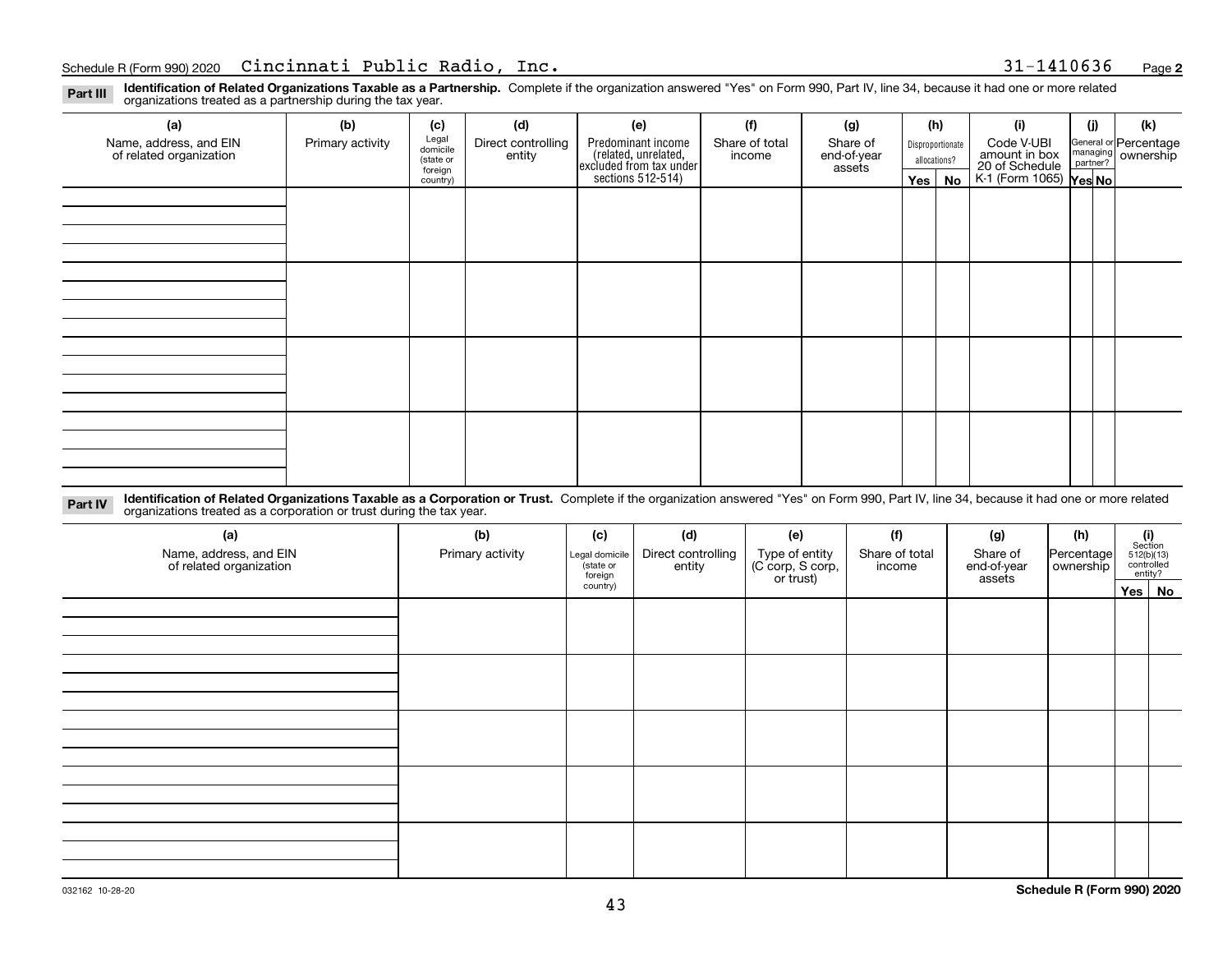### Schedule R (Form 990) 2020 Cincinnati Public Radio, Inc. 31-1410636 <sub>Page</sub>

|  | Part V Transactions With Related Organizations. Complete if the organization answered "Yes" on Form 990, Part IV, line 34, 35b, or 36. |  |  |
|--|----------------------------------------------------------------------------------------------------------------------------------------|--|--|
|--|----------------------------------------------------------------------------------------------------------------------------------------|--|--|

|                                                                                                                                                                                                                                      | Note: Complete line 1 if any entity is listed in Parts II, III, or IV of this schedule.                                                                                                                                              |                |  | Yes   No |  |  |
|--------------------------------------------------------------------------------------------------------------------------------------------------------------------------------------------------------------------------------------|--------------------------------------------------------------------------------------------------------------------------------------------------------------------------------------------------------------------------------------|----------------|--|----------|--|--|
|                                                                                                                                                                                                                                      | During the tax year, did the organization engage in any of the following transactions with one or more related organizations listed in Parts II-IV?                                                                                  |                |  |          |  |  |
|                                                                                                                                                                                                                                      |                                                                                                                                                                                                                                      | 1a             |  |          |  |  |
| <b>b</b> Gift, grant, or capital contribution to related organization(s)<br>1b                                                                                                                                                       |                                                                                                                                                                                                                                      |                |  |          |  |  |
| c Gift, grant, or capital contribution from related organization(s) manufaction(s) and contribution from related organization(s) manufaction contribution from related organization(s) manufaction contribution from related o<br>1c |                                                                                                                                                                                                                                      |                |  |          |  |  |
|                                                                                                                                                                                                                                      |                                                                                                                                                                                                                                      | 1d             |  |          |  |  |
|                                                                                                                                                                                                                                      |                                                                                                                                                                                                                                      | 1e             |  |          |  |  |
|                                                                                                                                                                                                                                      |                                                                                                                                                                                                                                      |                |  |          |  |  |
|                                                                                                                                                                                                                                      | f Dividends from related organization(s) www.assession.com/www.assession.com/www.assession.com/www.assession.com/www.assession.com/www.assession.com/www.assession.com/www.assession.com/www.assession.com/www.assession.com/w       | 1f             |  |          |  |  |
|                                                                                                                                                                                                                                      | g Sale of assets to related organization(s) www.assettion.com/www.assettion.com/www.assettion.com/www.assettion.com/www.assettion.com/www.assettion.com/www.assettion.com/www.assettion.com/www.assettion.com/www.assettion.co       | 1g             |  |          |  |  |
|                                                                                                                                                                                                                                      |                                                                                                                                                                                                                                      | 1 <sub>h</sub> |  |          |  |  |
|                                                                                                                                                                                                                                      | Exchange of assets with related organization(s) www.andron.com/www.andron.com/www.andron.com/www.andron.com/www.andron.com/www.andron.com/www.andron.com/www.andron.com/www.andron.com/www.andron.com/www.andron.com/www.andro       | 1i             |  |          |  |  |
|                                                                                                                                                                                                                                      | Lease of facilities, equipment, or other assets to related organization(s) [11] manufaction(s) [11] manufaction(s) and all manufaction manufactures are not incomparable to the assets to related organization(s) [11] manufac       | 1i             |  |          |  |  |
|                                                                                                                                                                                                                                      |                                                                                                                                                                                                                                      |                |  |          |  |  |
|                                                                                                                                                                                                                                      |                                                                                                                                                                                                                                      | 1k             |  |          |  |  |
|                                                                                                                                                                                                                                      | I Performance of services or membership or fundraising solicitations for related organization(s)                                                                                                                                     | 11             |  |          |  |  |
|                                                                                                                                                                                                                                      |                                                                                                                                                                                                                                      | 1m             |  |          |  |  |
|                                                                                                                                                                                                                                      |                                                                                                                                                                                                                                      | 1n             |  |          |  |  |
|                                                                                                                                                                                                                                      | o Sharing of paid employees with related organization(s) match and contain a substitution of the state of paid employees with related organization(s)                                                                                | 10             |  |          |  |  |
|                                                                                                                                                                                                                                      |                                                                                                                                                                                                                                      |                |  |          |  |  |
|                                                                                                                                                                                                                                      | p Reimbursement paid to related organization(s) for expenses [111] All and the content of the content of the content of the content of the content of the content of the content of the content of the content of the content        | 1p             |  |          |  |  |
|                                                                                                                                                                                                                                      |                                                                                                                                                                                                                                      | 1q             |  |          |  |  |
|                                                                                                                                                                                                                                      |                                                                                                                                                                                                                                      |                |  |          |  |  |
|                                                                                                                                                                                                                                      | Other transfer of cash or property to related organization(s) <b>continuum continuum continuum continuum continuum continuum continuum continuum continuum continuum continuum continuum continuum continuum continuum continuum</b> | 1r             |  |          |  |  |
|                                                                                                                                                                                                                                      |                                                                                                                                                                                                                                      | 1s             |  |          |  |  |

**2** If the answer to any of the above is "Yes," see the instructions for information on who must complete this line, including covered relationships and transaction thresh (a) (a) If the answer to any of the above is "Yes," see the instructions for information on who must complete this line, including covered relationships and transaction thresholds.

| (a)<br>Name of related organization | (b)<br>Transaction<br>type (a-s) | (c)<br>Amount involved | (d)<br>Method of determining amount involved |
|-------------------------------------|----------------------------------|------------------------|----------------------------------------------|
| (1)                                 |                                  |                        |                                              |
| (2)                                 |                                  |                        |                                              |
| (3)                                 |                                  |                        |                                              |
| (4)                                 |                                  |                        |                                              |
| (5)                                 |                                  |                        |                                              |
| (6)                                 |                                  |                        |                                              |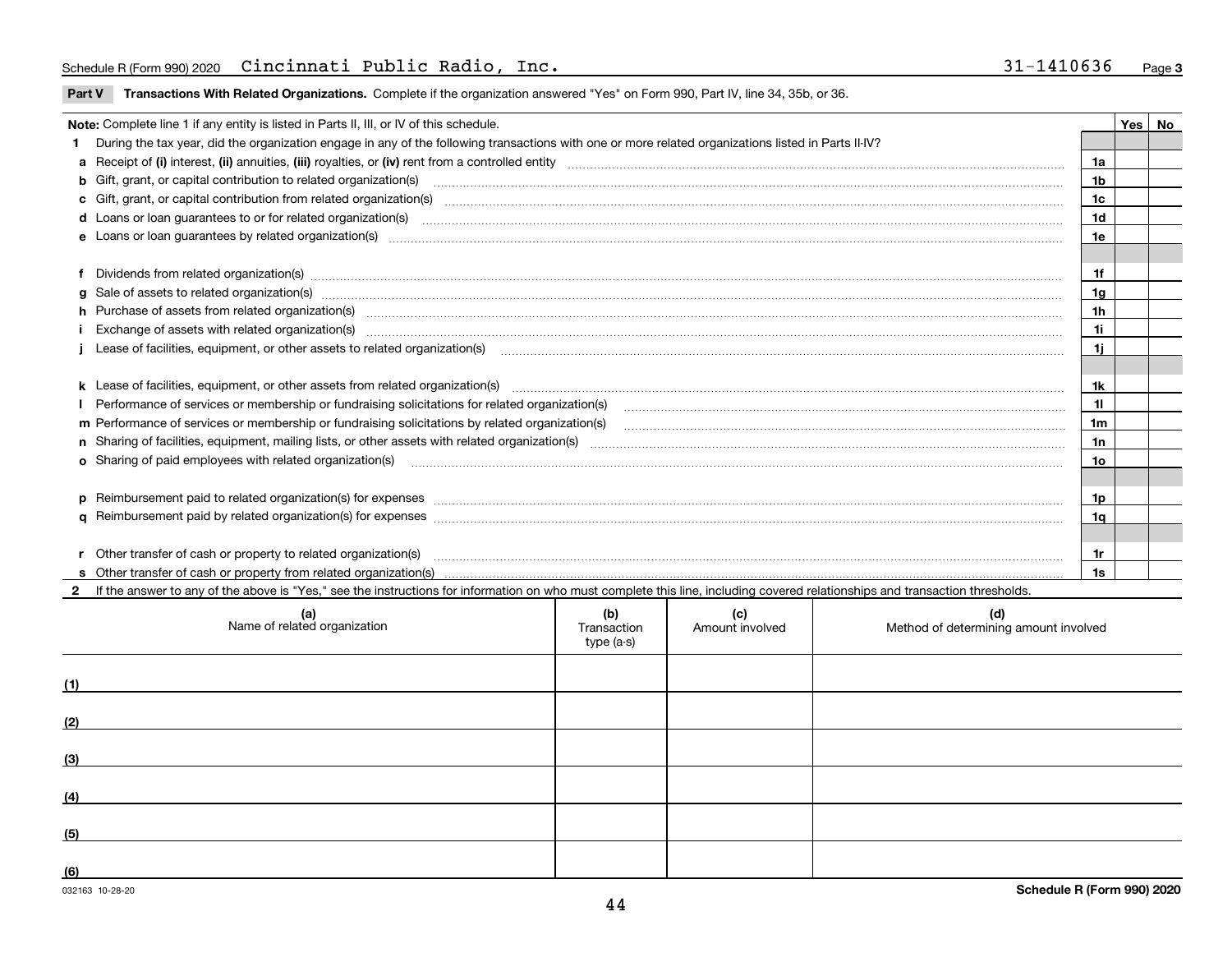#### Schedule R (Form 990) 2020 **Cincinnati Public Radio, Inc.** 31-1410636 <sub>Page</sub>

**Part VI Unrelated Organizations Taxable as a Partnership. Complete if the organization answered "Yes" on Form 990, Part IV, line 37.** 

Provide the following information for each entity taxed as a partnership through which the organization conducted more than five percent of its activities (measured by total assets or gross revenue) that was not a related organization. See instructions regarding exclusion for certain investment partnerships.

| ັ<br>(a)<br>Name, address, and EIN<br>of entity | ັ<br>ັ<br>(b)<br>Primary activity | (c)<br>Legal domicile<br>(state or foreign<br>country) | (d)<br>Predominant income<br>(related, unrelated,<br>excluded from tax under<br>sections 512-514) | (e)<br>Are all<br>$\begin{array}{c}\n\text{partners} \sec \\ 501(c)(3) \\ \text{orgs.?}\n\end{array}$<br>Yes No | (f)<br>Share of<br>total<br>income | (g)<br>Share of<br>end-of-year<br>assets | (h)<br>Dispropor-<br>tionate<br>allocations?<br>Yes No | (i)<br>Code V-UBI<br>amount in box 20 managing<br>of Schedule K-1<br>(Form 1065)<br>$\overline{Yes}$ No | (i)<br>Yes No | (k) |
|-------------------------------------------------|-----------------------------------|--------------------------------------------------------|---------------------------------------------------------------------------------------------------|-----------------------------------------------------------------------------------------------------------------|------------------------------------|------------------------------------------|--------------------------------------------------------|---------------------------------------------------------------------------------------------------------|---------------|-----|
|                                                 |                                   |                                                        |                                                                                                   |                                                                                                                 |                                    |                                          |                                                        |                                                                                                         |               |     |
|                                                 |                                   |                                                        |                                                                                                   |                                                                                                                 |                                    |                                          |                                                        |                                                                                                         |               |     |
|                                                 |                                   |                                                        |                                                                                                   |                                                                                                                 |                                    |                                          |                                                        |                                                                                                         |               |     |
|                                                 |                                   |                                                        |                                                                                                   |                                                                                                                 |                                    |                                          |                                                        |                                                                                                         |               |     |
|                                                 |                                   |                                                        |                                                                                                   |                                                                                                                 |                                    |                                          |                                                        |                                                                                                         |               |     |
|                                                 |                                   |                                                        |                                                                                                   |                                                                                                                 |                                    |                                          |                                                        |                                                                                                         |               |     |
|                                                 |                                   |                                                        |                                                                                                   |                                                                                                                 |                                    |                                          |                                                        |                                                                                                         |               |     |
|                                                 |                                   |                                                        |                                                                                                   |                                                                                                                 |                                    |                                          |                                                        |                                                                                                         |               |     |

**Schedule R (Form 990) 2020**